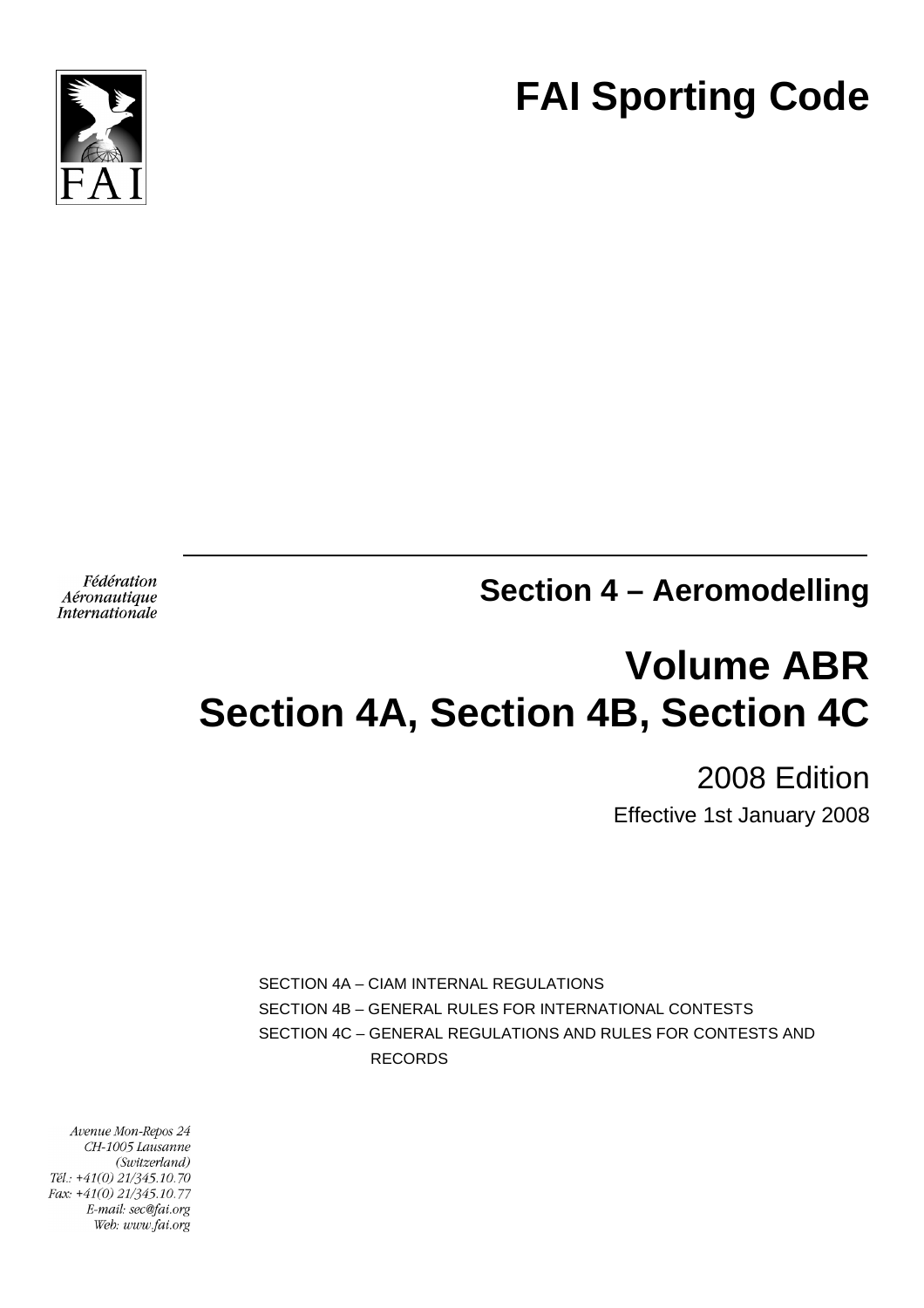# **FÉDÉRATION AERONAUTIQUE INTERNATIONALE**

# **Avenue Mon Repos 24, 1005 LAUSANNE, Switzerland**

# Copyright 2008

All rights reserved. Copyright in this document is owned by the Fédération Aéronautique Internationale (FAI). Any person acting on behalf of the FAI or one of its Members is hereby authorised to copy, print, and distribute this document, subject to the following conditions:

- **1. The document may be used for information only and may not be exploited for commercial purposes.**
- **2. Any copy of this document or portion thereof must include this copyright notice.**

Note that any product, process or technology described in the document may be the subject of other Intellectual Property rights reserved by the Fédération Aéronautique Internationale or other entities and is not licensed hereunder.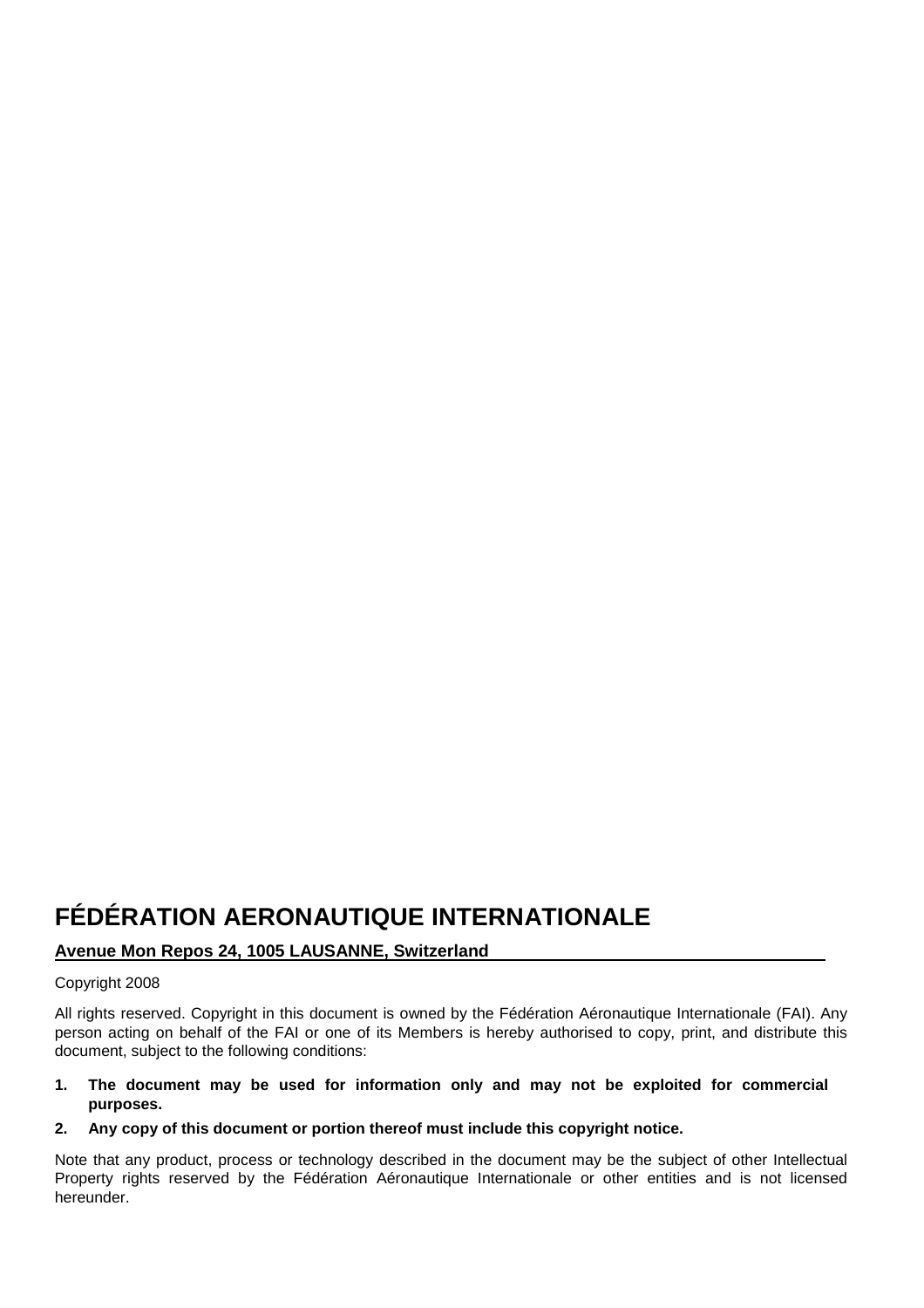# RIGHTS TO FAI INTERNATIONAL SPORTING EVENTS

All international sporting events organised wholly or partly under the rules of the Fédération Aéronautique Internationale (FAI) Sporting Code<sub>1</sub> are termed FAI International Sporting Events<sub>2</sub>. Under the FAI Statutes<sub>3</sub> FAI owns and controls all rights relating to FAI International Sporting Events. FAI Members<sub>4</sub> shall, within their national territories<sub>5</sub>, enforce FAI ownership of FAI International Sporting Events and require them to be registered in the FAI Sporting Calendar<sub>6</sub>.

Permission and authority to exploit any rights to any commercial activity at such events, including but not limited to advertising at or for such events, use of the event name or logo for merchandising purposes and use of any sound and/or image, whether recorded electronically or otherwise or transmitted in real time, must be sought by way of prior agreement with FAI. This includes specifically all rights to the use of any material, electronic or other, that forms part of any method or system for judging, scoring, performance evaluation or information utilised in any FAI International Sporting Event<sub>7</sub>.

Each FAI Air Sport Commission<sub>8</sub> is authorised to negotiate prior agreements on behalf of FAI with FAI Members or other entities as appropriate, of the transfer of all or parts of the rights to any FAI International Sporting Event (except World Air Games events<sub>9</sub>) which is organised wholly or partly under the Sporting Code section<sub>10</sub> for which that Commission is responsible<sub>11</sub>. Any such transfer of rights shall be by "Organiser Agreement"<sub>12</sub> as specified in the current FAI Bylaws Chapter 1, para 1.2 "Rules for Transfer of Rights to FAI International Sporting Events".

Any person or legal entity which accepts the responsibility for organising an FAI Sporting Event, whether or not by written agreement, in doing so also accepts the proprietary rights of FAI as stated above. Where no formal transfer of rights has been established, FAI retains all rights to the event. Regardless of any agreement or transfer of rights, FAI shall have, free of charge for its own archival and/or promotional use, full access to any sound and/or visual images of any FAI Sporting Event, and always reserves itself the right to have any and all parts of any event recorded, filmed and/or photographed for such use, without charge.

֦

- 5 FAI Bylaws, Chapter 1, para 1.2.1
- 6 FAI Statutes, Chapter 2, para 2.3.2.2.5,
- 7 FAI Bylaws, Chapter 1, para 1.2.3
- 8 FAI Statutes, Chapter 5, para 5.1.1.2; 5.5; 5.6, 5.6.1.6
- 9 FAI Sporting Code, General Section, Chapter 3, para 3.1.7
- 10 FAI Sporting Code, General Section, Chapter 1, paras 1.2. and 1.4
- 11 FAI Statutes, Chapter 5, para 5.6.3
- 12 FAI Bylaws, Chapter 1, para 1.2.2

<sup>1</sup> FAI Statutes, Chapter 1, para. 1.6

<sup>2</sup> FAI Sporting Code, General Section, Chapter 3, para 3.1.3.

<sup>3</sup> FAI Statutes, Chapter 1, para 1.8.1

<sup>4</sup> FAI Statutes, Chapter 5, para 5.1.1.2; 5.5; 5.6 and 5.6.1.6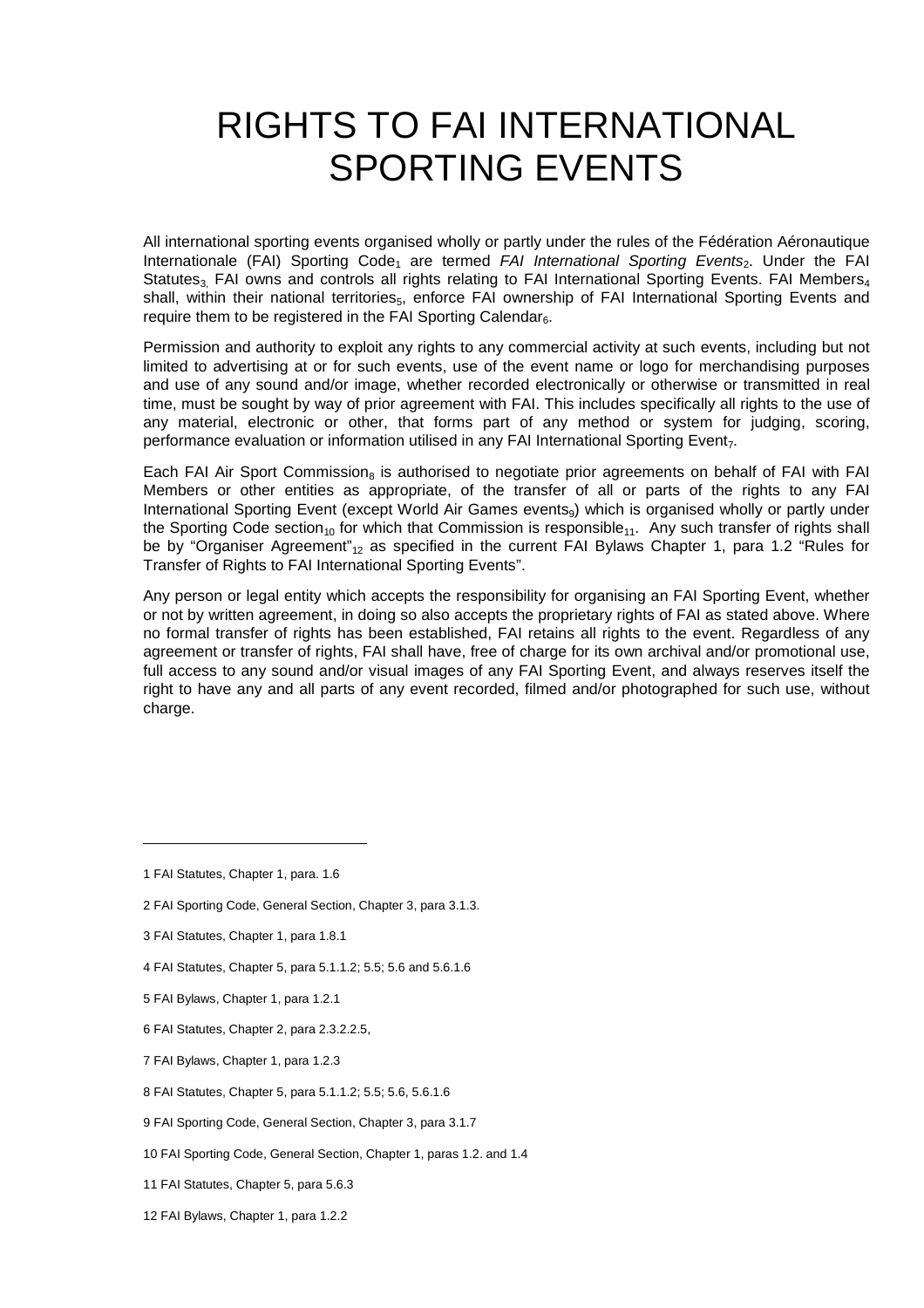**PAGE DELIBERATELY LEFT BLANK**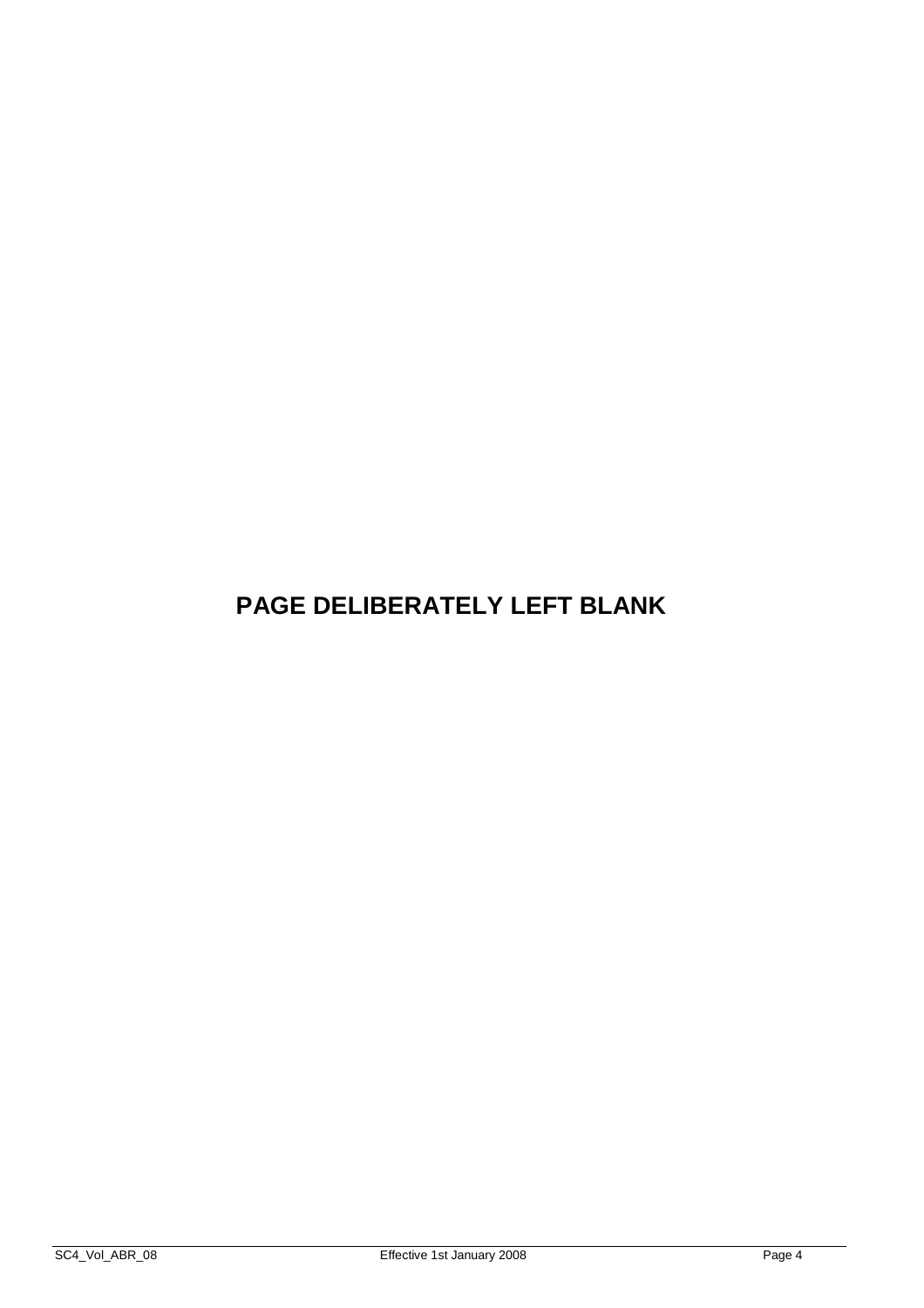# **INTRODUCTION TO SPORTING CODE SECTION 4**

Sporting Code Section 4 contains the rules and regulations for FAI recognised activities in model aircraft and space models. These regulations are the responsibility of the FAI Aeromodelling Commission (CIAM) and complement the General Section which contains the rules and regulations common to all FAI activities.

Section 4 is split into volumes to ease downloading the regulations for specific activities. Volume ABR gives the General Rules for CIAM activities, competitions and records that are applicable for each activity. The specific volumes contain all CIAM documents for the activity concerned: Official classes, World Cup rules, provisional classes, guides for organisers and judges. The specific activities and related volumes are shown in the table below.

| <b>ACTIVITY</b>                                                       |                                       | <b>VOLUME</b>             |  |
|-----------------------------------------------------------------------|---------------------------------------|---------------------------|--|
| General rules for CIAM Activities,<br><b>Competitions and Records</b> |                                       | ABR                       |  |
|                                                                       | <b>Model Aircraft Competitions</b>    |                           |  |
|                                                                       | Free Flight                           | F <sub>1</sub>            |  |
| ٠                                                                     | <b>Control Line</b>                   | F <sub>2</sub>            |  |
|                                                                       | <b>RC</b> Aerobatics                  | F <sub>3</sub> Aerobatics |  |
| ٠                                                                     | <b>RC</b> Soaring                     | F3 Soaring                |  |
| ٠                                                                     | <b>RC</b> Helicopter                  | F3 Helicopter             |  |
|                                                                       | <b>RC Pylon Racing</b>                | F3 Pylon Racing           |  |
| ٠                                                                     | <b>Scale Model Aircraft</b>           | F4                        |  |
| $\bullet$                                                             | <b>RC Electric Powered</b>            | F5                        |  |
|                                                                       | <b>Promotional Classes</b>            | F <sub>6</sub>            |  |
|                                                                       | Lighter-than-Air                      | F7                        |  |
| <b>Space Models</b>                                                   |                                       |                           |  |
|                                                                       | Space Models Competitions and Records | SΜ                        |  |

The use of "shall" and "must" implies that the aspect concerned is mandatory. The use of "should" implies a non-mandatory recommendation; "may" implies what is permitted or what might happen, and "will" indicates what is going to happen. Words of masculine gender should be taken as including the feminine gender unless the context indicates otherwise. Italics are used for explanatory notes.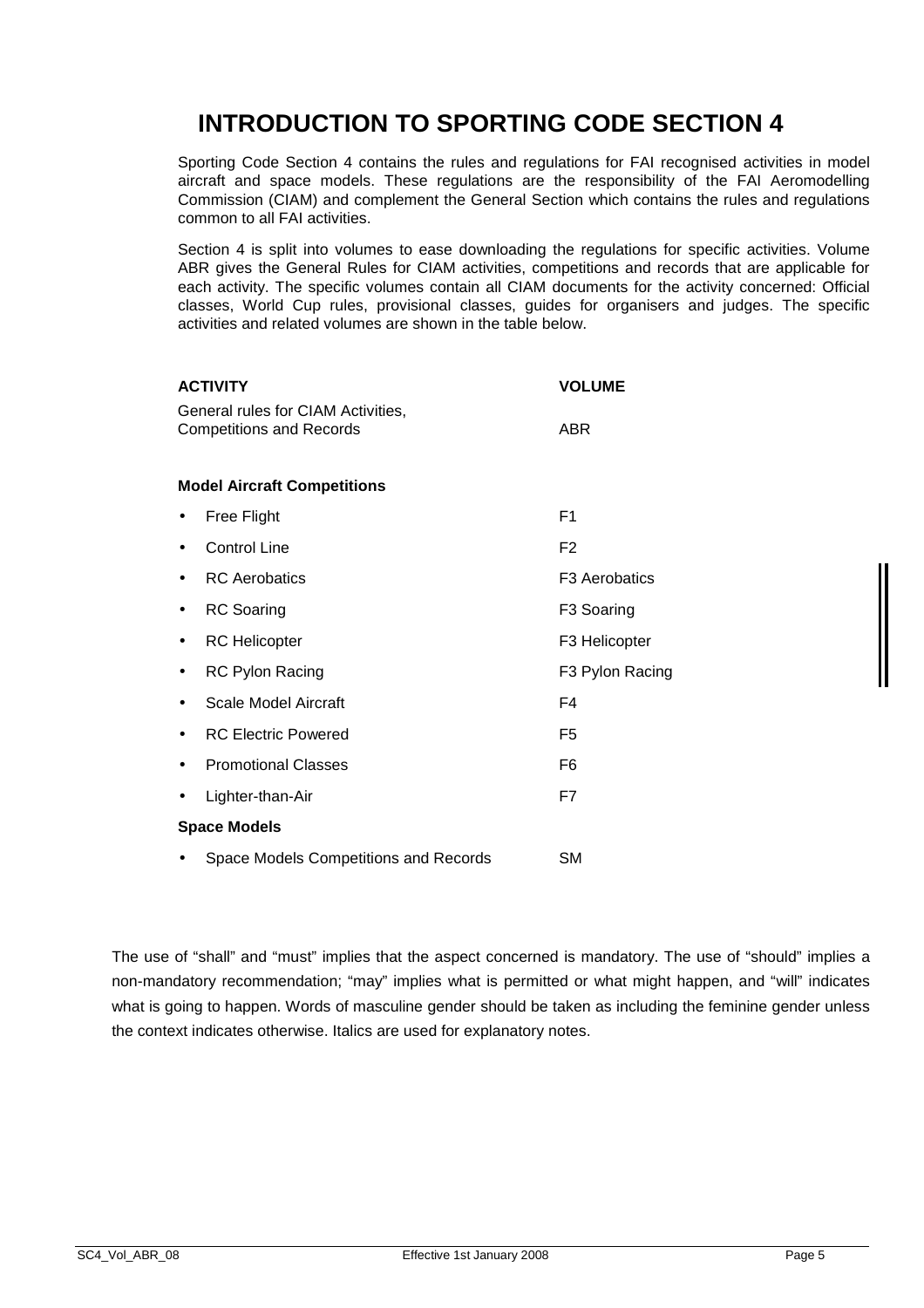# **THIS 2008 EDITION INCLUDES THE FOLLOWING AMENDMENTS MADE TO THE 2007 CODE These amendments are marked by a double line in the right margin of this edition**

| Paragraph                                                                                                 | <b>Plenary meeting</b><br>approving<br>change | Change<br><b>Brief description of change</b><br>incorporated by                                                                                                                         |                                     |  |
|-----------------------------------------------------------------------------------------------------------|-----------------------------------------------|-----------------------------------------------------------------------------------------------------------------------------------------------------------------------------------------|-------------------------------------|--|
| Annex 1.1                                                                                                 |                                               | Rationalised titles & structure                                                                                                                                                         |                                     |  |
| Throughout                                                                                                | n/a                                           | Volume names rationalised                                                                                                                                                               |                                     |  |
| Annex A.2a                                                                                                |                                               | Credit card information added & text clarified.                                                                                                                                         |                                     |  |
| A.3.2.b & A.3.2.c                                                                                         |                                               | Added Continental Championships.                                                                                                                                                        |                                     |  |
| A.3.2.c                                                                                                   | 2007                                          | Added RSO to the Judges for approval by Bureau.                                                                                                                                         |                                     |  |
| A.3.4                                                                                                     |                                               | Entirely new text relating to the Assistant Secretary.                                                                                                                                  |                                     |  |
| A.3.7, A.3.7.1,<br>A.3.7.2                                                                                |                                               | Added new paragraphs for publication of safety notices<br>& rules.                                                                                                                      | Technical<br>Secretary<br>Jo Halman |  |
| A.6.1.a                                                                                                   | n/a                                           | Corrected the English regarding proposals.                                                                                                                                              |                                     |  |
| A.9.1                                                                                                     | 2007                                          | Amended the structure & added text about fee<br>payment.                                                                                                                                |                                     |  |
| Annex A.2a                                                                                                |                                               | Competition registration form amended to include credit<br>card payments.                                                                                                               |                                     |  |
| B.4.3.                                                                                                    | n/a                                           | Corrected type of Championship to Continental                                                                                                                                           |                                     |  |
| <b>B.5.1</b>                                                                                              |                                               | Organisation - added title.                                                                                                                                                             |                                     |  |
| B.5.2                                                                                                     |                                               | Local Rules – re-numbered from B.5.3.                                                                                                                                                   |                                     |  |
| <b>B.5.3</b>                                                                                              |                                               | Entry Forms – new paragraph with title and some text<br>moved from B.6.1 plus new text.                                                                                                 |                                     |  |
| <b>B.5.4</b>                                                                                              |                                               | Results – re-numbered from B.6.5, added title, and<br>'organiser' corrected to 'co-ordinator'.                                                                                          |                                     |  |
| <b>B.6</b>                                                                                                |                                               | Organisation of WCh & ECh - re-numbered from B.5.2<br>and expanded title.                                                                                                               |                                     |  |
| <b>B.6.1</b>                                                                                              |                                               | Re-numbered from B.5.5, amended title and clarified<br>bid content.                                                                                                                     |                                     |  |
| B.7                                                                                                       |                                               | Contest Information & Entry Fees - re-numbered from<br>B.6.                                                                                                                             |                                     |  |
| $B.8 - B.20$                                                                                              |                                               | Re-numbered from B.7 - B.19                                                                                                                                                             | Technical                           |  |
| <b>B.7.1</b>                                                                                              | 2007                                          | Information - re-numbered from B.6.1, added title and<br>amended text to clarify Bulletin requirements.                                                                                 | Secretary<br>Jo Halman              |  |
| B.7.2                                                                                                     |                                               | Entry Fees - re-numbered from B.6.2, added title and<br>amended text for clarity.                                                                                                       |                                     |  |
| B.7.3                                                                                                     |                                               | Sponsorship - re-numbered from B.6.3, added title and<br>corrected the English.                                                                                                         |                                     |  |
| B.7.4                                                                                                     |                                               | Additional Fees - re-numbered from B,6,4, added title<br>and amended the text to better define accommodation<br>standards and Bulletin 0 information.                                   |                                     |  |
| B.8.4                                                                                                     |                                               | Deleted the reference to F1A-B-C flying schedule (was<br>$B.7.4$ ).                                                                                                                     |                                     |  |
| <b>B.9.1</b>                                                                                              |                                               | More clearly define starting positions and moving<br>thereof. Add new text regarding test flying. For F1E,<br>clarify from where the competitor may launch his aircraft<br>(was B.8.1). |                                     |  |
| B.15.1                                                                                                    | n/a                                           | Correction to e) to contain two paragraphs and delete f)                                                                                                                                |                                     |  |
| <b>B.16</b>                                                                                               |                                               | Exempt Indoor models from the need for FAI stickers.                                                                                                                                    |                                     |  |
| 1.2                                                                                                       | 2007                                          | Add turbine thrust limitation and exempt turbines from<br>noise limitations.                                                                                                            |                                     |  |
| 2.2.7                                                                                                     | n/a                                           | Changed "alighting" to "landing"                                                                                                                                                        | Technical<br>Secretary              |  |
| B.4.1, B.14.13,<br>B.16.12, B.19.2,<br>Annex B.1.b,<br>Records 2.2.15 &<br>Table III items 11,<br>12 & 14 | 2007                                          | Consequential paragraph reference changes.                                                                                                                                              | Jo Halman                           |  |

Four-year rolling amendments for reference begin overleaf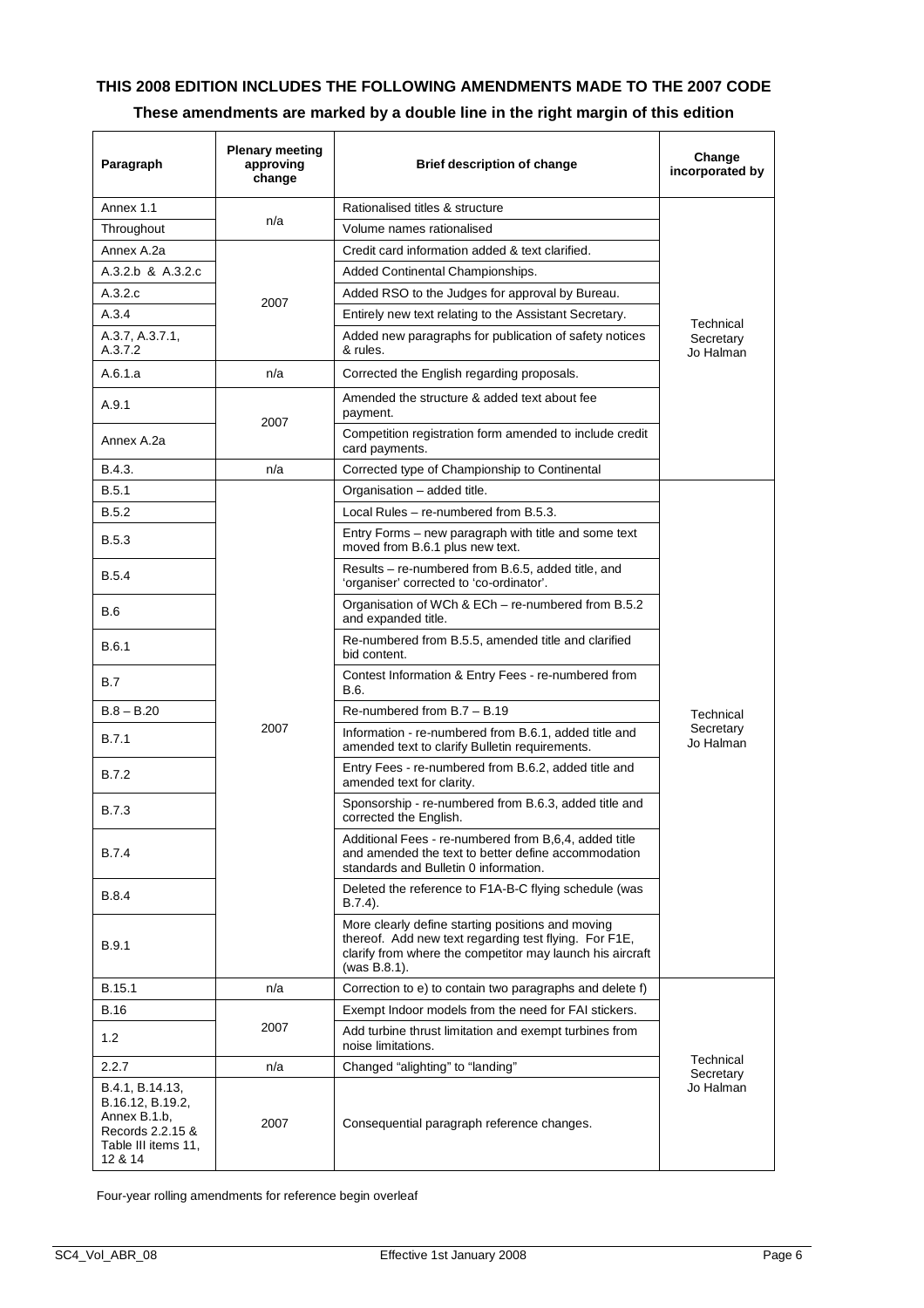| <b>Four-Year Rolling Amendments for Reference</b>                                                       |                                                                                           |                                                                                                            |                                     |  |
|---------------------------------------------------------------------------------------------------------|-------------------------------------------------------------------------------------------|------------------------------------------------------------------------------------------------------------|-------------------------------------|--|
| <b>Plenary meeting</b><br>Paragraph<br>approving<br>change                                              |                                                                                           | <b>Brief description of change</b>                                                                         | Change<br>incorporated by           |  |
| A.12                                                                                                    |                                                                                           | Amended period for Effective Date of Rule Changes.                                                         |                                     |  |
| A.14                                                                                                    |                                                                                           | New paragraph in Provisional to Official Rules.                                                            | Technical<br>Secretary<br>Jo Halman |  |
| A.15                                                                                                    | 2006                                                                                      | New paragraph in eligibility for Championships.                                                            |                                     |  |
| Annex A.1                                                                                               |                                                                                           | Awards to include CIAM medals at Continental<br>Championships.                                             |                                     |  |
| Annex A.2.a                                                                                             | New IBAN code for bank payments to FAI & corrected<br>fax number.                         |                                                                                                            | <b>FAI Secretariat</b>              |  |
| Annex A.2b                                                                                              | n/a                                                                                       | Clarified example completion of a Sporting Code<br>proposal.                                               |                                     |  |
| Annex A.2e                                                                                              |                                                                                           | Change "French Speaking" to "Assistant" Secretary.                                                         |                                     |  |
| B.2.3 & B.2.4                                                                                           | 2006                                                                                      | New paragraph: number of classes at Championships.                                                         |                                     |  |
| <b>B.3.4</b>                                                                                            |                                                                                           | Correction: to include Continental as intended.                                                            |                                     |  |
| <b>B.4.1</b>                                                                                            |                                                                                           | Correction: insertion of missing words "in that order".                                                    |                                     |  |
| <b>B.6.1</b>                                                                                            |                                                                                           | Correction 2nd para: amend date of birth for Juniors<br>only.                                              |                                     |  |
| <b>B.7.9</b>                                                                                            | n/a                                                                                       | Consequential: addition of electronic timing systems.                                                      |                                     |  |
| <b>B.11</b>                                                                                             |                                                                                           | Correction: amend paragraph to show that all B.11<br>applies only to Free Flight & Space Modelling.        |                                     |  |
| <b>B.11.1</b>                                                                                           |                                                                                           | Corrections: grammatical.                                                                                  |                                     |  |
| <b>B.13.1</b>                                                                                           | Amend paragraph e, Interruption of the Contest.                                           |                                                                                                            |                                     |  |
| 2006<br>B.14.1<br>Amended paragraphs a, b, d & delete e.<br>B.14.2<br>Amended paragraph b and new c, d. |                                                                                           |                                                                                                            |                                     |  |
|                                                                                                         |                                                                                           |                                                                                                            |                                     |  |
| B.14.3                                                                                                  |                                                                                           | Correction: Insertion of the missing title.                                                                |                                     |  |
| B.15.6                                                                                                  | n/a<br>Consequential: amended wording to reflect the new<br>specification card & sticker. |                                                                                                            |                                     |  |
| <b>B.15.8</b>                                                                                           | 2006                                                                                      | Amend Processing Aircraft to follow Code conventions.                                                      |                                     |  |
| <b>B.15.9</b>                                                                                           |                                                                                           | Replace whole paragraph: Indoor aircraft.                                                                  | Technical                           |  |
| Throughout                                                                                              |                                                                                           | Correction: replace instances of "he/she" to "he".                                                         | Secretary                           |  |
| Annexes B.1a & b                                                                                        |                                                                                           | Amended design of model specification card and model<br>sticker showing sample completion by a competitor. | Jo Halman                           |  |
| Annex B.2                                                                                               |                                                                                           | Serbia and Montenegro now with separate national<br>identification marks.                                  |                                     |  |
| 1.3.3                                                                                                   | n/a                                                                                       | Correction: list of classes: insertion of missing F3N<br>Helicopter.                                       |                                     |  |
| 1.4.14                                                                                                  |                                                                                           | Deleted "like a hoax".                                                                                     |                                     |  |
| 1.4.16                                                                                                  |                                                                                           | Changed sentence structure and added "overleaf".                                                           |                                     |  |
| 1.4.16                                                                                                  |                                                                                           | Deleted erroneous "9/78" figure.                                                                           |                                     |  |
| Throughout                                                                                              |                                                                                           | Corrected table references & titles to Roman numerals.                                                     |                                     |  |
| 2.2.1                                                                                                   |                                                                                           | Corrected item reference from "item 2" to "item 3".                                                        |                                     |  |
| 2.2.2.                                                                                                  |                                                                                           | Corrected class from "30" to "135".                                                                        |                                     |  |
| 2.2.5 & 2.2.6                                                                                           |                                                                                           | New paragraphs for F3 & F5 records                                                                         |                                     |  |
| 2.4.2                                                                                                   | 2006                                                                                      | Amendment: to allow maps or WGS84 software for<br>distance measurement                                     |                                     |  |
| 2.4.4.                                                                                                  | n/a                                                                                       | Consequential change reference from "2.2.6" to "2.2.7"                                                     |                                     |  |
| 2.7.1                                                                                                   | Added the paragraph number                                                                |                                                                                                            |                                     |  |
| 2.10<br>2006<br>New section for Autonomous Flight Records F8.                                           |                                                                                           |                                                                                                            |                                     |  |
| 2.11.1.d                                                                                                |                                                                                           | New paragraph to require NAC national record<br>certification.                                             |                                     |  |

**Four-year Rolling Amendments for Reference**…/cont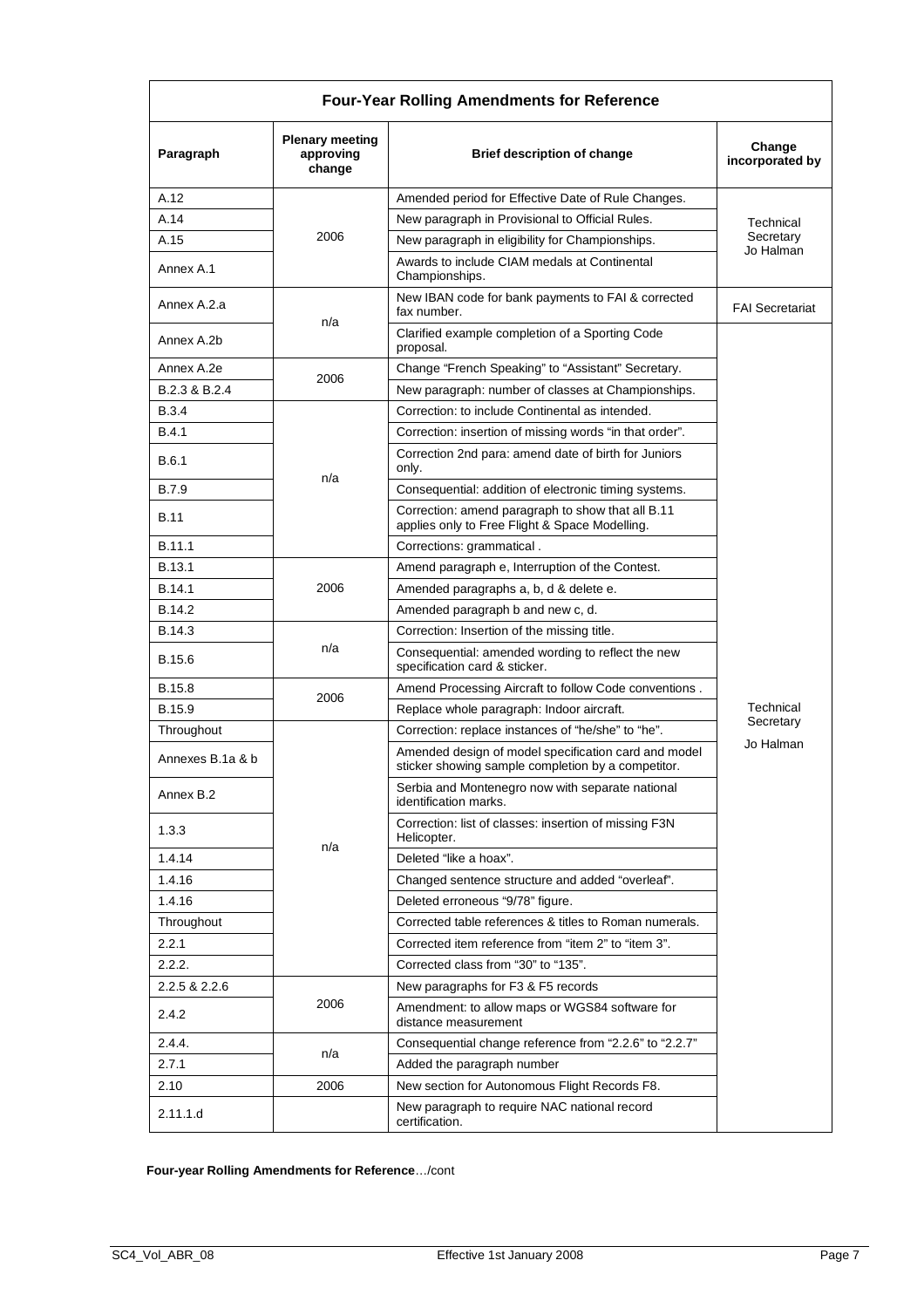| Paragraph                                                 | <b>Plenary meeting</b><br>approving<br>change          | <b>Brief description of change</b>                                                                                                         | Change<br>incorporated by |  |
|-----------------------------------------------------------|--------------------------------------------------------|--------------------------------------------------------------------------------------------------------------------------------------------|---------------------------|--|
| 2.8.1                                                     | n/a                                                    | Corrected paragraph indentation to follow section<br>conventions; moved "must give" to the next paragraph.                                 |                           |  |
| 2.12 (7th para)                                           |                                                        | Consequential change reference 2.2.11 to 2.2.13.                                                                                           |                           |  |
| Part 2, Table I<br>2006                                   |                                                        | Classes 83 & 90: Insert missing asterisk & clause.                                                                                         | Technical                 |  |
| Part 2, Table II                                          | n/a                                                    | End of item 7b & 8: deleted double bars left over from<br>previous year changes.                                                           | Secretary<br>Jo Halman    |  |
| Part 2, Table III                                         | n/a                                                    | Consequential changes: various paragraph references.                                                                                       |                           |  |
| Part 2, Table III                                         | 2006                                                   | New item 7c: confirmation of national record.                                                                                              |                           |  |
| Part 2, Table III                                         | 2006                                                   | New item 8: RC confirmation of new paras 2.2.5 & 2.2.6.                                                                                    |                           |  |
| Part 2, Table III                                         | n/a                                                    | Consequential re-numbering of the subsequent paras<br>from old item 8.                                                                     |                           |  |
| Part 2, Table III                                         | n/a                                                    | Changed the order of the category sections to follow the<br>order of those categories in Part 2 with item re-<br>numbering as appropriate. | Technical<br>Secretary    |  |
| Part 2, Table III                                         | n/a                                                    | Consequential change to item 14: added WGS84.                                                                                              | Jo Halman                 |  |
| Part 2, Table III                                         | n/a                                                    | Clarified item 14c.                                                                                                                        |                           |  |
| Part 2, Table III                                         | n/a                                                    | Consequential change to item 16, 17, 19 added<br>electronic timing device.                                                                 |                           |  |
| A.3.1.                                                    |                                                        | New constitution of the Bureau.                                                                                                            |                           |  |
| A.3.3.                                                    |                                                        | Date December Bureau Minutes sent out.                                                                                                     |                           |  |
| A.3.4.                                                    |                                                        | Assistants to the Secretaries.                                                                                                             |                           |  |
| A.6.1.                                                    |                                                        | Additional text to paragraphs c).                                                                                                          |                           |  |
| A.12.                                                     |                                                        | Timing of Sporting Code preparation                                                                                                        |                           |  |
| <b>EDUCATION</b>                                          |                                                        | Rename of the Education & Information Sub-committee.                                                                                       |                           |  |
| ANNEX A.1                                                 |                                                        | Spectators at events.                                                                                                                      |                           |  |
| B.2.4.                                                    |                                                        | World Championship definition.                                                                                                             |                           |  |
| B.3.4.                                                    |                                                        | Junior World Champion age classification change.                                                                                           |                           |  |
| B.4.1.                                                    | Automatically approved FAI Jury members                |                                                                                                                                            |                           |  |
| B.6.5.                                                    | Electronic competition results to be submitted to FAI. |                                                                                                                                            | Technical                 |  |
| B.13.1<br>2005                                            |                                                        | Changes & addition to FF interruption of contest.                                                                                          | Secretary                 |  |
| B.14.1.                                                   |                                                        | Control Line Junior Champion title.                                                                                                        | Jo Halman                 |  |
| B.15.10.                                                  |                                                        | Deletion of text to clarify paragraph.                                                                                                     |                           |  |
| 1.1                                                       |                                                        | Record confirmation of a model aircraft.                                                                                                   |                           |  |
| 1.3.6.                                                    |                                                        | New category: F7 - RC Lighter-than-Air; F7A Balloons.                                                                                      |                           |  |
| 2.1.4.                                                    |                                                        | Definition of to whom the record may belong.                                                                                               |                           |  |
| 2.2.2.                                                    |                                                        | Delete F5-P. Amend extensible motor restrictions.                                                                                          |                           |  |
| 2.2.5.                                                    |                                                        | Amend launching procedure to include team member.                                                                                          |                           |  |
| 2.2.13.                                                   |                                                        | Correct reference from B.15. to B.17.                                                                                                      |                           |  |
| 2.3.3.                                                    |                                                        | Timekeeping wholly replaced paragraph.                                                                                                     |                           |  |
| 2.3.4.                                                    |                                                        | Additional calibration devices.                                                                                                            |                           |  |
| 2.3.5.                                                    | Deleted some FF competition record classes.            |                                                                                                                                            |                           |  |
| 2.2.14                                                    |                                                        | Additional paragraph to Competition Timing.                                                                                                |                           |  |
| 2.4.2.                                                    |                                                        | WGS84 ellipsoid only to calculate >500 kms distances.                                                                                      |                           |  |
| 2.5.2.                                                    |                                                        | Speed records straight line changed timing rules.                                                                                          |                           |  |
| 2.7.4.<br>2005                                            |                                                        | Technical<br>Speed records circular flight additional timing device.<br>Secretary                                                          |                           |  |
| 2.7.6.                                                    |                                                        | Speed records circular flight measurement accuracy.                                                                                        | Jo Halman                 |  |
| 2.8.1.<br>Altitude records additional measurement device. |                                                        |                                                                                                                                            |                           |  |
| TABLE II                                                  |                                                        | More accurate text in the declaration.                                                                                                     |                           |  |

**Four-year Rolling Amendments for Reference**…/cont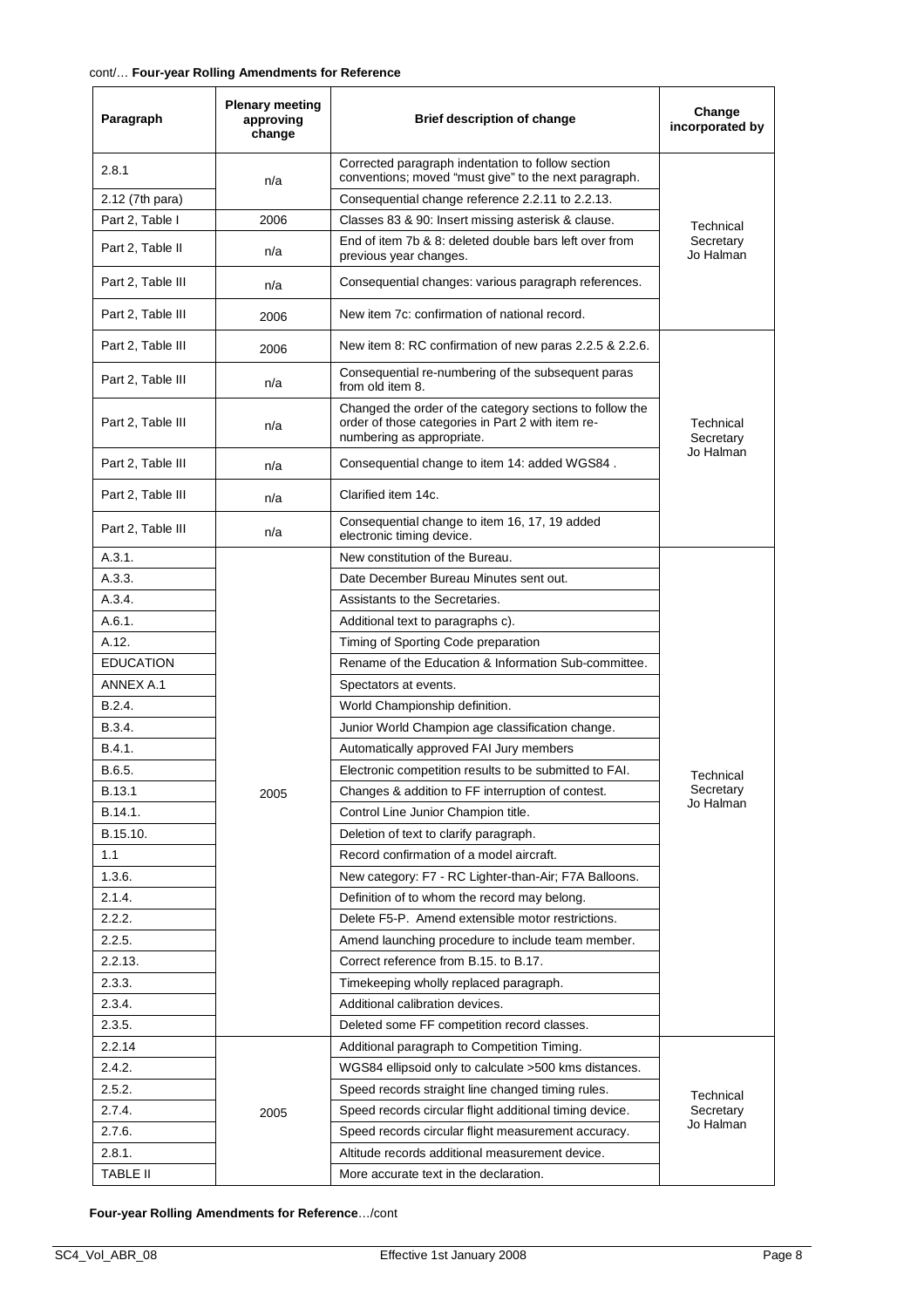# cont/…**Four-year Rolling Amendments for Reference**…/

| Paragraph        | <b>Plenary meeting</b><br>approving<br>change | <b>Brief description of change</b>                      | Change<br>incorporated by |
|------------------|-----------------------------------------------|---------------------------------------------------------|---------------------------|
| <b>TABLE III</b> | 2005                                          | 7b Record confirmation of a model aircraft.             | Technical<br>Secretary    |
| Throughout       | n/a                                           | Minor clarifications with no change to the content.     | Jo Halman                 |
| PART TWO         | u/k                                           | "Records" re-assigned from Part Seven to Part Two.      | u/k                       |
| ANNEX 1.1        |                                               | 5 e) change from F1J to F1P.                            |                           |
| <b>ANNEX A.2</b> |                                               | Change from CHF amounts to Euro amounts.                | Technical                 |
| B.15.1.          | 2004                                          | F3F correct number of models.                           | Secretary                 |
| B.15.15.         |                                               | Delete F1J.                                             | Jo Halman                 |
| B.17.3.          |                                               | Prohibit forward folding propellers effective 01-04-05. |                           |
| B.2.7.           |                                               | Correct Euro amount.                                    |                           |
| 2.10.2.          |                                               | Correct Euro amounts.                                   |                           |
| A.3.2.f          |                                               | Approve lists of Judges and Technical Experts.          |                           |
| A.4.2            |                                               | Clarification of Sub-committee elections.               |                           |
| A.6.1.g.         |                                               | Requirement for paper copy of rule proposals.           |                           |
| A.10             |                                               | Timing for Judges' lists.                               |                           |
| A.11             |                                               | Timing for Technical Experts' lists.                    |                           |
| A.12             |                                               | Sporting Code preparation schedule.                     |                           |
| A.16.1           |                                               | Classes in addition to official.                        | Technical<br>Secretary    |
| B.6.2            | 2004                                          | Closing date for receipt of fees.                       | R. Underwood              |
| <b>B.6.4</b>     |                                               | Deadline for contest offers.                            |                           |
| B.14.4           |                                               | Award ceremony procedures.                              |                           |
| 1.2              |                                               | Electric power source maximum.                          |                           |
| 1.1              |                                               | Definition change.                                      |                           |
| 1.3.3            |                                               | F3A Large changed to F3M.                               |                           |
| ANNEX 1.1        |                                               | Add category.                                           |                           |
| ANNEX A.2        |                                               | Change S7 to Space.                                     |                           |
| 2.2.13           |                                               | Text reference corrected.                               |                           |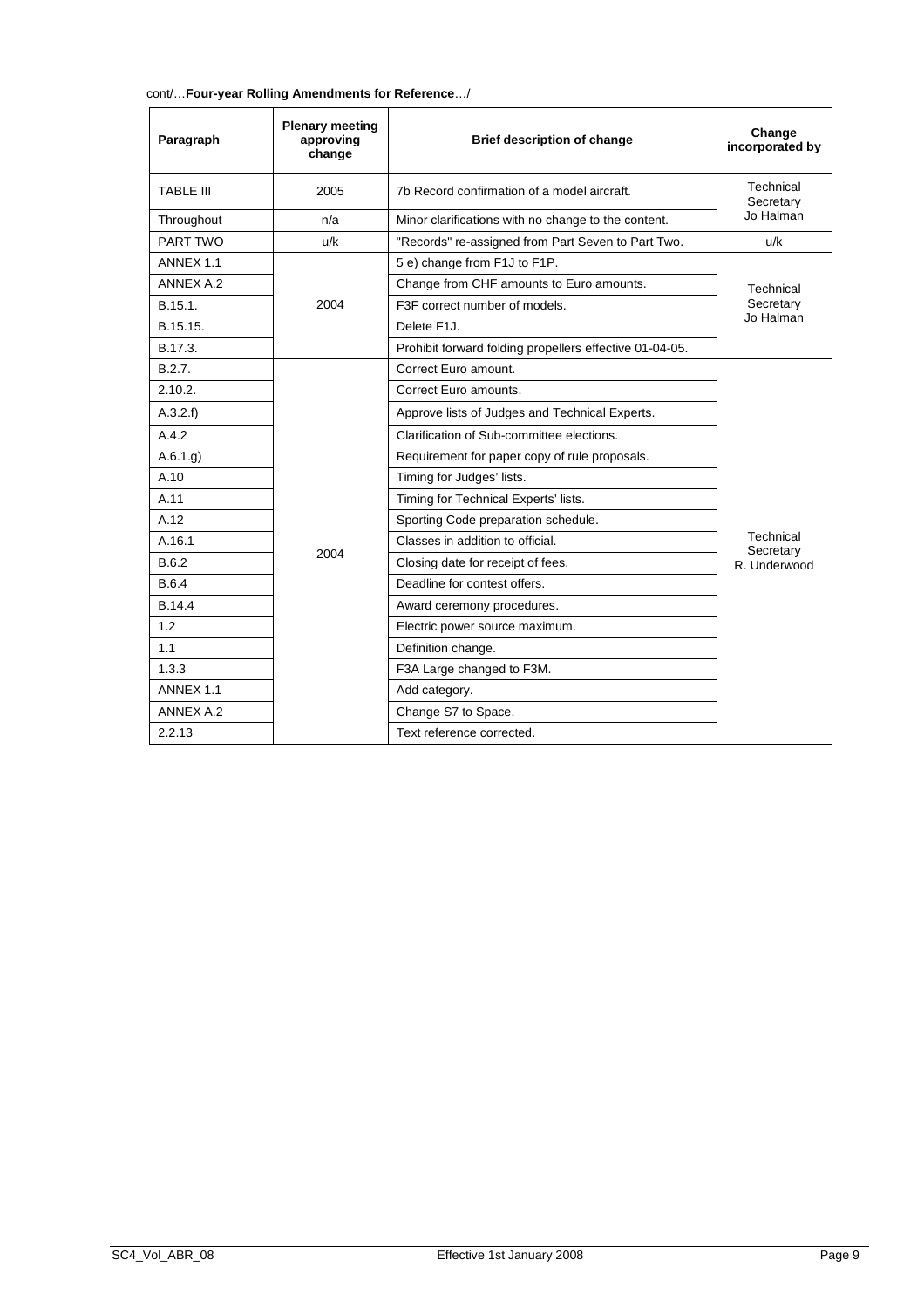# **VOLUME ABR**

# **GENERAL RULES FOR CIAM ACTIVITIES**

# **SECTION 4A – CIAM INTERNAL REGULATIONS**

- A.1. CIAM Plenary Meeting
- A.2. Procedure for CIAM Plenary Meeting
- A.3. Bureau
- A.4. Sub-committees
- A.5. Forms of Sub-committee Work
- A.6. Proposals Submitted to the CIAM
- A.7. Timetables for Reports and Proposals
- A.8. Languages
- A.9. Contest Calendar
- A.10. Judges List
- A.11. List of Technical Experts
- A.12. Effective Date of Rule Changes
- A.13. Aeromodelling Fund
- A.14. Changing from Provisional to Official Rules
- A.15. Eligibility for World Championships
- Annex A.1 Guide for Submitting World and Continental Championship Proposals to CIAM for Approval
- Annex A.2 Forms: Annex A.2a Contest Registration
	- Annex A.2b Example of CIAM Proposal
	- Annex A.2c Nomination of Judges
	- Annex A.2d Nomination of Technical Experts
	- Annex A.2e Nomination of Office Holders
	- Annex A.2f-k Nominations for CIAM Awards and Diplomas

# **SECTION 4B – GENERAL RULES FOR INTERNATIONAL CONTESTS**

- B.1. General Definition for International Contests
- B.2. Types of International Contests
- B.3. Competitors and Teams
- B.4. Contest Officials
- B.5. Organisation of International Contests
- B.6. Organisation Specific to World and Continental Championships
- B.7. Contest Information and Entry Fees for World & Continental Championships
- B.8. Special Contest Organisation Requirements
- B.9 Free Flight
- B.10. Control Line
- B.11. Radio Control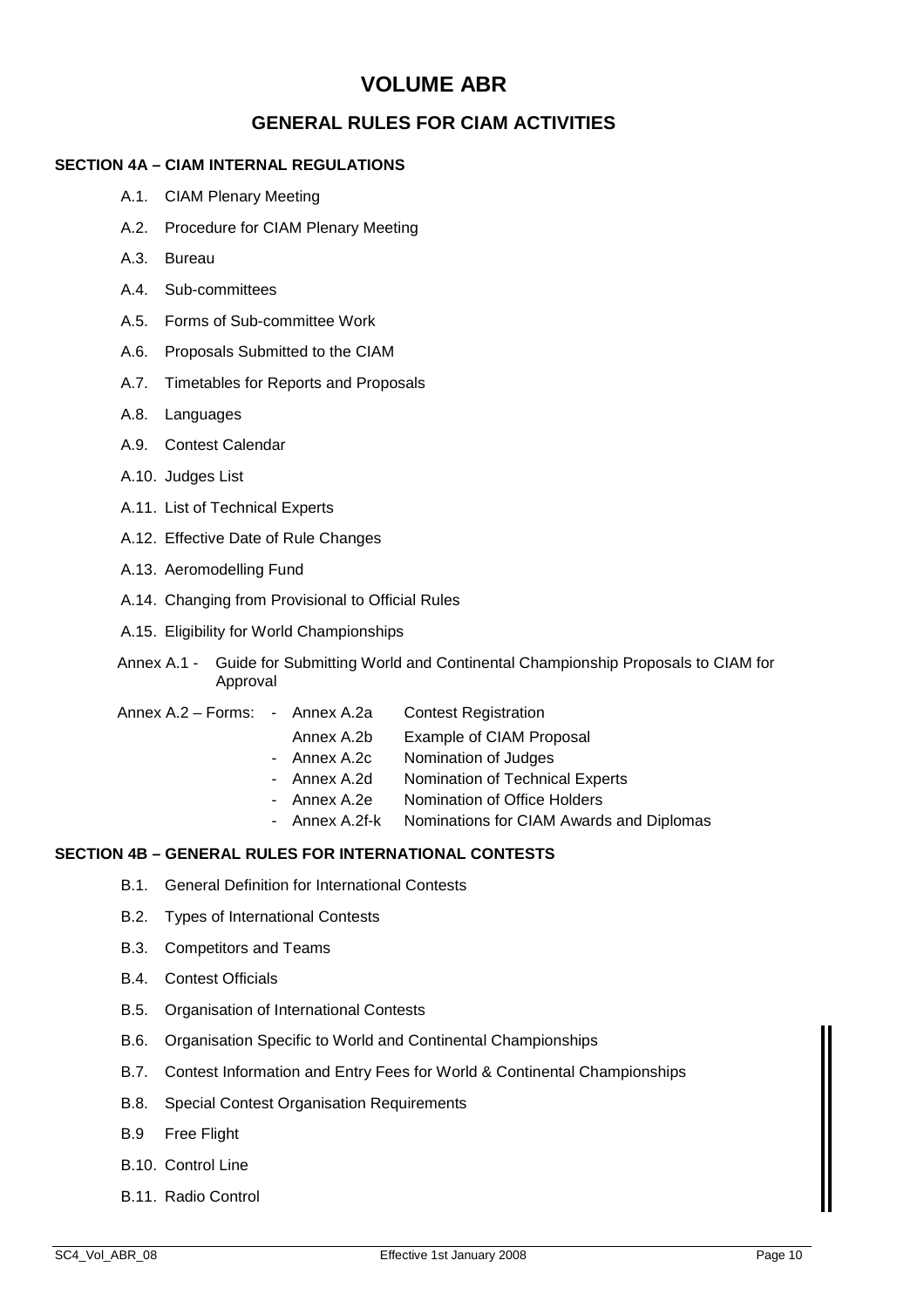- B.12. Timing
- B.13. Duration of a Contest
- B.14. Interruption of the Contest
- B.15. Classification and Awards at World and Continental Championships
- B.16. Processing of Model Aircraft
- B.17. Protests
- B.18 Safety Precautions and Instructions
- B.19 Disqualification from the Contest
- B. 20 FAI Championship Trophies

Annex B.1.a - Sample FAI Model Specification Certification

Annex B.1.b - FAI Sticker

Annex B.2 - Aircraft Nationality and Registration Marks

Annex B.3 - General Organisation of a World Championship

# **SECTION 4C – MODEL AIRCRAFT**

#### **General Regulations and Rules for Contest and Records**

# **PART ONE – GENERAL REGULATIONS FOR MODEL AIRCRAFT**

- 1.1. General Definition of Model Aircraft
- 1.2 . General Characteristics of Model Aircraft
- 1.3 . Classification of Model aircraft
- 1.4 . Definitions of the Expressions used for Model Aircraft Specifications and Rules
- Annex 1.1 World Championship Events for Model Aircraft

# **PART TWO – RECORDS**

- 2.1. World Class Records
- 2.2. General Specifications of Model aircraft for Record Attempts
- 2.3. Special Rules for Duration Records
- 2.4. Special Rules for Distance Records in a Straight Line
- 2.5. Special Rules for Speed Records in a Straight Line
- 2.6. Special Rules for Speed Records in a Closed Circuit
- 2.7. Special Rules for Speed Records in a Circular Flight
- 2.8. Special Rules for Altitude Records
- 2.9. Special Rules for Distance in Closed Circuit records
- 2.10. Dossier of a Record Attempt
- 2.11. Supporting Data
	- Table I Classification of records
	- Table II Application for record attempt confirmation model aircraft
	- Table III Record dossier check form model aircraft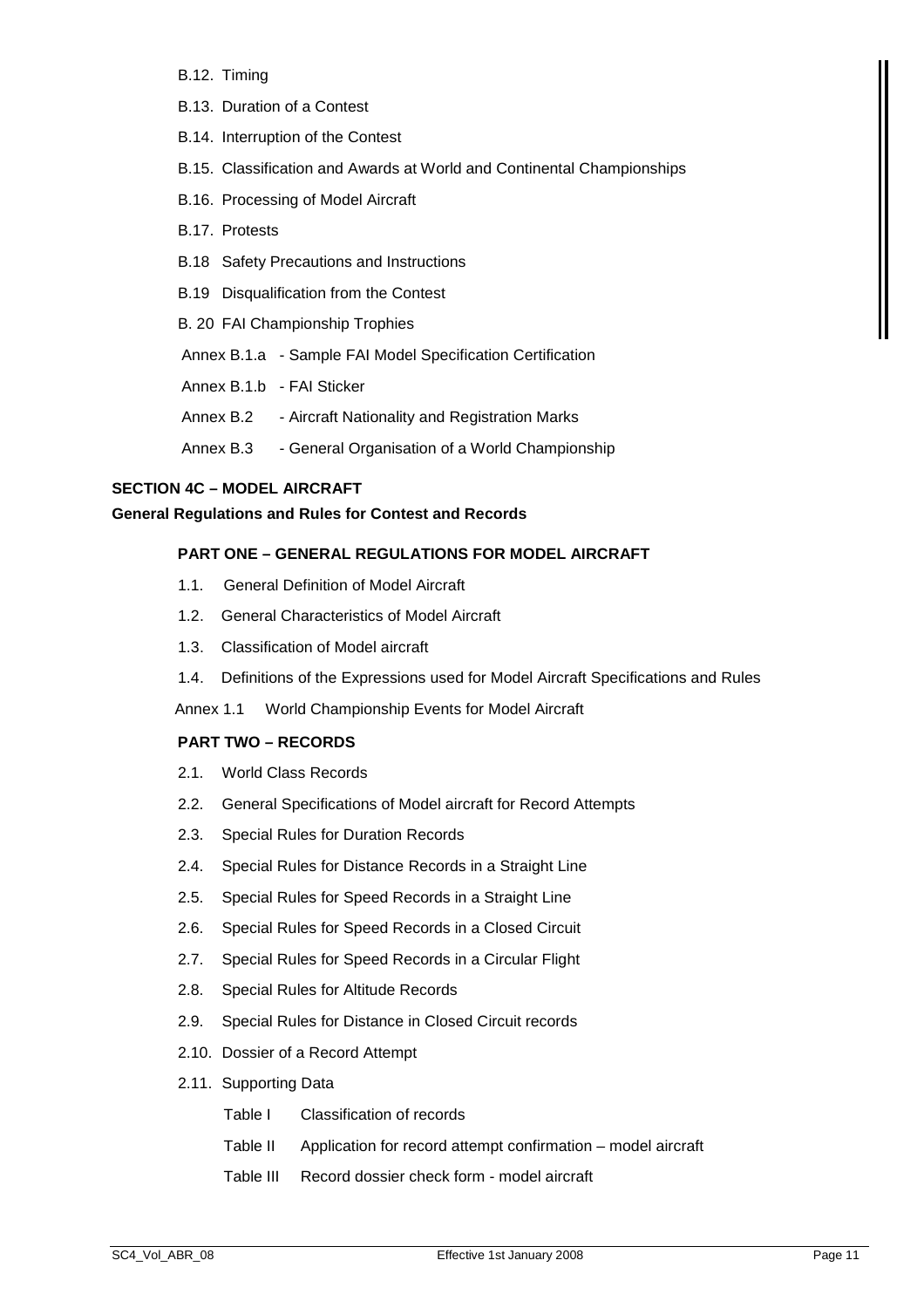# **VOLUME ABR**

# **SECTION 4A**

# **PART ONE - CIAM INTERNAL REGULATIONS**

#### **A.1. CIAM PLENARY MEETING**

- A.1.1. The Plenary Meeting of the CIAM shall convene once a year in March or at such other times as shall be decided by the President of the CIAM. The meeting will be held at the FAI in Lausanne, if no special advantages are to be found elsewhere, subject to the approval of the Secretary General of FAI.
- A.1.2. The Agenda for the meeting is prepared by the CIAM Secretary in agreement with the President of the CIAM, and distributed by the FAI Office.
- A.1.3. The Agenda shall include proposals drawn up in the manner required in paragraphs A.6 and A.12. The Agenda shall be despatched to the NACs and the officers of the Bureau with the notice convening the meeting not later than 45 days before the meeting. If the Agenda is not sent out in proper time, the Plenary Meeting may be postponed by the President.

# A.2 **PROCEDURE FOR CIAM PLENARY MEETINGS**

- A.2.1. On the first day there will be preliminary Technical Meetings held by the Chairmen of the appropriate Sub-committees. These meetings shall consider items in the agenda for the purpose of discussion and briefing of all those present and shall make their recommendations thereon to the Plenary Meeting. Eligible to attend are Sub-committee members, voting Delegates, Alternates and any others approved by their National Airsports Controls. Among those eligible to attend, only one per country may vote; Sub-committee members are also eligible to vote in the Technical Meetings.
- A.2.2. The President may add to the Agenda, any matter considered being urgent.
- A.2.3. The Minutes of the plenary meeting are to be drafted by the Secretary, approved by the President and distributed by the office not later than 6 weeks after the meeting.

# **A.3. BUREAU**

A.3.1. The Bureau is composed of a President, three Vice Presidents, a Secretary, a Technical Secretary, an Assistant Secretary and the Chairmen of those Sub-Committees that have official World Championship classes plus the Education Sub-Committee Chairman. It is completed by the immediate past President of the CIAM, who, however, does not have voting rights. The President may also invite representatives of the NACs preparing World Championships or other persons required for the business of the Bureau.

#### **A.3.2. The following matters are within the Bureau's competence:**

- a) The interpretation, application and control of CIAM decisions;
- b) The control of organisation of World and Continental Championships ;
- c) The approval of World and Continental Championships Juries and Judges including the Range Safety Officer (RSO) at Space Modelling Championships.
- d) The submission of proposals to the CIAM;
- e) The accomplishment of any mission conferred on the Bureau by the CIAM.
- f) To approve the lists of Judges and Technical Experts

It is not in the competence of the Bureau to alter decisions taken during the Plenary meeting regarding the maximum entry fee for competitors and helpers at World and Continental Championships.

A.3.3. The Secretary shall keep a register of the CIAM perpetual trophies and be responsible for preparing the Minutes of each meeting and sending them to the FAI office and the President within 4 weeks.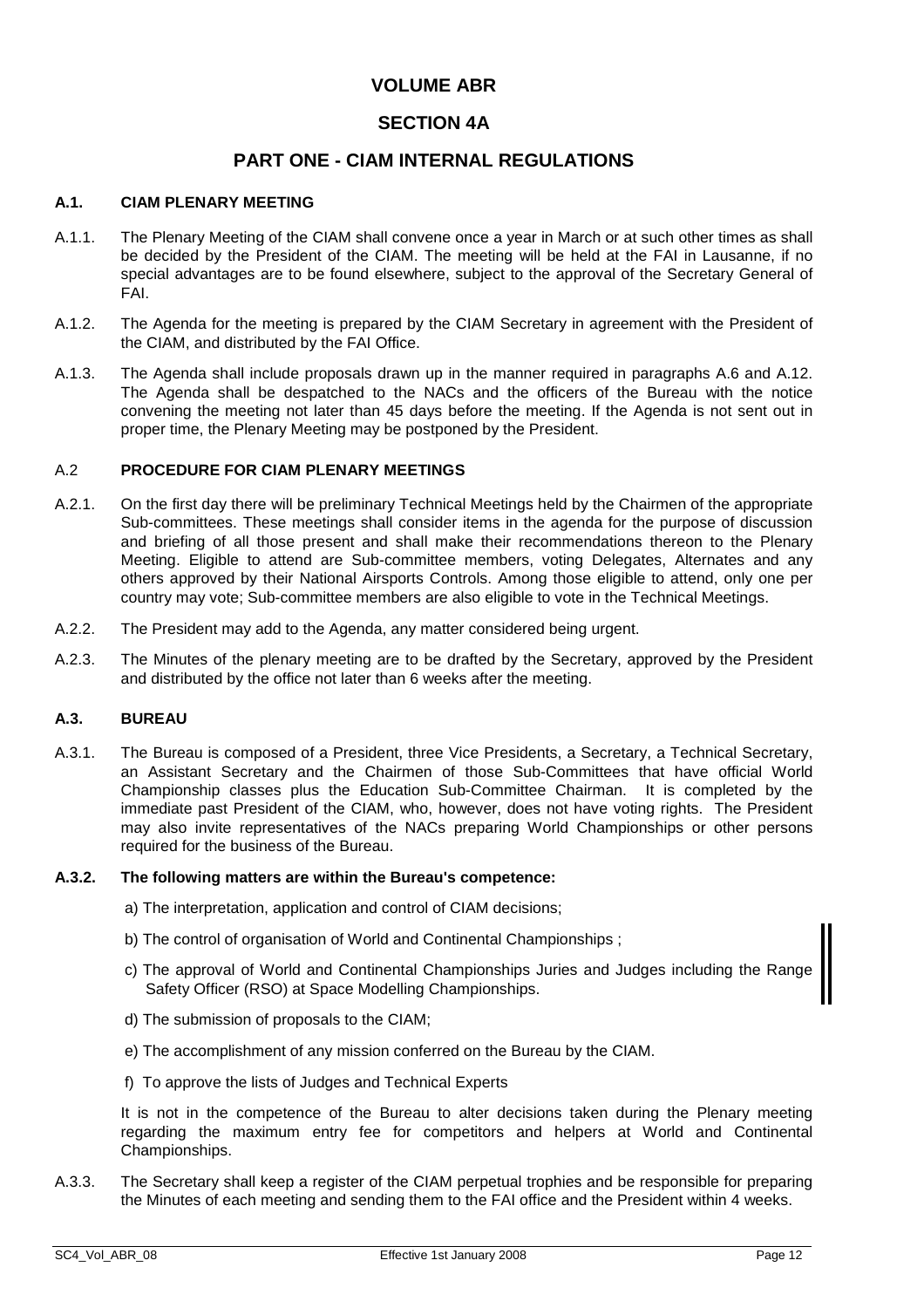That the Minutes of the December Bureau meeting shall be sent by the Secretary electronically to the Bureau members, Sub-Committee Chairmen and the FAI office no later than 15th January each year.

- A.3.4. The Assistant Secretary shall support the activities of the Secretary and Technical Secretary. In particular he shall take the Minutes of the Bureau and Plenary Meetings, contribute to the definition and formal issue of such Minutes and support or perform the activities that the Secretary delegates to him. The Assistant Secretary must not, in any case, directly approach individual members of the FAI office or Bureau, or the Sub-committee Chairmen but must work through the Secretary and the Technical Secretary.
- A.3.5. The Technical Secretary shall be responsible for maintaining the current Sporting Code Section 4 complete with amendments and additions in accordance with the decisions of the CIAM. He will also co-ordinate the work of the specialist Sub-committees as necessary. The Technical Secretary will also check the record attempt dossiers.
- A.3.6. The Bureau meets once a year in December and when convened by the President of the CIAM.

# **A.3.7 Publication of Emergency Safety Notices & Safety Rules**

# **A.3.7.1 Publication of Emergency Safety Notices**

- a. NACs shall be informed of any safety notice by email within five days of the end of the Plenary meeting or the agreement of a majority of the CIAM Bureau in the case of safety notices that need to be generated between Plenary meetings.
- b) Any safety notice shall appear on the CIAM homepage of the FAI website within five days of the end of the Plenary meeting or the Bureau decision to issue such a notice taken between Plenary meetings.
- c) All safety notices shall be the responsibility of the Technical Secretary who may liaise with the appropriate Sub-Committee Chairman regarding the formulation of any such notice.
- d) It will be the responsibility of the CIAM Technical Secretary, or in his absence, the CIAM Secretary, to liaise with the FAI office as necessary regarding the formal promulgation of any safety notice.

# **A.3.7.2 Emergency Safety Rules**

- a) See A.3.7.1 a & b.
- b) New or amended safety rules shall be effective one calendar month from the end of the Plenary meeting of that year or for the next CIAM approved competition, in the category affected, whichever is the sooner.
- c) Any amended or new safety rule(s) shall appear in the Organiser Bulletins of the appropriate Championship(s) being held that year.
- d) All safety rules shall be the responsibility of the Technical Secretary who shall liaise with the appropriate Sub-Committee Chairman regarding specific safety rule(s).
- e) See A.3.7.1.d

# **A.4. SUB-COMMITTEES**

- A.4.1. The CIAM may set up Sub-committees, which are consulted by it for advice on sporting and technical matters in the special category concerned.
- A.4.2. The CIAM elects by secret ballot the Chairman of each Technical Sub-committee for a period of two years, with a compulsory confirmation after one year. He may be re-elected for an unlimited number of terms. He may not serve on more than one Sub-committee. The election shall occur at the Plenary Meeting during the year in which a Sub-committee has a regularly scheduled meeting for decision purposes and in which a World Championship for the subject category is held (see A.12 for the schedule).
- A.4.3. Each Sub-committee shall consist of a minimum of six members including the Chairman, all of different nationality, regardless of the number of members. The Sub-committee Chairmen shall on their own initiative invite the members, but they must be approved by their National Airsports Controls. The NACs may suggest but not appoint alternative members. The Sub-committee Chairman must publish on the official FAI website, a list of the members of his Committee by 1 May of every year.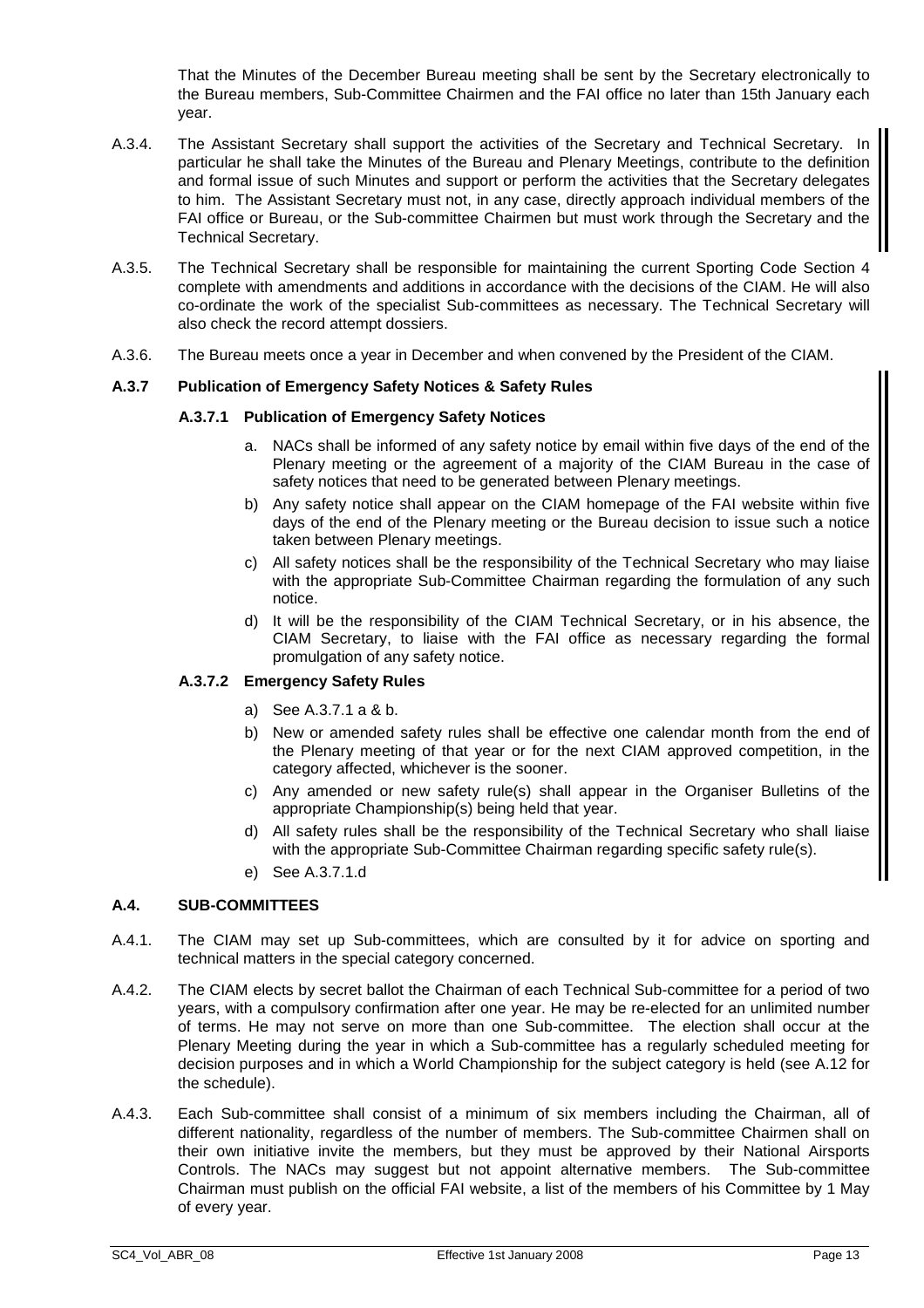A.4.4. The Sub-committee members serve as individual expert consultants and are not obliged to represent the views of their National Airsports Controls.

# **A.5 FORMS OF SUB-COMMITTEE WORK**

- A.5.1 The Sub-committee Chairmen are free to organise the work of their Sub-committees, meetings, correspondence etc., as they consider most efficient. The Chairmen must send a list of the members of their respective Sub-committees as soon as they have been established to the CIAM President and the FAI office. The same procedure applies for any changes in the membership of the Subcommittees.
- A.5.2. The Sub-committees may in no case publish recommendations, guides or rules, which have not been previously approved by the CIAM or the Bureau.

# **A.6. PROPOSAL SUBMITTED TO THE CIAM**

#### **A.6.1 Each proposal must conform to the following requirements:**

- a) State the volume in the Sporting Code, or its relevant approved amendments, to which the proposal refers.
- b) Quote the relevant paragraph and/or heading from the Sporting Code.
- c) Detail exactly what the alteration or addition to the wording is to be. Deleted text should be shown as strike-through, new text as bold underlined format.
- d) Give the reason(s) behind the proposed alteration in a short separate paragraph.
- e) All technical amendments must be accompanied by supporting data.
- f) Submit any and all proposals for each category of rules on documents separate from those for other categories, i.e. Free Flight proposals separate from Control Line, RC Aerobatics separate from RC Soaring, etc. An example of a proposal appears at Annex A.2.b
- g) All rule proposals, guides and whatever items accepted for the Agenda must be made available in electronic form to facilitate compilation of the Agenda. In addition, a hard copy produced, signed and stamped by the appropriate body for confirmation must be forwarded to the FAI office.
- h) Amendments to rule changes not yet implemented will not be accepted.

Note: (i) See also A.12

(ii) A Word document containing the above layout is downloadable from the FAI Website to facilitate the generation of proposals in the accepted format. An example of that layout appears in Annex A.2b.

# **A.6.2. Proposals may be submitted to the CIAM by:**

- a) All National Airsport Controls and/or NAC approved CIAM delegates.
- b) The Bureau of the CIAM;
- c) The Chairmen of the Sub-committees subsequent to the agreement of the majority of the members of the Sub-committee concerned.

# **A.7. TIMETABLE FOR PROPOSALS TO THE CIAM PLENARY MEETING AND AGENDA FOR THIS MEETING**

A.7.1. All proposals from the Sub-committees and from the NACs for the Plenary Meeting must be received by the FAI Office by the 15th November in electronic form and hard copy in order to be included in the Agenda. The office will email the proposals to the relevant Sub-committee Chairmen, who must present their findings in print at the Meeting. Proposals are to be approved at the Bureau meeting after which the Secretary sets up a draft of the Plenary Meeting Agenda to be approved by the President. The Office will finalise the Agenda and send it out to the NACs according to A.1.3. See also A.12.

# **A.8. LANGUAGES**

A.8.1. The working language of the CIAM is English.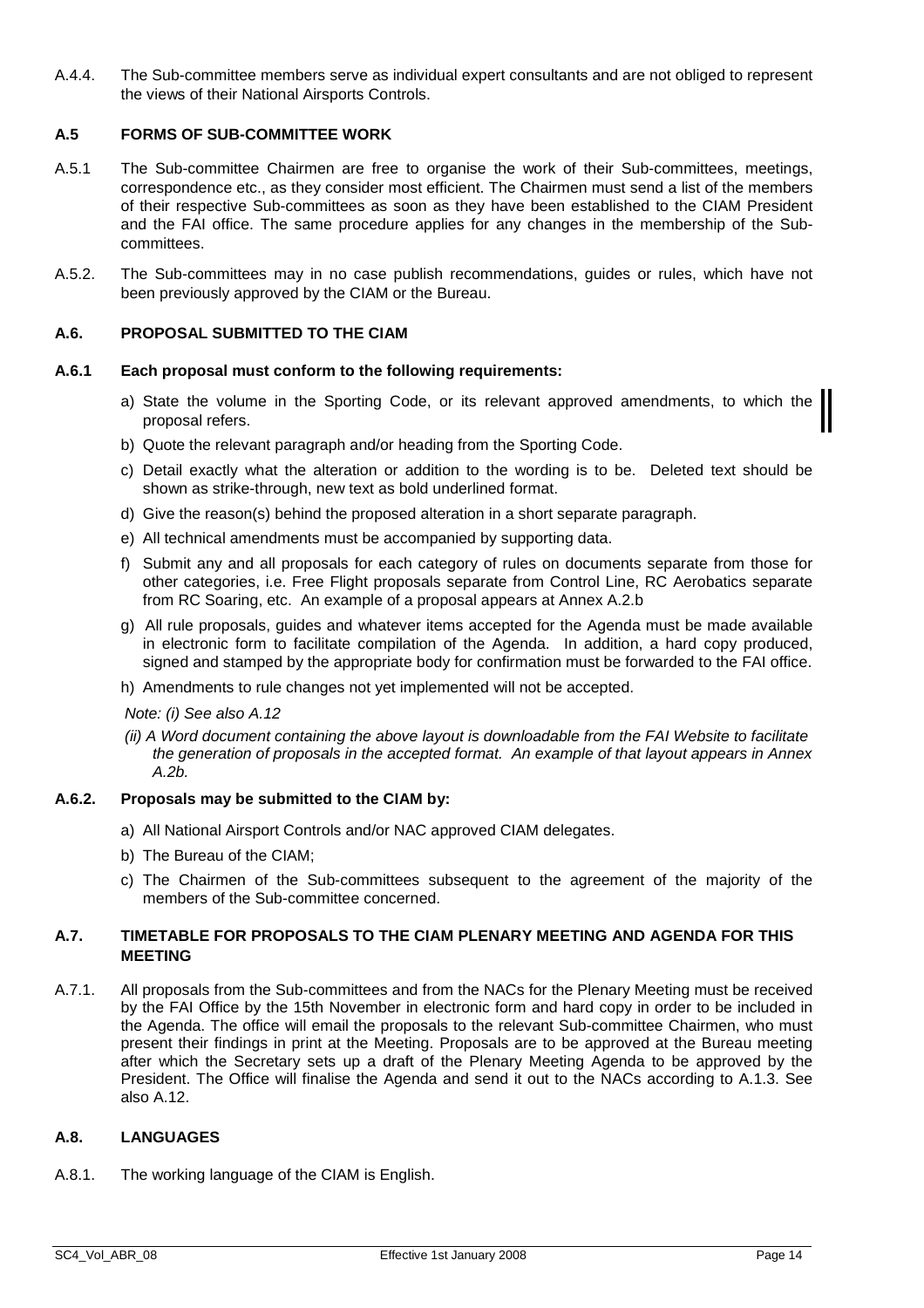# **A.9. CONTEST CALENDAR**

A.9.1. Requests for contests to be put on the FAI International Contest Calendar must be received by the FAI Office no later than the 15 November, with the name, address, telephone, fax etc. of a contact person for additional information. The form to be used is shown in Annex 2 of this section.

 All applications for contests must be accompanied by a fee to CIAM. The amount of this fee is determined annually by CIAM as defined in paragraph A.13.1. Payment may be made by credit card or bank transfer but in any case, the remitter pays all card or bank charges. If the fee is not received by 15 November, the contest will be deleted from the calendar.

 Open International contests may be requested for approval in between CIAM meetings, if submitted at least three months in advance to the FAI Office with copies to the CIAM President and Technical Secretary. Open International applications received by the FAI office later than 15 November will not be eligible for inclusion in a World Cup for the following year.

 Sanction fees and documents for World and Continental Championships and World cup competitions must be received by the FAI by 15 November of the year preceding the Championships or World Cup competition.

A.9.2. The Bureau has the right at any time to remove any contest from the CIAM Calendar if, in the opinion of the Bureau, the organisation would not appear to be up to the expected standard. The President will ensure that all National Airsports Controls are informed.

# **A.10. JUDGES LISTS**

Nominations for persons to be put on the List of International Judges must be received by the FAI Office no later than November 15. The list is valid for two years starting the following January and can be updated annually. If no list is presented by the deadline, the old one stands. Names indicated in the Judges Lists are to be considered advisory. The nomination must contain the addresses, telephone, fax and e-mail of the nominees. The form to be used is shown in Annex 2 of this section.

# **A.11. LIST OF TECHNICAL EXPERTS**

Nominations for persons to be put on the list of technical experts from which the elected Subcommittee Chairmen can choose their members, must be received by the FAI Office no later than November 15. The list is valid for two years starting the following January and updated annually. If no list is presented by the deadline, the old one stands. The nomination form (at A.2.e) must contain the address, telephone, fax and e-mail of each nominee. The Sub-committees' terms of office will be between Plenary Meetings.

# **A.12. EFFECTIVE DATE OF RULE CHANGES**

In all classes, a period of two years for no changes to model aircraft/space model specifications, manoeuvre schedules and competition rules will be strictly enforced, but in step with the World Championship cycle of each class. The rules may be amended in the year of a World Championship, and any change will become effective the next January.

The only exceptions allowed to the procedure above are genuine and urgent safety matters, indispensable rule clarifications and noise rulings.

Under normal circumstances, in step with the rule change procedure, a Technical Meeting may be held at the Plenary meeting during each year there is a World Championship in that class. In case of emergency, safety proposals or issues considered urgent by the Sub-committee Chairman, the Chairman is entitled to schedule an interim meeting.

All proposals are first to be carefully scrutinised by the Chairmen of the relevant Sub-committees who will check them for validity before presenting them to the Bureau. It will be the Chairman's duty to point out any ambiguities or lack of conformity with CIAM requirements in the proposal, as well as any effects it may have on other regulations. Apart from the exceptions stated above, proposals will only be accepted on Plenary agendas in years for which Technical Meetings are entitled to be held. This shall apply to official classes only.

Note: There are two effective dates for this rule amendment: 01/01/2007 for those classes having World Championships in 2007 and 01/01/2008 for those classes having World Championships in 2008.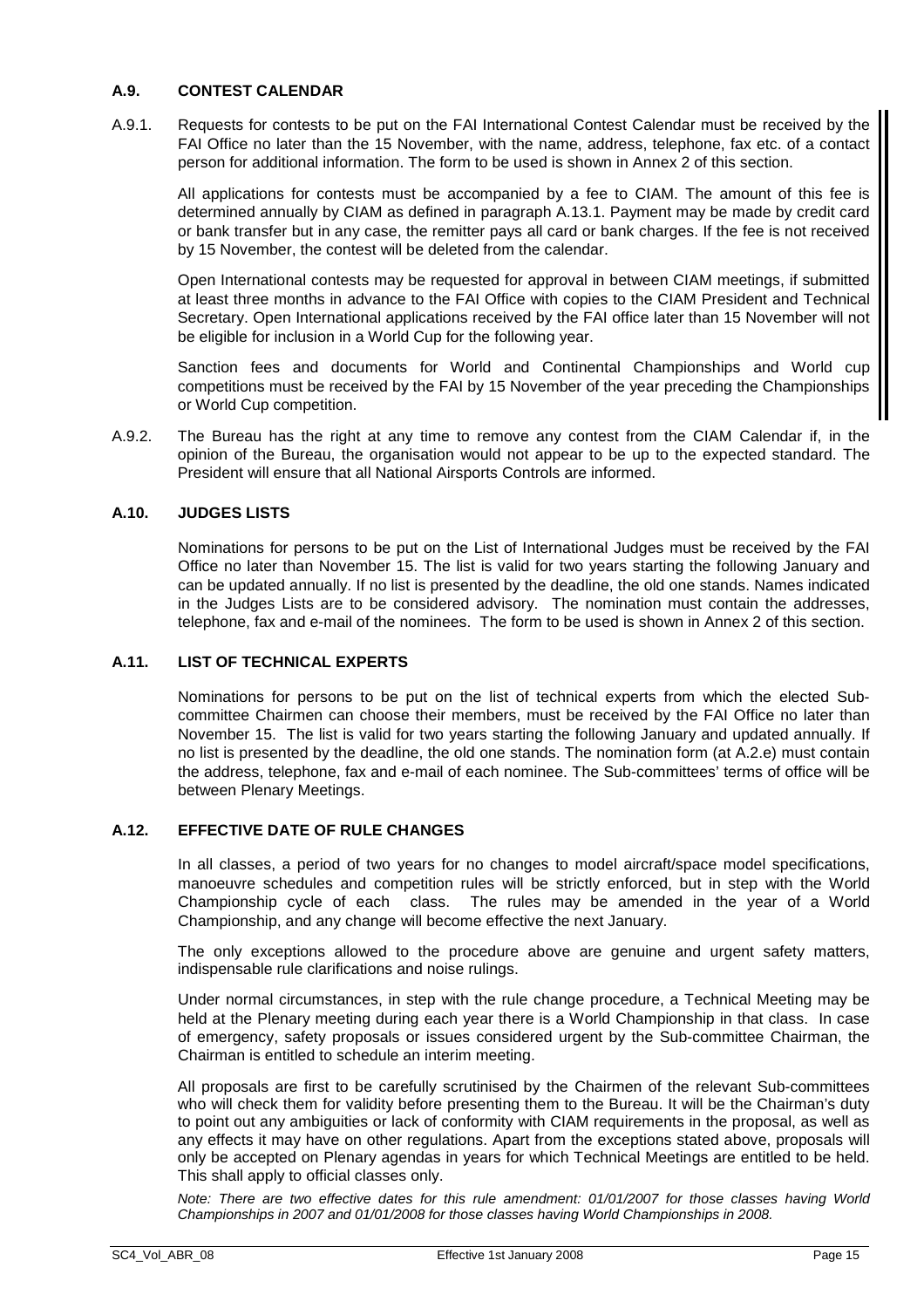The following schedule will be used for the Sporting Code preparation:

- a) Within two weeks following the March Plenary Meeting, each Sub-committee Chairman and the Technical Secretary shall insert the proposals approved for implementation the following year. This text shall be held on the private Bureau worksite as a working draft copy.
- b) Upon publication of the final Plenary Minutes, the draft shall be reviewed for accuracy and necessary changes made at that time. The reviewed draft shall be completed by August 1<sup>st</sup> and released to FAI headquarters for proper formatting and final preparation.
- c) Bv October 1<sup>st</sup>, the finalised Sporting Code shall be released to the official CIAM delegates' list for comments. Any comments or correction deemed necessary will be forwarded to the Technical Secretary who will bring them before the November/December Bureau meeting for consideration and possible action.
- d) Following the November/December Bureau meeting, the amended Sporting Code shall be released to the general FAI/CIAM website no later than January 1st.

# **A.13. AEROMODELLING FUND**

- A.13.1. An Aeromodelling Fund shall be maintained to hold monies paid as sanction fees for listing events in the FAI Sporting Calendar. The fees for all contests on the CIAM FAI contest calendar shall be reviewed each year by the Bureau and the fee changes proposed by the Bureau must be approved by the Plenary Meeting.
- A.13.2. The fund shall be used for:
	- a) paying of unrecouped costs of publishing the CIAM Flyer;
	- b) paying the cost of FAI Medals and Diplomas for Model Aircraft and Space-modelling World Cup events;
	- c) paying the cost of refurbishment of World Championship Trophies when required;
	- d) re-imbursement of the fare and accommodation costs incurred by the CIAM President or his alternate in attending the FAI General Conference, the CIAM Bureau and Plenary Meetings and;
	- e) paying the costs, to the limit of available funds in any year, not properly a charge on a NAC, of attendance at Bureau Meetings.

# **A.14. CHANGE FROM PROVISIONAL TO OFFICIAL RULES**

- A.14.1. Before being considered for adoption by the CIAM as official FAI rules, provisional rules must first have been used in at least five international contests, involving a total of at least five FAI member countries (but not necessarily five countries per contest).
- A.14.2 Where there is great demand for a class, the Plenary Meeting may decide to waive the conditions contained in paragraph A.14.1 and adopt the provisional rules as official rules, effective from the following January.

#### **A.15. ELIGIBILITY FOR WORLD AND CONTINENTAL CHAMPIONSHIPS**

- A.15.1. Before they can be considered by the CIAM for use in World and/or Continental Championships, there must be a minimum period of two years from the time the rules were made official during which at least two international contests were held, each with a minimum of five FAI member nations participating. Also, reports from the Chairman of the Jury in each contest must be sent to the appropriate Sub-committee Chairman for the latter's recommendation to the CIAM.
- A.15.2 In cases where the conditions in A.14.1 have been waived, the rules may be considered eligible for use in World and/or Continental Championships from, and including, the year in which they became effective.

# **A.16 NATIONAL RULES**

A.16.1 In order to attract more participants in model aircraft competitions, each NAC may establish in addition to FAI rules, further model aircraft classes. The general section and model aircraft specifications should be the same as official FAI model aircraft classes.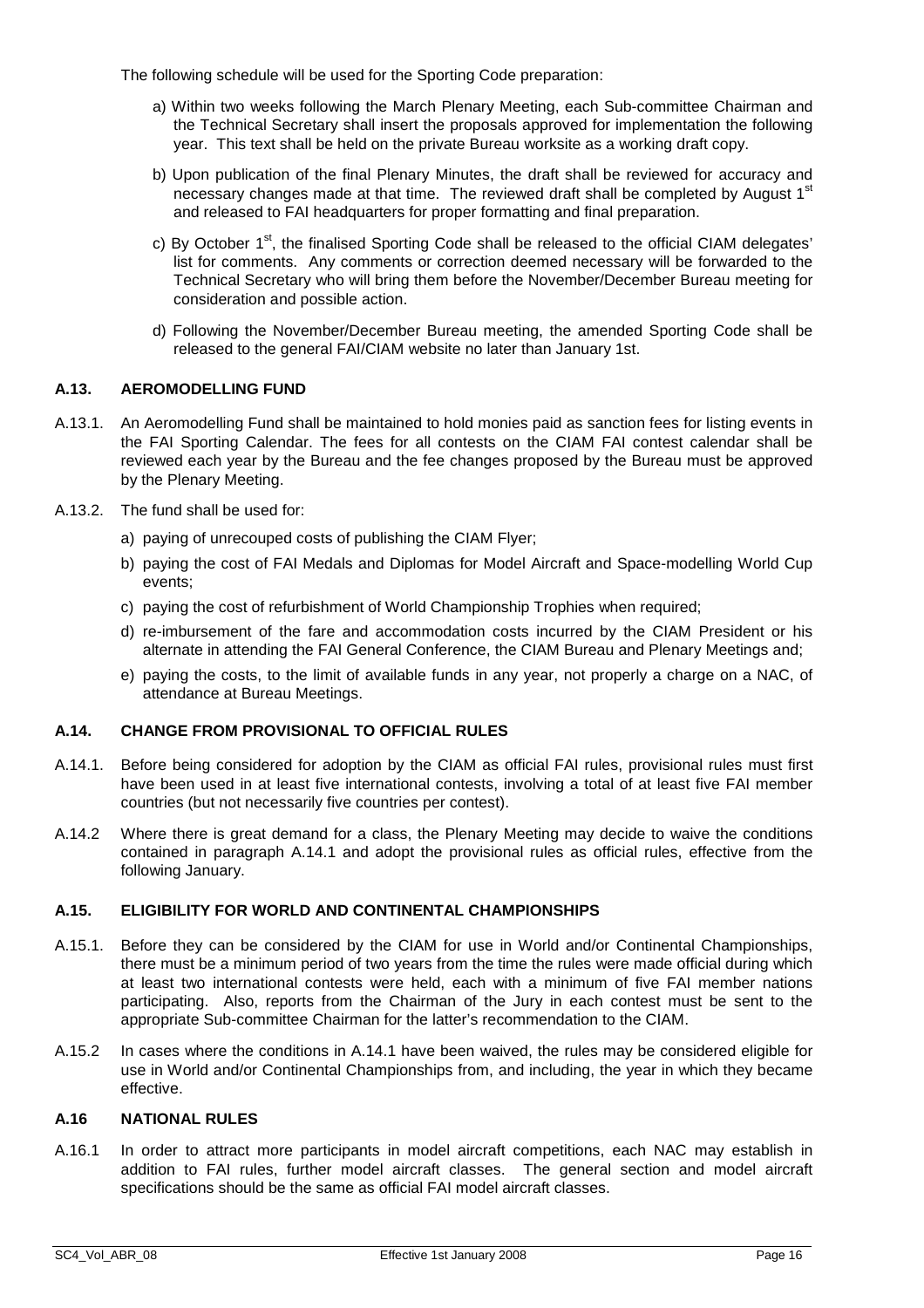# **ANNEX A.1**

# **GUIDE FOR SUBMITTING WORLD AND CONTINENTAL CHAMPIONSHIPS PROPOSALS TO CIAM FOR APPROVAL**

**DATES:** List opening and closing dates and registration date.

**LOCATION:** Describe the area and enclose a map showing the housing and the flying field.

**JURY AND JUDGES:** List the FAI Jury president and members for approval at the Bureau or Plenary Meeting. See rules for composition of Jury. Select judges from CIAM approved list.

**EVENTS:** List events by number and description. Show schedule of time and date for each event.

**SPECTATORS:** Detail the arrangements aimed at attracting and managing spectators and media.

**TEAMS:** State total number of competitors allowed from each country and any additional personnel such as team manager, helpers, interpreters that would make up the official team approved by the NAC.

**AWARDS:** State what prizes will be awarded - medals, trophies, certificates, including for what places and events they will be given. FAI medals and awards are awarded at World Championships and as a final reward of a World Cup cycle and CIAM medals and FAI diplomas are awarded at Continental Championships.

**LAUNCH/FLYING SITE:** Outline launching or other equipment, competitor team area, tents, first aid and other facilities available at the flying site, including refreshment and toilet facilities.

**ACCOMMODATION AND CATERING:** Include description of housing, meal facilities and banquet.

**TRANSPORTATION:** Indicate what transportation will be provided by the organiser and what transportation is required by the competitors. Also describe methods of arrival to the housing area.

**TOUR:** One day must be set aside as a free day near the end of the competition to allow for completion of flying if the schedule is delayed by weather or other factors. It is of primary importance to complete the flying schedule. If other activities are scheduled on that day, such as the organisers providing a special tour of interest, then this is secondary to the completion of the Championships. If a tour is included in the entry package, then this must be an option and its fee must be separate from the main entry. Tourist information may be supplied to assist competitors' stay in the area.

**ENTRY FEES:** The entry fee will consist of an obligatory fee to be paid by all competitors and team managers and an optional fee that covers accommodation and food. All costs must be stated in Euro. Outline what the fee includes (Competition entry fee, meals, housing, transportation, etc.) for competitors, helpers and supporters.

**CORRESPONDENCE:** List name, addresses, telephone, fax and e-mail of the person responsible, to whom all correspondence concerning the Championship should be addressed.

**PRECEDENTS:** Include details of international competitions for the relevant categories, which have taken, place at the same location and with a similar organisation; if any.

**BUDGET:** Present a budget for the total cost of the event to enable CIAM to confirm that the entry fees and accommodation and meal charges have been set at a reasonable level. Supporting information to the budget must include authenticated evidence of local costs of accommodation and meals and a statement of the currency exchange rate assumed in the budget.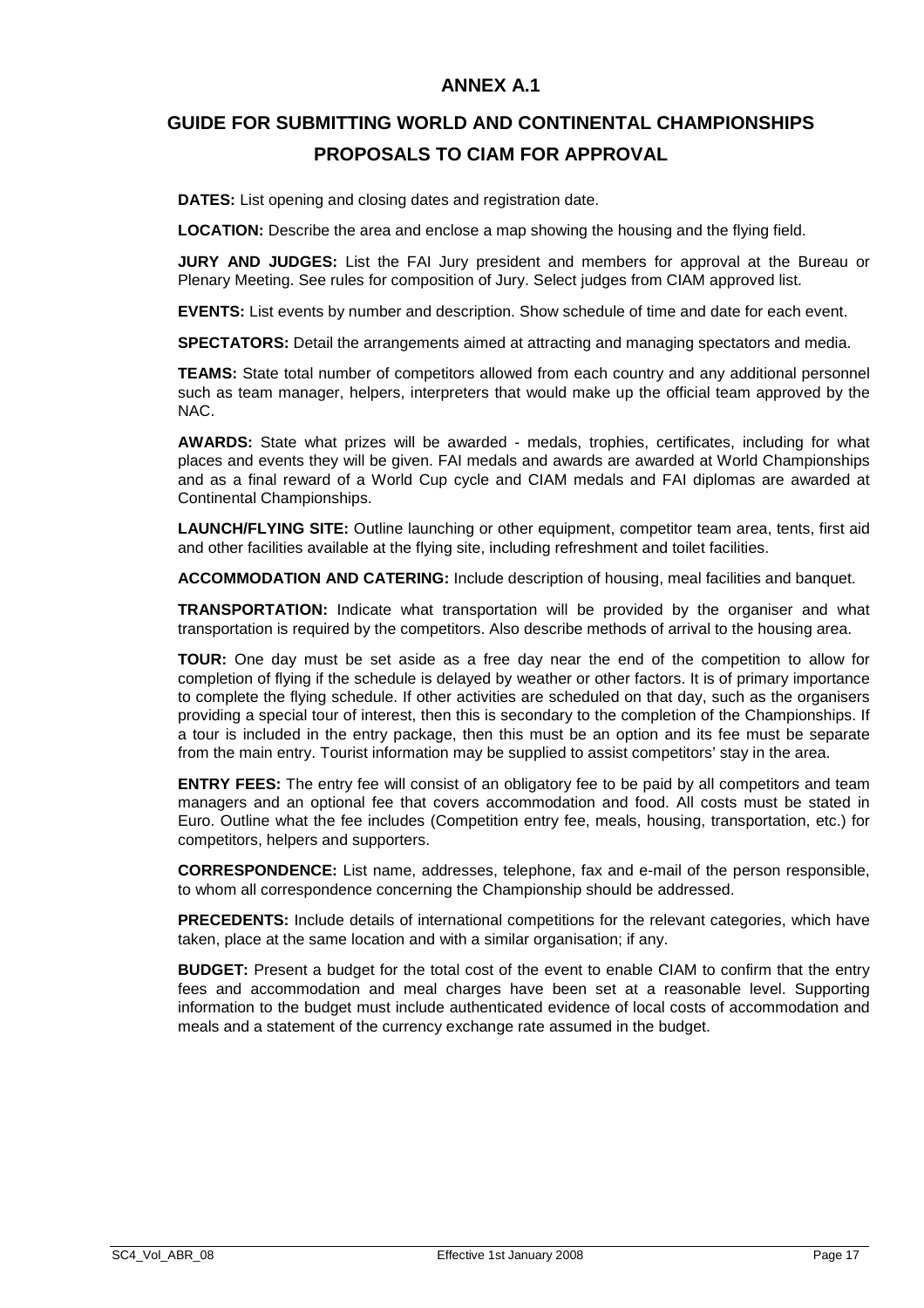# **ANNEX A.2a**



# **FEDERATION AERONAUTIQUE INTERNATIONALE Registration of Competitions in the FAI Aeromodelling Sporting Calendar**

|                                                            | This form must be received by the Head Office by November 15 in order that the subject event may be<br>included in the first issue of the following year's FAI-CIAM Sporting Calendar. |
|------------------------------------------------------------|----------------------------------------------------------------------------------------------------------------------------------------------------------------------------------------|
| National Air Sport Control (NAC):                          |                                                                                                                                                                                        |
| Address:                                                   |                                                                                                                                                                                        |
|                                                            |                                                                                                                                                                                        |
| Country:                                                   |                                                                                                                                                                                        |
| Date:                                                      |                                                                                                                                                                                        |
| The NAC of (country)                                       | Official stamp of NAC<br>wishes to have the following competition                                                                                                                      |
|                                                            | listed in the FAI Aeromodelling Sporting Calendar for the year (Use only ONE form per competition)                                                                                     |
|                                                            | Attention is called to Article B.2 of Section 4 of the Sporting Code defining the type of international events.                                                                        |
| Provide the following information:                         | Please send this form duly completed to:<br>FAI - Avenue Mon-Repos 24 - 1005 Lausanne - Switzerland<br>Fax no: +41 21 345 10 77                                                        |
| Type of Event                                              | <b>World Championship</b>                                                                                                                                                              |
|                                                            | <b>Continental Championship</b>                                                                                                                                                        |
|                                                            | Open International - World Cup                                                                                                                                                         |
|                                                            | Open International - Non World Cup                                                                                                                                                     |
|                                                            | Open International - WAG Selection Contest                                                                                                                                             |
|                                                            | <b>Limited International Contest</b><br>Open National & International Series                                                                                                           |
| 2. Title of Event:                                         |                                                                                                                                                                                        |
| Class of Model(s) (e.g. F1A, F3B, F4C, etc):<br>3.         |                                                                                                                                                                                        |
| Dates of Event:<br>4.                                      |                                                                                                                                                                                        |
| 5. Alternate Date:<br>(in the event of a clash of dates) " | This request must be accompanied by a Sanction<br>Fee. World Cup sanction fees must be paid by<br>15 November.                                                                         |
| 6. Location (City):                                        | With effect from the year 2005, the fees for single<br>line listing of events in the FAI Sporting Calendar                                                                             |
| Location (Country):                                        | are:                                                                                                                                                                                   |
| $\text{Entry Fees:}$ $\epsilon$<br>7.                      | World Championship<br>€ 270<br>Continental Championship<br>€ 170                                                                                                                       |
| Organiser:<br>8.                                           | Open International<br>€ 85<br><b>Limited International Contest</b><br>€ 60                                                                                                             |
| <b>Contact Person:</b><br>9.                               | Open National & International Series<br>€<br>- 35                                                                                                                                      |
| 10. Address:                                               | Make payments by bank transfer or credit card.                                                                                                                                         |
|                                                            | <b>Bank transfer</b> payments must be made to:                                                                                                                                         |
| Phone:                                                     | FAI Account no: 0425-457968-32<br>Swift Code: CRES CHZZ 10A<br>IBAN Code: CH31 0483 5045 7968 3200 0                                                                                   |
| Fax:                                                       | Purpose of transfer: name of the event                                                                                                                                                 |
| Email:<br>Web site:                                        | <b>Credit Suisse Private Banking</b><br>Rue du Lion d'Or 5-7, Case postale 2468<br>1002 Lausanne - Switzerland                                                                         |
|                                                            | <b>Credit card</b> payments must be made using the<br>form downloadable from the CIAM website.                                                                                         |
| Signature of NAC Authority                                 | All bank/card charges must be paid by the<br>originator.                                                                                                                               |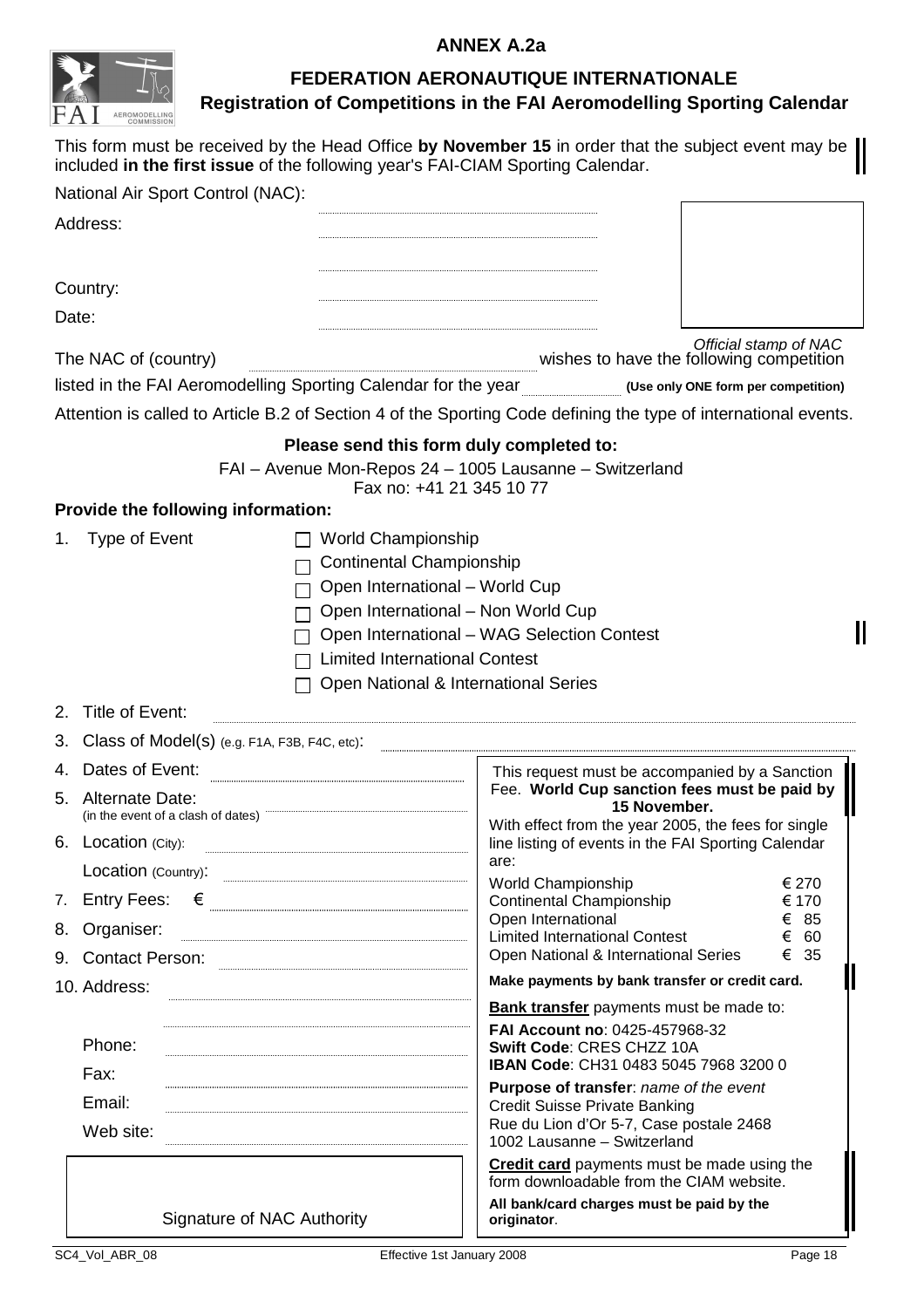# **ANNEX A.2b**

# **EXPLANATION OF THE COMPLETION OF A PROPOSAL FOR SUBMISSION TO CIAM**

(Conforming to the rules in A.6.1. of Volume ABR effective 2004)

| Date:                                                                        | XX                                                                                                                |  |
|------------------------------------------------------------------------------|-------------------------------------------------------------------------------------------------------------------|--|
| Proposal submitted by:                                                       | Country or Sub-committee or Sub-committee Chairman                                                                |  |
| <b>Sporting Code Volume:</b>                                                 | F Category Section 4 or ABR Section 4A, 4B, 4C.                                                                   |  |
| Heading of section:                                                          | Very occasionally the Sporting Code does not contain a heading<br>but if it does, it must be included.            |  |
| Class:                                                                       | <b>Fxx</b>                                                                                                        |  |
|                                                                              | Number & heading of the paragraph x.x.x. & heading - as shown in the appropriate section of the<br>Sporting Code. |  |
| Page number if appropriate:                                                  | XX                                                                                                                |  |
| Type the instruction:                                                        | _________________________                                                                                         |  |
| For example "Add a new sentence at the end of x.x.x."                        |                                                                                                                   |  |
| Type the text changes:<br>______________________                             | _________________________                                                                                         |  |
|                                                                              | Show deletions by strikethrough (this is an example of strikethrough; additions by bold underlined.               |  |
| Type out the reasons:<br>Explain the reasoning for the proposal.             |                                                                                                                   |  |
| Type out supporting data for proposed technical amendments:                  |                                                                                                                   |  |
| This is not always necessary or available but if it is then type it in here. |                                                                                                                   |  |

# End of Explanation

# **Notes:**

- (i) Multiple proposals for the same category may be included in the same document but each proposal must be laid out correctly and contain the appropriate elements.
- (ii) Submit different category proposals as different documents.
- (iii) Remember to send both an electronic copy and also an authorised hard copy to the FAI office.
- (iv) Proposal forms may be downloaded from the CIAM Documents page on the FAI website.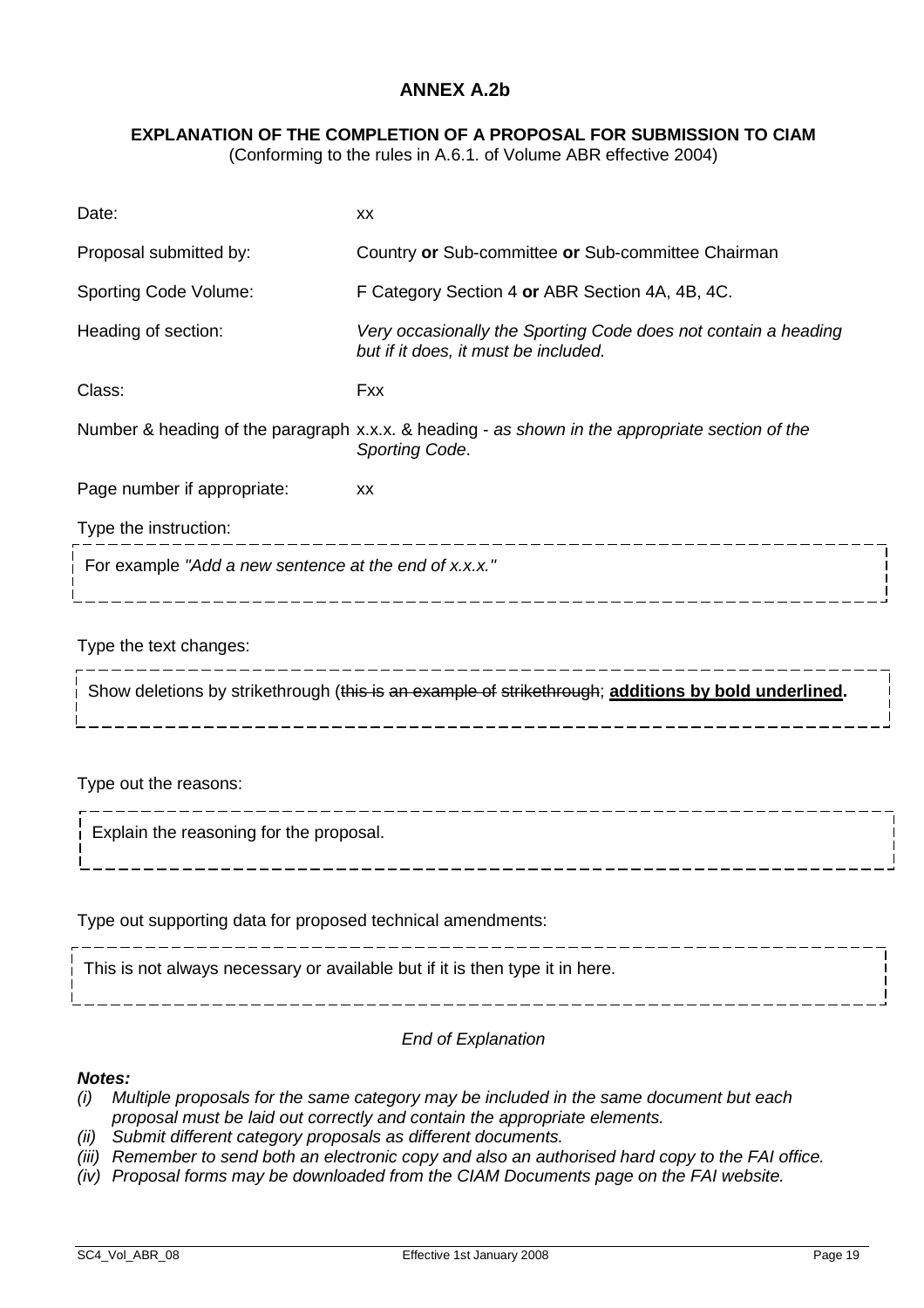# **ANNEX A.2c (Page 1 of 2)**

# **FEDERATION AERONAUTIQUE INTERNATIONALE COVER PAGE FOR NOMINATIONS FOR AEROMODELLING INTERNATIONAL FAI JUDGES**

| From:       |               |                                                          |
|-------------|---------------|----------------------------------------------------------|
|             | <b>NAC</b>    |                                                          |
| Address:    |               |                                                          |
|             | <b>Street</b> |                                                          |
|             | City          |                                                          |
|             | Country       |                                                          |
| <u>To</u> : |               | FEDERATION AERONAUTIQUE INTERNATIONALE                   |
|             |               | Avenue Mon Repos 24                                      |
|             |               | 1005 Lausanne                                            |
|             |               | Switzerland                                              |
|             |               | (must arrive at FAI Office by November 15 at the latest) |

The National Airsport Control of

wishes to nominate the persons listed on the other side of (or attached to) this form as international FAI Judges for each of the stated categories of aeromodelling. Only five nominations are allowed in each category. Qualifications must be given in all cases.

Signature of NAC Authority

Official stamp of NAC

Date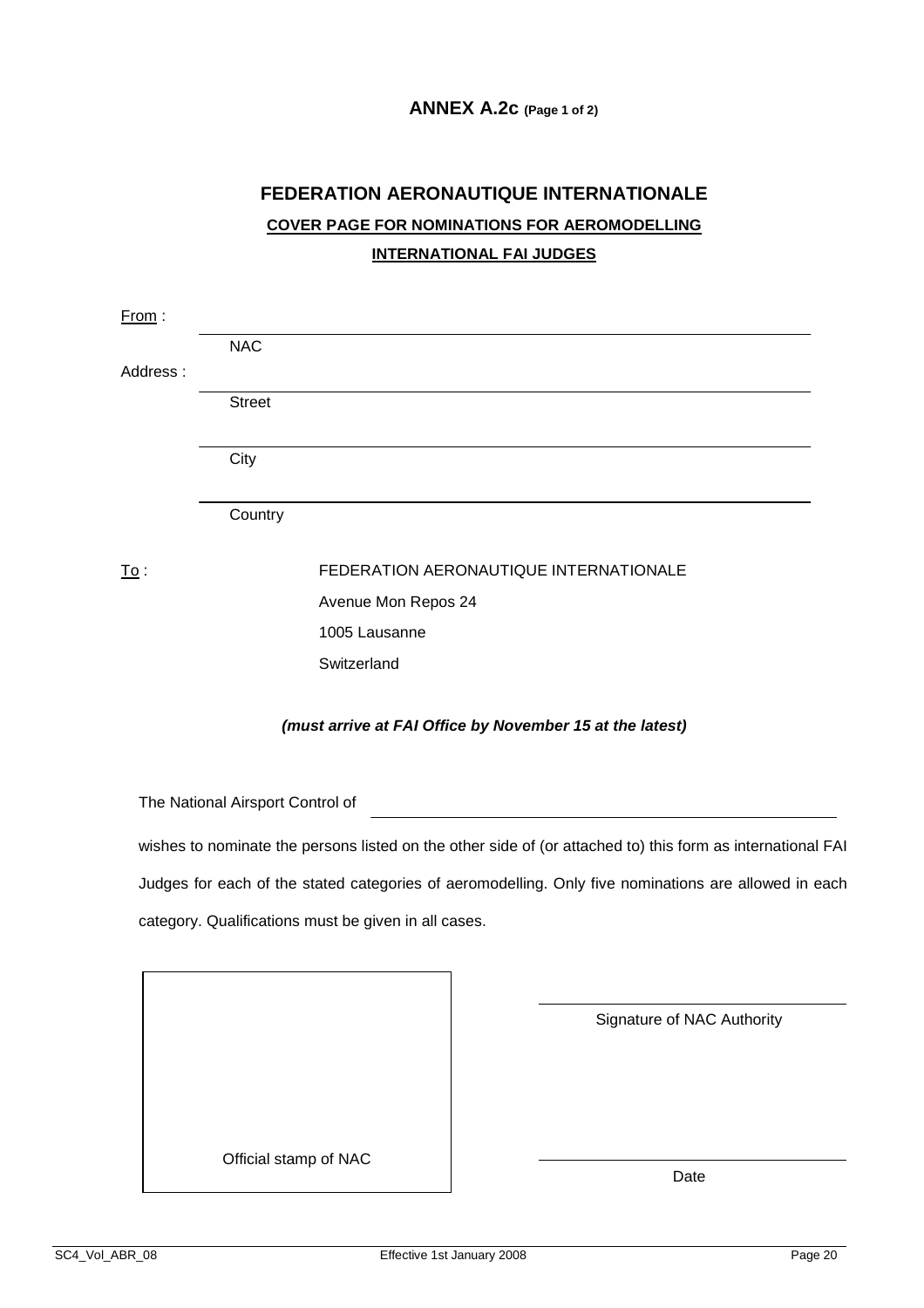| <b>CATEGORY</b>  | NOMINEE(S) NAMES. ADDRESSES, TEL, FAX & EMAIL | QUALIFICATIONS |
|------------------|-----------------------------------------------|----------------|
|                  | 1.                                            |                |
|                  | 2.                                            |                |
| ${\sf F2A}$      | 3.                                            |                |
|                  | 4.                                            |                |
|                  | 5.                                            |                |
|                  | 1.                                            |                |
|                  | 2.                                            |                |
| F <sub>2</sub> B | 3.                                            |                |
|                  | 4.                                            |                |
|                  | 5.                                            |                |
|                  | 1.                                            |                |
|                  | 2.                                            |                |
| ${\sf F2C}$      | 3.                                            |                |
|                  | 4.                                            |                |
|                  | 5.                                            |                |
|                  | 1.                                            |                |
|                  | 2.                                            |                |
| F <sub>2</sub> D | 3.                                            |                |
|                  | 4.                                            |                |
|                  | 5.                                            |                |
|                  | 1.                                            |                |
|                  | 2.                                            |                |
| F3A/F5A          | 3.                                            |                |
|                  | 4.                                            |                |
|                  | 5.                                            |                |
|                  | 1.                                            |                |
| ${\sf F3C}$      | 2.                                            |                |
|                  | 3.                                            |                |
|                  | 4.<br>5.                                      |                |
|                  | 1.                                            |                |
|                  | 2.                                            |                |
| F4B              | 3.                                            |                |
|                  | 4.                                            |                |
|                  | 5.                                            |                |
|                  | 1.                                            |                |
|                  | 2.                                            |                |
| ${\sf F4C}$      | 3.                                            |                |
|                  | 4.                                            |                |
|                  | 5.                                            |                |
|                  | $\overline{1}$ .                              |                |
|                  | 2.                                            |                |
| SPACE            | 3.                                            |                |
|                  | 4.                                            |                |
|                  | 5.                                            |                |

# **NOMINATION FORM FOR AEROMODELLING INTERNATIONAL FAI JUDGES ANNEX A.2c (Page 2 of 2)**

Signature of NAC Authority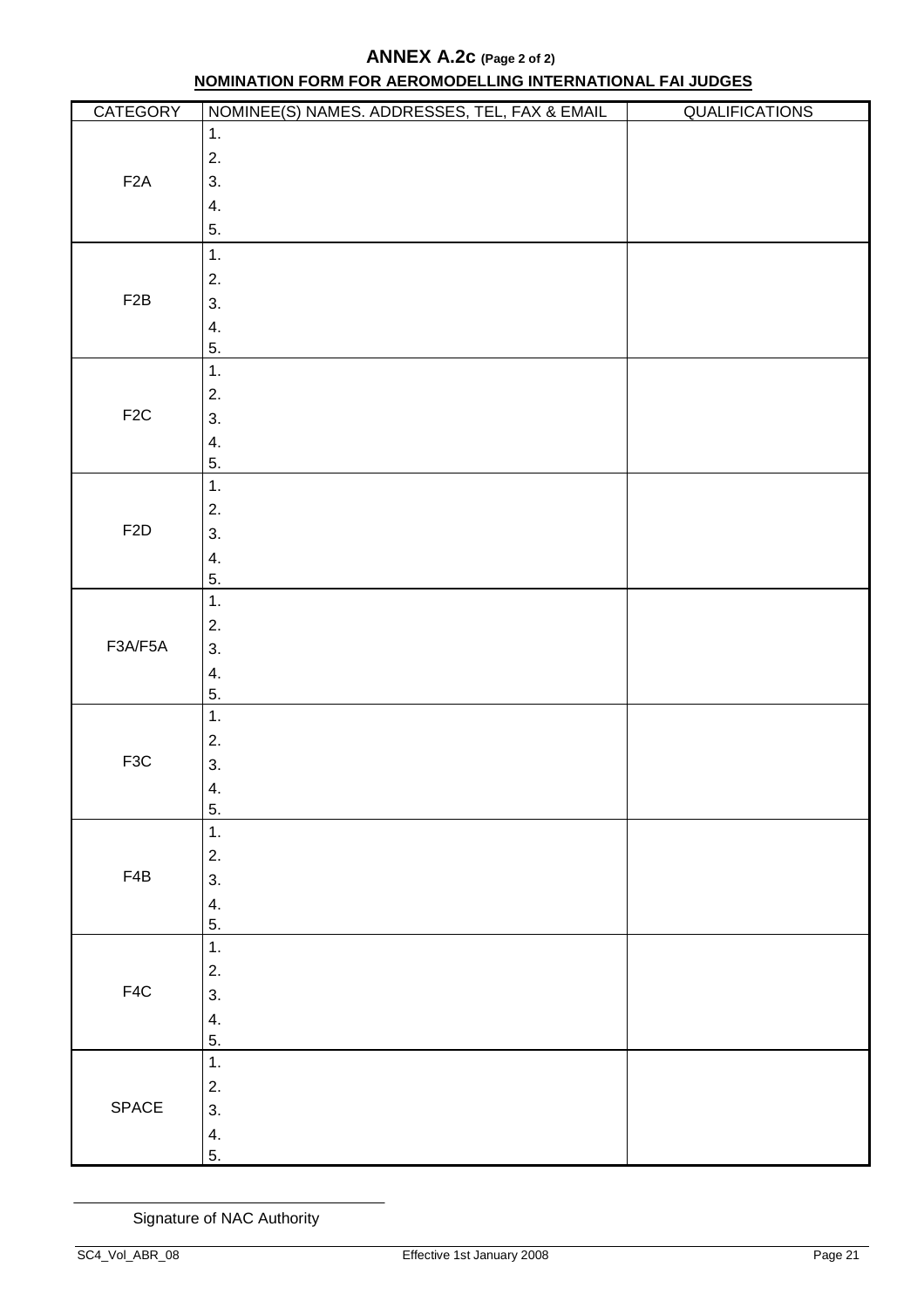# **ANNEX A.2d (Page 1 of 2)**

# **FEDERATION AERONAUTIQUE INTERNATIONALE**

# **COVER PAGE FOR NOMINATIONS OF CANDIDATES FOR AEROMODELLING TECHNICAL SUB-COMMITTEES**

| <b>From</b>         |                                           |  |
|---------------------|-------------------------------------------|--|
|                     | <b>NAC</b>                                |  |
| Address:            |                                           |  |
|                     | Street                                    |  |
|                     |                                           |  |
|                     | City                                      |  |
|                     |                                           |  |
|                     | Country                                   |  |
|                     |                                           |  |
|                     | To FEDERATION AERONAUTIQUE INTERNATIONALE |  |
| Avenue Mon Repos 24 |                                           |  |
| 1005 Lausanne       |                                           |  |
| Switzerland         |                                           |  |

# **(must arrive at FAI Office by November 15 at the latest)**

The National Airsport Control of

wishes to nominate the persons listed on the other side of this form for consideration by the elected Chairman of Technical Sub-Committees as technical experts in the following categories of aeromodelling.

Official stamp of NAC

Signature of NAC Authority

Date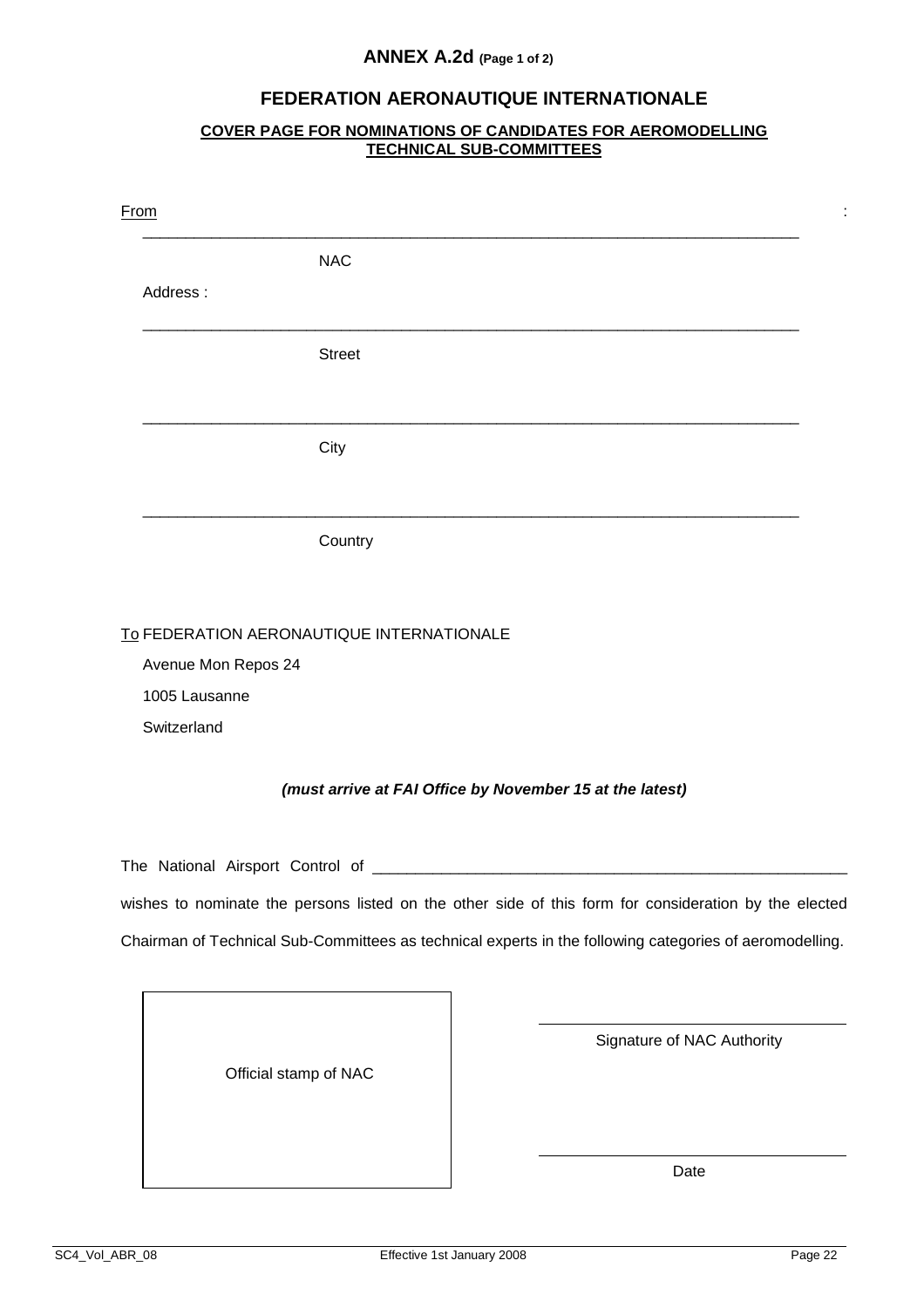# **ANNEX A.2d (Page 2 of 2)**

# **FORM FOR NOMINATION OF CANDIDATES FOR AEROMODELLING**

## **TECHNICAL SUB-COMMITTEES**

| CAT.                          | NOMINEE(S) NAME(S), ADDRESS(ES), TEL, FAX & EMAIL | QUALIFICATIONS |
|-------------------------------|---------------------------------------------------|----------------|
| ${\sf F1}$                    |                                                   |                |
| $\mathsf{F2}$                 |                                                   |                |
| F <sub>3</sub> A              |                                                   |                |
| F3B                           |                                                   |                |
| F <sub>3</sub> C              |                                                   |                |
| F3D                           |                                                   |                |
| ${\sf F4}$                    |                                                   |                |
| ${\sf F5}$                    |                                                   |                |
| $\ensuremath{\mathsf{SPACE}}$ |                                                   |                |
| <b>EDUCATION</b>              |                                                   |                |

Signature of NAC Authority

 $\frac{1}{\sqrt{2}}$  ,  $\frac{1}{\sqrt{2}}$  ,  $\frac{1}{\sqrt{2}}$  ,  $\frac{1}{\sqrt{2}}$  ,  $\frac{1}{\sqrt{2}}$  ,  $\frac{1}{\sqrt{2}}$  ,  $\frac{1}{\sqrt{2}}$  ,  $\frac{1}{\sqrt{2}}$  ,  $\frac{1}{\sqrt{2}}$  ,  $\frac{1}{\sqrt{2}}$  ,  $\frac{1}{\sqrt{2}}$  ,  $\frac{1}{\sqrt{2}}$  ,  $\frac{1}{\sqrt{2}}$  ,  $\frac{1}{\sqrt{2}}$  ,  $\frac{1}{\sqrt{2}}$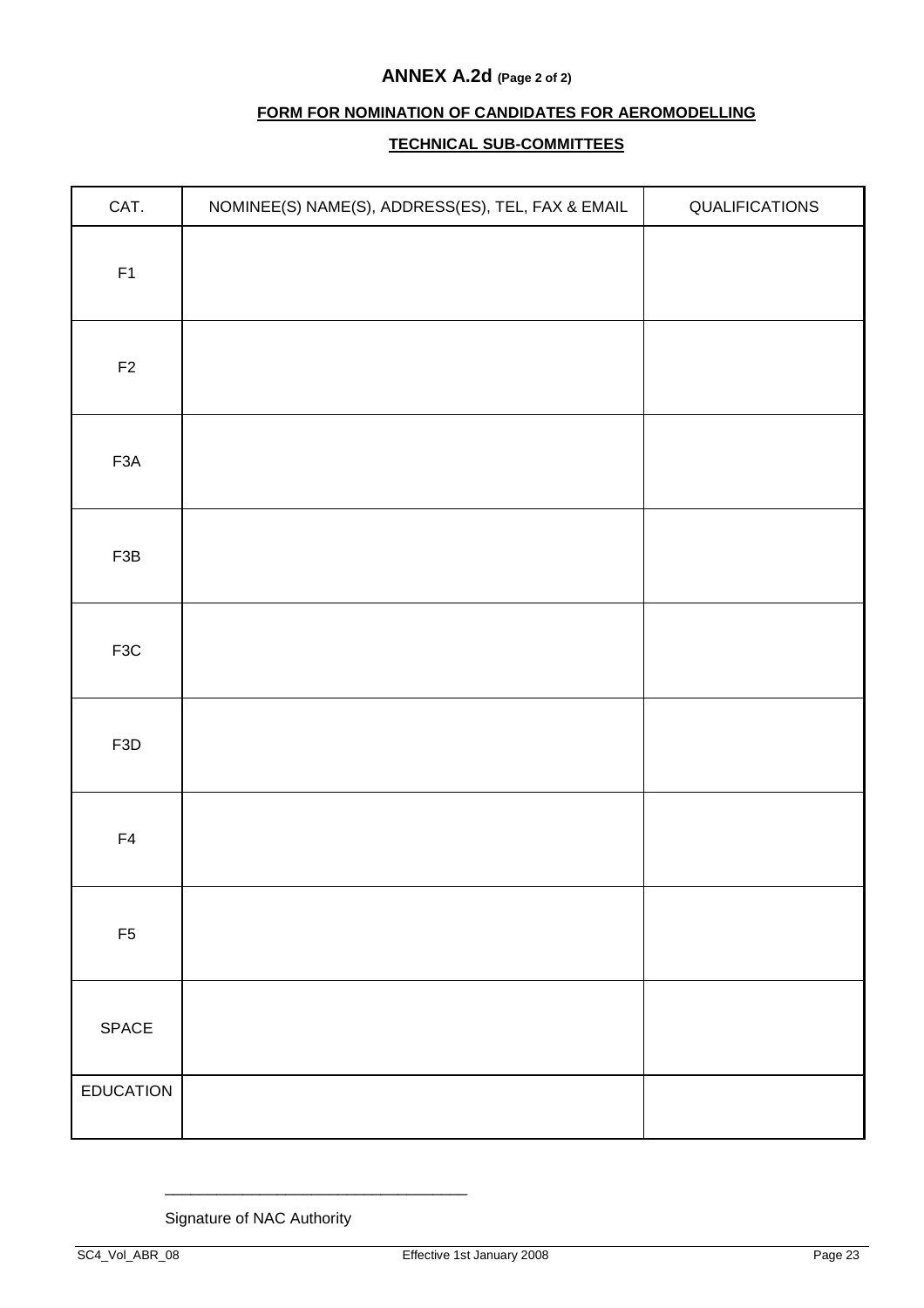# **ANNEX A.2e**

# **FAI AEROMODELLING COMMISSION - NOMINATION OF OFFICE HOLDERS**

Please indicate below the names of any persons you wish to nominate for the posts shown. Only DELEGATES are entitled to make nominations. PLEASE DO NOT SIGN THE FORM. This is a secret procedure.

Candidates for the posts of PRESIDENT and VICE PRESIDENTS must be approved Delegates to the FAI Aeromodelling Commission, or already hold the post of President. (FAI By-Laws 5.4.4 and 5.4.8).

It is usual, but not mandatory, for the Presidents of Sub-Committees to be Delegates (By-Law 5.7.1).

# **OFFICERS** :

| <b>CIAM PRESIDENT</b>     |  |  |  |
|---------------------------|--|--|--|
| <b>1st VICE PRESIDENT</b> |  |  |  |
| 2nd VICE PRESIDENT        |  |  |  |
| 3rd VICE PRESIDENT        |  |  |  |
| <b>SECRETARY</b>          |  |  |  |
|                           |  |  |  |
|                           |  |  |  |

# **SUB-COMMITTEE CHAIRMEN** :

| <b>FREE FLIGHT</b>   |  |
|----------------------|--|
| <b>CONTROL LINE</b>  |  |
| F <sub>3</sub> A     |  |
| <b>F3B &amp; F3J</b> |  |
| F <sub>3</sub> C     |  |
| F <sub>3</sub> D     |  |
| <b>SCALE</b>         |  |
| <b>ELECTRIC</b>      |  |
| <b>SPACE</b>         |  |
| <b>EDUCATION</b>     |  |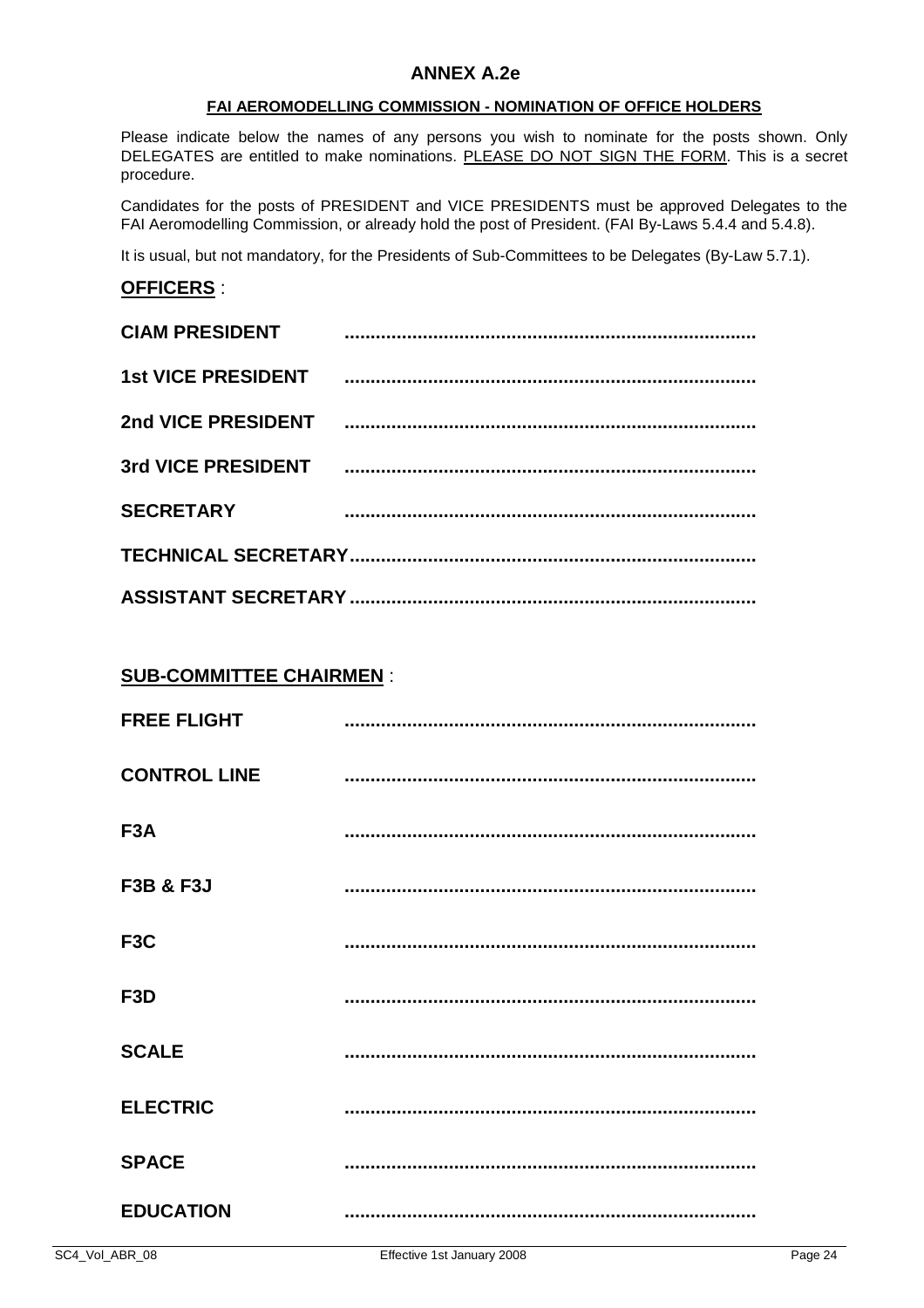# **ANNEX A.2f** FEDERATION AERONAUTIQUE INTERNATIONALE

# **NOMINATION FORM**

## THE ANTONOV DIPLOMA

(for technical innovation(s))

|                                                              | Country : ____________________________                                                                                             |
|--------------------------------------------------------------|------------------------------------------------------------------------------------------------------------------------------------|
|                                                              | (only one person from a country may be<br>nominated annually by that candidate's<br><b>National Airsport Control)</b>              |
|                                                              |                                                                                                                                    |
|                                                              |                                                                                                                                    |
|                                                              |                                                                                                                                    |
|                                                              |                                                                                                                                    |
| <b>DESCRIPTION OF TECHNICAL INNOVATION(S) - Please Print</b> |                                                                                                                                    |
|                                                              |                                                                                                                                    |
|                                                              |                                                                                                                                    |
|                                                              |                                                                                                                                    |
|                                                              |                                                                                                                                    |
|                                                              |                                                                                                                                    |
|                                                              |                                                                                                                                    |
|                                                              |                                                                                                                                    |
|                                                              |                                                                                                                                    |
|                                                              |                                                                                                                                    |
|                                                              |                                                                                                                                    |
| NAC Signature ________                                       | <u> 2000 - Jan Barnett, fransk politik (d. 1982)</u><br>President or Secretary General of nominating FAI National Airsport Control |
|                                                              | (must be submitted to the FAI Office by November 15)                                                                               |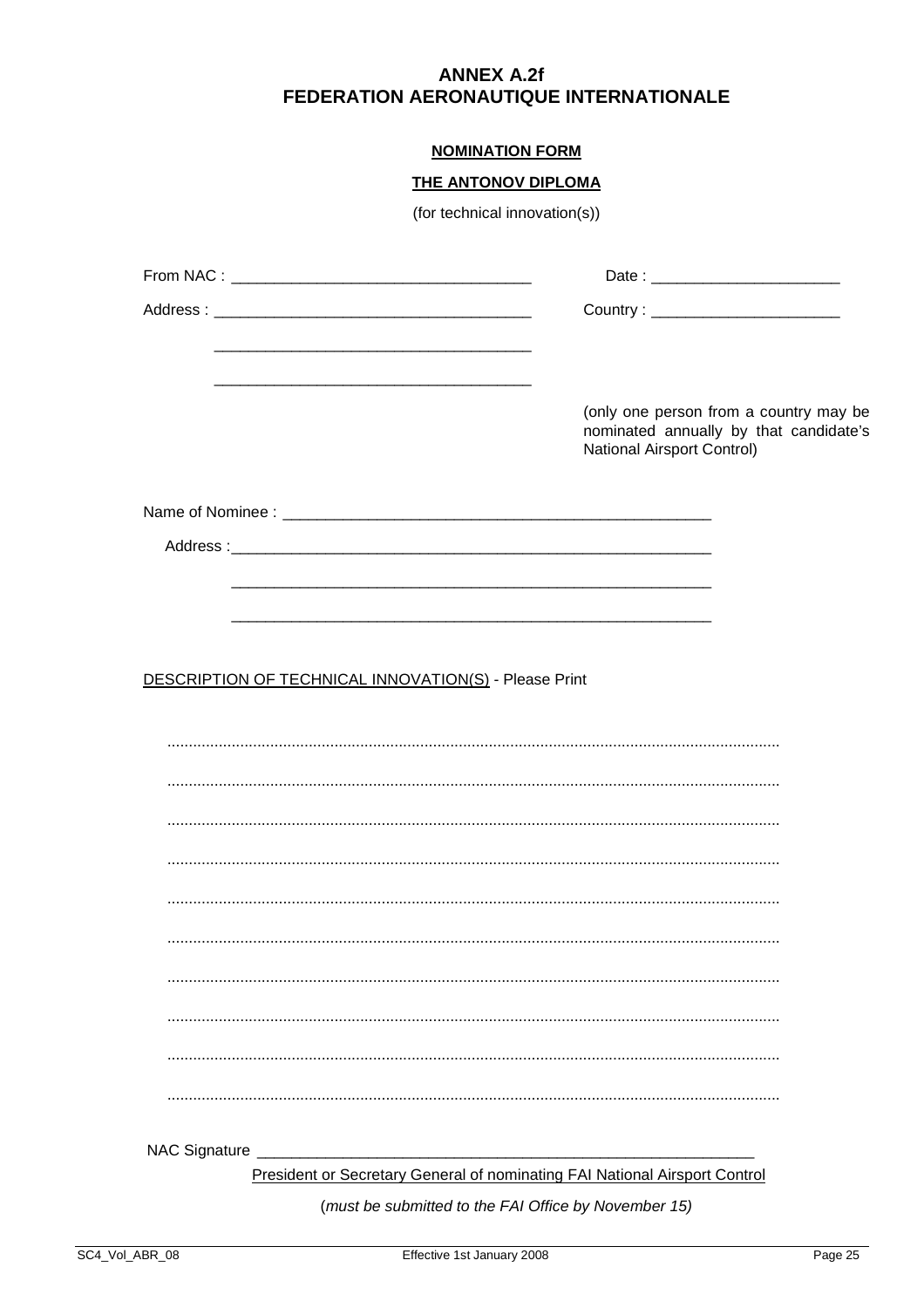# **ANNEX A.2g**

# **FEDERATION AERONAUTIQUE INTERNATIONALE**

#### **NOMINATION FORM**

# **THE ANDREI TUPOLEV MEDAL**

(for World and National Championship victories in the same class on the same year)

| Country : ____________________________                                                                                |
|-----------------------------------------------------------------------------------------------------------------------|
|                                                                                                                       |
|                                                                                                                       |
| (only one person from a country may be<br>nominated annually by that candidate's<br><b>National Airsport Control)</b> |
|                                                                                                                       |
|                                                                                                                       |
|                                                                                                                       |
|                                                                                                                       |
|                                                                                                                       |
|                                                                                                                       |
| World Championship during which the World Champion title was obtained :                                               |
|                                                                                                                       |
|                                                                                                                       |
|                                                                                                                       |
| National Championship during which the National Champion title was obtained :                                         |
|                                                                                                                       |
| Championship dates:                                                                                                   |
|                                                                                                                       |
|                                                                                                                       |
|                                                                                                                       |

NAC Signature \_\_\_\_\_

 President or Secretary General of nominating FAI National Airsport Control (must be submitted to the FAI Office by November 15)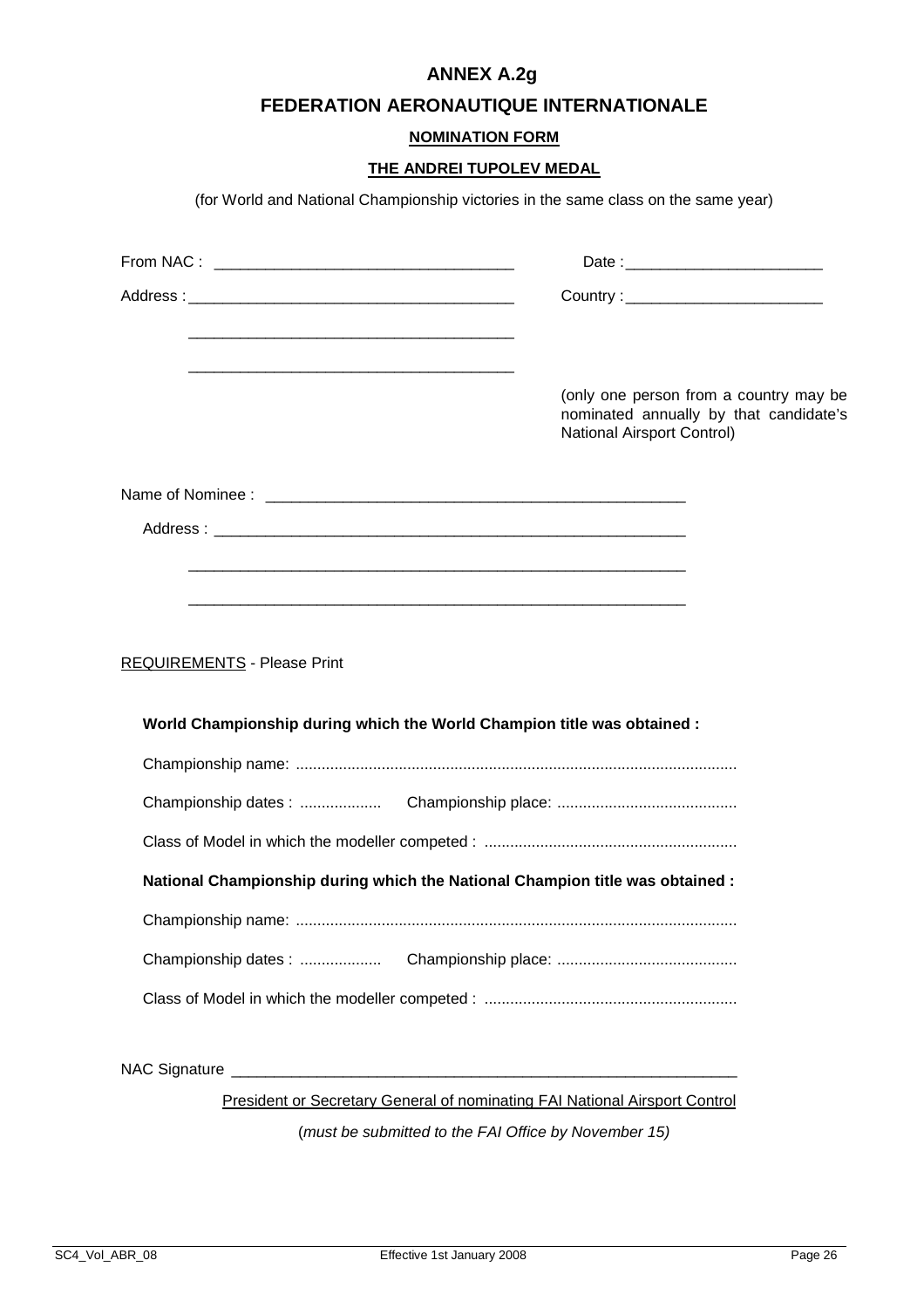# **ANNEX A.2h**

# **FEDERATION AERONAUTIQUE INTERNATIONALE**

# **NOMINATION FORM**

# THE ANDREI TUPOLEV DIPLOMA

(for outstanding record performance)

| Country : ________________________________                                                                                                |
|-------------------------------------------------------------------------------------------------------------------------------------------|
| (only one person from a country may be                                                                                                    |
| nominated annually by that candidate's<br><b>National Airsport Control)</b>                                                               |
|                                                                                                                                           |
|                                                                                                                                           |
|                                                                                                                                           |
|                                                                                                                                           |
| DESCRIPTION OF OUTSTANDING RECORD PERFORMANCE IN AEROMODELLING - Please Print                                                             |
|                                                                                                                                           |
|                                                                                                                                           |
|                                                                                                                                           |
|                                                                                                                                           |
|                                                                                                                                           |
|                                                                                                                                           |
|                                                                                                                                           |
|                                                                                                                                           |
|                                                                                                                                           |
|                                                                                                                                           |
|                                                                                                                                           |
|                                                                                                                                           |
| <b>President or Secretary General of nominating FAI National Airsport Control</b><br>(must be submitted to the FAI Office by November 15) |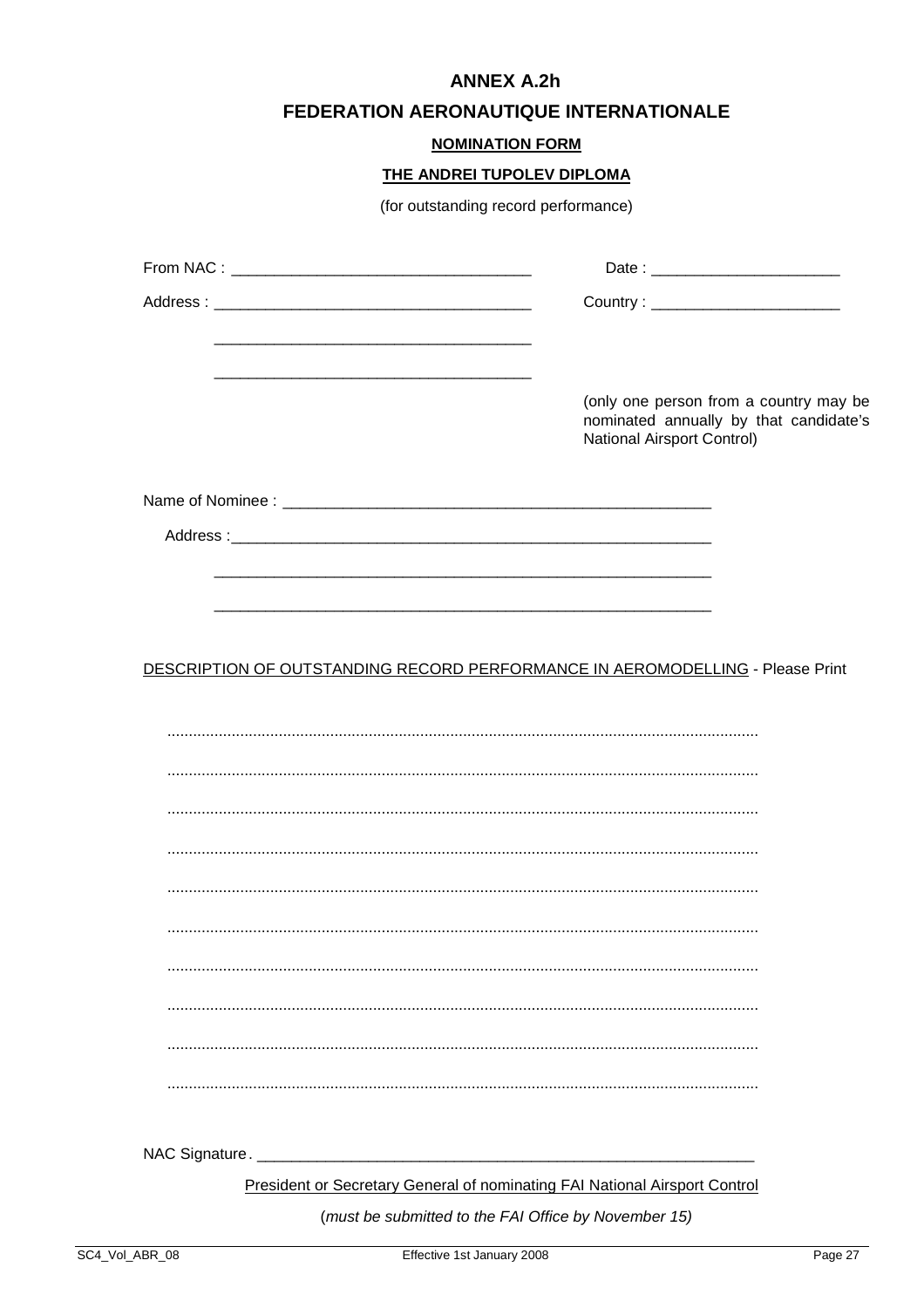# **ANNEX A.2i** FEDERATION AERONAUTIQUE INTERNATIONALE

# **NOMINATION FORM**

### **ALPHONSE PENAUD DIPLOMA**

(for sporting achievements)

| Address:                                                                 | <b>Country</b> : Country: Country: Country: Country: Country: Country: Country: Country: Country: Country: Country: Country: Country: Country: Country: Country: Country: Country: Country: Country: Country: Country: Country: Coun |
|--------------------------------------------------------------------------|--------------------------------------------------------------------------------------------------------------------------------------------------------------------------------------------------------------------------------------|
|                                                                          | (only one person from a country may<br>be nominated annually<br>by that<br>candidate's National Airsport Control)                                                                                                                    |
|                                                                          |                                                                                                                                                                                                                                      |
|                                                                          |                                                                                                                                                                                                                                      |
|                                                                          |                                                                                                                                                                                                                                      |
| Requirements - one who has had either :                                  |                                                                                                                                                                                                                                      |
| 1. I at least three times consecutively the title of National Champion : |                                                                                                                                                                                                                                      |
|                                                                          |                                                                                                                                                                                                                                      |
| 2. $\Box$ at least the title of World Champion :                         |                                                                                                                                                                                                                                      |
|                                                                          |                                                                                                                                                                                                                                      |
| 3. $\Box$ at least three world records :                                 |                                                                                                                                                                                                                                      |
| dates:                                                                   |                                                                                                                                                                                                                                      |
|                                                                          |                                                                                                                                                                                                                                      |
| 4. $\Box$ other outstanding sporting achievements :                      |                                                                                                                                                                                                                                      |
| description : (please print)                                             |                                                                                                                                                                                                                                      |
|                                                                          |                                                                                                                                                                                                                                      |
|                                                                          |                                                                                                                                                                                                                                      |
|                                                                          |                                                                                                                                                                                                                                      |
|                                                                          |                                                                                                                                                                                                                                      |
|                                                                          |                                                                                                                                                                                                                                      |
|                                                                          |                                                                                                                                                                                                                                      |
|                                                                          |                                                                                                                                                                                                                                      |
|                                                                          |                                                                                                                                                                                                                                      |
|                                                                          | President or Secretary General of nominating FAI National Airsport Control                                                                                                                                                           |

(must be submitted to the FAI Office by November 15)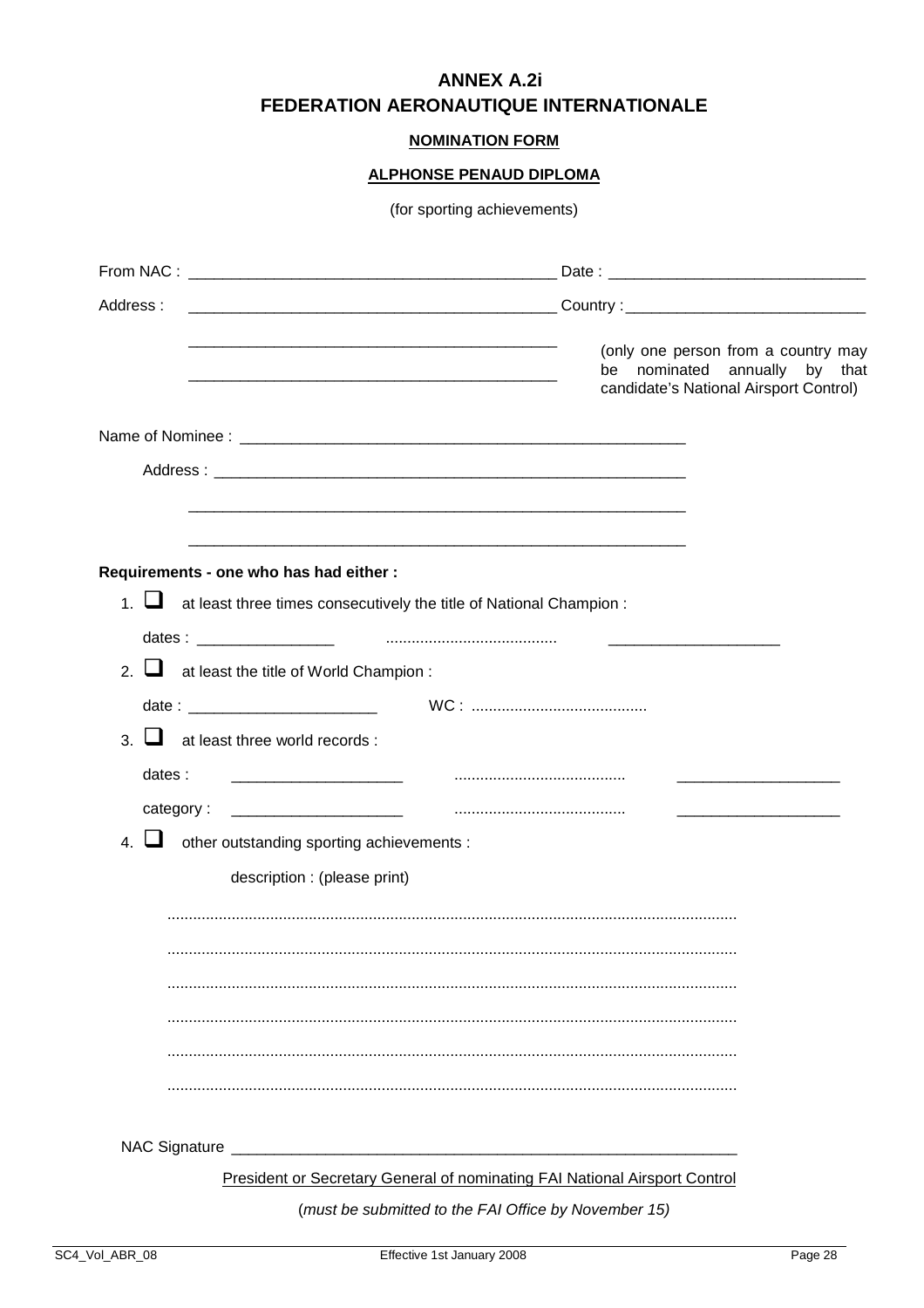# **FEDERATION AERONAUTIQUE INTERNATIONALE ANNEX A.2j**

# **NOMINATION FORM**

| Address: |             |                                                                                                        |                                                                                                                       |
|----------|-------------|--------------------------------------------------------------------------------------------------------|-----------------------------------------------------------------------------------------------------------------------|
|          |             |                                                                                                        |                                                                                                                       |
|          |             |                                                                                                        | (only one person from a country may<br>be nominated annually by that<br>candidate's National Airsport Control)        |
|          |             |                                                                                                        |                                                                                                                       |
|          | Address:    |                                                                                                        |                                                                                                                       |
|          |             |                                                                                                        |                                                                                                                       |
|          |             |                                                                                                        |                                                                                                                       |
|          |             | Requirements - one who has been either :                                                               |                                                                                                                       |
|          | 1 ⊔         | at least twice Competition Director or similar function at World or Continental Championships :        |                                                                                                                       |
|          | dates:      |                                                                                                        |                                                                                                                       |
|          |             |                                                                                                        |                                                                                                                       |
|          |             | 2. I at least 3 times FAI Jury member at World or Continental Championships :                          |                                                                                                                       |
|          | dates:      |                                                                                                        |                                                                                                                       |
|          |             |                                                                                                        | <u> 1989 - Johann Harry Harry Harry Harry Harry Harry Harry Harry Harry Harry Harry Harry Harry Harry Harry Harry</u> |
|          | $3.$ $\Box$ | at least 5 times judge or similar function at World or Continental Championships :                     |                                                                                                                       |
|          |             |                                                                                                        |                                                                                                                       |
|          |             |                                                                                                        |                                                                                                                       |
|          |             |                                                                                                        |                                                                                                                       |
|          |             |                                                                                                        |                                                                                                                       |
|          |             |                                                                                                        |                                                                                                                       |
| 4        |             | at least 3 years NAC delegate to FAI Aeromodelling Commission (CIAM) or another function within CIAM : |                                                                                                                       |
|          | dates:      |                                                                                                        |                                                                                                                       |
| 5.       |             | shown outstanding merits in developing aeromodelling by organisational activities :                    |                                                                                                                       |
|          |             | description : (please print)                                                                           |                                                                                                                       |
|          |             |                                                                                                        |                                                                                                                       |
|          |             |                                                                                                        |                                                                                                                       |
|          |             |                                                                                                        |                                                                                                                       |
|          |             |                                                                                                        |                                                                                                                       |
|          |             | NAC Signature<br>President or Secretary General of nominating FAI National Airsport Control            |                                                                                                                       |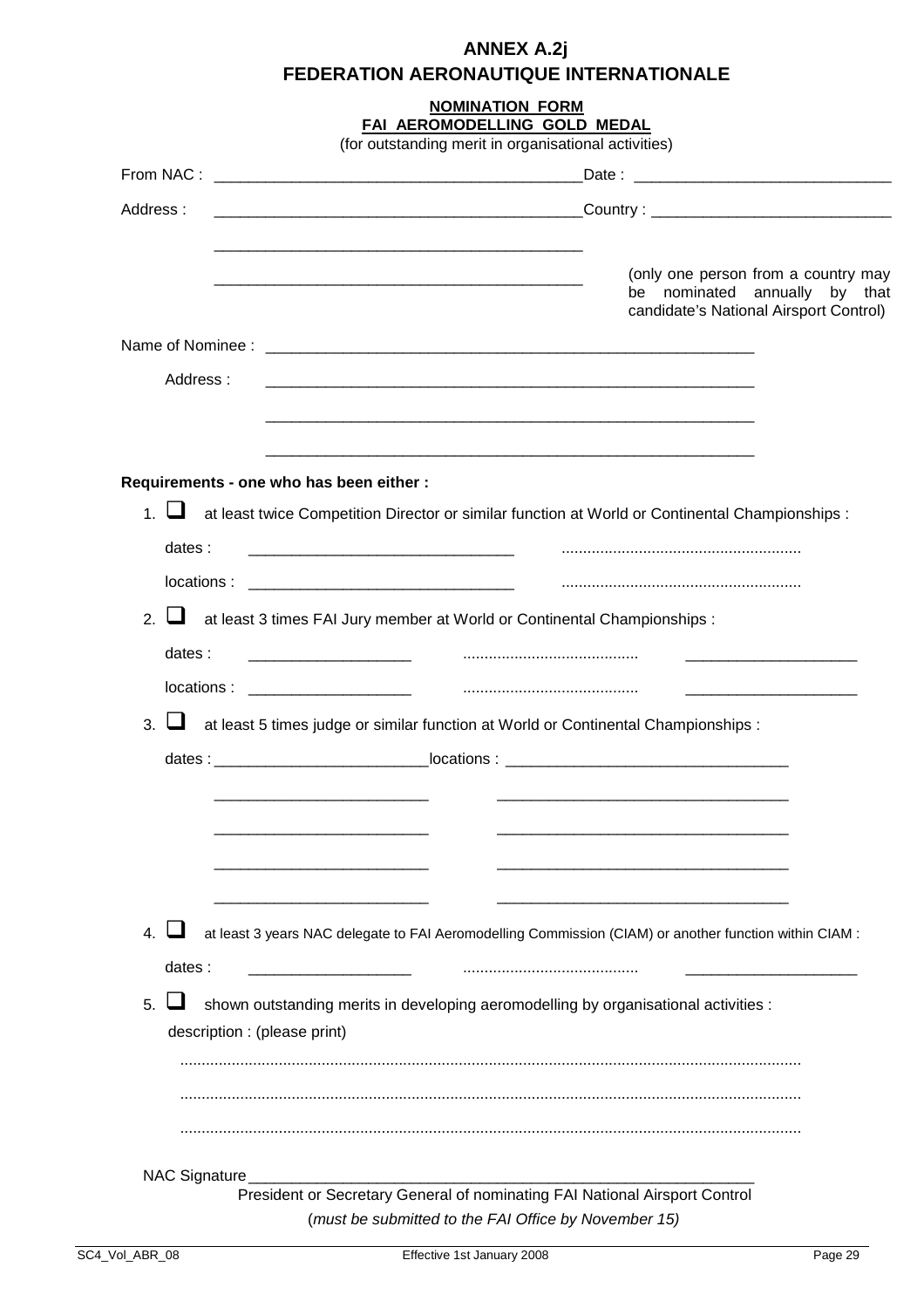# **ANNEX A.2k** FEDERATION AERONAUTIQUE INTERNATIONALE

# **NOMINATION FORM**

# THE FRANK EHLING DIPLOMA

| (for outstanding accomplishment, by an organisation or individual, in connection with the promotion of |
|--------------------------------------------------------------------------------------------------------|
| aviation through the use of flying models                                                              |

|                                                                                                                      | Country : _______________________________                                                                             |
|----------------------------------------------------------------------------------------------------------------------|-----------------------------------------------------------------------------------------------------------------------|
| <u> 1989 - Johann Barbara, martxa alemaniar argumento de la contrada de la contrada de la contrada de la contrad</u> |                                                                                                                       |
|                                                                                                                      |                                                                                                                       |
|                                                                                                                      | (only one person from a country may be<br>nominated annually by that candidate's<br><b>National Airsport Control)</b> |
|                                                                                                                      |                                                                                                                       |
|                                                                                                                      |                                                                                                                       |
|                                                                                                                      |                                                                                                                       |
|                                                                                                                      |                                                                                                                       |
|                                                                                                                      |                                                                                                                       |
| <b>PRECEDING YEAR - Please Print</b>                                                                                 | FULL INFORMATION ABOUT THE CANDIDATE'S ACTIVITIES UP TO 31st DECEMBER OF THE                                          |
|                                                                                                                      |                                                                                                                       |
|                                                                                                                      |                                                                                                                       |
|                                                                                                                      |                                                                                                                       |
|                                                                                                                      |                                                                                                                       |
|                                                                                                                      |                                                                                                                       |
|                                                                                                                      |                                                                                                                       |
|                                                                                                                      |                                                                                                                       |
|                                                                                                                      |                                                                                                                       |
|                                                                                                                      |                                                                                                                       |
|                                                                                                                      |                                                                                                                       |
|                                                                                                                      |                                                                                                                       |
|                                                                                                                      |                                                                                                                       |
| President or Secretary General of nominating FAI National Airsport Control                                           |                                                                                                                       |
|                                                                                                                      | (must be submitted to the FAI Office by November 15)                                                                  |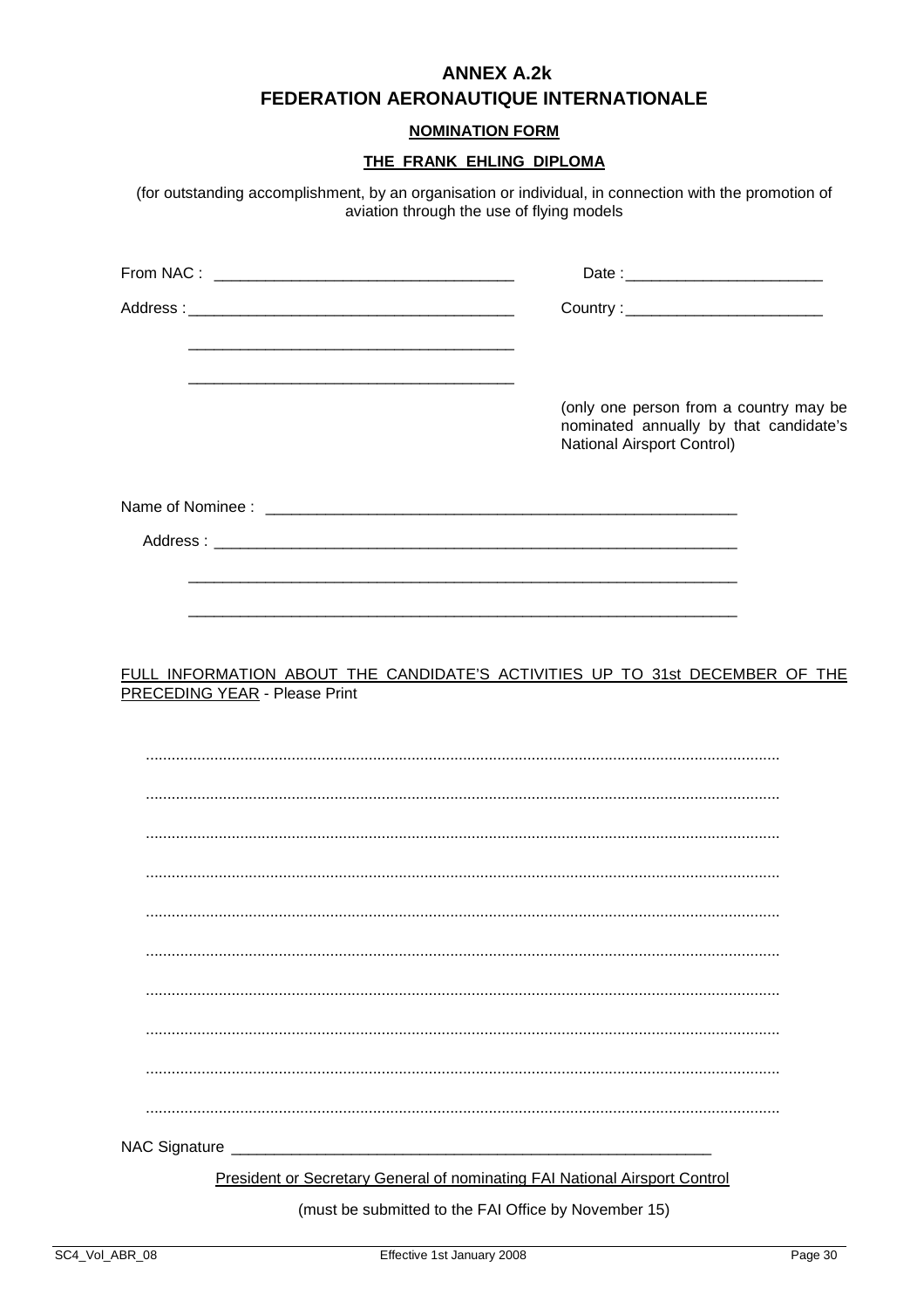# **SECTION 4B**

# **GENERAL RULES FOR INTERNATIONAL CONTESTS**

# **B.1. GENERAL DEFINITION OF INTERNATIONAL CONTESTS**

Any model aircraft and space modelling event in which the competitors are persons or teams from at least two different nations. Organised by the NAC or with its permission or participation under the rules of the Sporting Code Section 4b, c and d, these contests must be entered in the FAI Contest Calendar (the form is at Annex A.2a) and are open only to persons holding a valid Sporting Licence of the FAI.

#### **B.2. TYPES OF INTERNATIONAL CONTESTS**

# **B.2.1. Open International Contests**

Contests in which all competitors who possess an FAI Sporting Licence may enter. These contests are for individual classification only.

## **B.2.2. Limited International Contests**

Contests in which all competitors are nominated by their NAC. These contests are for individual and possibly international team classification.

#### **B.2.3. Continental Championships**

These are limited international contests in which the competitors are nominated by their NACs and are persons or teams from at least four different nations from one continent. These contests are for individual and possibly team classification and will be organised only in the years when there is no World Championship in the particular class.

The number of classes in one Continental Championship is limited to five (5) for Seniors and five (5) for Juniors.

#### **B.2.4. World Championships**

These are limited international contest in which the competitors must be nominated by their NAC. These contests are for individual and national team classification**.** The Sporting Code General Section 3.5.1 applies.

The World Championships shall be planned and scheduled by the CIAM.

Each World Championships is normally held every other year.

The number of classes in one World Championship is limited to five (5) for Seniors and five (5) for Juniors.

# **B.2.5. World Cup**

This is a classification of the results of special open international contests during a year. A World Cup may be organised by the relevant CIAM Sub-committee for any of the classes recognised as World Championships.

If a CIAM Sub-committee chooses to run a World Cup, it must:

- a) define rules and points allocation; these must be published in the Sporting Code;
- b) nominate in advance the open international contests which are to be included from the FAI Contest Calendar;
- c) collect results from each competition and allocate points to competitors;
- d) produce and distribute current positions in the World Cup during the year.
- e) in each category, award a medal and diploma from the FAI to the winner and a diploma from the FAI to the second and third places.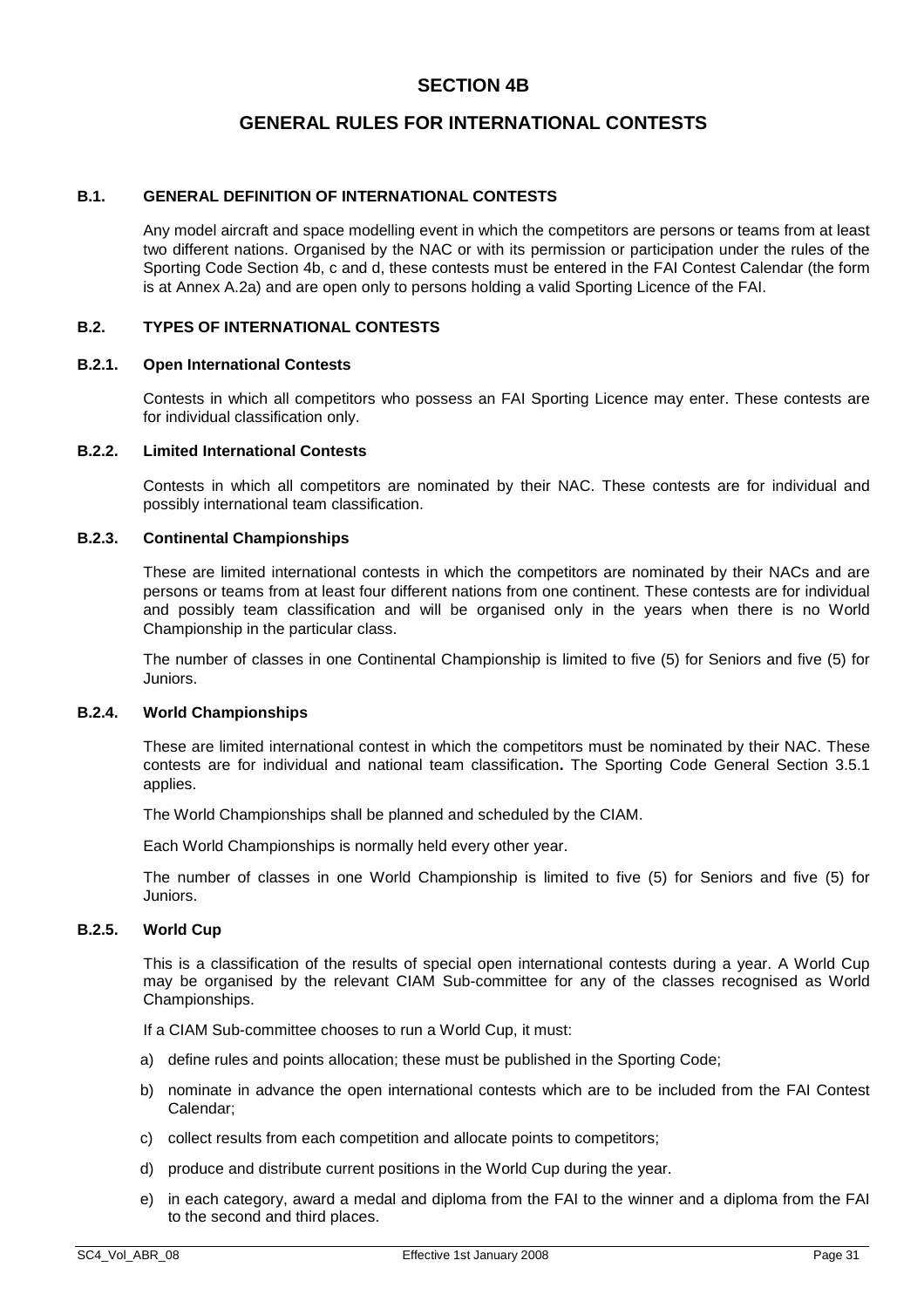# **B.2.6. International Ranking**

This is a continuous classification based on the results of all open and international events, as well as Continental and World Championships and World Cup contest. An international ranking may be organised by the relevant CIAM Sub-committee for any of the classes recognised as World Championships.

If a CIAM Sub-committee chooses to run an international ranking, it must:

- a) Define rules and ranking algorithm, these must be published in the Sporting Code.
- b) Collect results from each competition and apply the ranking algorithm on them.
- c) Produce and distribute up-dated ranking lists during the year

#### **B.2.7. Open Nationals and International Series**

The responsibility for the event shall be that of the NAC of the country where the event takes place. The participants must have a valid FAI license. A sanction fee of 35 Euro is required for listing in the FAI Contest Calendar.

#### **B.3. COMPETITORS AND TEAMS**

#### **B.3.1. Competitor**

Unless stated otherwise, the competitor named on the entry form must be builder of the model aircraft entered.

# **B.3.2. Sporting Licences**

Every competitor, team manager and assistant team manager entering an international contest must possess a valid Sporting Licence of the FAI. This Sporting Licence is issued by the NAC of the competitor, team manager or assistant team manager under the conditions of the General Section of the Sporting Code and must bear the national identification mark.

#### **B.3.3. Competitor's Proxy and Substitution of Team Members**

Proxy flights are not permitted in any class or category of either model aircraft or space models. Substitution of team members is permitted only up to the time of registration or prior to model processing, whichever comes first.

#### **B.3.4. Age Classification for the Contest**

A competitor is considered to be a junior up to and including the calendar year in which he attains the age of 18. All other competitors are classed as Seniors.

- a) World or Continental Championships may be organised specifically for juniors. At these Junior Championships, all competitors and all helpers, team members, mechanics and assistants must all be juniors. Except at RC Soaring (F3B and F3J) Championships, the team managers and/or their duly registered assistants and organising officials are the only seniors allowed in the starting area.
- b) If there are three or more junior entries in an Open International, there must be a separate junior classification included in the results.
- c) Any Junior World or Continental Champion who will be too old to defend his title at the next World or Continental Championships for Juniors is entitled to fly in one World or Continental Championship for Seniors, in the appropriate class, within the three calendar years following his becoming Junior World or Continental Champion.

# **B.3.5. National Teams for World and Continental Championships**

A national team shall consist of three individual competitors, or three pairs of competitors for each category as a maximum, and a Team Manager. For Control Line (F2) only, the team may consist of four individual competitors or four pairs of competitors for each category as a maximum provided that the fourth competitor is/are junior(s), plus a team manager. The reigning World or Continental Champion has the right (subject to the approval of his National Airsports Control) to participate in the next World or Continental Championships in that category regardless of whether he qualifies for the national team or not. If he is not a member of the national team, his score will not be considered in the team results.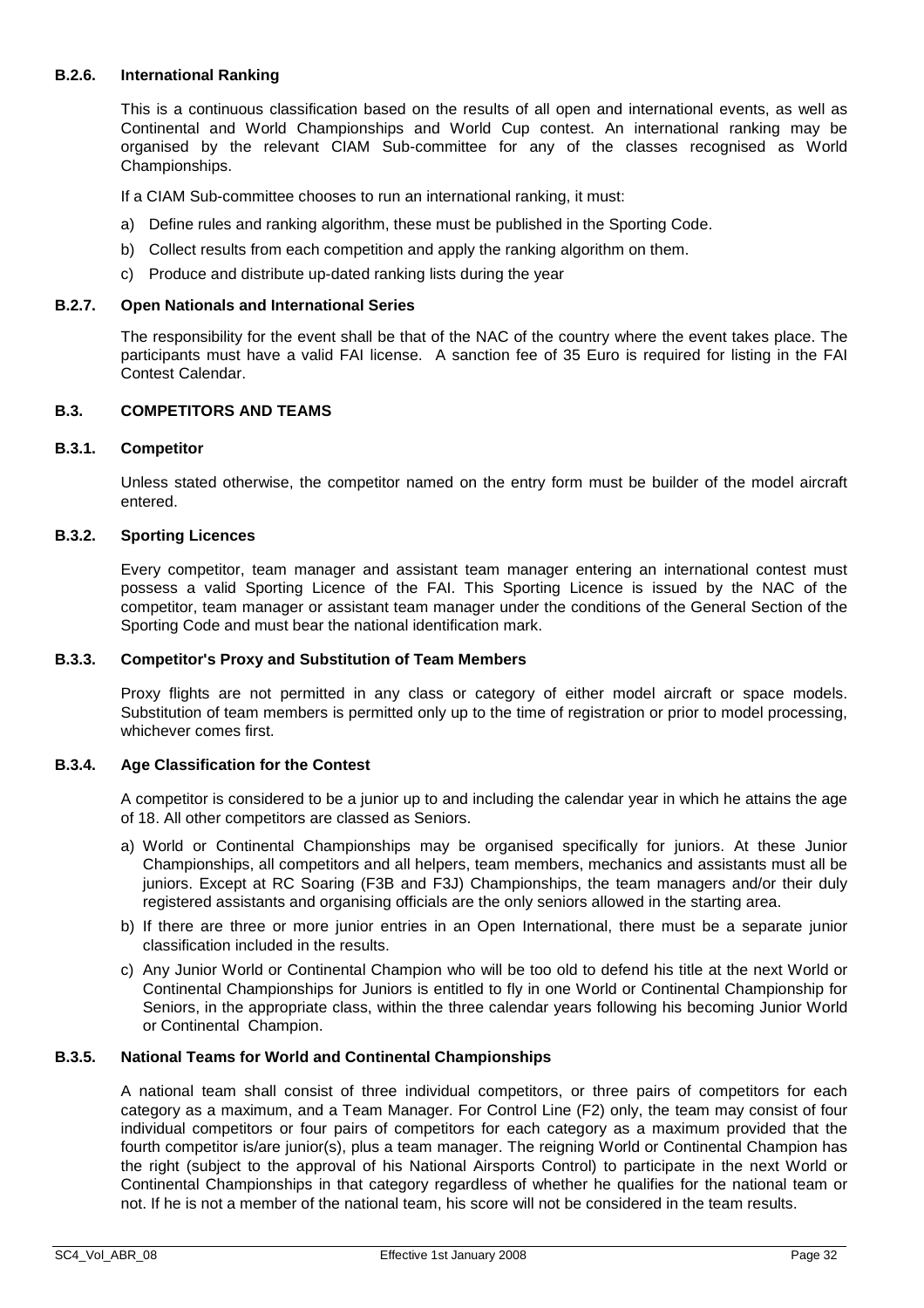## **B.3.6. Team Manager**

The team manager may assist the competitors. He is the only person allowed to deal with the Jury or the Organiser in the case of disputes, complaints or protests and must be obligatory for World and Continental Championships. Any member of the officially entered national team may be nominated as team manager.

For Free Flight, Control Line, Scale and Space Model competitions, the team manager may have an assistant, registered with the organiser, who will have the same duties as the team manager except that the assistant will not be allowed to deal with the Jury or the Organiser except to deliver protests.

## **B.4. CONTEST OFFICIALS**

#### **B.4.1 FAI Jury**

The Organiser of all International contests included in the FAI Contest Calendar shall nominate an FAI Jury of three members at least two of whom shall be chosen for their competence in the category being flown in the event. It is the responsibility of the Jury to see that the event is conducted in accordance with the relevant provisions of the Sporting Code Section 4b, c and d, and they are empowered to make all decisions dictated by any circumstances which may arise and to rule on disputes. Before the start of the competition, the FAI Jury must make sure that the organiser has satisfied the requirements of B.8 and, where relevant, sections B.9, B.10, B.11.

The FAI Jury must have at least one language in common.

The FAI Jury at World and Continental Championships shall remain independent of the organiser(s) to enable them to enforce the rules of the FAI and act as an independent arbiter in disputes between the organiser(s) and the competitors.

The President of the Jury at each international contest must submit a report to the FAI within one month of the contest. This report must include descriptions of any deviation from the Sporting Code and any exceptional circumstances that arose. In the situation where a new world record is set during a World or Continental Championship, it is the responsibility of the FAI Jury for that event to notify the FAI Headquarters within seven (7) days of the record accomplishment and remind the competitor and organisers of the need to assemble proper documentation within the prescribed time limit for homologation.

Bureau members, Sub-committee Chairmen, any delegate and relevant Sub-committee members are, in an emergency, automatically approved in that order for appointment as Jury members .

- B.4.2 In the case of World Championships, the Jury must include at least one member of the CIAM Bureau or the Chairman of the CIAM particular Sub-committee. The second member must be a CIAM delegate or either someone who in the past 5 years has served on a FAI World Championships Jury, or in the past 5 years has served two consecutive years on a Sub-committee in the same category as the World Championships. The remaining member can be delegated by the NAC of the organising country provided that if the choice is made from another country approval will first have been obtained from that Jury member's NAC. The members of a WCh or CCh Jury shall be of different nationalities. All WCh and CCh Juries must be approved by the CIAM Bureau. The members of an international Jury must have recent practical judging and/or flying experience of the relevant category.
- B.4.3. In the case of Continental Championships, the Jury must include at least one CIAM delegate. The three members of a Continental Championships Jury shall be of different nationalities and have the approval of their NACs.
- B.4.4. In the case of other international events, the Jury must include at least one CIAM delegate or a person approved by his NAC. The other two members can be delegated by the NAC of the organising country. Members of the Jury must be from at least two different nations.

The Jury must be announced before the start of the event. Members of the Jury may not compete in the event except when the contest has a subdivision into categories. In that case, one or two members of the Jury may compete in a category and must then be replaced by alternate Jury members (not competing in that category) for all matters involving that category. The alternate members must be chosen so that at all times the Jury meets nationality and language rules.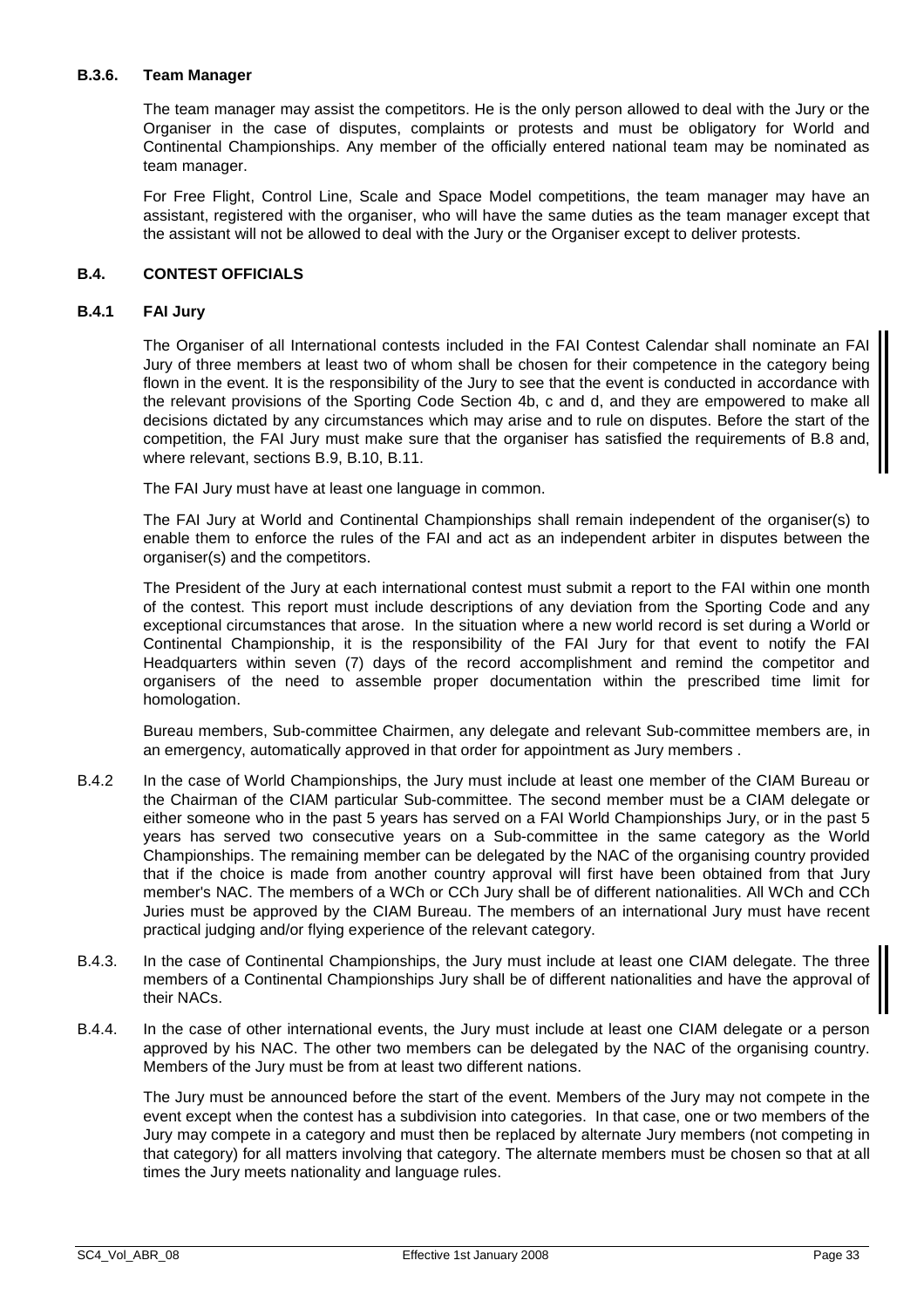# **B.4.5. Contest Officials**

The organisers may appoint timekeepers and other contest officials from other countries provided those are approved by their own NAC.

- B.4.6. The NAC responsible for organising a WCh or CCh shall submit to the CIAM or CIAM Bureau the names of the persons who shall act as judges for approval. International judges must have had recent practical judging and/or flying experience of the category for which they are selected.
- B.4.7. The organiser of a CIAM competition must bear the expenses of CIAM Bureau designated jurors and judges for accommodation and meals in the course of the competition, and all transportation costs to and from the competition site (air fare economy class). This does not apply to any Jury members who compete in the competition under the terms of B.4.4.

# **B.5. ORGANISATION OF INTERNATIONAL CONTESTS**

# **B.5.1. Organisation**

 Each International Contest in the FAI Contest Calendar must be organised in accordance with the Sporting Code General Section and Sections 4b and 4c (or 4b and 4d.).

NACs organising such contests should ensure that those responsible for planning the event are familiar with the CIAM documents "General Organisation of a World Championship (Annex B.3)", the relevant Safety Guides and other Organisers' and Judges' Guides and that the guidance contained therein is followed.

The rules must be displayed at the contest ground English and in the language of the organising country.

# **B.5.2. Local Rules**

Local rules established by the organisers must be published no later than the latest bulletin made available to all competitors, preferably in advance of entry deadline. Local rules decided later must be issued in writing prior to the start of the contest.

#### **B.5.3. Entry Forms**

Entry forms must include sections for:

Name - First name - Date of Birth (Juniors only) - Postal address - Nationality - FAI Licence Number - Class(es) entered.

For World and Continental Championships, entry forms must be supplied by the organisers.

For Open Internationals an entry form must be supplied to any competitor requesting one from the organiser's contact details published on the FAI Contest Calendar.

The organiser must acknowledge receipt of the entry form and entry fee.

#### **B.5.4 Results**

Results must be despatched to the FAI and NACs taking part in the event within a month. For events included in a World Cup, the results must be despatched to the relevant World Cup Co-ordinator within a month.

The results must include the full name and nationality of those listed and for Scale events must also include the name of the prototype air-or spacecraft subject flown by the competitor.

Results submitted to the FAI or World Cup Co-ordinator must be in electronic form to allow for publication on the official FAI website.

# **B.6. ORGANISATION SPECIFIC TO WORLD AND CONTINENTAL CHAMPIONSHIPS EVENTS**

**B.6.1** The CIAM will decide which event shall be held as a World Championship and Continental Championship and to which NAC shall be delegated the responsibility for the organisation of this event. Bids to host Championships may be submitted at any time in advance of a chosen year.

The firm acceptance of a bid will normally be made by vote of the CIAM Plenary meeting two years in advance of the year of the proposed Championships. In exceptional circumstances, the decision for awarding World and Continental Championships may be taken more than two years in advance of the year of the proposed Championships, providing a request is made by November 15 and published in the Agenda of the following Plenary Meeting.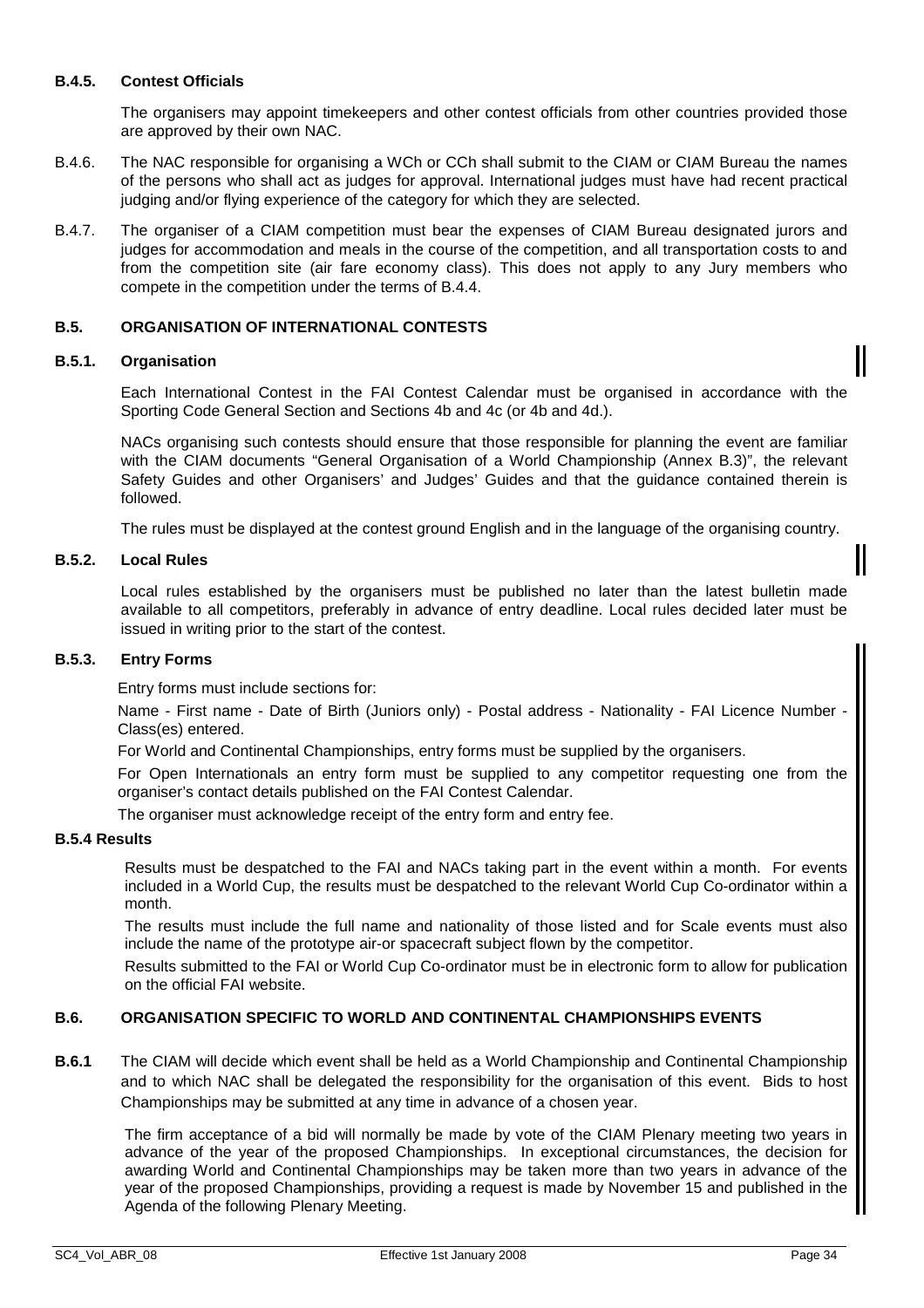In order to be eligible for selection, all bids must include the details required in Annex A1 to Section 4a except for Jury and Judges names. In the event that no acceptable bid is available two years in advance, the decision may be postponed to the Plenary meeting in the year before the Championship. If no bid is accepted at that meeting, the Plenary Meeting may exceptionally delegate the decision to the CIAM Bureau meeting at the end of that year.

This is the latest time at which the decision can be made to proceed with a Championship for the following year.

Before the 15th November latest of the year prior to the Championships, the dates and place of the Championship should be presented to the FAI office for publishing on the FAI website.

## **B.7. CONTEST INFORMATION AND ENTRY FEES FOR WORLD & CONTINENTAL CHAMPIONSHIPS**

#### **B.7.1. Information**

A first memorandum of information (Bulletin 1) and entry forms must be despatched to the NACs, also to Jury members and judges, after the Bureau meeting at which Bulletin 0 was presented and approved and at least three months before the contest.

# **B.7.2. Entry Fees**

The entry fee will consist of an obligatory fee to be paid by all competitors and team managers and an optional fee that covers accommodation and food.

The organiser may specify a closing date for the receipt of fees. Entries received after this date may be subject to a penalty fee or may be refused by the organiser.

If an obligatory fee is required for official helpers and official supporters it must not exceed 20% of the obligatory fee for competitors.

Accredited representatives of the media shall not be required to pay an entry fee.

Items contributing to the calculation of the Basic Entry Fee are (applicable depending on local circumstances):

- contest site rent and cost of preparation;
- organisational costs of meetings/travel of organising committee; rent or purchase, if not already available, of contest equipment such as timing devices, lap counters, sighting apparatus, processing equipment, score board, walkie-talkies, frequency control equipment, score sheets, flags, flag poles, etc. Cost of instruction and briefing session of contest officials and Jury, licences and permits (PTT, local authorities); stationery, postage (information bulletins, correspondence); rent of tents. The cost of any Official opening ceremony.
- In the event that a person is serving in more than one position (team manager, competitor, helper, mechanic, etc), he will be charged only one fee: that which represents the highest fee of the positions to be served. If at the same event, there is a senior and junior classification, any junior competitor may be a member of the senior team as well. In that case this competitor is required to pay only the entry fee for the junior's class.

#### **B.7.3 Sponsorship**

It might be possible to obtain a sponsor for one or more of the above items. This will result in a lower basic fee, therefore sponsoring is highly recommended. However, sponsoring can only be taken into account if it is absolutely certain that it will be obtained, otherwise a loss can be expected. Sponsoring negotiations should start as early as is practical.

## **B.7.4. Additional Fees**

Separate additional fees will be offered at choice for: lodging **(**hotel and camping**)**; food (banquet not included) and banquet (and possible other additional events).

Maximum fee = basic fee + lodging (hotel) + food + banquet.

The maximum possible fee is 600 Euro for seven nights, except for events which require a large number of judges or more than seven nights.

For World Championship events that require more than five international judges, a separate additional fee may be charged to each contestant to cover the actual cost of travel, lodging and meals for those judges in excess of five. The additional fee is limited to a maximum of 165 Euro per contestant.

The cost of hotel accommodation must be kept reasonable. Keep in mind that hotel accommodation is often the only possibility for overseas participants. Using the international standard of stars (\*) accommodation to two stars (\*\*) or equivalent is sufficient.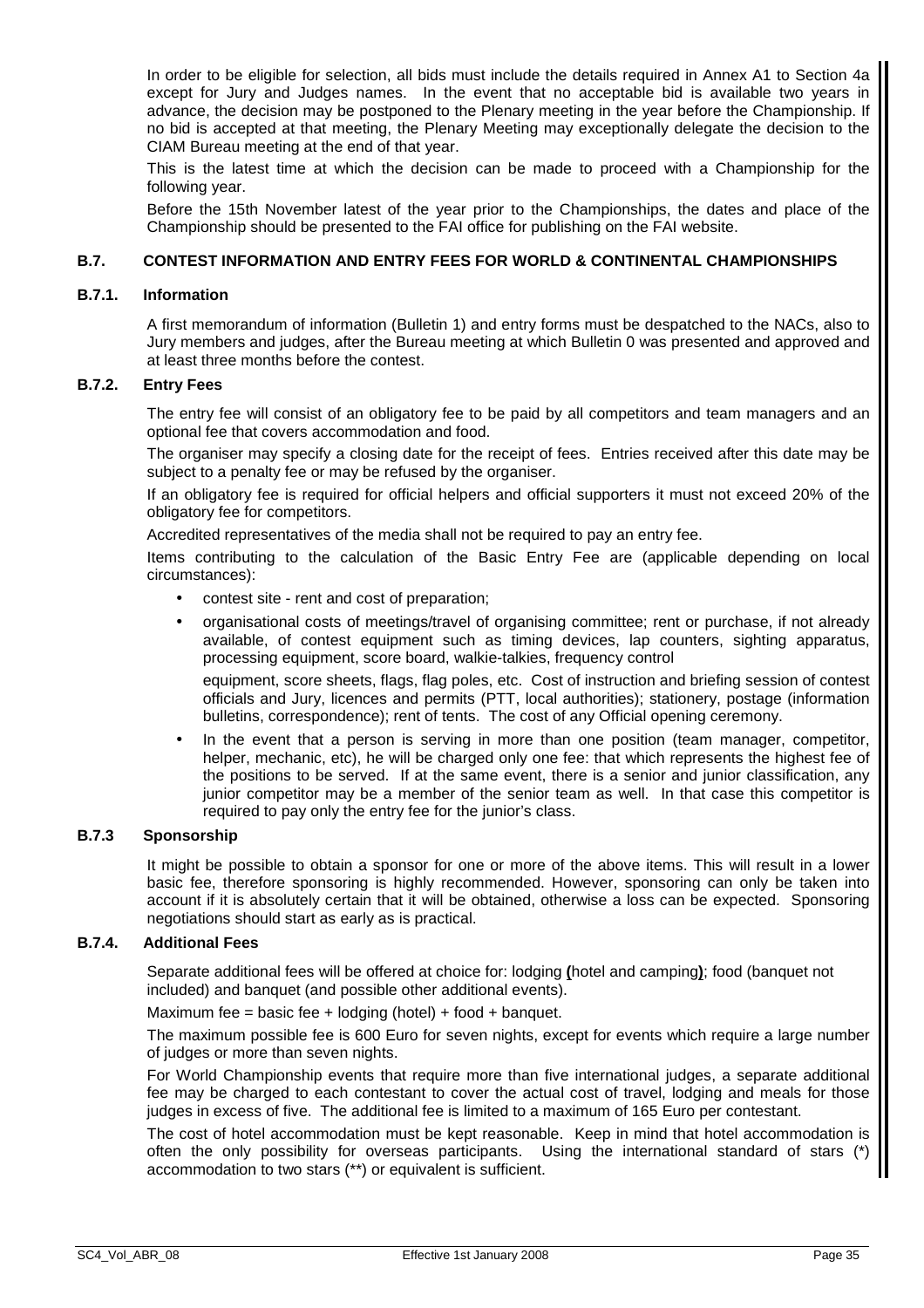Details of an awarded offer must be submitted in Bulletin 0, via the FAI office, by November 15th to the relevant Sub-committee Chairman and the CIAM Secretary for review of the fee structure prior to consideration at the following Bureau Meeting..

Bulletin 0 must contain a clear explanation of the hotel, food & banquet costs per person per day in Euros.

Bulletin 0, after approval and including any corrections required by the Bureau meeting, shall be issued as Bulletin 1 by the organiser to the appropriate NACS as specified in B.7.1 or earlier if possible.

B.7.5. The organiser must acknowledge receipt of the entry form and entry fee.

#### **B.8. SPECIAL CONTEST ORGANISATION REQUIREMENTS**

#### **The organisers must:**

- B.8.1. Secure a sufficient number of qualified officials, timekeepers and FAI Jury members.
- B.8.2. Provide themselves with the necessary measuring apparatus adequate to check the characteristics of model aircraft or space models in question.. A list of minimum measuring apparatus is given in the Organisers' Guide for each class.
- B.8.3. Give the competitors opportunity to determine the characteristics of their models on the official measuring equipment before the contest.
- B.8.4. Provide at least one practice day prior to the competition, to be announced in the invitation along with a flying schedule for the competition.

The organiser will provide a schedule for the official practice giving all competitors equal practice time. The practice day must not be extended so as to delay the start of official competition. A reserve day must be scheduled after the competition to allow for the completion of official flying in the event of weather or other delays preventing completion as scheduled.

- B.8.5. The organiser must also provide the name and address of a contact person, who will be able to inform foreign teams.
- B.8.6 Display the results of each round throughout the contest and publish the official results afterwards. The display and publication shall not contain any additional statistics or items other than those required by the Sporting Code. Abbreviations to indicate nationality must follow the list given in Annex 2.
- B.8.7. Establish a suitable contest area allowing the full performance of the model aircraft and safe recovery.
- B.8.8. Organisers of World and Continental Championships and of Open International events on the CIAM Contest Calendar must provide the same third party insurance cover to foreign participants that their own members enjoy domestically.
- B.8.9 All timekeeping shall be made with quartz-controlled electronic stopwatches with digital readout or an electronic system of equal or greater accuracy...

#### **B.9. FREE FLIGHT**

#### **The organiser must:**

B.9.1. Provide a starting line in Free Flight contests for classes F1A, F1B, F1C, F1G, F1H, F1J, F1K, F1P and F1Q from which launching must take place. This starting line must be approximately at right angles to the prevailing wind direction at the start of each round.

 Starting positions are indicated by markers, spaced at least 10 meters apart along the starting line. In the case of F1A, the helpers shall launch the model at this pole. Each country and the reigning champion, if not a member of his national team, is allotted a starting position for the first round by draw. In each successive round, all countries move a defined number of starting positions along the line in the same direction; upon reaching the end of the line, a country takes its next position at the other end of the line. The number of starting positions to be moved is established by dividing the number of starting poles by the number of official flights, the result to be rounded up to the next whole number above. Each competitor in the fly-off is allotted a starting position by draw for each fly-off round.

Spectators are not allowed within 25 m from the starting line.

 During the rounds test flying is not allowed near the starting line or upwind of the starting line. The Organiser shall specify an area to be used for test flying during the rounds.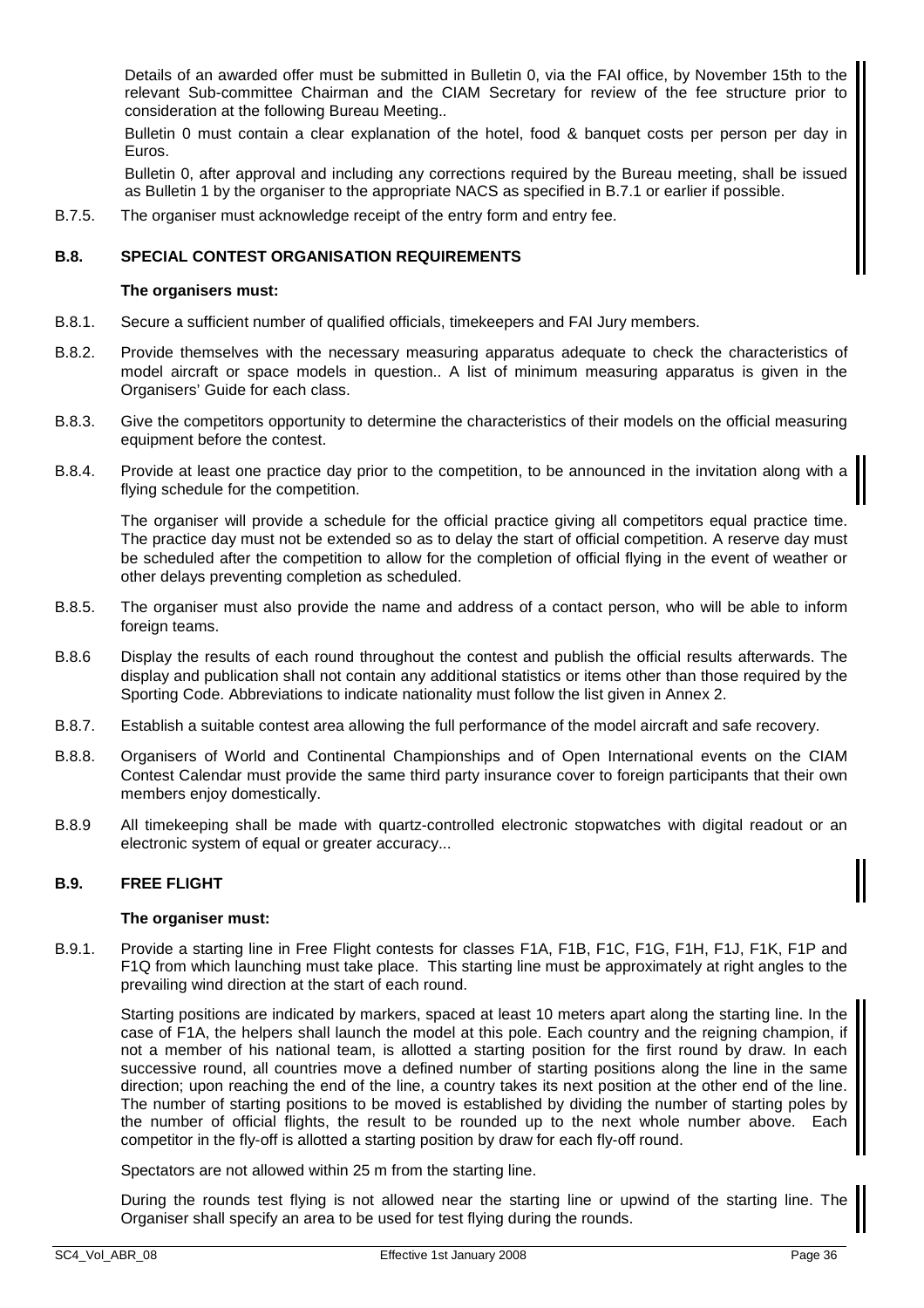In Free Flight contests for class F1E, provide a starting line facing the wind with, on both ends, one perpendicular parallel line following the slope. The timekeepers have to remain behind the starting line whereas the competitor can launch his model in any position on the slope between the parallel lines and below the starting line.

B.9.2. In Free Flight events, provide each starting position with two time keepers in Championships or with at least one timekeeper for other contests. For fly-offs an additional timekeeper must be provided (i.e. three for Championships, at least two for other contests). All time keepers must have binoculars. Each starting position must be equipped with at least one tripod for supporting binoculars.

## **B.10. CONTROL LINE**

#### **The organiser must**:

B.10.1. Provide a protective wire enclosure at C/L speed and T/R contests 2.5 m high to ensure the safety of spectators. The circuit surface shall be firm, smooth and free of grit or dust. The radius of all circles shall be clearly marked with a white line at least 25mm wide. Provision of adequate areas shall be made before and during World Championships.

# **B.11. RADIO CONTROL**

#### **The organiser must:**

- B.11.1. Provide a smooth flight area for R/C models to facilitate take-offs and landings
- B.11.2. Each day, before the start of the competition, all transmitters on the competition site to be used in the contest for that day must be impounded and kept under the supervision of a special official. This official will issue the transmitter to the competitor only when he is called to make his flight (in accordance with the procedure laid down for the class concerned). Flight line officials must watch the competitor(s) to prevent him (them) from switching on the transmitter(s) before the flight line director has given permission to do so. Using a frequency differing from that assigned by the organiser in the starting list, except if the contest director allows the change in advance, is considered unauthorised transmission.

 The transmitter frequency must be displayed on the outside of the transmitter or plug-in module or frequency switch. Also, frequency synthesised transmitters must be designed to display the current frequency and to change to another frequency without RF transmission.

 Unless otherwise stated in the rules for a particular class the competitor is allowed only one frequency for the contest.

Note: In the case of proven interference, another single frequency may be allotted by the contest director.

- B.11.3. As soon as the flight has ended, the competitor must immediately return his transmitter to the impound official. Any unauthorised transmissions during the period of the contest will result in automatic disqualification of the offender from the entire contest and render him liable to further penalties.
- B.11.4. The organiser must provide a spectrum analyser or other adequate radio monitoring equipment for the purpose of detecting radio interference and a means of communicating this information to the pilot(s) and/or flight line director.

 Unless otherwise specified, the initial starting order of the various competitors must be established by means of a random draw before the contest, taking into account that frequency will not follow frequency except in F3B and F3J, team members will not be included in the same race in a heat of F3D or F5D nor will team member follow team member of the same team except in F3B and F3J.

B.11.5. The organiser must survey the site of any competition event scheduled to be held in order to determine possible cases of radio interference which would affect any competitors. Any such possibilities must be reported as early as practical to participating National Airsports Controls. Frequency bands or specific frequencies which have been shown to be reasonably free from interference at the site of the competition will also be reported to the National Airsports Controls.

 Organisers must make surveys of the competition site during both weekdays and weekends to determine if any patterns of radio interference exist and notify the National Airsports Controls of any further problems- many commercial or industrial operations are weekday problems only. In any case, it is the organiser's responsibility to make certain that all competitors in a radio controlled event are notified in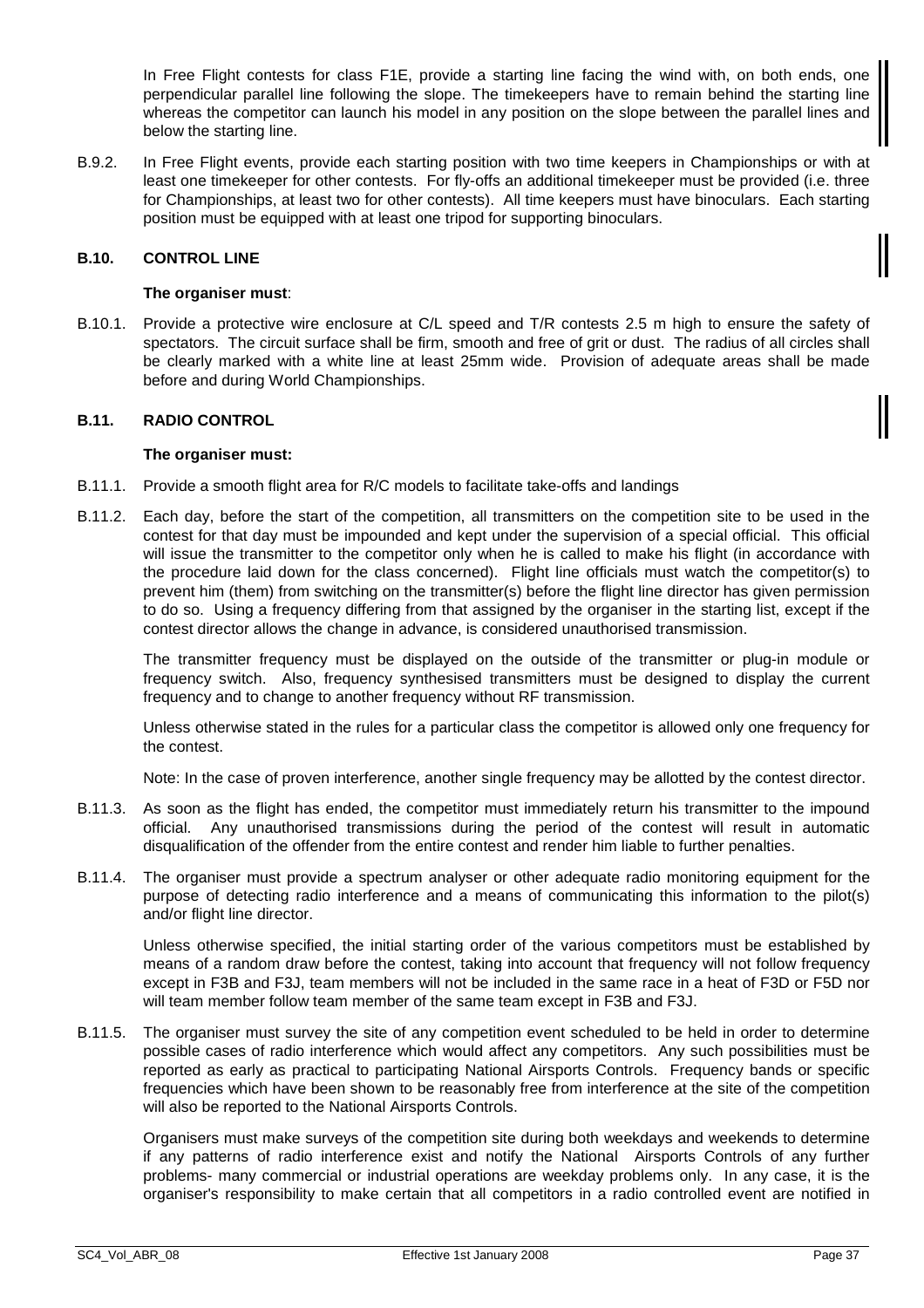advance about any known radio interference problems that may exist at the flying site and at what frequency.

# **B.12. TIMING**

Note: These paragraphs apply to Free Flight and Space Models only.

B.12.1. Each team shall have the right to provide a timekeeper for the following classes of World and Continental Championships: F1A, F1B, F1C, F1D, F1E, S3, S4, S6, S8, S9, S10; with the organiser to be responsible for providing lodging and food only. Teams must nominate only skilled timekeepers and the timekeepers must bring binoculars, watches and tripods for their own use. The organiser must use these timekeepers as a priority, before allocating duties timekeepers of the host nation or other timekeepers.

Competitors may act as timekeepers.

- B.12.2. The timekeepers must familiarise themselves with the colour and shape of the model in order to recognise it during the flight.
- B.12.3. The flight is considered ended when the model touches the surface of the earth, encounters an obstacle which definitely terminates its flight or when it definitely disappears from the timekeeper's sight. If the model disappears behind some obstacles or in clouds, the timekeepers are to wait for ten seconds; should the model not reappear, timing will cease and the ten seconds will be subtracted from the flight time.
- B.12.4. The flights must be timed by two timekeepers during the first seven rounds and, in the fly-off, each flight must be timed by at least three timekeepers – the additional timekeepers preferably to be picked among the competitors – with quartz controlled electronic stopwatches with digital readout recording to at least  $1/100^{th}$  of a second.

All timekeepers must be equipped with binoculars.

- B.12.5. The timekeepers must remain within a circle of 10 metres radius during the flights and time the flights independently of each other.
- B.12.6. The time recorded is the mean of the times registered by the timekeepers, but reduced to the nearest whole number of seconds below the resulting mean time unless the difference between the times registered shows evidence of an error in the timing, in which case the organiser will determine, with the FAI Jury, which time will be registered as the official time or what action should be taken.
- B.12.7. Instructions for using binoculars at F/F Contests
	- a) The binoculars must have a magnification of at least 7. On each starting position at least one of the binocular will be mounted on a tripod.
	- b) The timekeeper will adjust the binoculars before timing, so as to suit his eyesight. To do this the focus will first be adjusted with the centre knob, and then by separate adjustment of the adjustable eyepiece. The distance between the eyepieces will be adjusted so as to give a circular field of view.

Note: Binoculars with no central focusing device will be adjusted by altering each eyepiece in turn.

- c) After adjustment, and scale readings will be noted. This should simplify readjustment if needed.
- d) The timekeepers must not use the binoculars whilst the model is being launched. Use of the binoculars is suggested after about one minute of flight, except that in class F1A binoculars should be used whilst the model is being launched with the aim of clearly fixing the moment of its release in case the competitor has gone far away from the starting point.
- e) Use of the binoculars must not be left until too late in the flight, when there is a risk of not finding the model with the binoculars.

## **B.13. DURATION OF CONTEST**

B.13.1. Outdoor contests, including fly-off starts, must take place between the hours of sunrise and sunset, except classes F1A, F1B, F1C, also Space Models Duration. In these classes a minimum of two rounds must take place when wind and thermal activity are expected to be at a minimum. The contests may start earlier than sunrise if the distance covered by the models in relation to the size of the airfield suggests an interruption of the contest during the windiest part of the day. Such an interruption can be included in the contest programme or decided by the organisers with the approval of the Jury.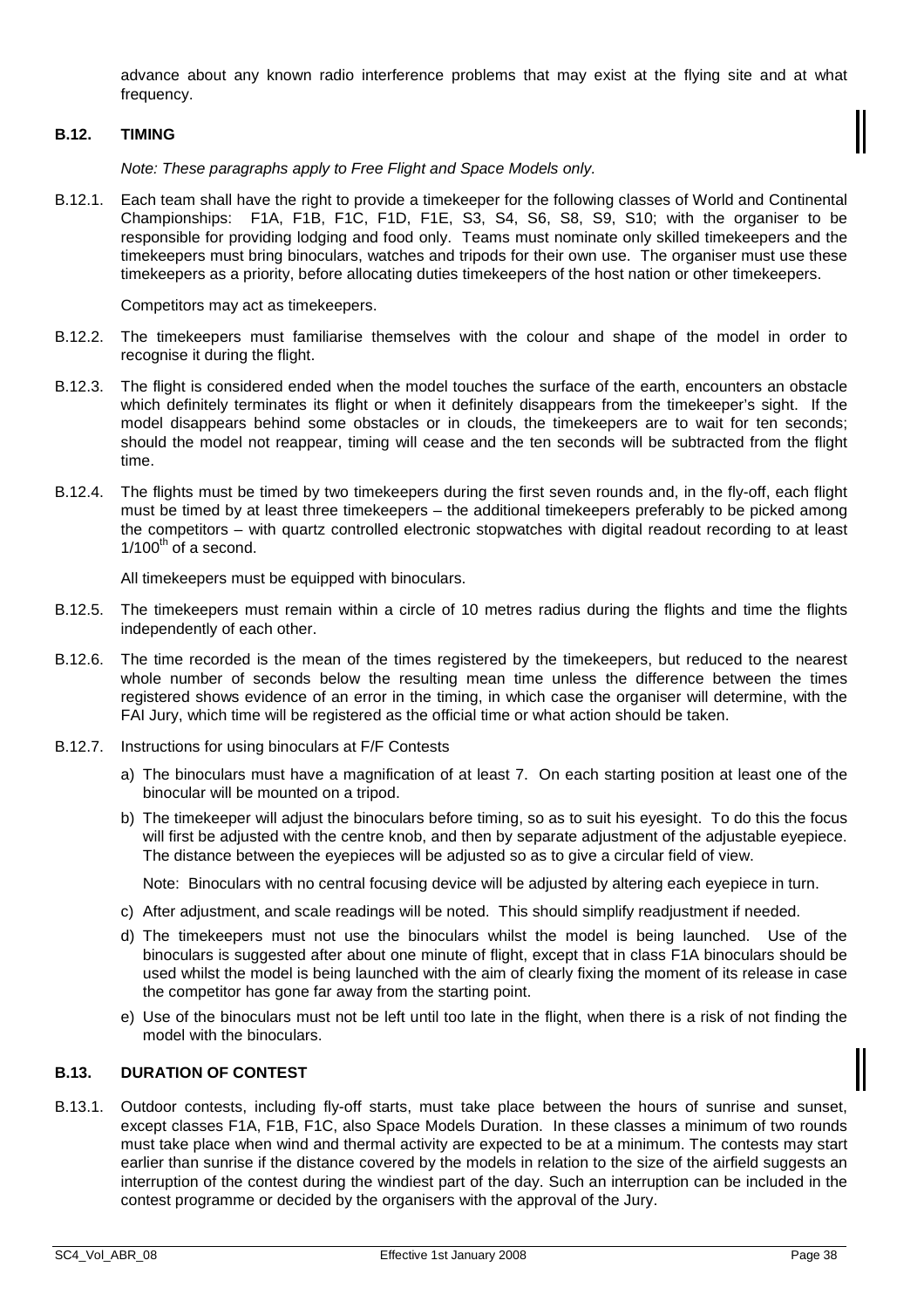B.13.2. The contest programme including round durations, and starting and finishing times of the contest must be clearly indicated in the regulations.

# **B.14. INTERRUPTION OF THE CONTEST**

- B.14.1. The contest should be interrupted or the start delayed by the Jury in the following circumstances and in other exceptional circumstances decided by the Jury:
	- a) The wind is continuously stronger than 12 m/s (9 m/s for Free Flight, Scale and Space Models) measured at two metres above the ground at the starting line (flight line) for at least one minute (20 seconds for Free Flight), unless specified otherwise in category rules.
	- b) The visibility prohibits proper observation of the models (especially in case of F/F or R/C contest) or due to atmospheric conditions it would be dangerous to continue the competition.
	- c) It is necessary to reposition the starting line. This may only take place between rounds, or groups in F3B and F3J.
	- d) The prevailing conditions are such that they may lead to unacceptable sporting results.
	- e) For F3A, F5A, F3C, F4C, F3D and F5D contests when the sun is in the manoeuvring area.
	- (f) Any incident affecting safety or requiring access for emergency services.

In the event of an interruption during a round, the Jury must decide the action to be taken to complete, repeat, or cancel the round. The remainder of the round may be completed as soon as conditions allow, with adequate notice given to all competitors and Team Managers.

- B.14.2. In the cases described, the organiser is not obliged to return the entry fee nor repeat the contest. The results will be based on the scores of the finished rounds.
- B.14.3. An interrupted contest can be extended if the requirements of article B.13.1. are met.

# **B.15. CLASSIFICATION AND AWARDS AT WORLD AND CONTINENTAL CHAMPIONSHIPS**

# **B.15.1. Individual classification**

- a) In each contest category at a World Championship an FAI medal and diploma will be awarded to the competitors in the first, second and third places.
- b) In each contest category at a Continental Championship, a CIAM medal and FAI diploma will be awarded to the competitors in the first, second and third places.
- c) If there is a Challenge Trophy, this is awarded to the NAC of the winning competitor for custody until the following Championship.
- d) The winner earns the title of World Champion or Continental Champion in the category.
- e) For control line where a junior may participate in a Continental or World Championship National Team, individual awards for junior competitors will be awarded to the first, second and third place juniors.
- f) Where at least four juniors from at least four different nations participate, the winner shall earn the title of Junior World or Continental Champion in the category.

#### **B.15.2. International Team Classification**

- a) The international team classification is established by adding the scores of the three team members of the team together (in the case of F2A, F2B, F2D the three best scoring members or in the case of F2C the three best scoring teams). In the case of a team tie, the team with the lower sum of place numbers, given in order from the top, wins. If still equal, the best individual placing decides.
- b) For World Championships gold, silver and bronze team medals, produced by the FAI to a smaller size than the standard FAI medals, will be awarded to the first, second and third place team members and team managers. The cost is to be borne by the organising NAC.
- c) For Continental Championships gold, silver and bronze team medals, produced by CIAM, will be awarded to the first, second and third place team members and team managers.
- d) When F2 teams consist of four competitors or, in the case of F2C, four pairs of competitors (ref B.3.5) then all the team members in first, second and third place will be awarded medals.
- e) In each class a diploma will be awarded by the FAI to each member including the team manager of the teams in first, second and third places.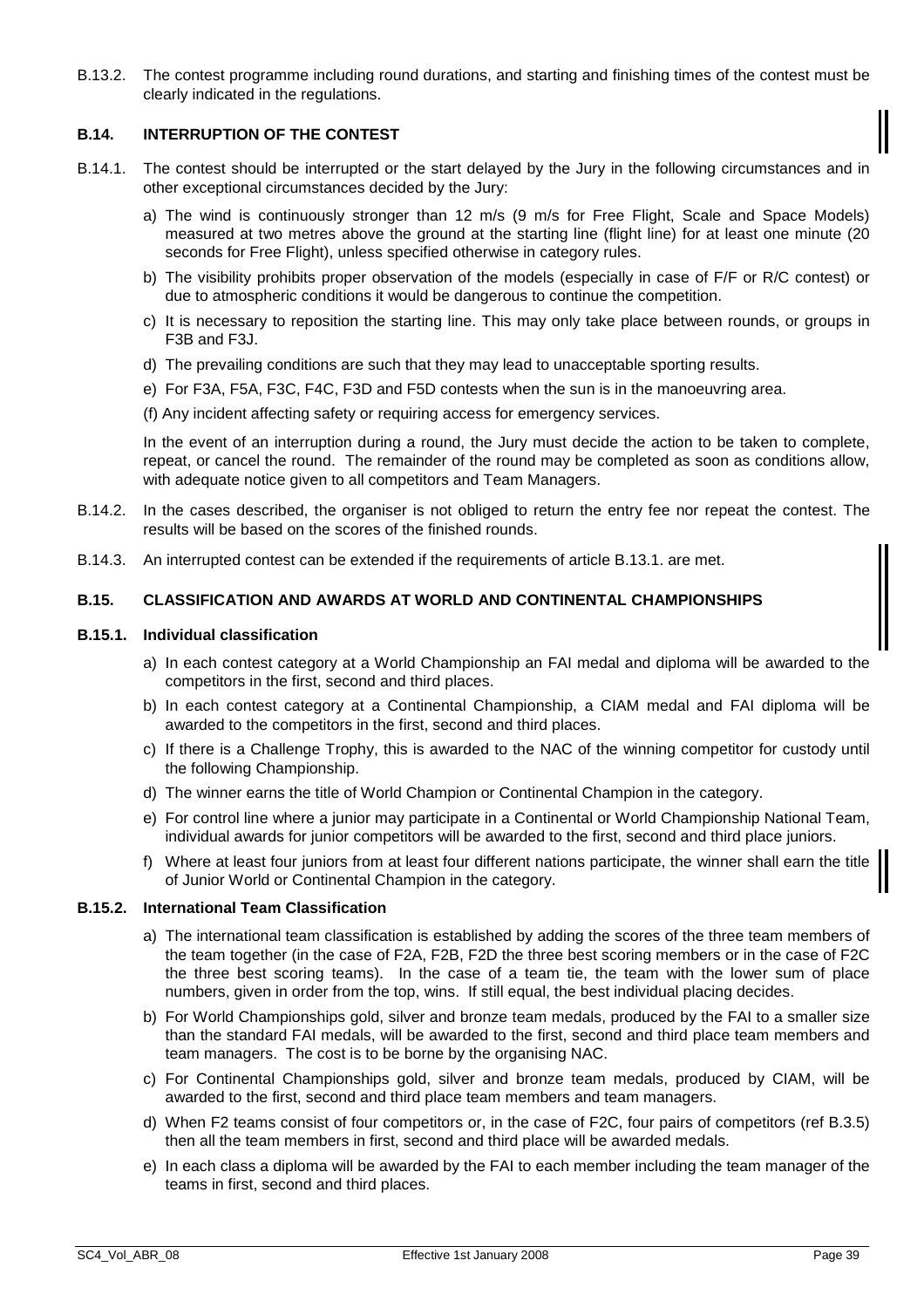f) If there is a Challenge Trophy, this will be awarded to the NAC of the winning team for custody until the following Championship.

# **B.15.3 International Team Classification – Multiple Contest Categories**

- a) In a World or Continental Championships with more than one contest category a classification may be made of the overall performance of the competing nations. This is established by taking the total scores of the three members of the teams in all of the contest categories (in the case of F2A, F2B, F2D the three best scoring members or in the case of F2C the three best scoring teams). The highest total wins the award. In the case of a tie, the nation with the lower sum of team place numbers, given in order from the top, wins. If still equal, the total of the best individual placings in each class will decide.
- b) If there is a Challenge Trophy, this will be awarded to the NAC of the winning team for custody until the following Championship.
- c) There are no FAI medal or diploma awards assigned for this classification.

# **B.15.4 Award Ceremony Procedure**

- 1. A person from the ceremony staff will escort the medal winners to the medal staging area.
- 2. The awards podium, flags of the three medal winners and the National Anthem of the Gold Medal winner will be prepared in advance.
- 3. The announcer will introduce the award ceremony and then announce the category/class (as appropriate) receiving the medals as they march out in order with an escort to a position behind the awards podium. The awards podium will be set up in the following configuration:

Silver – Left-hand side (as viewed by the spectators) – Second highest podium (2)

Gold – Centre – Highest podium (1)

Bronze – Right-hand side – The same height or slightly lower than Silver (3)

(The marching order must be in a sequence to position the medal winners behind the correct podium)

- 4. The announcer will mention who (with title) will award the medals and diplomas (usually the FAI President, Air Sport Commission President or his designee.
- 5. The competitor or team will be called by name and country separately and in the order Gold, Silver, Bronze. The medal winner will step up on the podium when called by the announcer.
- 6. First, the Gold medal winning individual or team will step up to the podium and the medal and diploma will be awarded. Next, the Silver medal winning individual or team will be called to the podium and will receive the medal and diploma, followed by the Bronze medal presentation using the same procedure. A moment will be allowed after the award of each medal for photographs.
- 7. After all medals are awarded, the anthem of the Gold medal individual or team will be played as their country flag is raised (if no country anthem, play the FAI anthem). The flagpoles should be of different heights with the tallest in the centre for the  $1<sup>st</sup>$  placed competitor and the two shorter ones to the left and right for the  $2^{nd}$  and  $3^{rd}$  placed competitors. All flags should be raised to the top of each pole.
- 8. The individual or team winners will pose for group photographs for a minute before stepping off the award podium and being escorted away by the ceremony escort(s).
- 9. First, second and third placed competitors (including  $1<sup>st</sup>$ ,  $2<sup>nd</sup>$  and  $3<sup>rd</sup>$  placed national teams) must attend the award ceremonies; all competitors are expected to attend the award ceremonies.

# **B.16. PROCESSING OF MODEL AIRCRAFT**

# **B.16.1. The number of model aircraft eligible for entry are as follows**

| Class F4B, F4C                     | One (1) only                    |
|------------------------------------|---------------------------------|
| Class F2A, F2B, F3A, F3C, F5B, F3G | Two $(2)$ only                  |
| Class F3D, F2C, F3B, F3J, F5D, F3F | Three (3) only                  |
| Class F1A, F1B, F1C                | Four (4) only                   |
| Class F1E                          | Five (5) only                   |
| Class F1D, F2D                     | unlimited (two per heat in F2D) |
|                                    |                                 |

- B.16.2. Any model may only be used by one competitor during a competition.
- B.16.3. The competitor may provide himself with spare propellers and rubber motors, piston motors, electric motors or gas turbines.

I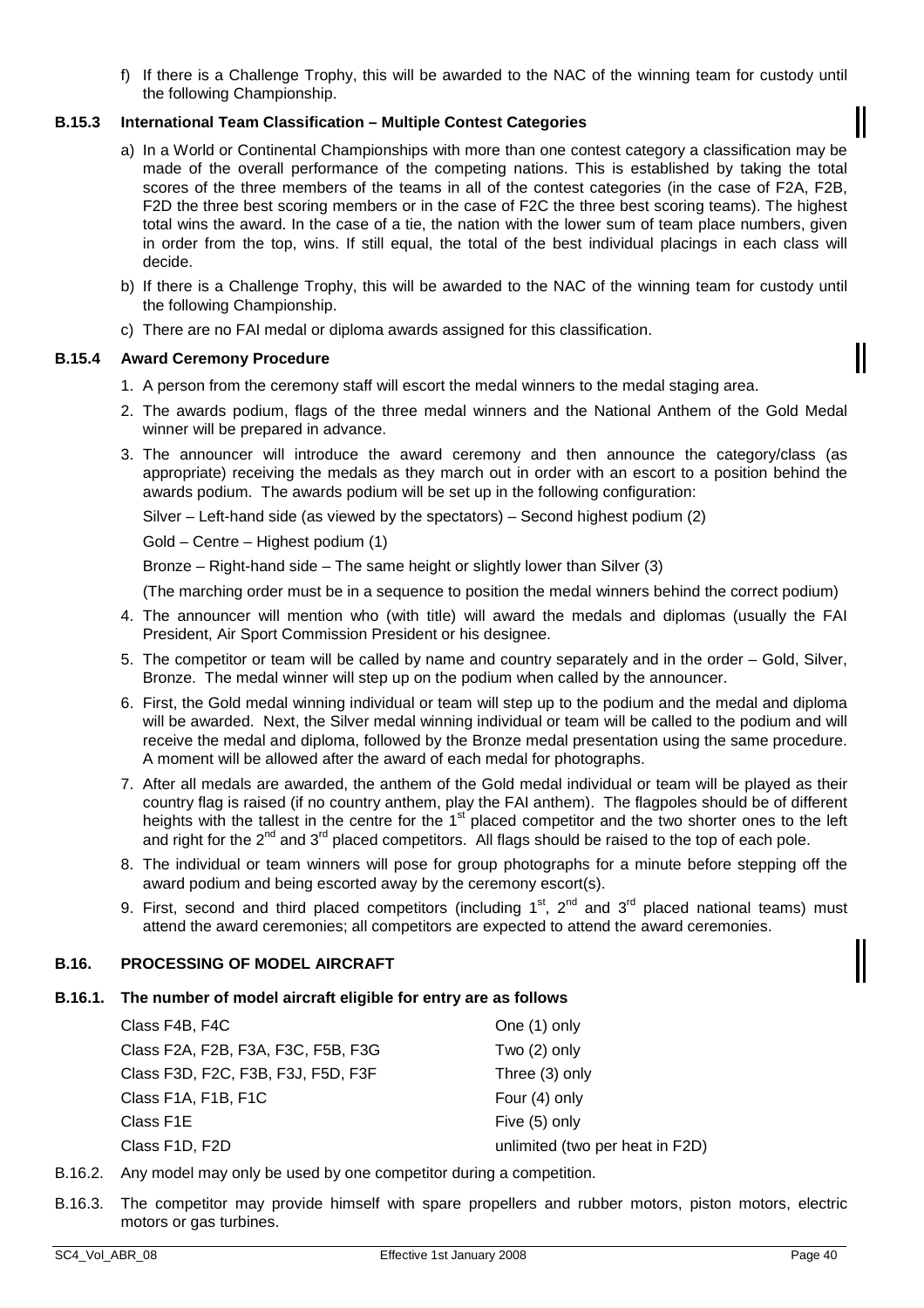- B.16.4. A competitor may interchange various parts as he wishes provided the resulting model conforms to the rules of the contest and that the parts have been checked before the start of the contest.
- B.16.5. Repairs are permitted provided that the model still conforms to the requirements of the rules and regulations.
- B.16.6. Each NAC shall process every model aircraft entered for a World or Continental Championships and shall issue for each model aircraft a model aircraft specification certificate, provided by the FAI. A sticker, also provided by the FAI or marking to the pattern of this sticker, shall appear on each model aircraft (except for Indoor model aircraft). Examples of how to fill out and handle the Model Aircraft Specification Certificate and Sticker are shown at Annexes B.1.a and B.1.b.
- B.16.7. Model aircraft not properly processed by their NAC, with FAI certificates and stickers, must be processed by the organiser at a cost of 8 Euro for each model.
- B.16.8. Except for Indoor and Scale, each model shall carry a model identification code (letters and/or numbers) and this must be recorded on the model specification certificate. The identification code is to appear on each part of the model aircraft (wing(s), tail, front and rear fuselage if detachable) so that the individual parts of a competitor's different models may be separately identified. The letters and/or numbers must be at least 10 mm high and clearly visible. The identification code of the nominated models will be recorded on the score card.
- B.16.9. Indoor free flight duration models must be processed before each flight to confirm that the model meets the dimensional and weight requirements of the class. Rubber motors are to be weighed before or after the flight to confirm that these are within the specification.
- B.16.10. Except for Indoor and Scale, each model must bear the nationality abbreviation of the International Olympic Committee and for Free Flight models the FAI license number or National Identification Number of the competitor. The letters or figures must be at least 25 mm high and appear at least once on each model (on the upper surface of a wing for Free Flight models). See Annex B.1 for examples and Annex B.2 for the list of nationality abbreviations.
- B.16.11. For categories F2, F3 (except F3A) and F4, all piston motors which might be used during the contest must be marked with an easily visible identification mark, details of which must be recorded at the time of checking the model. Motors which have been checked and recorded in this way may not be exchanged with other competitors.
- B.16.12. When, after official checking (for free flight, after registration of model specifications) a model is lost or damaged, the competitor shall have the right to present a further model and corresponding model specification certificate for checking up to one hour before the official starting time of the contest in that class. In any event, the competitor may have only the eligible number of models entered (see B.16.1) at the start of the contest.
- B.16.13. The organiser must appoint at least two processing officials, who will process at random the important model characteristics of at least 20% of competing models during the official contest time.
- B.16.14. Results are subject to the re-checking of the characteristics of the first, second and third place winning models.

# **B.16.15. Processing of Free Flight Model Aircraft - Class F1A, F1B, F1C, F1P.**

- a) Model specification certificates and corresponding models must be presented on arrival at the time of registration for the event. These models will be clearly marked for identification by the organiser.
- b) Official processing of the model characteristics will not take place before the start of the contest.
- c) Before the start and during the contest, the competitors have the right to have launching cables (F1A) and motors (F1B) and swept volumes of motors (F1C, and F1P) officially checked.
- d) Before the start and during the contest, the competitors have the right to have the minimum weight of their models checked.

#### **B.17. PROTESTS**

B.17.1. All protests must be presented in writing to the Contest Director at the competition and must be accompanied by the deposit of a fee. The amount of this fee shall be the equivalent of 35 Euro. The deposit is returned only if the protest is upheld.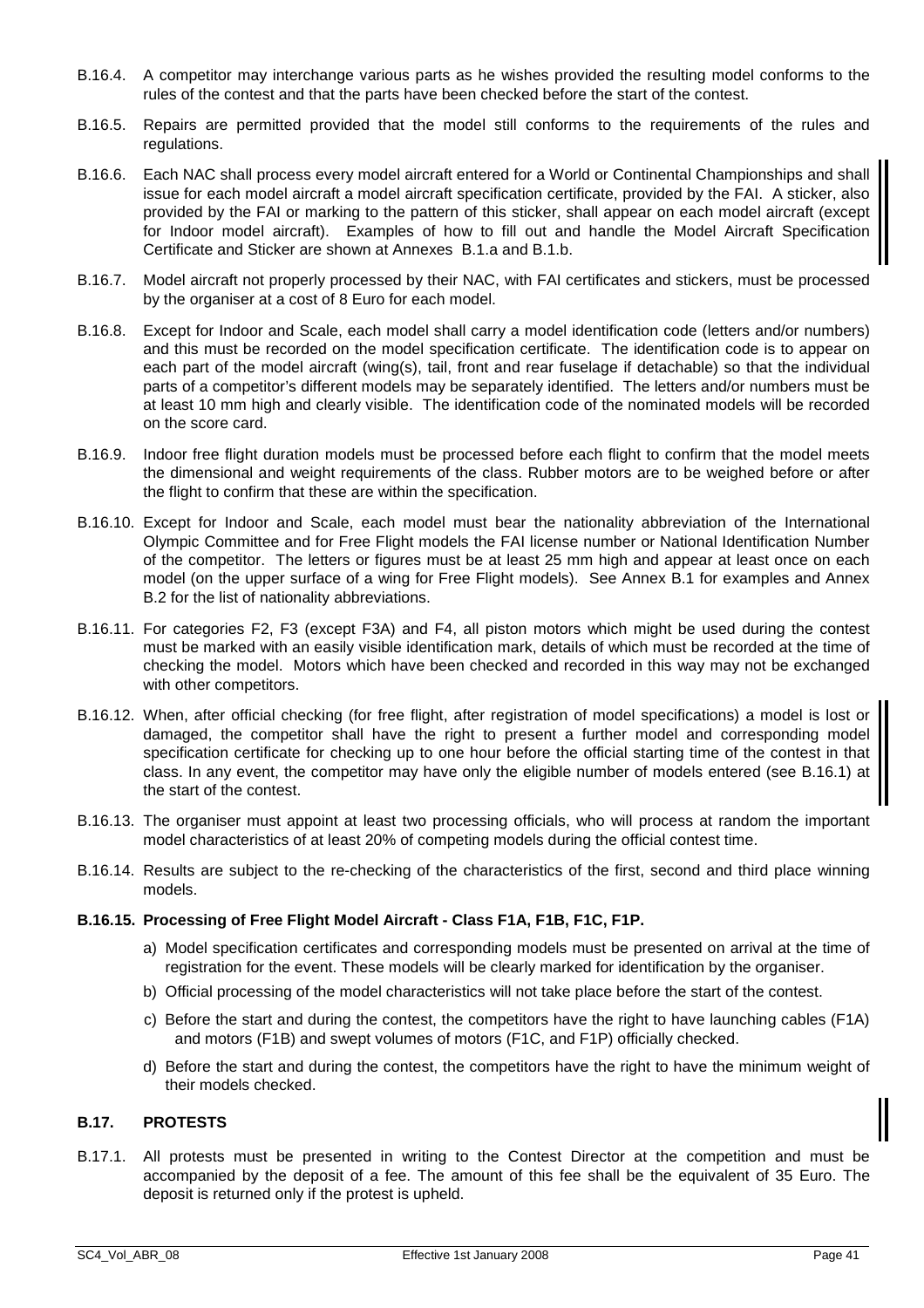# **B.17.2. Time limit for lodging protests:**

a) Before the opening of the contest:

 A protest against the validity of an entry, qualification of competitors, the contest rules, the flying and contest area, the processing of models, the judges or other contest officials, must be lodged at least one hour before the opening of the contest.

- b) During the contest: a protest against a decision of the judges or other contest officials or against an error or irregularity committed during an event by another competitor or team manager must be lodged immediately.
- c) After announcement of the results: any protest relating to the results must be submitted through the NAC within 15 days after announcement of the results by the organiser. If necessary this protest may be passed to the CIAM.

Note: A complaint may also be filed. The purpose of a complaint is to obtain a correction without the need to make a formal protest. See Sporting Code – General Section, Chapter 5.

#### **B.18. SAFETY PRECAUTIONS AND INSTRUCTIONS**

The large majority of model flying today in most countries takes place as recreation rather than within a competition framework and sometimes on publicly accessible sites with little or no formal control. Any accident involving model aircraft may result in property damage, injury and possibly even death. Apart from the direct harm, a less obvious result is the poor image of model flying that comes from the media coverage of such incidents which leads to public antagonism and the loss of flying facilities.

While the following information is intended primarily for FAI competition flying, much of it can be applied both to national contests and recreational model flying.

# **B.18.1. Premise**

It is of the utmost importance that all model flyers observe safety rules. Any accident caused by carelessness is a hindrance to the progress of model aviation.

Safety rules are not an obstacle to the enjoyment of model flying, they help to prove that model flyers are the responsible citizens they proclaim to be.

It is not a sign of intelligence to show one's own skill among spectators. The flyer may know what he is doing but has no way of knowing what anyone else will do. So, it is to his personal benefit to make certain that no action on his part will result in an accident. It is therefore very important not to fly any model aircraft in competition or in the presence of spectators until it has been proved airworthy.

# **B.18.2. Competence**

The following officials are competent to apply and enforce safety rules:

the Jury;

the Contest Judges;

the Contest Director;

the Circle Marshals;

the Flight Line Director;

the Processing Officials;

all officials of the Organising Body.

# **B.18.3. Prohibited**

- a) Metal-bladed propellers and rotor blades;
- b) Repaired propellers and rotor blades;
- c) Improperly mounted engines;
- d) Knife-edge leading edges;
- e) Sharp spinners or propeller fasteners;
- f) Non shock-mounted radio equipment, where there is engine vibration;
- g) Any ballast or heavy parts subject to jettisoning;
- h) Any burning fuse that is not enclosed in a snuffer tube or similar device to retain and extinguish it;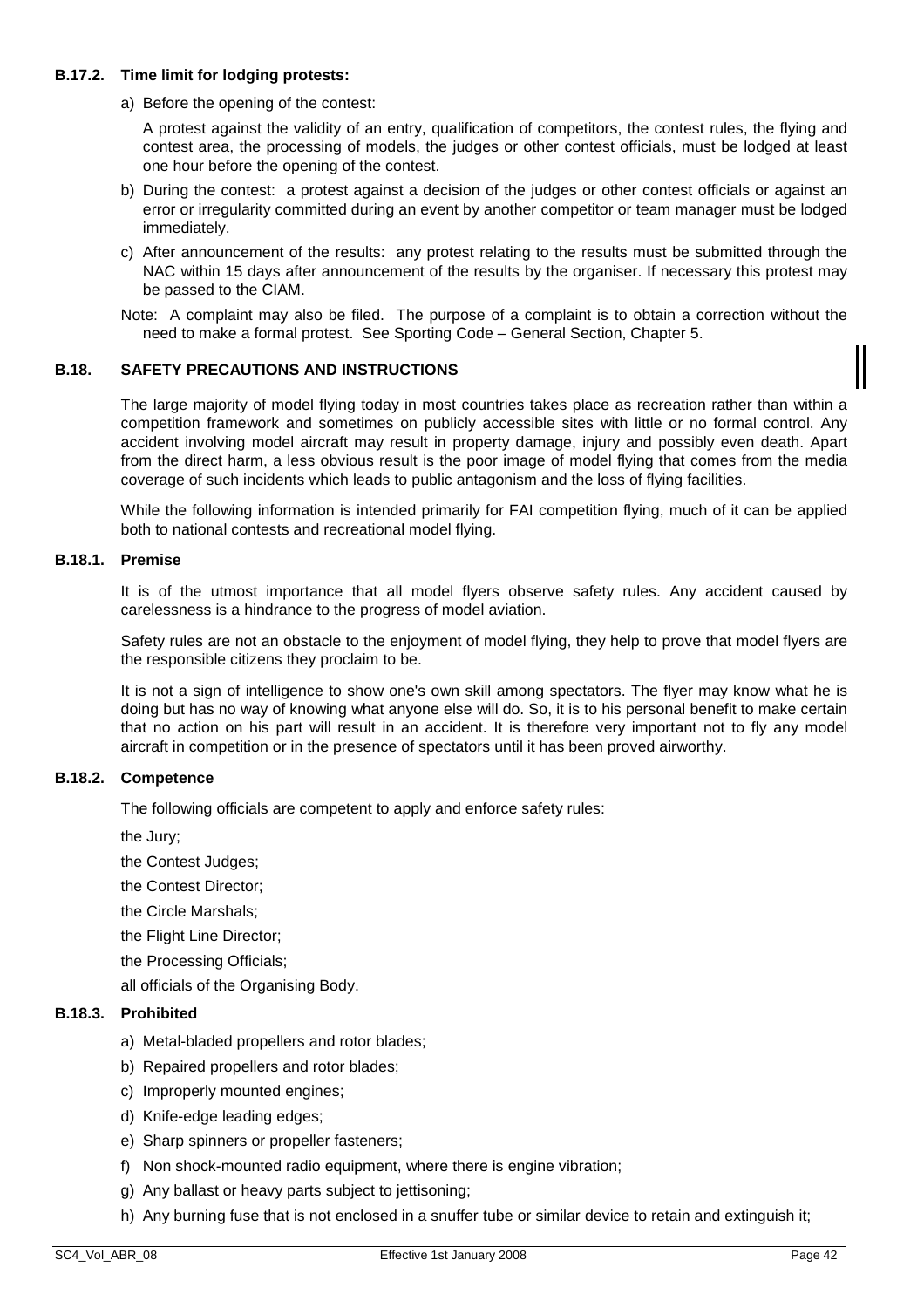i) Propellers which fold forwards to have exposed propeller tips pointing forwards in the direction of flight.

#### **B.18.4. Required**

- a) The model should bear an identification of the owner.
- b) All spinners and other forward-facing metal or equally rigid projections should have a minimum radius of 5 mm.

#### **B.18.5. Pre-flight Checks**

Immediately before each flight, the flyer must verify the actual condition and the proper functioning of all parts contributing to efficient and safe flight of the model and the proper fitting and fixation of the various parts, with special reference to engines and propellers.

Models that have not been tested and proven airworthy must not be flown in the presence of spectators. Endeavour to conduct all flights in a manner that avoids danger to spectators and other flyers.

B.18.6. Immediately after the competitor has launched his model, he must leave the starting area, remove his equipment, and in the case of gliders wind up his launching cable.

#### **B.18.7. Flying Sites**

It is imperative that all flying sites be situated sufficiently far from power lines.

The starting area must be carefully chosen in such a way that adequate safety to persons and property be granted. The points to be considered in this context are: wind strength and direction, relative position of buildings, runways, vehicle parking and spectator areas, and the area where the models are assumed to land after a normal flight, according to the wind.

Flying sites in the vicinity of an airport or airfield, especially along the landing path, can be chosen as contest venues only with the permission of the airport operator and in full compliance with its safety rules and requirements.

# **B.18.8. Penalties**

All dangerous models must be excluded from a competition. For any action against the Safety Rules, the penalties listed in the Sporting Code General Section apply.

# **B.19. DISQUALIFICATION FROM THE CONTEST**

- B.19.1. All competitors making use of a model, equipment or fuel which does not conform in all respects to the rules and regulations of the contest or which have not been verified by the organisers shall be disqualified from the contest.
- B.19.2. Disqualification must be applied after any action contrary to article B.16.
- B.19.3. The Jury shall notify the Team Manager immediately and quote the reasons for disqualification.

# **B.20. FAI CHAMPIONSHIP TROPHIES**

# **B.20.1. Custody**

All trophies which have been adopted by the CIAM as awards to individual or team winners of Championships shall be considered to be in the custody of the FAI.

#### **B.20.2. Ownership**

Dependent upon the terms of presentation, trophies shall be considered the property of either the FAI or the donor. A schedule of ownership shall be maintained by the FAI Office.

#### **B.20.3. Award**

Trophies shall be awarded bi-annually. In those instances where for any reason a trophy is not awarded over a period of five years, custody of the trophy shall revert to the donor.

B.20.4. For purposes of identification, the holder shall be the National Airsports Control concerned.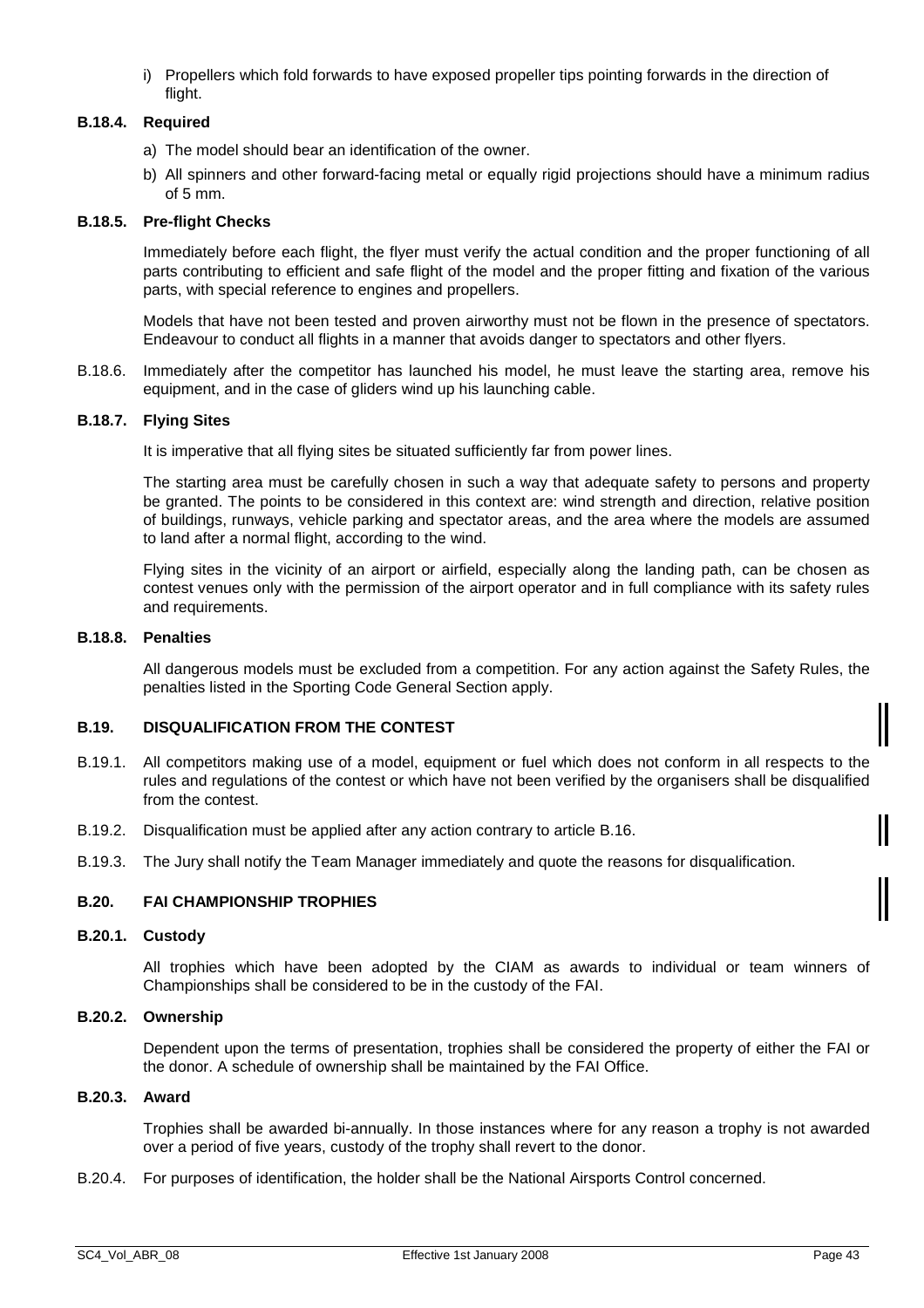## **B.20.5. Holders of the trophies shall be responsible for:**

- a) Maintaining the trophy in good condition.
- b) Engraving the name of the winner and date of award in the manner established by previous winners.
- c) Insurance against loss for the period during which it is held.
- d) Delivery of the trophy to the organisers of the next Championships to the address and by the date requested by the organisers. Should no request be made, the trophy shall be delivered to the NAC of the organisers at least six weeks prior to the date of the Championships.
- e) The cost of transporting a trophy to the organisers of the Championships shall be responsibility of the NAC holding the trophy.

#### **B.20.6. Collection of Trophies**

Organisers of Championships shall be responsible for:

- a) Requesting delivery of trophies by a specific date and to a specific address from the NAC concerned.
- b) Supply of duplicate copies of all correspondence and the name and address of the subsequent trophy holder to the FAI Office and the CIAM Secretary.
- c) Obtaining the signature of the team manager of the receiving team on the trophy report (See Annex A.2).

# **B.20.7. Registration of Trophies**

The CIAM Bureau shall keep a master register of trophies listing the holders, donor and giving terms of presentation and acceptance. This register shall be maintained by the CIAM Secretary, and brought up to date each year, no later than at the CIAM Plenary Meeting.

#### **B.20.8 Acceptance of Trophies**

Donors of trophies considered to be "Perpetual" (i.e. remaining the property of the FAI or the donor) and proposed for award at Championships shall declare their intent to the CIAM not later than the date of closure for the agenda each year. Acceptance of the trophy shall be conditional on a majority vote in favour by members of the CIAM.

#### **B.20.9 Loss**

In the event of loss or failure to award Championship trophies, organisers of Championships must present a statement of circumstances to the CIAM and propose replacement which shall be at the consideration of the donor of the original trophy and the CIAM.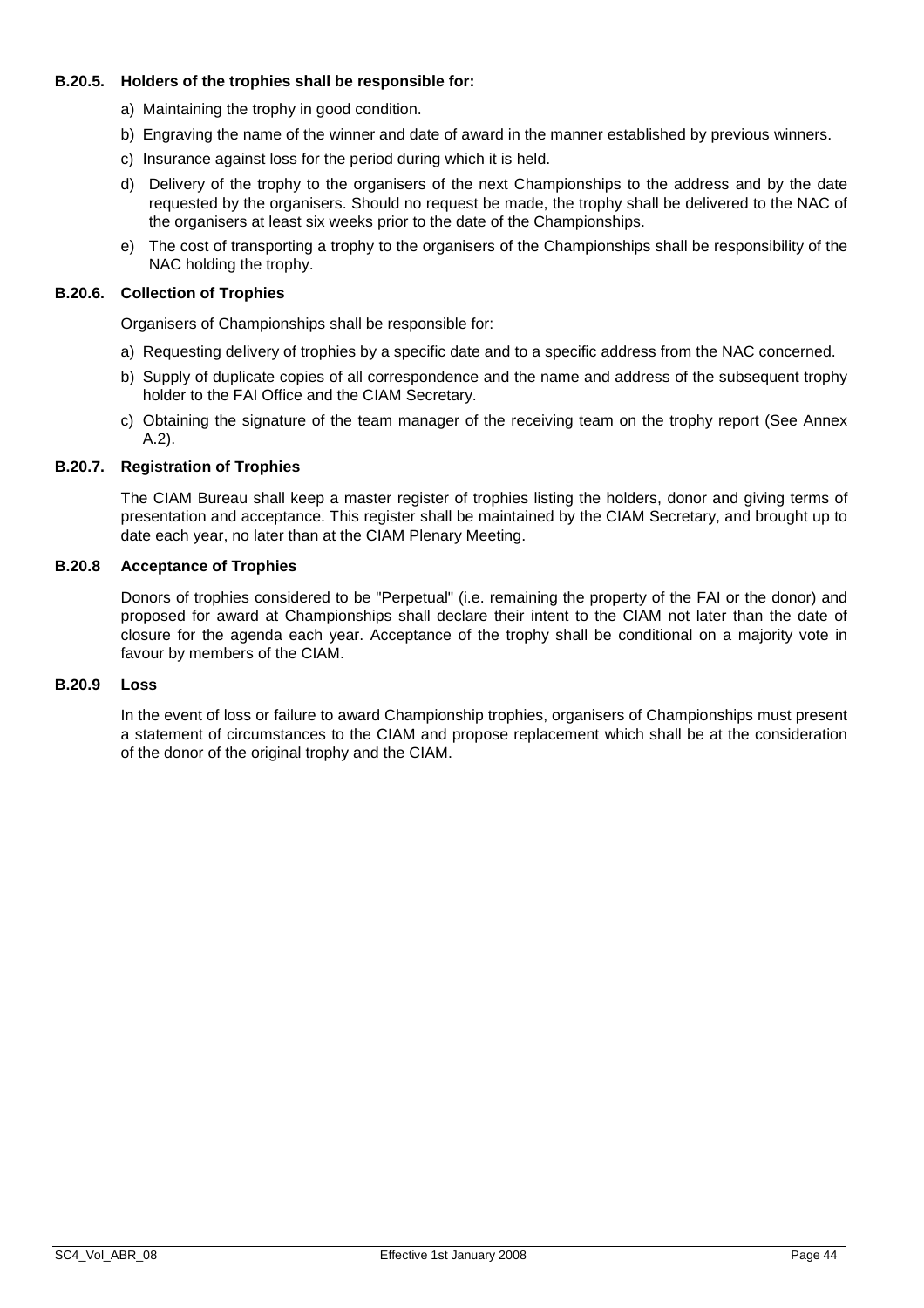# **ANNEX B.1.a**

# **SAMPLE FAI SPECIFICATION CERTIFICATE**

| <b>COMPETITOR</b>                                                                                                                                                                          | <b>MODEL AIRCRAFT</b>    |                                 | <b>STAMP OF NAC</b>                                     |                                    |                 |
|--------------------------------------------------------------------------------------------------------------------------------------------------------------------------------------------|--------------------------|---------------------------------|---------------------------------------------------------|------------------------------------|-----------------|
| Family Name: $\quad$ ANYONE                                                                                                                                                                | Class:                   | F2A                             |                                                         |                                    |                 |
| First Name: /OHN                                                                                                                                                                           |                          | Model Identification Code: 18 B |                                                         |                                    |                 |
| I certify that this model aircraft fulfils all requirements as specified in the FAI Sporting Code<br>Section 4 and has been checked in accordance with the characteristics detailed below. |                          |                                 |                                                         |                                    |                 |
|                                                                                                                                                                                            |                          | Date: 12/06/07                  |                                                         |                                    |                 |
|                                                                                                                                                                                            |                          |                                 |                                                         | Principal checks to be completed   |                 |
| To be completed by the Competitor and checked by the NAC                                                                                                                                   |                          |                                 |                                                         | by the organising NAC              |                 |
| All classes except F1D, F1C, F2B, F3A, F3C, F4B, F4C                                                                                                                                       |                          |                                 | Competitor<br>Number:                                   |                                    |                 |
| Model Aircraft Wing Area:<br>3.83                                                                                                                                                          | dm <sup>2</sup>          | All classes except F1D          |                                                         | External Identification ( $\vee$ ) |                 |
| Model Aircraft Tailplane Area:<br>1.38                                                                                                                                                     | dm <sup>2</sup>          | Model Aircraft Weight:          | Olympic Identity Marks                                  |                                    |                 |
| Model Aircraft Total Surface Area:<br>5.21                                                                                                                                                 | dm <sup>2</sup><br>466   | g                               | (Except F1D, F4B, F4C)<br><b>FAI Sticker Affixed</b>    |                                    |                 |
| Data for this box to be taken from the appropriate volume of the Sporting Code                                                                                                             |                          |                                 | (Except F1D, F4B, F4C)<br>Model Aircraft Identification |                                    |                 |
| Weight Limits:<br>Minimum:                                                                                                                                                                 | Maximum:<br>$\mathsf{q}$ | 521<br>g                        | Code (on main parts)                                    |                                    |                 |
| (i) Weight limits are defined according to the class of model aircraft, either by the<br>specific minimum/maximum weight or by the minimum/maximum loading of the<br>surface area.         |                          |                                 | Motors Marked<br>F1C, F1P, F2A, F2C, F2D, F3D           |                                    |                 |
| (ii) Minimum/maximum loading in classes F1C, F1E, F2A, F2D, F3J, F5B, F5D                                                                                                                  |                          |                                 | <b>Measurements</b><br><b>Rubber Motors Weighed</b>     |                                    | g               |
| Classes F1P, F2A & F3A                                                                                                                                                                     | Class F <sub>3</sub> A   |                                 | F <sub>1</sub> B                                        |                                    |                 |
| Wingspan:<br>999<br>mm                                                                                                                                                                     | Fuselage Length:         | mm                              | Wing Tip Guide<br>Handle Spacing<br>F <sub>2</sub> A    |                                    | mm<br>mm        |
| <b>Class F2A (Speed)</b>                                                                                                                                                                   |                          |                                 | Fuel Capacity                                           |                                    | cm <sup>3</sup> |
| Minimum Surface Area for Maximum Swept Volume of Motor:                                                                                                                                    |                          | $dm^2$                          | F <sub>2</sub> C<br>Nose Radius                         |                                    | mm              |
| <u>Class F2C (Team Race)</u>                                                                                                                                                               |                          |                                 | F3A, F3B, F3J, F3K                                      |                                    |                 |
| mm<br>Fuselage Height:                                                                                                                                                                     | Scale Pilot Head:        |                                 | Flying Weight Dry                                       |                                    | g               |
| mm<br>Fuselage Width:                                                                                                                                                                      | Height:                  | mm                              | Weight of Power Source<br>F <sub>5</sub> B              |                                    | g               |
| cm <sup>2</sup><br>Fuselage Cross Section:                                                                                                                                                 | Length:                  | mm                              |                                                         | Special Requirements ( $\vee$ )    |                 |
| $\mathsf{cm}^3$<br>Fuel Capacity:                                                                                                                                                          | Width:                   | mm                              | Motor Cowling Approved<br>F2C & F3D                     |                                    |                 |
| g<br>Weight:                                                                                                                                                                               | Wheel Diameter:          | mm                              | Silencer Fitted<br>F2A, F2B, F2D, F3A, F3D              |                                    |                 |
| Class F3D (Pylon Racing)                                                                                                                                                                   |                          |                                 | <b>Fuel Shut-off Fitted</b><br>F2A, F2D, F3D            |                                    |                 |
| Fuselage Height:<br>mm                                                                                                                                                                     | Wingspan:                | mm                              | Exhaust Outlet Checked                                  |                                    |                 |
| Fuselage Width:<br>mm                                                                                                                                                                      | Wing Root Thickness:     | mm                              | F2A & F2D                                               |                                    |                 |
| Fuselage Cross Section:<br>cm <sup>2</sup>                                                                                                                                                 |                          |                                 | Intake Size Checked<br>F <sub>2</sub> D                 | <b>CHECKED BY</b>                  |                 |
| Classes F3C (Helicopters)                                                                                                                                                                  |                          |                                 |                                                         |                                    |                 |
| $dm^2$<br>Sweep Area of Rotors:                                                                                                                                                            |                          |                                 |                                                         |                                    |                 |
| Fixed Ancillary Surface (max 4% of the swept area of rotors:                                                                                                                               |                          | dm <sup>2</sup>                 |                                                         |                                    |                 |
| Controllable Ancillary Surface (max 2% of the swept area of rotors:                                                                                                                        |                          | dm <sup>2</sup>                 |                                                         | <b>STAMP OF ORGANISING NAC</b>     |                 |
| Class F5B (Electric Powered Motor Gliders)                                                                                                                                                 |                          |                                 |                                                         |                                    |                 |
| Weight of Power Source:<br>g                                                                                                                                                               | Wheel Diameter:          | mm                              |                                                         |                                    |                 |
| Classes F1C, F1P, F2A, F2B, F2C, F2D, F3A, F3C, F3D, F4A, F4B, F4C                                                                                                                         |                          |                                 |                                                         |                                    |                 |
| Permitted Maximum Swept Volume of the Piston Motor(s):                                                                                                                                     |                          | cm <sup>3</sup><br>2.5          |                                                         |                                    |                 |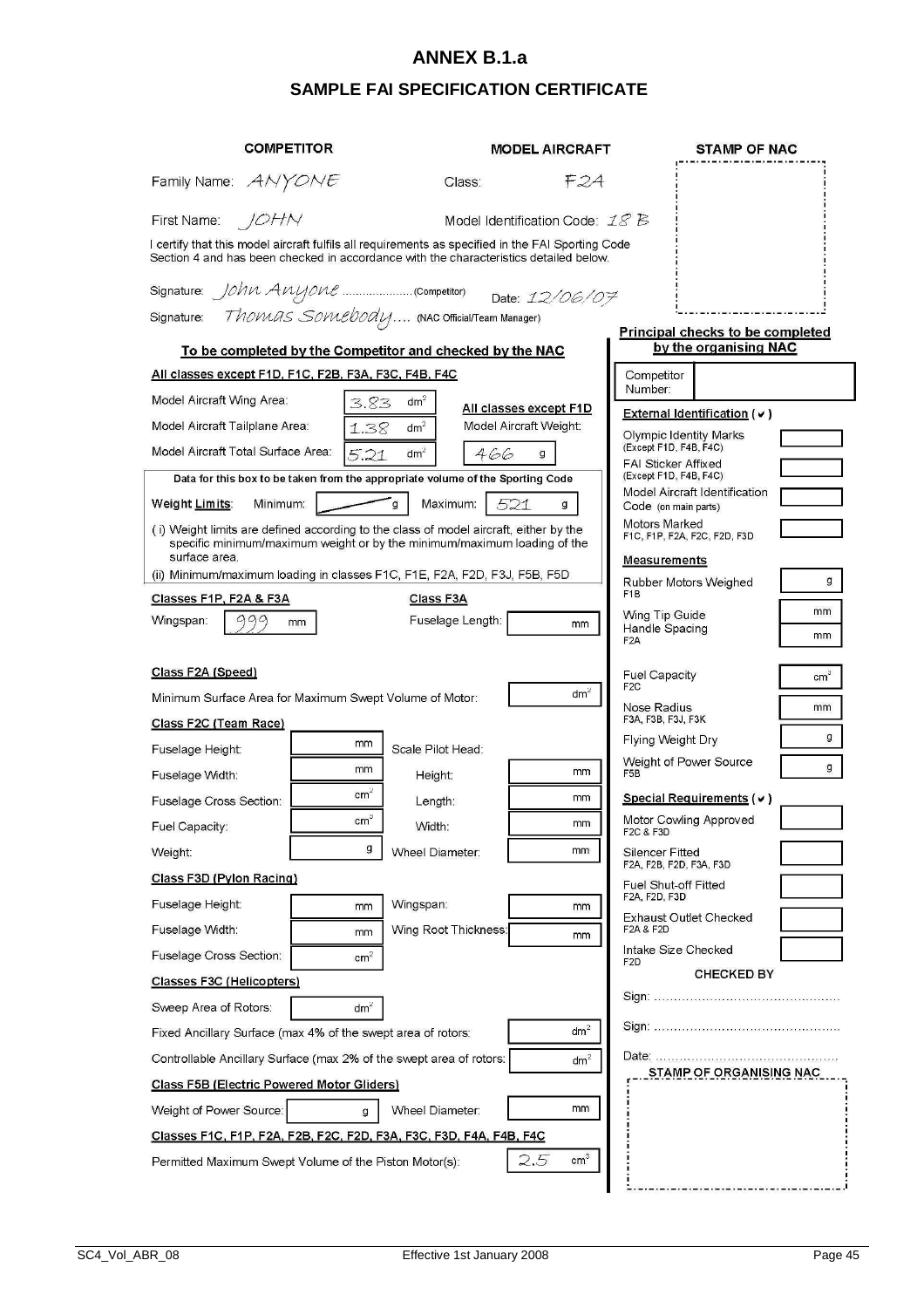# **ANNEX B.1.b**

# **EXAMPLES OF NATIONAL IDENTIFICATION MARKS**

Ref. Section 4B part B.16.10 and Annex B.2.





The National Identification mark shall appear on the model aircraft at least once, and must be at least 25 mm high.

# **EXAMPLE OF THE FAI MODEL STICKER WITH SAMPLE COMPETITOR DETAILS COMPLETED**

Ref: Section 4B, Paragraphs B.16.6, B.16.8, B.16.10



The sticker is shown larger than the actual size of 65mm x 34mm.

Only one sticker per model required (B.16.6)

However, the model aircraft identification code shall appear on each detachable main part of the model and be at least 10mm high. (B.16.8)

The abbreviation of the International Olympic Committee must appear at least once on each model and be at least 25mm high. (B.16.10)

I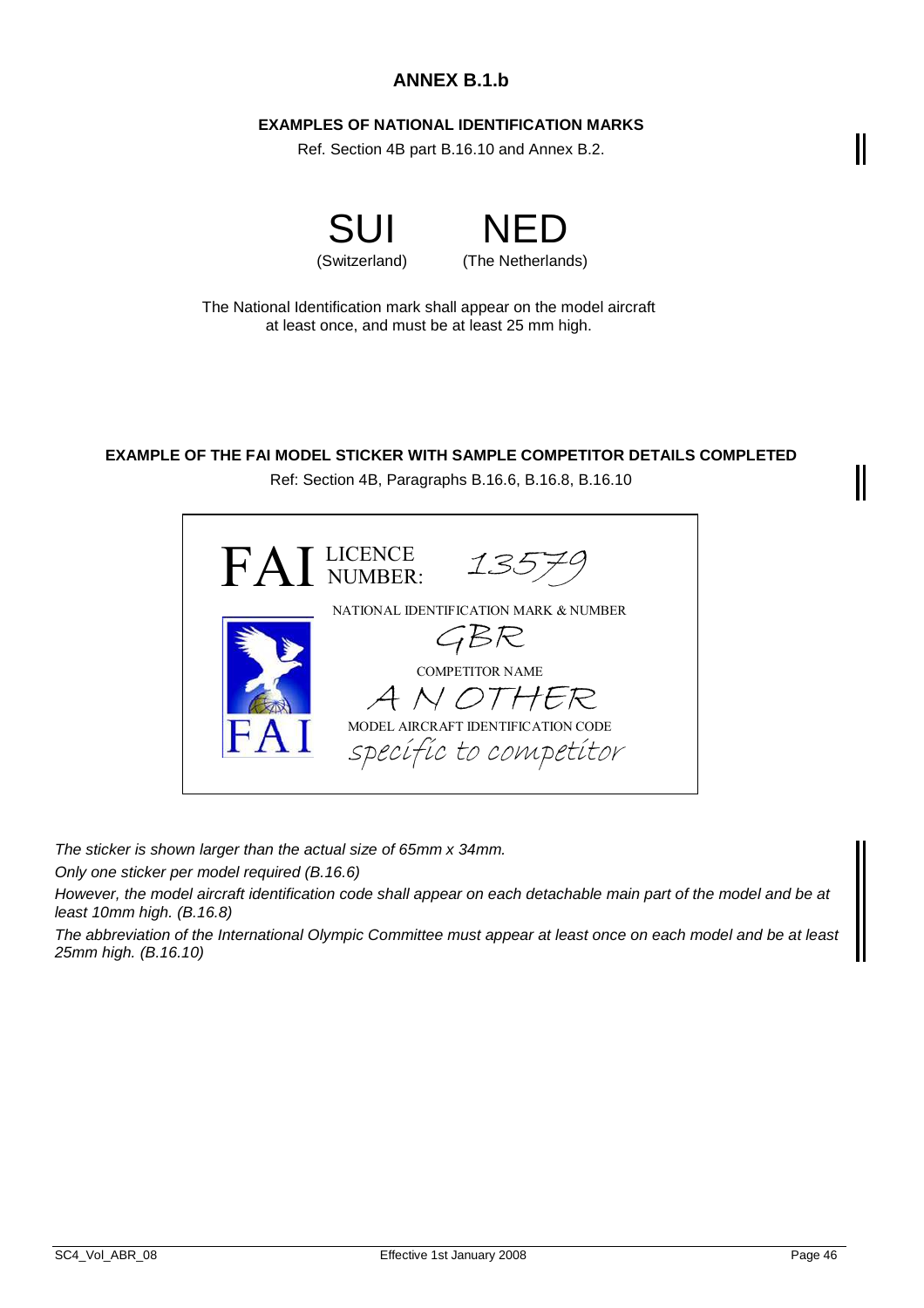# **ANNEX B.2**

# **NATIONAL IDENTIFICATION MARKS**

This listing does not imply that the countries listed are current FAI member organisations.

| <b>AFG</b> | Afghanistan                     | <b>CIV</b> | Cote d'Ivoire                         |
|------------|---------------------------------|------------|---------------------------------------|
| <b>AHO</b> | <b>Netherlands Antilles</b>     | <b>CMR</b> | Cameroon                              |
| <b>ALB</b> | Albania                         | <b>COD</b> | Democratic Republic of the Congo      |
| <b>ALG</b> | Algeria                         | <b>COK</b> | Cook Islands                          |
| <b>AND</b> | Andorra                         | <b>COL</b> | Colombia                              |
| <b>ANG</b> | Angola                          | <b>COM</b> | Comoros                               |
| <b>ANT</b> | Antigua and Barbuda             | <b>CPV</b> | Cape Verde                            |
| <b>ARG</b> | Argentina                       | <b>CRC</b> | Costa Rica                            |
| <b>ARM</b> | Armenia                         | <b>CRO</b> | Croatia                               |
| ARU        | Aruba                           | <b>CUB</b> | Cuba                                  |
| <b>ASA</b> | American Samoa                  | <b>CYP</b> | Cyprus                                |
| <b>AUS</b> | Australia                       | <b>CZE</b> | <b>Czech Republic</b>                 |
| <b>AUT</b> | Austria                         | <b>DEN</b> | Denmark                               |
| <b>AZE</b> | Azerbaijan                      | <b>DJI</b> | Djibouti                              |
| <b>BAH</b> | <b>Bahamas</b>                  | <b>DMA</b> | Dominica                              |
| <b>BAN</b> | Bangladesh                      | <b>DOM</b> | Dominican Republic                    |
| <b>BAR</b> | <b>Barbados</b>                 | <b>ECU</b> | Ecuador                               |
| <b>BDI</b> | <b>Burundi</b>                  | <b>EGY</b> | Egypt                                 |
| <b>BEL</b> | <b>Belgium</b>                  | ERI        | Eritrea                               |
| <b>BEN</b> | <b>Benin</b>                    | <b>ESA</b> | El Salvador                           |
| <b>BER</b> | Bermuda                         | <b>ESP</b> | Spain                                 |
| <b>BHU</b> | <b>Bhutan</b>                   | <b>EST</b> | Estonia                               |
| <b>BIH</b> | Bosnia and Herzegovina          | <b>ETH</b> | Ethiopia                              |
| <b>BIZ</b> | <b>Belize</b>                   | FIJ        | Fiji                                  |
| <b>BLR</b> | <b>Belarus</b>                  | <b>FIN</b> | Finland                               |
| <b>BOL</b> | <b>Bolivia</b>                  | <b>FRA</b> | France                                |
| <b>BOT</b> | <b>Botswana</b>                 | <b>FSM</b> | <b>Federated States of Micronesia</b> |
| <b>BRA</b> | <b>Brazil</b>                   | GAB        | Gabon                                 |
| <b>BRN</b> | <b>Bahrain</b>                  | GAM        | Gambia                                |
| <b>BRU</b> | <b>Brunei Darussalam</b>        | <b>GBR</b> | <b>Great Britain</b>                  |
| <b>BUL</b> | <b>Bulgaria</b>                 | <b>GBS</b> | Guinea-Bissau                         |
| <b>BUR</b> | <b>Burkina Faso</b>             | <b>GEO</b> | Georgia                               |
| <b>CAF</b> | <b>Central African Republic</b> | <b>GEQ</b> | <b>Equatorial Guinea</b>              |
| <b>CAM</b> | Cambodia                        | <b>GER</b> | Germany                               |
| <b>CAN</b> | Canada                          | <b>GHA</b> | Ghana                                 |
| <b>CAY</b> | Cayman Islands                  | <b>GRE</b> | Greece                                |
| <b>CGO</b> | Congo                           | <b>GRN</b> | Grenada                               |
| <b>CHA</b> | Chad                            | <b>GUA</b> | Guatemala                             |
| <b>CHI</b> | Chile                           | <b>GUI</b> | Guinea                                |
| <b>CHN</b> | People's Republic of China      | <b>GUM</b> | Guam                                  |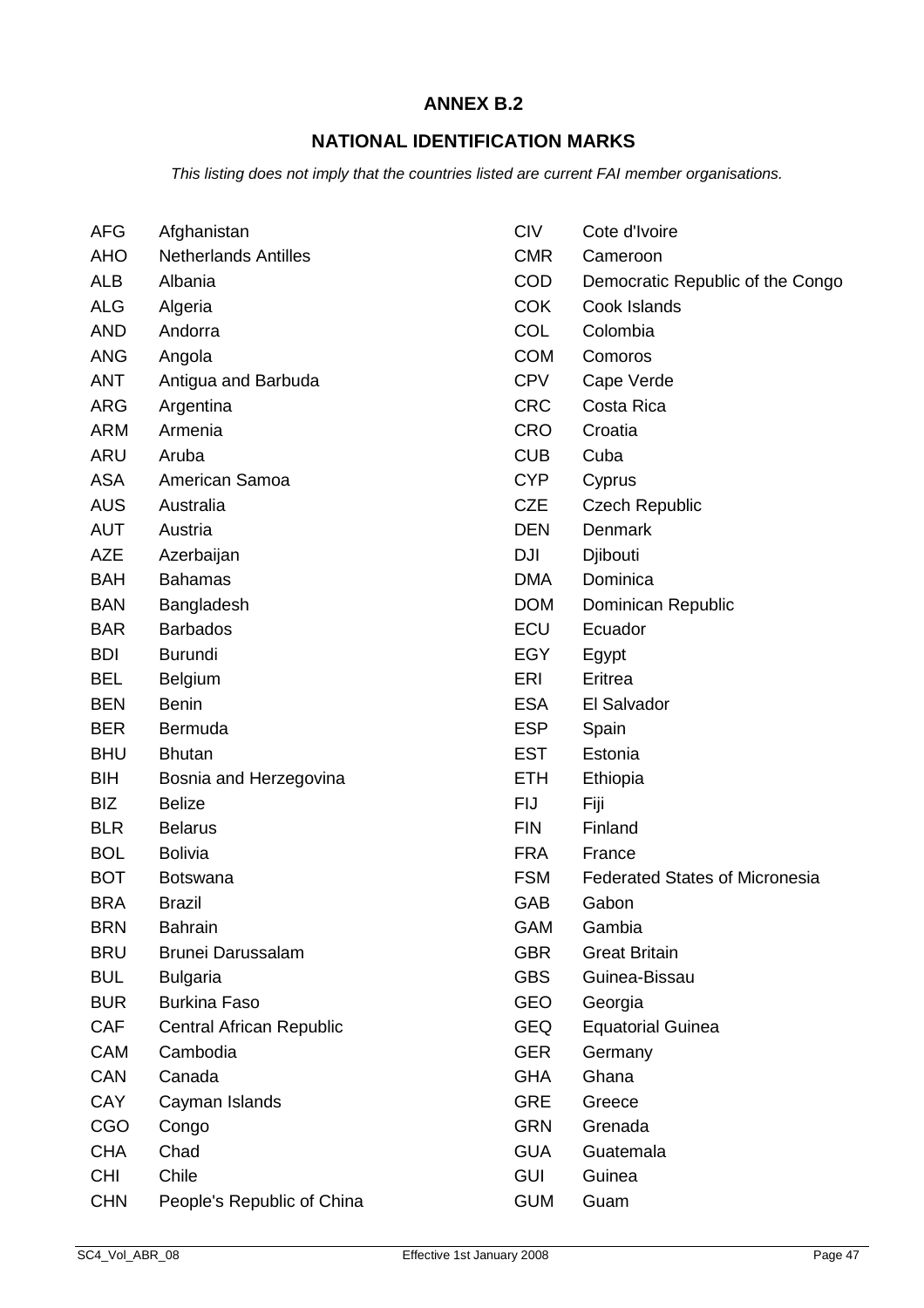| <b>GUY</b> | Guyana                            | <b>MON</b> | Monaco                          |
|------------|-----------------------------------|------------|---------------------------------|
| HAI        | Haiti                             | <b>MOZ</b> | Mozambique                      |
| <b>HKG</b> | Hong Kong, China                  | <b>MRI</b> | <b>Mauritius</b>                |
| <b>HON</b> | Honduras                          | <b>MTN</b> | Mauritania                      |
| <b>HUN</b> | Hungary                           | <b>MYA</b> | Myanmar                         |
| <b>INA</b> | Indonesia                         | <b>NAM</b> | Namibia                         |
| <b>IND</b> | India                             | <b>NCA</b> | Nicaragua                       |
| <b>IRI</b> | Islamic Republic of Iran          | NED.       | Netherlands                     |
| <b>IRL</b> | Ireland                           | <b>NEP</b> | Nepal                           |
| <b>IRQ</b> | Iraq                              | <b>NGR</b> | Nigeria                         |
| <b>ISL</b> | Iceland                           | <b>NIG</b> | Niger                           |
| <b>ISR</b> | Israel                            | <b>NOR</b> | Norway                          |
| <b>ISV</b> | Virgin Islands                    | <b>NRU</b> | Nauru                           |
| <b>ITA</b> | Italy                             | <b>NZL</b> | New Zealand                     |
| <b>IVB</b> | <b>British Virgin Islands</b>     | <b>OMA</b> | Oman                            |
| <b>JAM</b> | Jamaica                           | <b>PAK</b> | Pakistan                        |
| <b>JOR</b> | Jordan                            | <b>PAN</b> | Panama                          |
| <b>JPN</b> | Japan                             | <b>PAR</b> | Paraguay                        |
| <b>KAZ</b> | Kazakhstan                        | <b>PER</b> | Peru                            |
| <b>KEN</b> | Kenya                             | <b>PHI</b> | Philippines                     |
| <b>KGZ</b> | Kyrgyzstan                        | <b>PLE</b> | Palestine                       |
| <b>KOR</b> | Korea                             | <b>PLW</b> | Palau                           |
| <b>KSA</b> | Saudi Arabia                      | <b>PNG</b> | Papua New Guinea                |
| <b>KUW</b> | Kuwait                            | <b>POL</b> | Poland                          |
| <b>LAO</b> | Laos People's Democratic Republic | <b>POR</b> | Portugal                        |
| LAT        | Latvia                            | <b>PRK</b> | Democratic People's Republic of |
| <b>LBA</b> | Libyan Arab Jamahiriya            |            | Korea                           |
| <b>LBR</b> | Liberia                           | <b>PUR</b> | <b>Puerto Rico</b>              |
| <b>LCA</b> | Saint Lucia                       | QAT        | Qatar                           |
| <b>LES</b> | Lesotho                           | <b>ROU</b> | Romania                         |
| <b>LIB</b> | Lebanon                           | <b>RSA</b> | South Africa                    |
| LIE        | Liechtenstein                     | <b>RUS</b> | Russia                          |
| LTU        | Lithuania                         | <b>RWA</b> | Rwanda                          |
| <b>LUX</b> | Luxembourg                        | <b>SAM</b> | Samoa                           |
| <b>MAD</b> | Madagascar                        | <b>SEN</b> | Senegal                         |
| <b>MAR</b> | Morocco                           | <b>SEY</b> | Seychelles                      |
| <b>MAS</b> | Malaysia                          | <b>SIN</b> | Singapore                       |
| <b>MAW</b> | Malawi                            | <b>SKN</b> | Saint Kitts and Nevis           |
| <b>MDA</b> | Republic of Moldova               | <b>SLE</b> | Sierra Leone                    |
| <b>MDV</b> | <b>Maldives</b>                   | <b>SLO</b> | Slovenia                        |
| <b>MEX</b> | Mexico                            | <b>SMR</b> | San Marino                      |
| <b>MGL</b> | Mongolia                          | <b>SOL</b> | Solomon Islands                 |
| <b>MKD</b> | Former Yugoslav Republic of       | <b>SOM</b> | Somalia                         |
|            | Macedonia                         | <b>SRB</b> | Serbia                          |
| MLI        | Mali                              | <b>SRI</b> | Sri Lanka                       |
| <b>MLT</b> | Malta                             | <b>STP</b> | Sao Tome and Principe           |
| <b>MNE</b> | Montenegro                        | <b>SUD</b> | Sudan                           |

 $\mathbf{I}$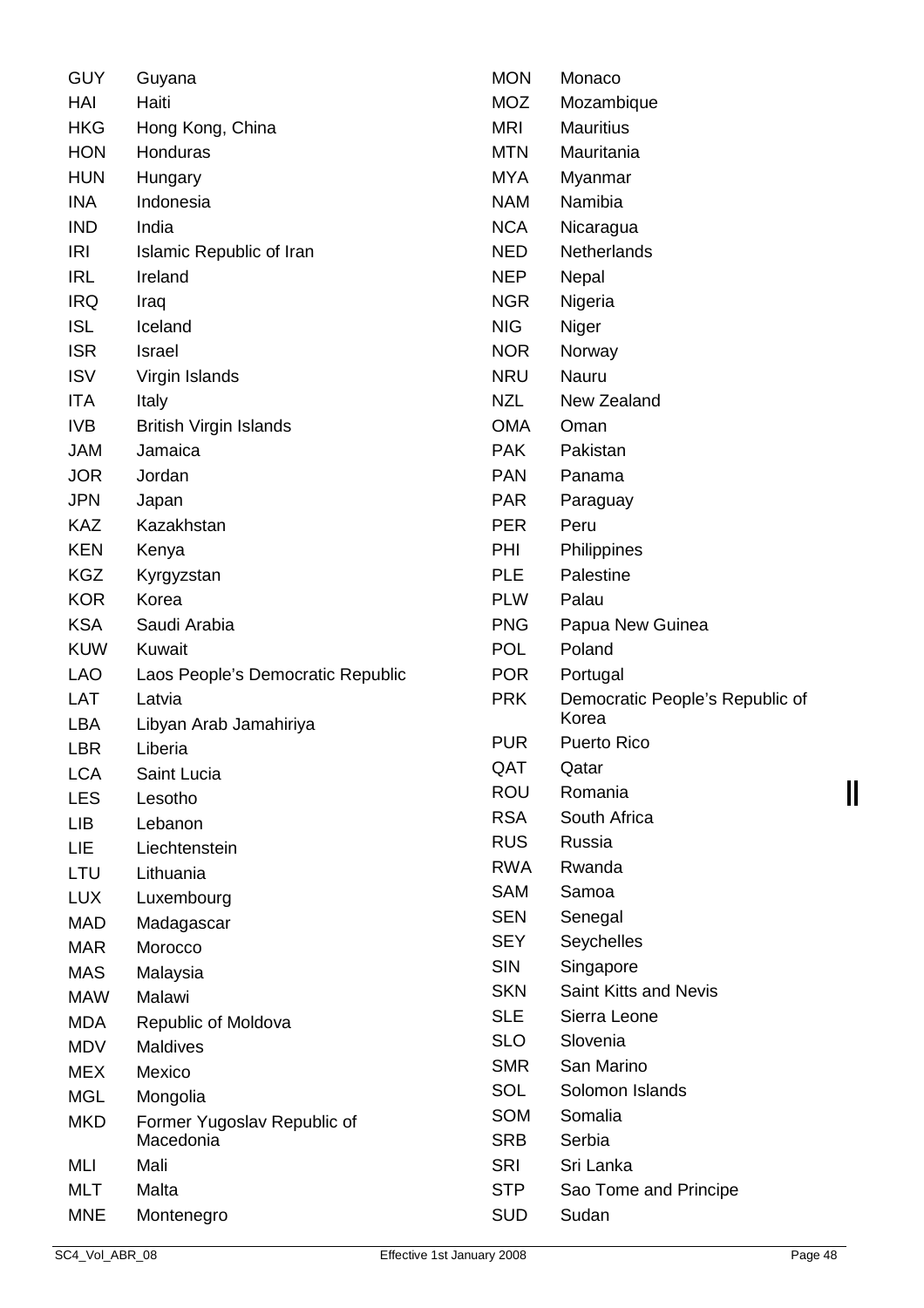| <b>SUI</b> | Switzerland                      |
|------------|----------------------------------|
| <b>SUR</b> | Suriname                         |
| <b>SVK</b> | Slovakia                         |
| <b>SWE</b> | Sweden                           |
| <b>SWZ</b> | Swaziland                        |
| <b>SYR</b> | Syrian Arab Republic             |
| TAN        | United Republic of Tanzania      |
| <b>TGA</b> | Tonga                            |
| <b>THA</b> | <b>Thailand</b>                  |
| <b>TJK</b> | Tajikistan                       |
| <b>TKM</b> | Turkmenistan                     |
| <b>TOG</b> | Togo                             |
| <b>TPE</b> | <b>Chinese Taipei</b>            |
| <b>TRI</b> | <b>Trinidad and Tobago</b>       |
| <b>TUN</b> | Tunisia                          |
| <b>TUR</b> | Turkey                           |
| <b>UAE</b> | <b>United Arab Emirates</b>      |
| <b>UGA</b> | Uganda                           |
| <b>UKR</b> | Ukraine                          |
| URU        | Uruguay                          |
| <b>USA</b> | <b>United States of America</b>  |
| UZB        | Uzbekistan                       |
| <b>VAN</b> | Vanuatu                          |
| <b>VEN</b> | Venezuela                        |
| <b>VIE</b> | Vietnam                          |
| <b>VIN</b> | Saint Vincent and the Grenadines |
| <b>YEM</b> | Yemen                            |
| ZAM        | Zambia                           |
| <b>ZIM</b> | Zimbabwe                         |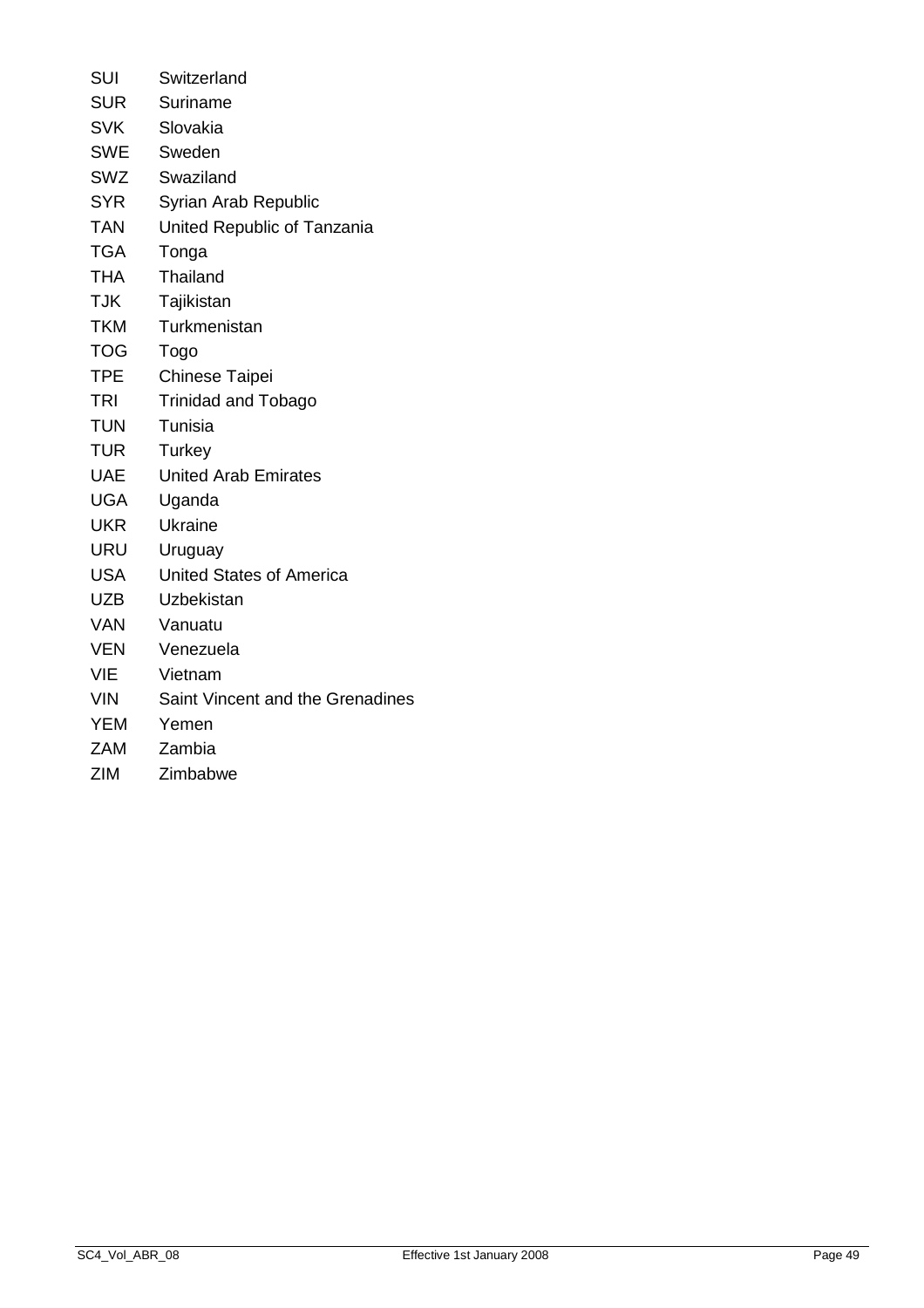# **ANNEX B.3**

# **GENERAL ORGANISATION OF A WORLD CHAMPIONSHIP**

- 1. **Time to Elapse**: 12 months. **Planning:** Models Commission of National Airsports Control or equivalent investigates sites, accommodation and business management of potential Championships including sponsorship. Produce estimates based upon number of competitors, administrators, supporting officials, press, etc. **Action**: Contact with airfield authorities and possible sponsors.
- 2. **Time to Elapse**: 11 months. **Planning**: Specialist committee created for organisation (Chairman, FAI Delegate, Treasurer, Event specialists and Contest Director). Financial estimates produced. Decision made to proceed with an offer to host event.

**Action:** FAI Delegate briefed to present proposition to CIAM.

- 3. **Time to Elapse**: 9 months. **Planning:** Proposition made to CIAM Plenary Meeting, naming location, accommodation facilities, esteemed fees, period of meeting, associated events. **Action**: CIAM accepts offer, approves associated events and fees on estimate.
- 4. **Time to elapse**: 8 months. **Planning**: Decision made on contest site plan. Liaison Committee formed with site officials e.g. FAI Delegate, Chairman, Vice-Chairman, Treasurer and Contest Director with Airfield or Contest site administration officials. Site measured and plan of proposed area prepared including flight areas and buildings. **Action:** Meeting of preliminary planning personnel on location; Minutes and data circulated to all organising personnel.
- 5. **Time to Elapse**: 7 months. **Planning::** Full Budget prepared. Based on quotation for accommodation, feeding, travel costs of Judges, equipment, purchase, printing, hire of materials and other expenses. First publicity release and advance information memorandum prepared. Cost of entry fee finalised. Programme visualised and advertisement support solicited.

**Action**: Issue of invitation to all member NACs of FAI with memorandum containing rules for event(s).

- 6. **Time to Elapse**: 6 months. **Planning:** Jury, Judges and Timekeepers nominated. Fully detailed site plan prepared by Contest Director. Firm duties allocated for:
	- (1) Liaison with Site officials
	- (2) Field Organisation
	- (3) Printing and Publicity
	- (4) Finance
	- (5) Preparation of special equipment
	- (6) Accommodation.

**Action**: Report to CIAM Bureau meeting by FAI delegate. Judges and reserves confirmed. Method of judging approved by CIAM Bureau.

7. **Time to Elapse**: 5 months. **Planning**: Meeting with site officials. Confirming accommodation available. Local town accommodation reserved for visitors, married personnel, etc. Flying area surface inspected, contest layout planned for ceremonies, pit areas, processing bays. Event emblem and programme layout defined. Second publicity releases issued. All Jury and Judges announced. Quotes accepted for public service toilets, field refreshments, etc. Banquet and prize giving planned.

**Action:** All officials active in procurement of material, particularly publicity officer, FAI delegate and Programme Producers.

8. **Time to elapse**: 4 months. **Planning:** Personnel for each event nominated or chosen from volunteers in NAC. Requirements as follows: Processing team; Director for each event circle; timekeepers; scorers; lap counters; messengers; monitors.

**Action:** All personnel advised of duties and obligations. Work delegated to spread responsibility.

9. **Time to Elapse**: 3 months. **Planning**: First entries acknowledged. By information memorandum, offering travel advice, cost and request for notice of arrival. Programme and contest recording printing ordered. Souvenir plaques ordered. Tents ordered. Early arrivals anticipated. Auxiliary events planned - exhibition, etc. Judges' travel tickets issued. Local practice area selected. Third Press release issued concerning entries. Action: By FAI Delegate and Publicity Officer.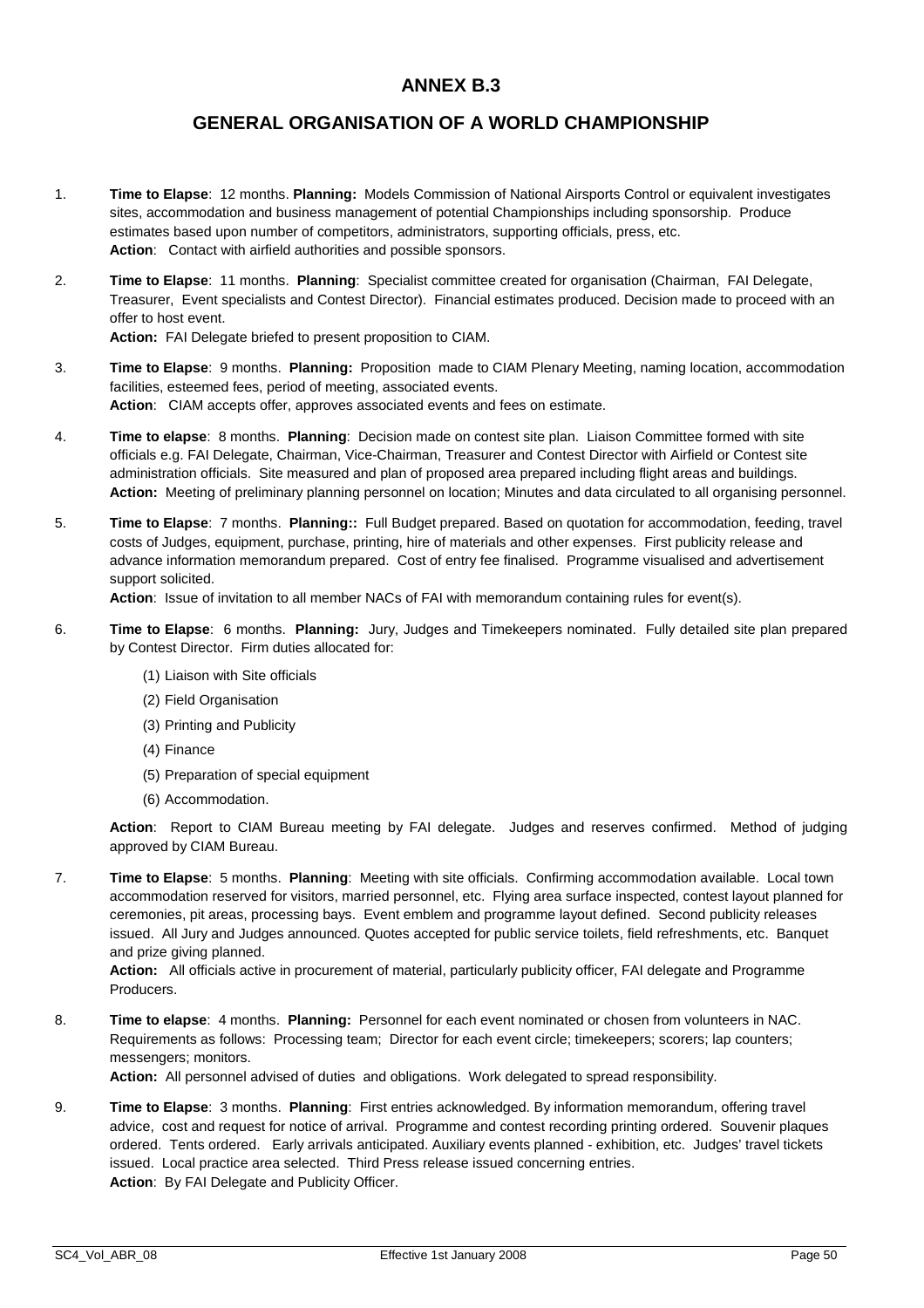10. **Time to Elapse**: 2 months. **Planning:** Entries officially complete. Numbers finalised for on-site and off-base accommodation. Supporters accepted where possible. Programme copy to printer. Delivery dates finalised for all equipment. Numbered waistcoats, flags, awards prepared. Final directive issued to all personnel stating responsibilities and financial obligations. All primary officials to be fully advised of each other's responsibilities. Daily programme prepared and issued to all competing NACs.

**Action:** Officers for accommodation, publicity. Contest director active in securing all arrangements.

11. **Time to Elapse**: 1 month. **Planning**: Field equipment tested. Lap or score indicators checked. Delivery of barriers or wire mesh. Tables and chairs secured, work benches, spectator stands. Local transport secured. Accommodation fully planned. Programme passed for printing. Contest record cards delivered and prepared. Score boards stencilled. Full schedules of names for competitors, officials, supporters, VIPs and observers prepared with lapel badges for each. (Colour coded, White - Competitors, Yellow - Judges,, Jury, Officials; Brown - General Staff; Green - Important persons and Chief Officials). Souvenirs allocated (brief cases) after making up. Fuels ordered including extra components for visiting entries unable to travel with fuels. Litter sacks ordered. Traffic control planned with highway authorities. Exhibition planned.

**Action**: All officials active. Full exchange of information between all concerned.

- 12. **Time to Elapse**: 3 weeks. **Planning**: Final Liaison with Site Officials, catering and local authorities. Programmes delivered. All personnel involved in duties other than field events briefed by marshals and event directors as necessary. Fourth press release issued with photographs. Banquet and prizegiving to be finalised. **Action:** Contest Director, Accommodation and Publicity Officer.
- 13. **Time to Elapse**: 2 weeks. **Planning:** Flight areas marked and finally prepared. Directions issued to Main Line Railway stations to guide visitors. Treasurer accounts for advance payment of fees. Transport confirmed from nearest rail station. Bedding set aside. Banner, flags and poles prepared. Numbered waistcoats, souvenir plaques, posters delivered and distribution planned.

**Action:** Contest Director, Accommodation, Treasurer, Publicity Officer.

14. **Time to Elapse**: 1 week. **Planning:** Advance party on location. To receive and erect tents, tables, barriers and airfield equipment. All scoring systems, loud speakers, light observation platforms positioned. All equipment tested. Ropes, stakes and litter sack positions planned. Special contest requirements anticipated. Early arrivals diverted to local areas. Fifth press release for local papers.

**Action:** By Contest Director and staff. Publicity Officer.

15. **Time to Elapse**: 2 days. **Planning:** All equipment on location including trophies and printed matter. Ropes and stakes established, public areas controlled. Toilets erected, exhibition staged. Sixth and final press releases issued. Advance radio, TV and photographic reception for publicity arranged. Processing team fully briefed and reception finally planned.

**Action**: All officers active on location.

16. **Time to Elapse:** 1 day. **Planning**: Rehearsals. Models processed, specification certificates and FAI licences collected. Briefing of all officials, dummy event to establish standards, for all judges who are pre-briefed, trained through practice flights, then debriefed with analysis of scores. Timekeepers checked for proficiency. All circuits finally prepared. Draw cards and lists prepared for order of flying. Issue of memorandum detailing all decisions of contest management meeting.

**Action:** All officials, judges, jury, team managers.

THE INTERNATIONAL CONTEST THEN TAKES PLACE IN ACCORDANCE WITH THE SPORTING CODE.

17. **Time to Elapse**: 2 days. **Planning:** Site Clearance. Rearguard party dispatches all loaned equipment, clears accommodation area, secures all found property, lists liabilities, breakages, etc. Action: Rearguard and contest director.

**NOTE for WC: RANKING** - International Team Classification - Complete three competitor teams are ranked ahead of two competitor teams, which are in turn ranked ahead of single competitor teams.

**FUEL** - The organisers shall provide, for cost, up to 20 litres (5 litres F1C) of fuel per competitor for practice flying and, when a standard FAI fuel is not specified, for use in competitions. The fuel must be requested in advance (at the time of entry). Unless a standard fuel is specified for use in an event, the competitor shall specify the constituents to be purchased on his behalf. Competitors in F3A may select fuel only from the following types:

- 1) 80% methanol 20% castor oil
- 2) 70% methanol 10% nitromethane 20% castor oil
- 3) 80% methanol 20% synthetic oil
- 4) 70% methanol 10% nitromethane 20% synthetic oil.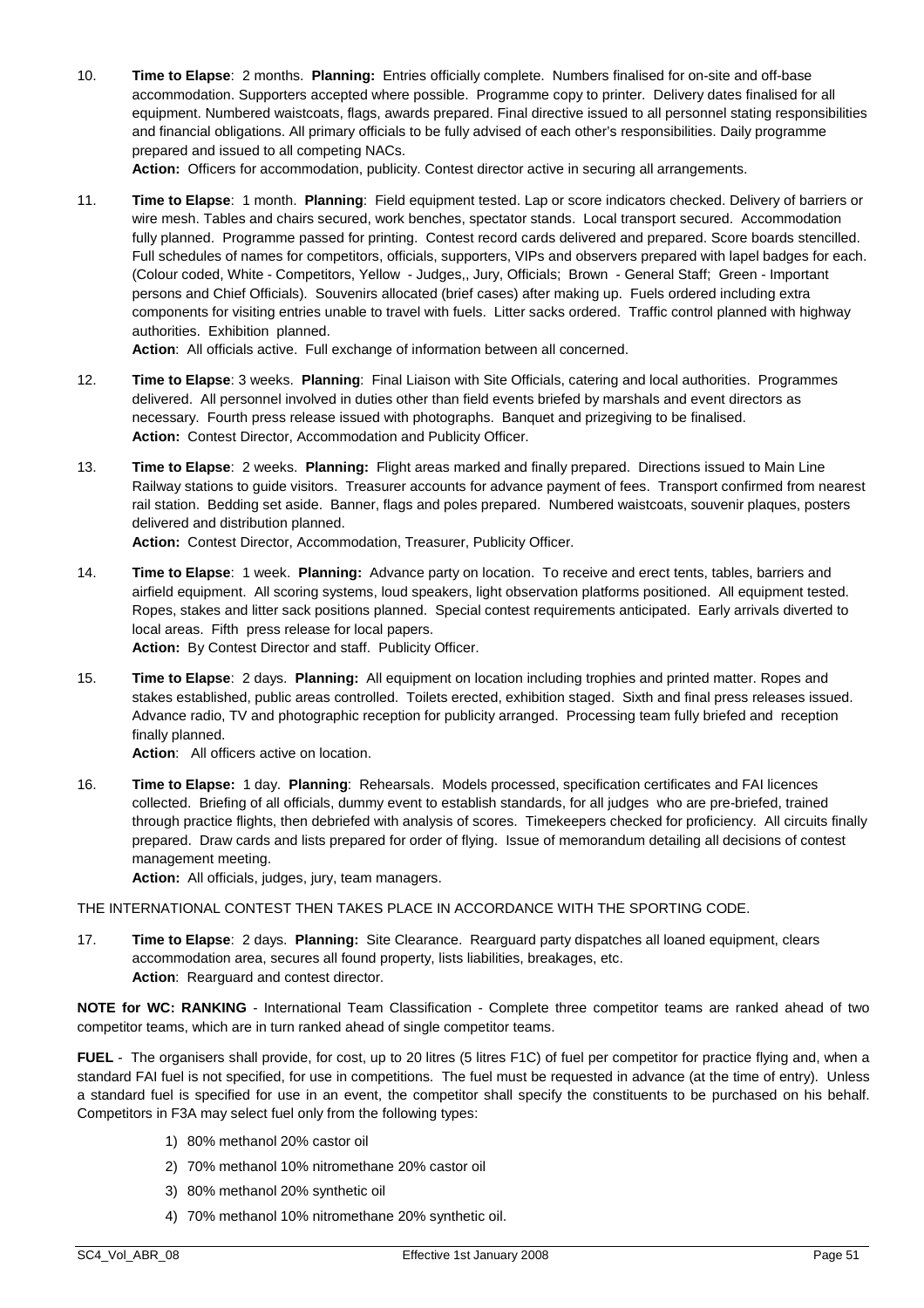Fuel supplied by the organisers shall be mixed from top quality material. Methanol shall be at least commercial grade without additives. Castor oil, when used, shall be at least equivalent in quality to Castrol M.

#### **INFORMATION TO CIAM BUREAU**

- 1) The actual situation, date for entries etc.
- 2) Undertaken preparations
- 3) Contest organisation:

FAI Jury Contest management Main officials and their duties Arrival, how to find the place Lodgings Camping facilities Hotels Parking Meals Canteen, if any Depots **Tracks** Conveniences Practice flights Processing Information Public Relations Emergency, first aid Insurance Spectators Programme

4) Distribution of maps of the contest area.

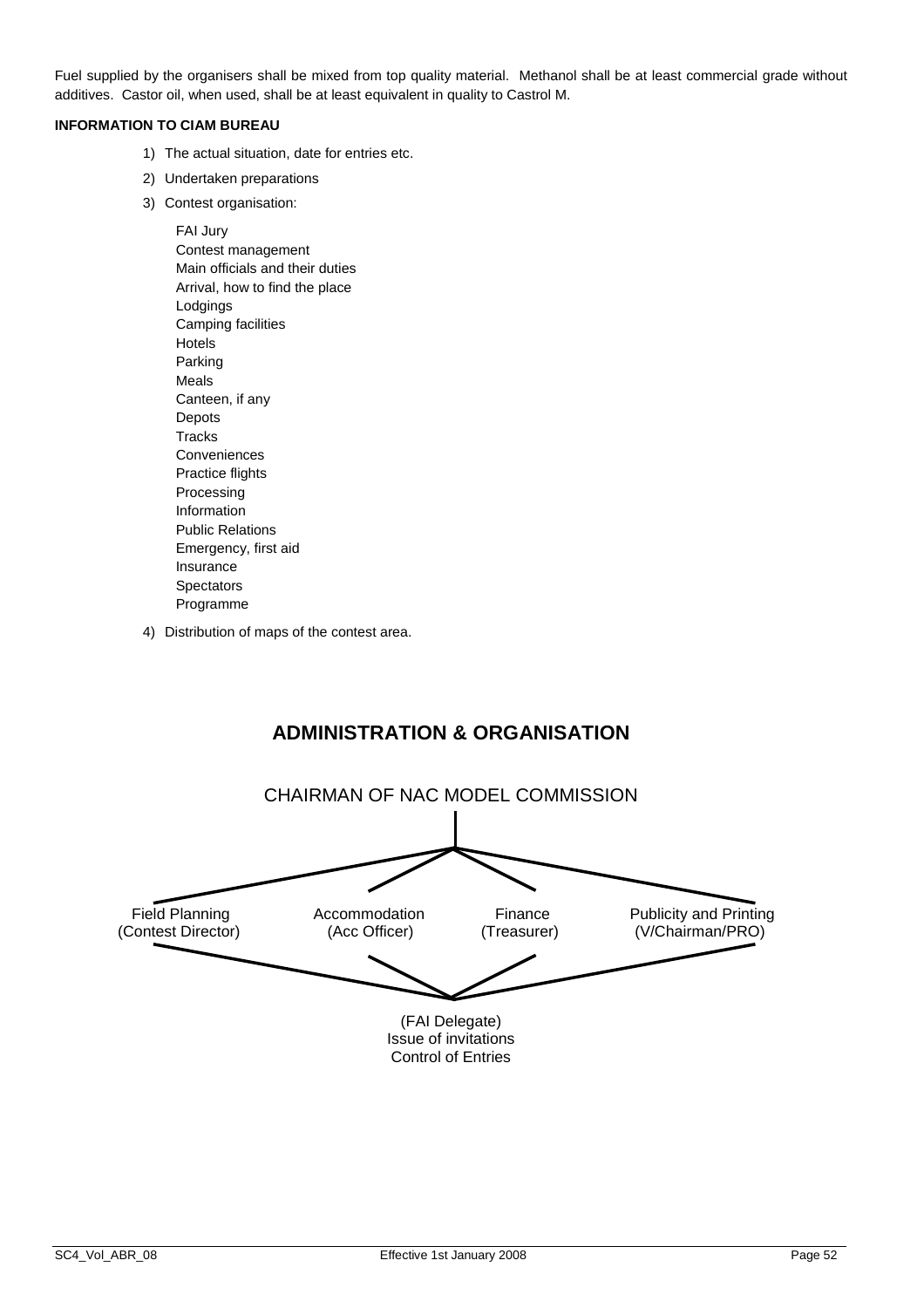# **EVENT DIRECTION**



It is acknowledged that this memorandum can only be regarded as a general guide and is subject to variation according to the type of contest, venue and local conditions.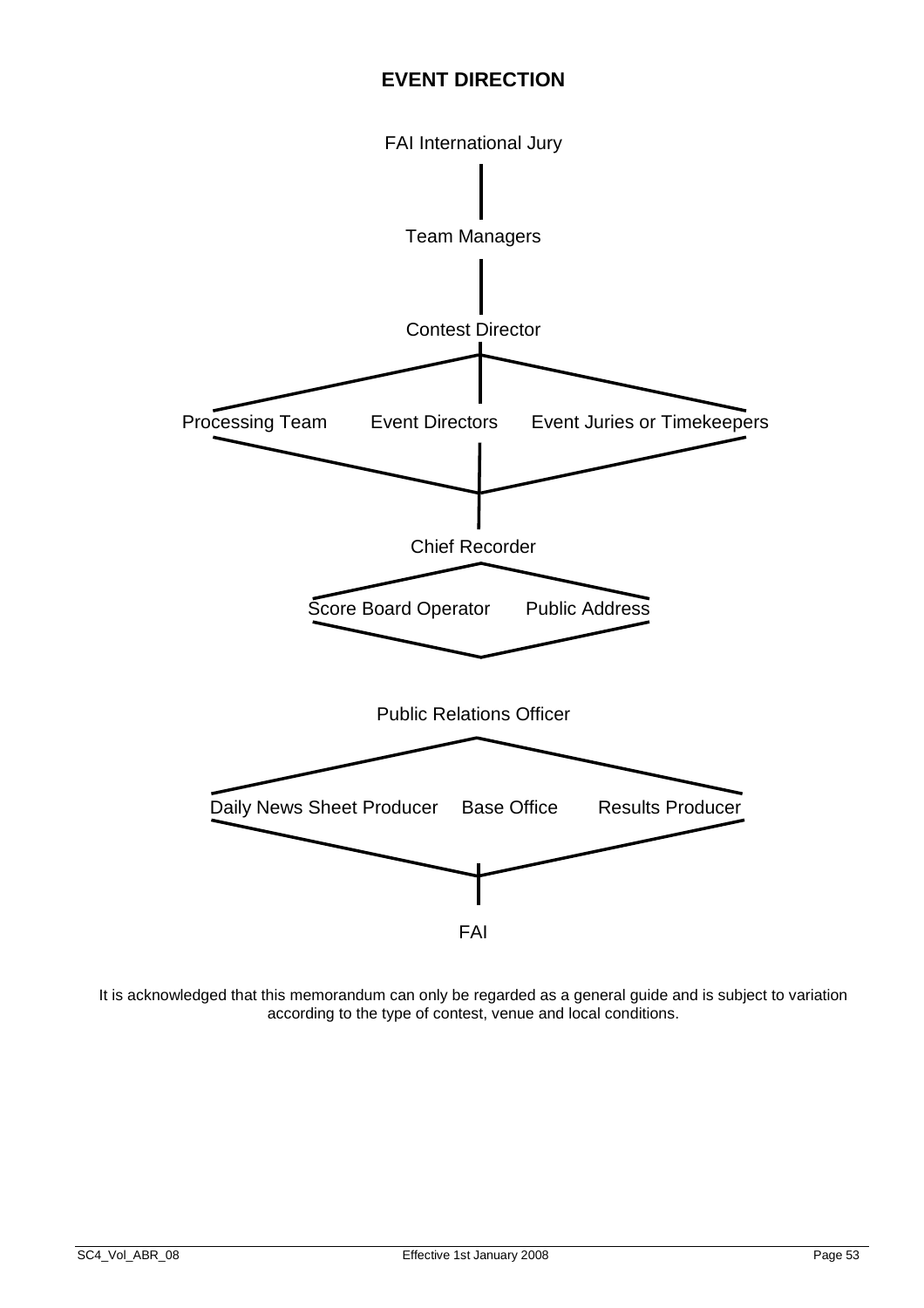# **SECTION 4C – MODEL AIRCRAFT**

# **PART ONE - GENERAL REGULATIONS FOR MODEL AIRCRAFT**

## **1.1. GENERAL DEFINITION OF MODEL AIRCRAFT**

A model aircraft is an aircraft of limited dimensions, with or without a propulsion device, not able to carry a human being and to be used for competition, sport or recreational purposes rather than unmanned aeronautical vehicles (UAV) developed for commercial or governmental, scientific, research or military purposes. In the case of record attempts conducted under Part 2, the claimant(s) shall confirm that the submitted record claim is for a model aircraft record as noted in Table III.

#### **1.2. GENERAL CHARACTERISTICS OF MODEL AIRCRAFT**

Unless otherwise stated, model aircraft shall meet the following general specifications:

| Maximum flying weight with fuel                   | 25 kg                 |
|---------------------------------------------------|-----------------------|
| Maximum surface area                              | 500 dm <sup>2</sup>   |
| Maximum loading                                   | 250 g/dm <sup>2</sup> |
| Maximum swept volume of piston motor(s)           | 250 $cm3$             |
| Electric Motors power source max. no load voltage | 72 volts              |
| Maximum total thrust of turbines                  | 25kg (250 Newton)     |

Noise limits shall be applied to powered model aircraft categories, with 96 dB(A) at 3 metres for any category which does not have approval for any other noise rule. Specific noise measuring procedures are to be developed by each Sub-committee for its category.

Noise limits do not apply to model aircraft with electric motors or equipped with turbines**.**

## **1.3. CLASSIFICATION OF MODEL AIRCRAFT**

#### 1.3.1. Category F1 - Free Flight

This is a flight during which there exists no physical connection between the model aircraft and the competitor or his helper. Radio control functions are allowed only when specifically stated in the rules for the relevant class. Closed loop control systems with active sensors and operating aerodynamic flight controls are not allowed, except for steering in F1E.

- Class: F1A GLIDERS
	- F1B MODEL AIRCRAFT WITH EXTENSIBLE MOTORS "Wakefield"
		- F1C POWER MODEL AIRCRAFT
		- F1D INDOOR MODEL AIRCRAFT
		- F1E GLIDERS WITH AUTOMATIC STEERING
		- F1G MODEL AIRCRAFT WITH EXTENSIBLE MOTORS "Coupe d'Hiver"
		- F<sub>1</sub>H GLIDERS
		- F1J POWER MODEL AIRCRAFT
		- F1K MODEL AIRCRAFT WITH CO<sub>2</sub> ENGINES
		- F1L INDOOR EZB MODEL AIRCRAFT
		- F1M INDOOR BEGINNER'S CLASS
		- F1N INDOOR HAND LAUNCH GLIDERS
		- F1P POWER MODEL AIRCRAFT
		- F1Q ELECTRIC POWER MODEL AIRCRAFT

 $\mathbf{\mathsf{I}}$ 

║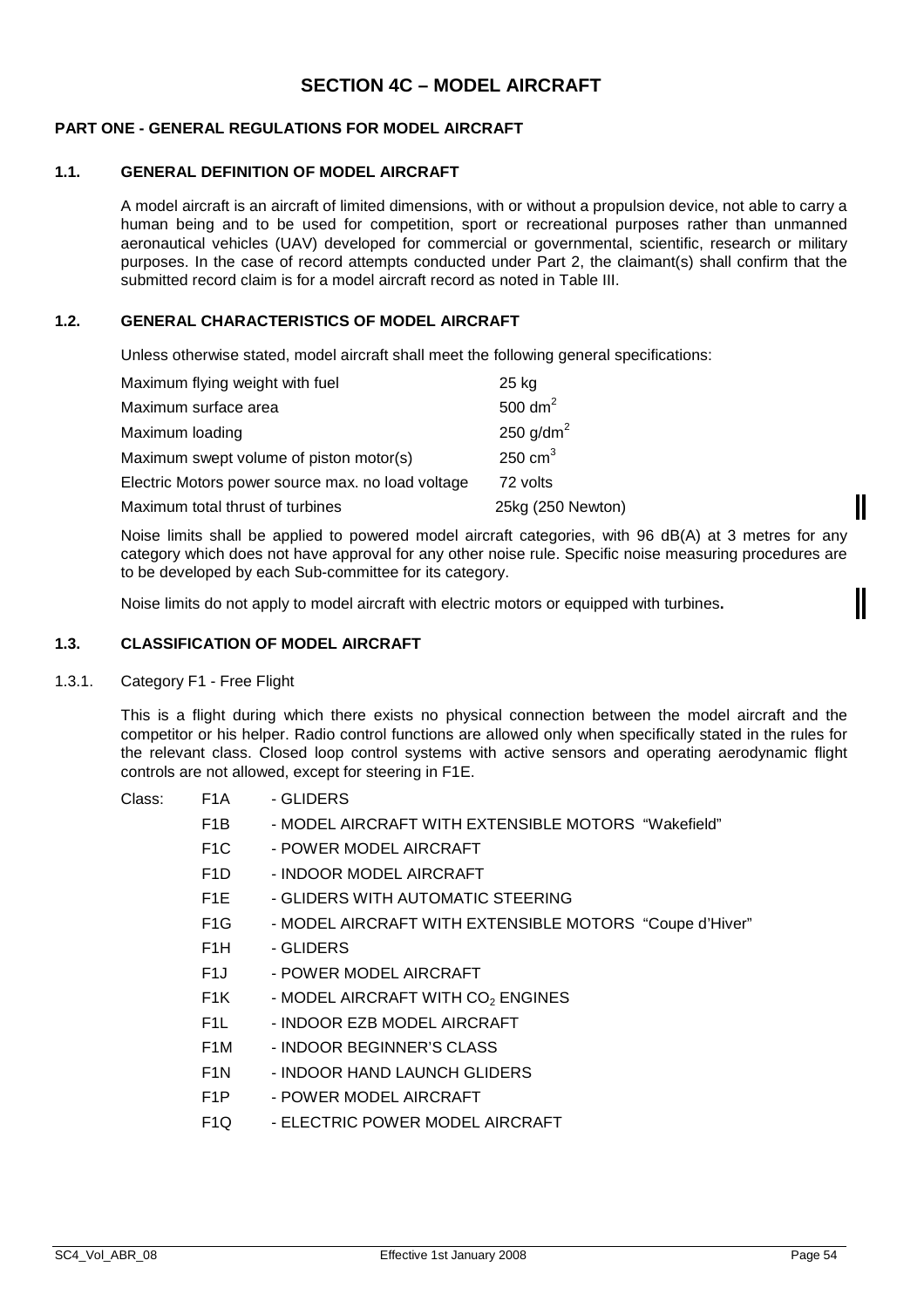# 1.3.2 **Category F2 - Control Line Circular Flight**

This is a flight during which the model aircraft is manoeuvred by control surfaces in attitude and altitude by the pilot on the ground by means of one or more inextensible wires or cables directly connected to the model aircraft. Devices in which the control wires or cables are held in the hand or connected to a central pivot may be used. No other means of controlling the model or the engine may be employed during the takeoff and flight except that exercised by the pilot through the line or lines.

- Class: F2A SPEED MODEL AIRCRAFT
	- F2B AEROBATIC MODEL AIRCRAFT
	- F2C TEAM RACING MODEL AIRCRAFT
	- F2D COMBAT MODEL AIRCRAFT
	- F2E COMBAT MODEL AIRCRAFT WITH COMPRESSION IGNITION ENGINES
	- F2F DIESEL PROFILE RACING MODEL AIRCRAFT

## 1.3.3. **Category F3 - Radio Controlled Flight**

This is a flight during which the model aircraft is manoeuvred by control surface(s) in attitude, direction and altitude by the pilot on the ground using radio control.

- Class: F3A AEROBATIC POWER MODEL AIRCRAFT
	- F3B THERMAL SOARING GLIDERS
	- F3C HELICOPTERS
	- F3D PYLON RACERS
	- F3F SLOPE SOARING GLIDERS
	- F3G MOTOR GLIDERS
	- F3H SOARING CROSS COUNTRY RACING GLIDERS
	- F3I AERO TOW SOARING GLIDERS
	- F3J THERMAL DURATION GLIDERS
	- F3K RADIO CONTROLLED HAND LAUNCHED GLIDERS
	- F3L Re-assigned to F7 as F7A
	- F3N HELICOPTERS FREESTYLE
	- F3M LARGE AEROBATIC POWER MODEL AIRCRAFT
	- F3P INDOOR AEROBATICS

# 1.3.4. **Category F4 - Scale Model Aircraft**

A scale model shall be a scaled down replica of a heavier-than-air man-carrying aircraft.

- Class: F4A FREE FLIGHT FLYING SCALE MODEL AIRCRAFT
	- F4B CONTROL LINE FLYING SCALE MODEL AIRCRAFT
	- F4C RADIO CONTROLLED FLYING SCALE MODEL AIRCRAFT
	- F4D FREE FLIGHT INDOOR SCALE MODEL AIRCRAFT; Extensible motors
	- F4E FREE FLIGHT INDOOR SCALE MODEL AIRCRAFT; CO2 or electric motors
	- F4F FREE FLIGHT INDOOR SCALE MODEL AIRCRAFT; Peanut formula

# 1.3.5. **Category F5 - Radio Controlled Electric Powered Flight**

This category is divided into the following classes:

- Class: F5A AEROBATIC MODEL AIRCRAFT
	- F5B MOTOR GLIDERS
	- F5C HELICOPTERS
	- F5D PYLON RACERS
	- F5E SOLAR MODEL AIRCRAFT
	- F5F 10 CELL MOTOR GLIDERS
	- F5G RADIO CONTROLLED ELECTRIC BIG GLIDERS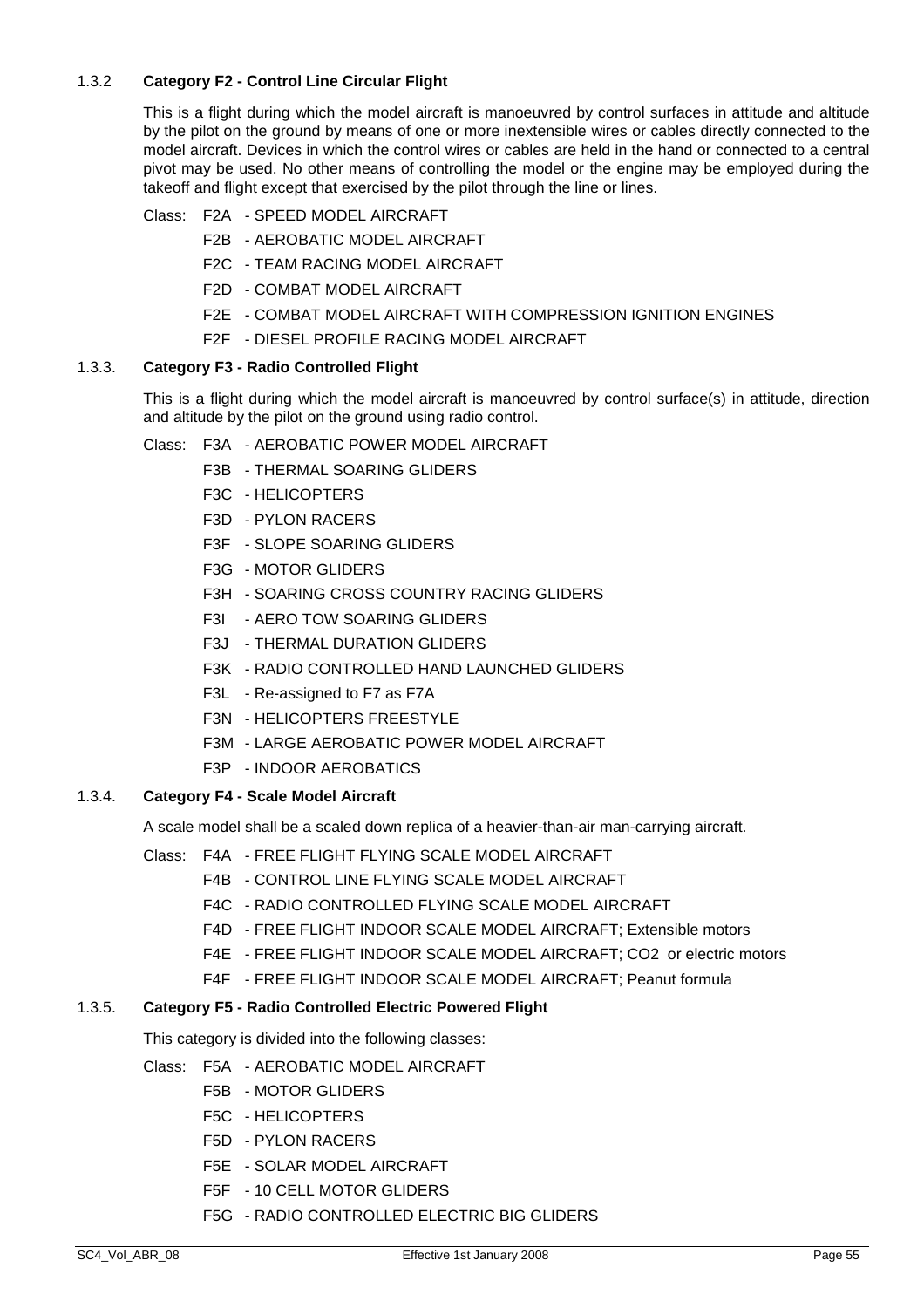## 1.3.6 **Category F6 - Airsports Promotion**

This category is divided into the following classes:

Class: F6A - AIRPLANE ARTISTIC AEROBATICS

- F6B AEROMUSICALS
- F6C HELICOPTER ARTISTIC AEROBATICS
- F6D HAND THROWN GLIDERS

## 1.3.7. **Category F7 - Radio controlled Lighter than Air**

This category contains the following class:

Class: F7A - HOT AIR BALLOONS

# **1.4 DEFINITIONS OF EXPRESSIONS USED FOR MODEL SPECIFICATIONS AND RULES**

#### 1.4.1. **Surface Area (st)**

The surface area includes the total surface of the wings and that of the horizontal or oblique stabilising surface or surfaces. The surfaces taken for calculation are the orthogonal projection on to a horizontal plane of the surfaces in question with each surface at zero incidences.

When wings or stabilising surfaces are built into the fuselage of the model aircraft the surface taken into account shall include that area contained within the normal contours of the flight surfaces extended so as to meet at the plane of symmetry of the model.

#### 1.4.2. **Weight**

The weight taken to determine the minimum loading and minimum weight is that of the complete model aircraft in flying order but without fuel.

#### 1.4.3. **Loading**

When loading rules are applied the loading shall be defined at the weight in grams per square decimetre of surface area. (st)

#### 1.4.4 **Ballast**

When it is necessary to use supplementary ballast to obtain the stipulated weight or adjust the position of the centre of gravity, this must be located internally in the model and fixed in a permanent manner. Its position must be inspected and approved by a recognised official after insertion. When movable ballast is used to adjust the position of the centre of gravity, the model must be of the weight specified without the movable ballast.

#### 1.4.5. **Wingspan**

Wingspan is the maximum distance between two points terminating the wing.

#### 1.4.6. **Extensible Motor**

Motor in which the energy is obtained by the torsion or extension of strands of elastic material.

#### 1.4.7. **Piston Motor**

Motors in which the energy is obtained by the combustion or expansion of a fluid acting on one or more reciprocating or rotary pistons.

#### 1.4.8 **Glow Plug Motor**

A glow plug motor uses a continuously incandescent element to provide ignition.

#### 1.4.9. **Compression Ignition Motor**

A compression ignition motor is one in which the charge is ignited solely by the effect of compression. This may include a mechanical system specially provided to control compression when the engine is operating.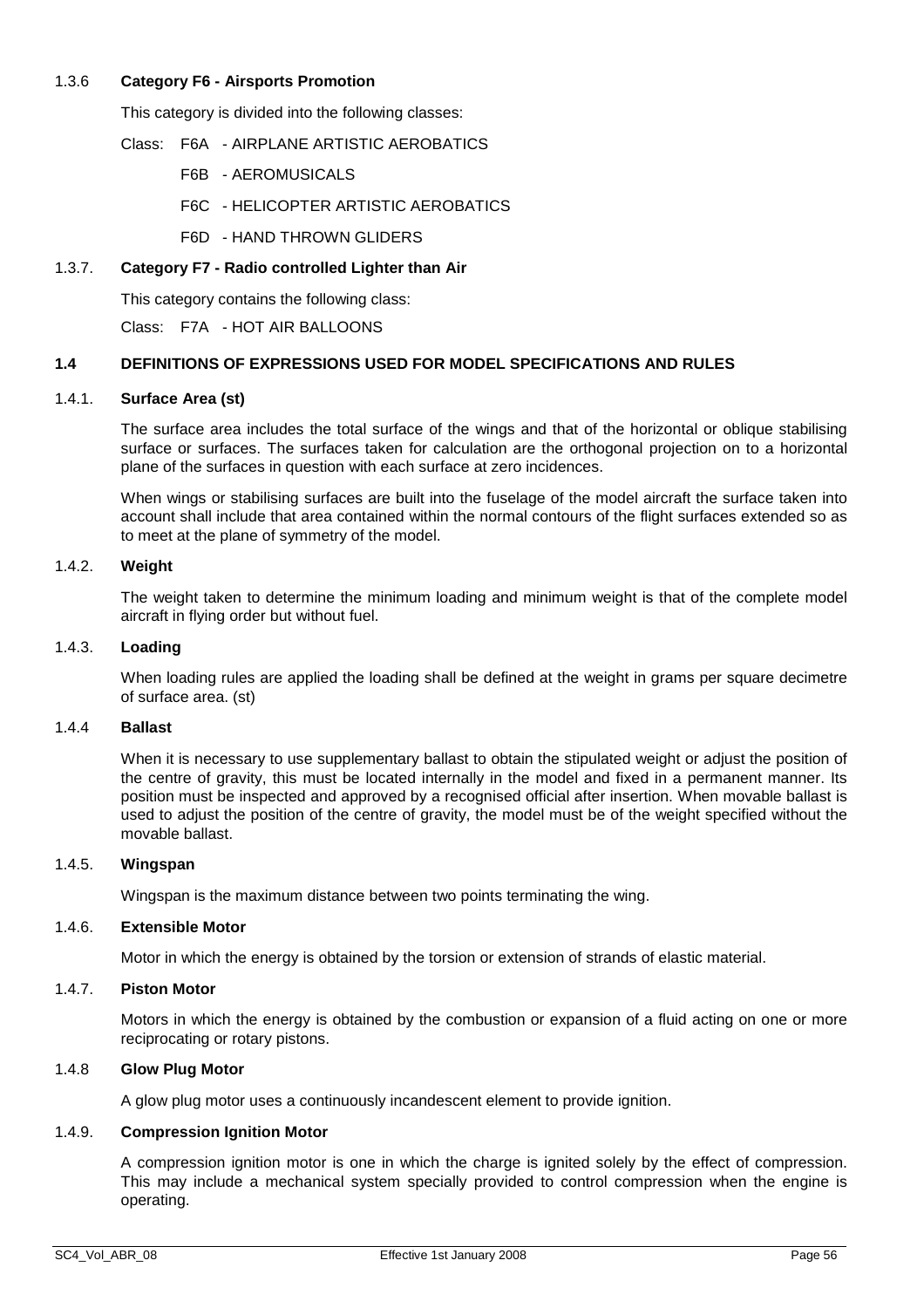#### 1.4.10. **Jet Reaction Motor**

Motor in which the energy is obtained by a combustion of a solid, liquid or gaseous fuel, or by the expansion of a fluid acting on a rotating or pulsating member. In the case of model aircraft driven by reaction motors, the following supplementary characteristics are imposed:

Maximum outside diameter of pulse-jet combustion chamber: 80 mm.

#### 1.4.11. **Hand Launching**

This is effected by hand, the competitor or helper standing on the ground.

# 1.4.12 **Take-off**

The model must rise from the ground or water in the correct manner without any help from the pilot or mechanic.

#### 1.4.13. **Landing**

The model is considered to have landed when it has first touched ground or water, or definitely terminated its forward movement.

#### 1.4.14. **Seaplane**

This is a model aircraft which must take off from water, but without obligation to land on the water at the termination of the flight. Prior to the take-off, a flotation test of one minute must be imposed on each model during which it must float on the surface without external aid in normal take-off position.

#### 1.4.15. **Helicopters, Free Flight**

A helicopter is a heavier than air model aircraft which derives all of its lift and horizontal propulsion from (a) power driven rotor system(s) rotating about a nominally vertical axis (or axes).

Fixed horizontal supporting surfaces up to 4% of the swept area of the rotor(s) are permitted. A fixed or controllable horizontal stabiliser up to 2% of the swept area of the rotor(s) is permitted. Ground effect machines (hovercraft), convertiplanes or aircraft which hover by means of propeller slipstream(s) deflected downward are not considered to be helicopters.

#### **Specifications**

Area: Maximum swept area of the lifting rotor(s) counting only once any area superimposed areas: 300  $dm^2$ , except for coaxial helicopters whose rotors are farther than one rotor radius apart, in which case the total area of both rotors is counted.

Weight: Maximum 5 kg with fuel.

Piston motor swept volume: Maximum 10  $cm<sup>3</sup>$ .

Rubber motor: No restrictions.

**Note:** Metal bladed rotors are prohibited.

#### 1.4.16. **Swept Volume**

a) Reciprocating engine

Swept volume is calculated as: Swept piston area x stroke = swept volume Swept piston area is calculated by measuring the bore of the liner at the top dead centre. The calculation of volume shall be truncated to two decimal places  $(0.01 \text{ cm}^3)$ 

b) Rotary engine Swept volume is calculated as:  $0,325(C^2 - D^2)$ .b For the meaning of the letters see the figure overleaf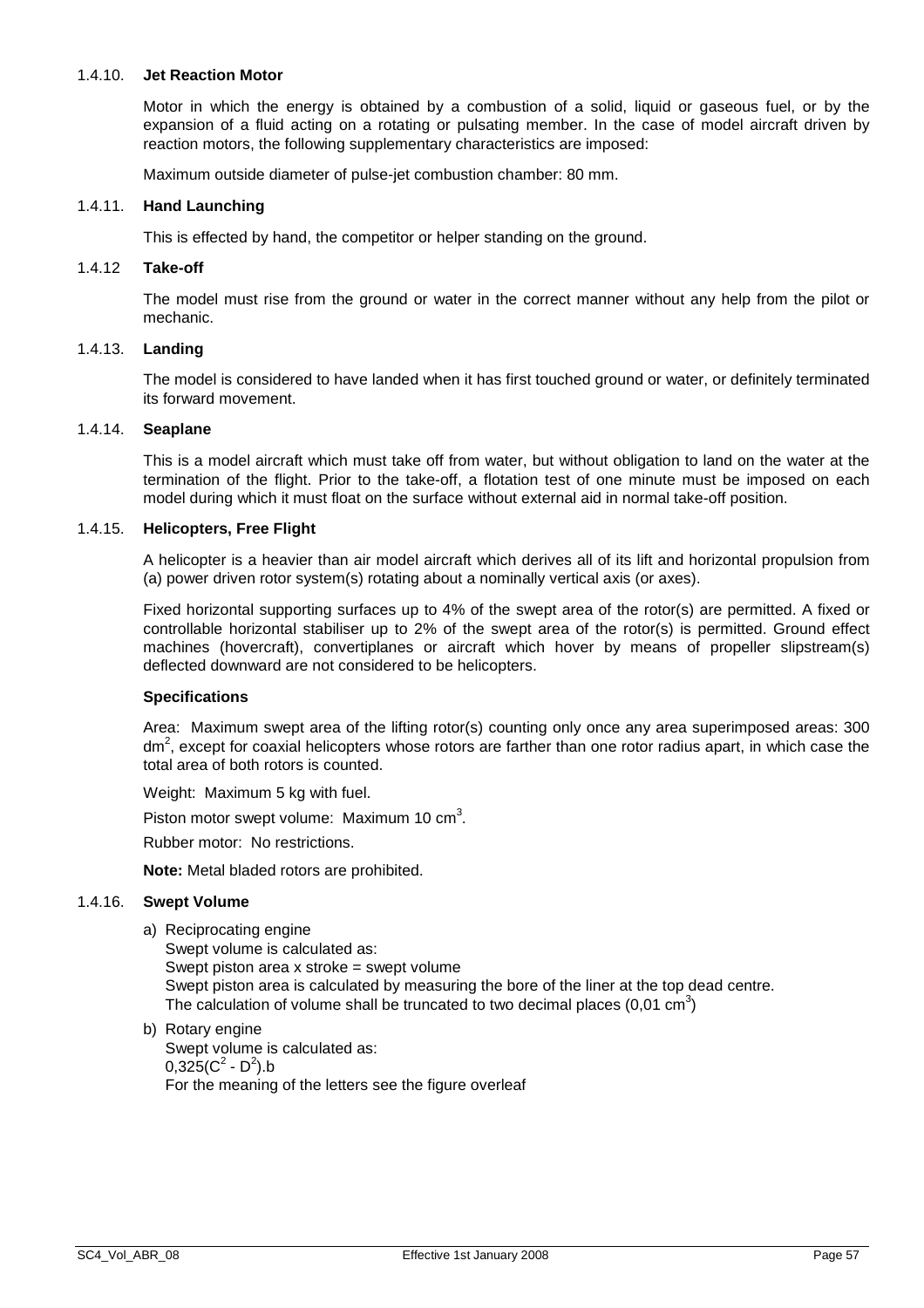# $+b$ С

# **DISPLACEMENT CALCULATION OF A ROTARY PISTON ENGINE**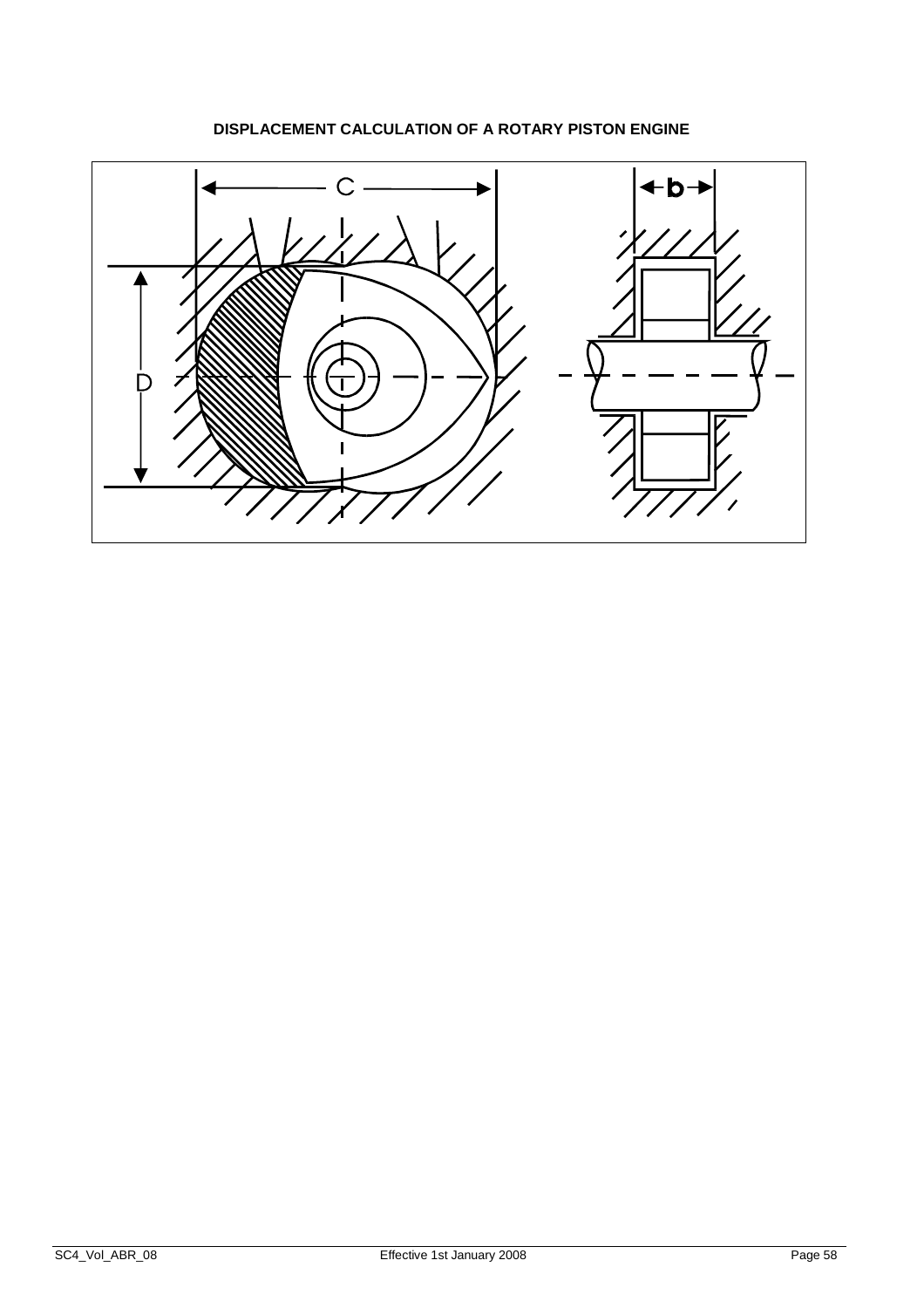# **ANNEX 1.1**

# **WORLD CHAMPIONSHIP EVENTS FOR MODEL AIRCRAFT**

The following events are recognised as World Championships for model aircraft (2001):

## **1. FF category for Seniors:**

- a) F1A Gliders
- b) F1B Model aircraft with extensible motors
- c) F1C Model aircraft with piston motors
- d) F1D Indoor model aircraft
- e) F1E Gliders with automatic steering

#### **2. CL category for Seniors & Juniors**

- a) F2A Speed model aircraft
- b) F2B Aerobatic model aircraft
- c) F2C Team racing model aircraft
- d) F2D Combat model aircraft

#### **3. RC category for Seniors**

- a) F3A Radio controlled aerobatic model aircraft
- b) F3B Radio controlled thermal soaring gliders
- c) F3C Radio controlled helicopters
- d) F3D Radio controlled pylon racing model aircraft
- e) F3J Radio controlled thermal duration gliders
- f) F5B Radio controlled electric powered gliders
- g) F5D Radio controlled electric powered pylon racers

#### **4. Scale category for Seniors:**

- a) F4B Control line model aircraft
- b) F4C Radio controlled model aircraft

#### **5. Free Flight category for Juniors:**

- a) F1A Gliders
- b) F1B Model aircraft with extensible motors
- c) F1D Indoor model aircraft
- d) F1E Gliders with automatic steering
- e) F1P Model aircraft with piston motors

## **7. RC category for Juniors:**

a) F3J Radio controlled thermal duration gliders

#### **8. Scale category for Juniors:**

a) F4B Control line model aircraft

Ш

 $\mathbf{\mathsf{I}}$ 

Ш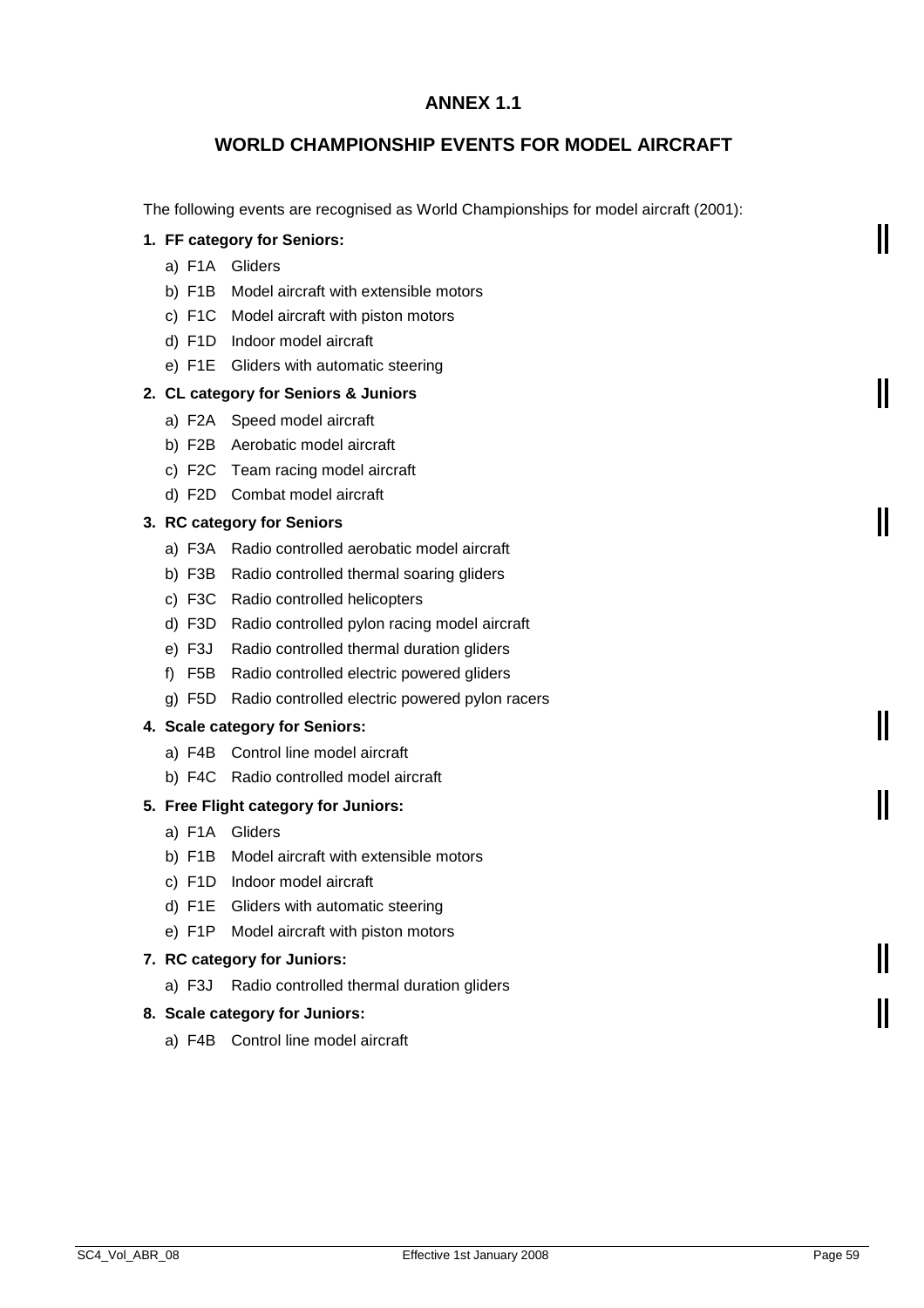# **PART TWO - RECORDS**

#### **2.1. WORLD CLASS RECORDS:**

- 2.1.1. The FAI recognises World class records in the categories of model aircraft listed in Table I.
- 2.1.2. Holder(s) of Records.

A World record may belong to one person or a team. Where the record is in the name of more than one person, FAI will list those persons in alphabetical order, unless otherwise directed by the claimants' NAC.

2.1.3. Builder of the Model Aircraft

In all records, the claimant(s) must be the builder(s) of the model aircraft flown in the attempt, except where the competition rules for the class exempt that class from rule B.3.1. The claimant(s) has/have to confirm this by his/their signature on form "Table II, Application for Record Confirmation".

2.1.4. Categories of World Records

There are three categories of World Records, viz:

- 1) Records performed with special record model aircraft under the specifications given in paragraph 2.2. (Open Records)
- 2) Records performed with model aircraft built to competition specification but with flights not necessarily in a competition (Specific Model Aircraft). These records can be set in classes F1D, F1L, F1M and F1N and in these classes the record may belong only to one person, not a team.
- 3) Records performed in regular competitions with model aircraft and competitions defined in Sporting Code Section 4C, parts 1, 2, 3, 4 and 5 (Competition Records).

In Free Flight competition, duration records can be set in classes F1D and F1L and in these classes the record may belong only to one person, not a team.

In Control Line competition the following records may be set only in World or Continental Championships:

- (a) speed records in class F2A (sub-class 134 in Table I);
- (b) race time records in class F2C (sub-classes 136 & 137 in Table I).

In classes F3D and F5D, records may be set only in World or Continental Championships.

2.1.5 Claimants

Claimants shall refer to the FAI Sporting Code General Section 2.3 and Chapters 6 & 7 as well as the whole of this Part Two - Records section of Volume ABR Section 4C.

# **2.2. GENERAL SPECIFICATIONS OF MODEL AIRCRAFT FOR RECORD ATTEMPTS:**

2.2.1. Weight:

For records mentioned under 2.1.4, item 1), the total weight of the model aircraft in flying order, with fuel when carried, shall not exceed 5.00 kg. The maximum total weight in flying order with fuel of a helicopter shall not exceed 6.00 kg. For records in regular competition under 2.1.4. item 3), the model aircraft must comply with the specifications required for the class concerned.

No refuelling will be permitted after the model aircraft is airborne during any record attempt.

2.2.2. Motive Power:

The total swept volume of the piston(s) of the motor(s) shall not exceed 10 cm<sup>3</sup>. Pulse-jet reaction motor(s) are not permitted except for circular flight (record No. 135).

Power sources for electro models:

There will be three different possibilities of power sources:

- F5 "S" With rechargeable sources of current only (secondary elements).
- F5 "SOL" Solar cells only permitted.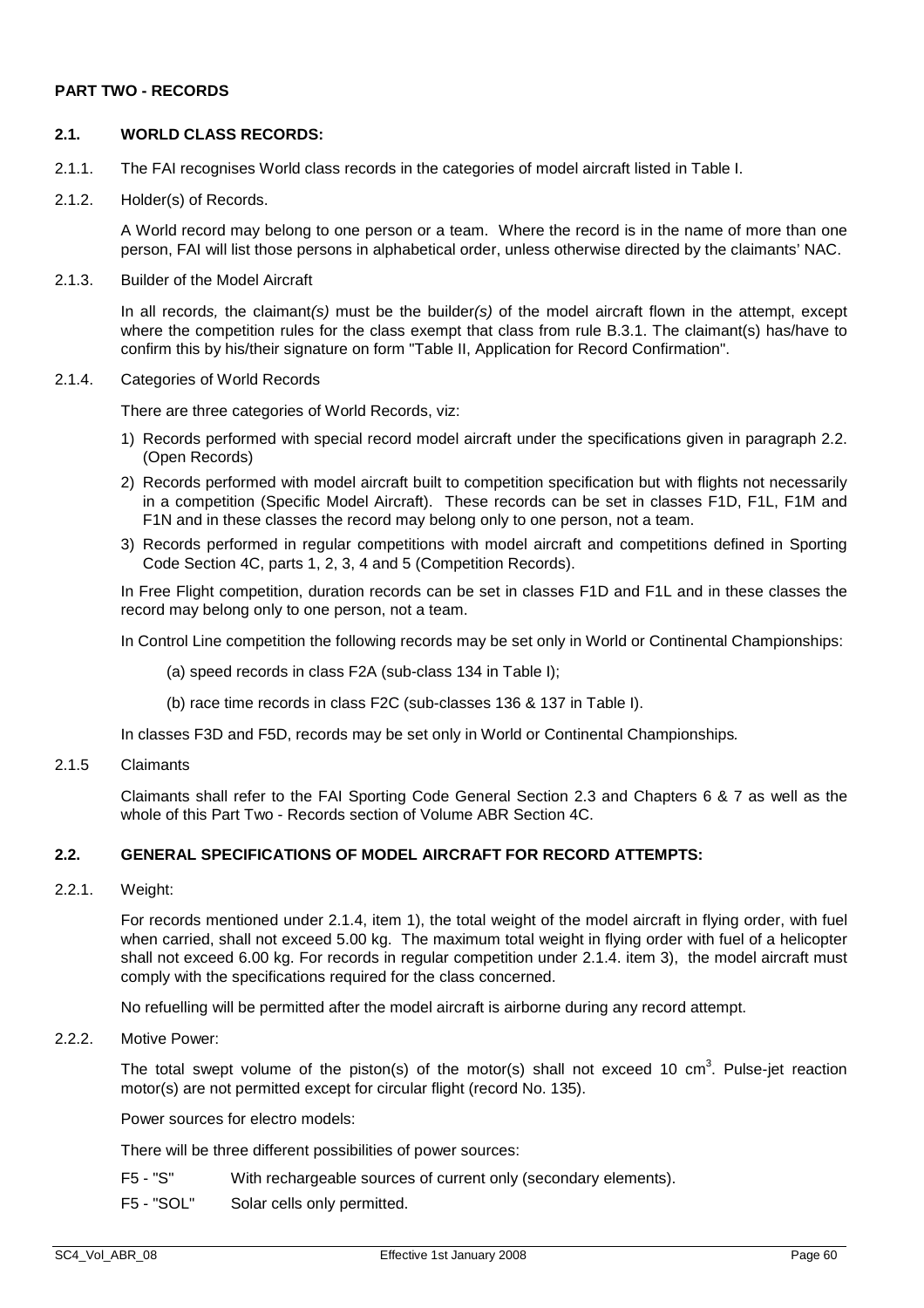F5 - "COMB" All sources of current are allowed. All kinds of combinations are expressly allowed.

No connection between the source of current aboard the record model aircraft and the ground, or to another model aircraft or flying object is allowed.

There are no restrictions on the weight of extensible motors in model aircraft records except in the case of competition records.

Metal bladed propellers are not permitted.

#### 2.2.3. Surface Area:

- a) Fixed wing aircraft
- a (1) For fixed wing aircraft the maximum surface area shall be 150 dm<sup>2</sup>.
	- a (2) See 1.4.1
- b) Rotary wing aircraft

See 5.4.1

#### 2.2.4. Surface Loading:

For free flight model aircraft, the loading on the surface area (St.) must be between 12 g/dm<sup>2</sup> and 50 g/dm<sup>2</sup>. For radio control model aircraft, the loading of the surface area must not exceed 75 g/dm<sup>2</sup>. For control line model aircraft, the loading of the surface area must not exceed 100 g/dm<sup>2</sup>. There are no area loading requirements or wing span restrictions for indoor model aircraft for record purposes.

#### 2.2.5. Controlling the Model

For radio controlled model aircraft or gliders in F3 or F5 record attempts, the pilot must be in direct control of the model aircraft via a transmitter for the whole of the flight.

#### 2.2.6. Sight of the Model

For radio controlled model aircraft or gliders in F3 or F5 record attempts, the model aircraft must be in the pilot's sight for the whole of the flight other than for momentary periods.

#### 2.2.7. Launching:

The model aircraft may be hand-launched or take off from the ground for record attempts in any category except seaplanes, the launcher standing on the ground. Aerotow is not permitted. Seaplanes must take off from a water surface.

For free flight a glider is launched by means of a cable of maximum 100 m in length. For radio controlled flight a glider is launched by means of a cable of 300 m maximum length. Launching of a glider may be carried out with the help of various devices such as winches, single or multiple pulley trains, or by running etc. To facilitate observation and timing the cable must be equipped with a pennant having a minimum area of 2,5 dm<sup>2</sup>. All types of auxiliary stabilising devices are forbidden.

A parachute may be substituted for the pennant provided it is not attached to the glider and remains packed and inactive until the release of the cable.

The claimant, or a member of the team, must operate the launching device and must be standing on the ground, except for R/C gliders where an assistant may operate the device.

All freedom of action and movement is permitted to allow the best use of the cable length.

Auxiliary take-off devices, such as a cart or a dolly undercarriage are permitted for all model aircraft except seaplanes. No means of auxiliary power is permitted on such devices. The device may become airborne and subsequently ejected.

For seaplanes, the landing gear must remain attached to the model throughout the flight.

2.2.8. Point of Landing:

The point where the model first touches the ground or water shall be considered the Point of Landing. It is not required that seaplanes land on water.

# 2.2.9. Jettisoning or Loss of Parts:

The voluntary or involuntary jettisoning of any part of the model aircraft, except auxiliary take-off devices, during the flight, is forbidden.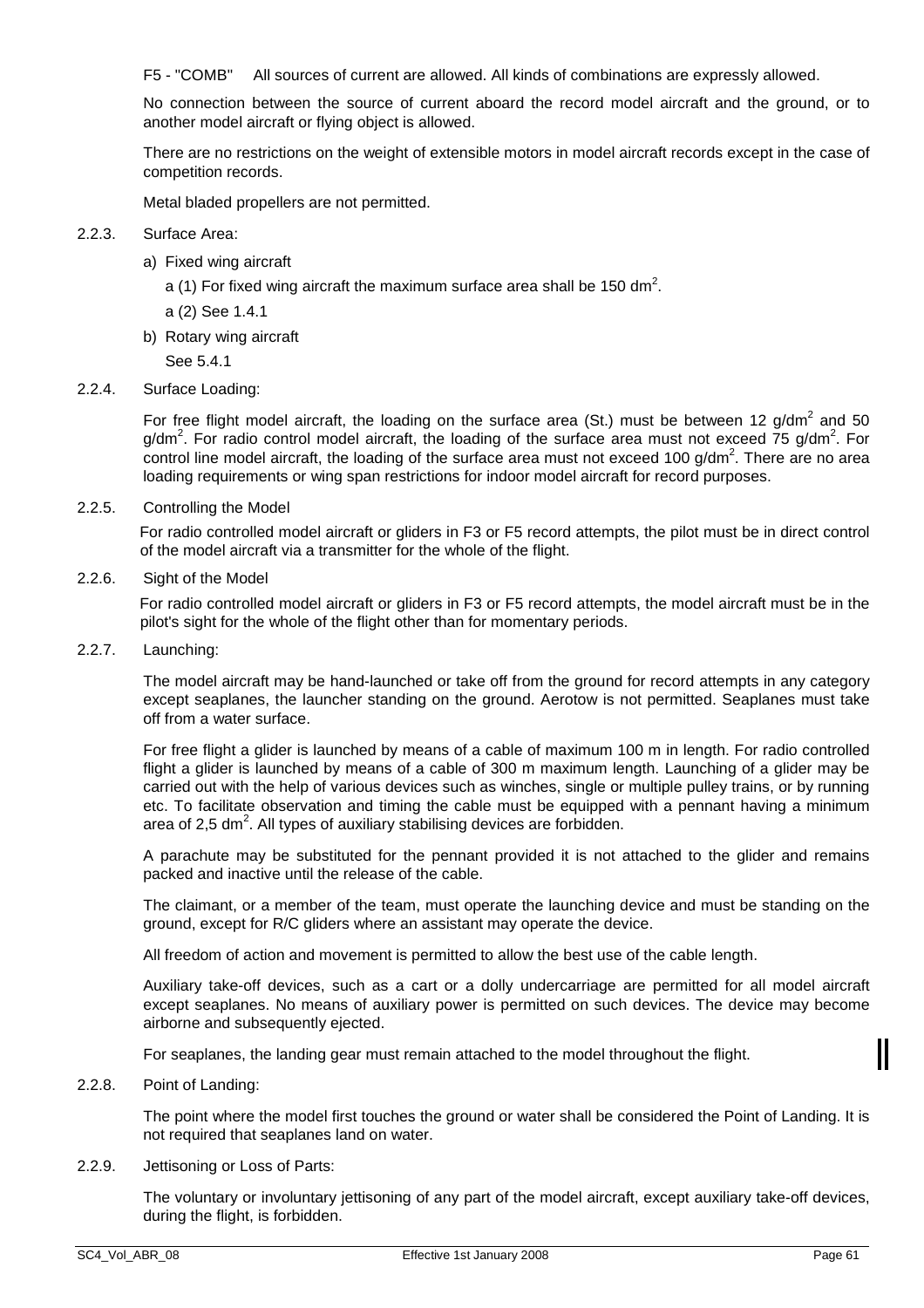## 2.2.10. Assistant Pilots:

Following Rule 2.1.2, in case of a team effort, each member of the team may act as pilot during the attempt.

Note: In the event that it is desired that a distance or duration record shall be listed in a single name only, an assistant pilot may be utilised after two hours from the start of the flight, up to a maximum of 10% of the total flight time recorded.

2.2.11. Difference between Consecutive Records:

There is no minimum figure by which the old record should be exceeded.

2.2.12. Officials and Observers:

The head official shall be delegated by the National Airsports Control of the country where the attempt is made and the attempt must be witnessed by a minimum of 2 additional observers who are approved by that National Airsports Control.

2.2.13. Flying Site

Duration and Distance in Closed Circuit records for powered model aircraft (any power source) shall be made without the benefit of slope lift, rotors, lee waves and similar forms of lift. The land within a sufficient distance from the course must be free from objects which during the attempt are generating such lift including but not limited to hills, tree lines, vehicles and hand held devices.

2.2.14 Repeated Record Improvements on One-and-the-Same Day.

On any date that a record is broken by more than one claimant, or repeatedly by the same claimant and model aircraft, the best performance only will be awarded the new record.

# 2.2.15. Safety

All safety precautions and instructions of paragraph B.18 are applicable to record attempts

2.2.16 Competition Timing

 In situations where records are claimed for flights made during the course of Championship competition, it may not be possible for the claimant to determine the specific stopwatches or timing device employed for recording the flight, or the claimant may not have access to the device for calibration purposes. In such cases, the Jury shall, to the best of its ability, attest to the accuracy of the devices.

# **2.3. SPECIAL RULES FOR DURATION RECORDS**

- 2.3.1. Recording the Time:
	- 1. For all powered sub-classes the flying time starts at the moment when the model aircraft is released.
	- 2. For model aircraft rising off the ground or water, the model aircraft must become airborne in a period that does not exceed 2% of the total flight time.
	- 3. For all gliders, the timing starts when the glider is released from its launching device, or after hand launching.
	- 4. For radio controlled model aircraft with piston engines or electric motors, the engine must be turning the propeller (fully unfolded if a folding propeller is fitted) for at least 98% of the time claimed as a record.
- 2.3.2. End of Flight:

The flight ends when the model aircraft touches the ground or water or encounters an obstacle which definitely terminates its flight, or when it definitely disappears from the sight of the timekeepers, or from the sight of any devices being used by the timekeepers to track the model. The use of optical devices, electronic devices and other means of proving the model remained airborne is permitted if approved by the National Airsports Control.

For radio controlled models, the point of landing must be within a distance of 500 metres of the point at which the model was released from the ground during the launch.

In the case of a simultaneous record attempt for distance in a straight line and duration, the landing must be within 500 metres of the indicated landing point for the distance record.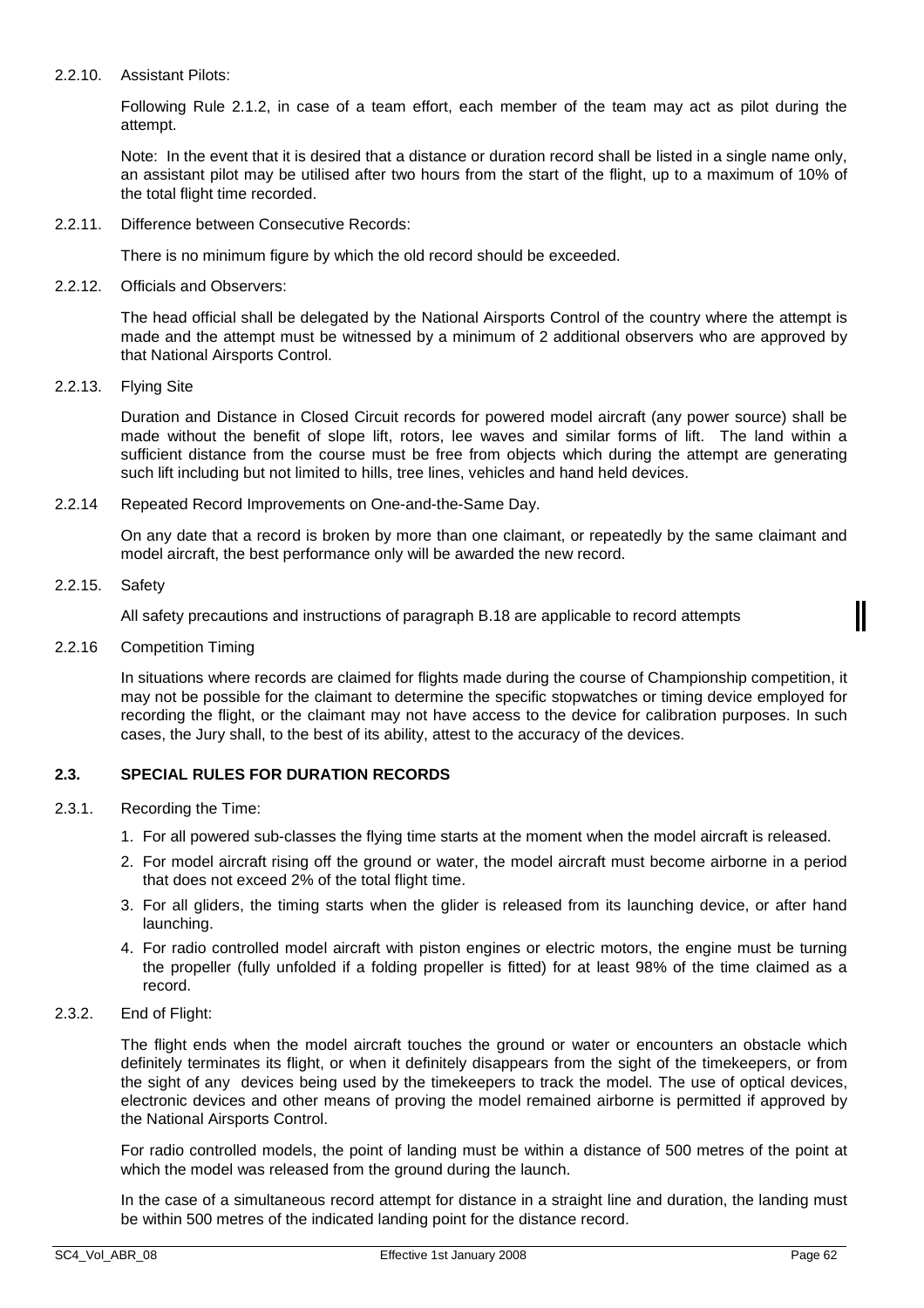## 2.3.3. Timekeeping:

In the event the time is taken by using electronic stopwatches, two timekeepers must be used. The times registered must be recorded at the scene of the record, and must be signed by the officiating timekeepers. Only these times will be officially recognised. To follow the model in flight, the timekeepers are permitted to move by any means of locomotion available to them

Recording barographs or electronic means of recording time other than stopwatches may be used if they have received prior approval by the organising National Airsports Control. In such cases the time which is established is that recorded by the barograph or electronic device. The loss of altitude between the starting and landing points must not exceed 2 metres for each minute of flying time.

2.3.4. Accuracy of Measurement:

In the case of the use of stopwatches, a synchronous electric clock may be used as a standard of calibration. When other electronic forms of measurement are used, commercial or governmental means may be employed for certification..

Fractions of a second will not be retained in a time registered for a record flight.

2.3.5. Competition Records in Free Flight:

Competition records are recognised for free flight models in competitions which have been registered on the FAI Sporting Calendar. All types of international contests are eligible: Open International, Limited International, Continental Championships, World Championships.

In competition, records are recognised for the following duration in classes F1D and F1L:

- i) the longest duration single flight;
- ii) the longest total of the two best flights (as used for F1D and F1L classification).

For the purposes of Free Flight competition records, the National Airsports Control of the claimant is responsible for lodging the record claim. The claim must be supported by data from the competition. The supporting documentation must include copies of the flight cards recorded at the competition and signed by the timekeepers of the flights. The director of the competition must certify that these records are authentic and certify that the model aircraft used in the record were processed in accordance with the Sporting Code.

For indoor competition records, there is no subdivision according to ceiling categories.

# **2.4. SPECIAL RULES FOR DISTANCE RECORDS IN A STRAIGHT LINE**

- 2.4.1. There are two possibilities of setting a distance record in a straight line:
	- a) Distance from A to B; and
	- b) Goal and Return, that is, from A to B and back to A.

## 2.4.2. Measurement of Distance

The distance of the record shall be that measured in a straight line between the point of departure and landing, whatever may have been the actual path of the model aircraft.

In the case of Goal and Return record, the record distance is the distance from the starting point to turning point plus that from turning point to the landing point.

Distances up to 50 kilometres may be measured on an official map of a scale at least 1:100.000.

Distances up to 500 km may be measured on an official map at least 1:200.000 in Gauss/Krieger system.

Distances greater than 500 kms shall be calculated from the earth model WGS84 ellipsoid. The exact position of the take-off point, landing point and turning point may be determined by GPS. For further details, refer to the Sporting Code General Section 7.3.1.1

The dossier claiming the record must contain a detailed calculation, made by a recognised scientific body, of the distance, with reference to the geographical ordinates of the place of departure and arrival.

The degree of accuracy of the measurement must be stated in the dossier.

The distance shall be calculated to an accuracy of at least 1% for distances up to 500 km and 0.5% for distances in excess of 500 km.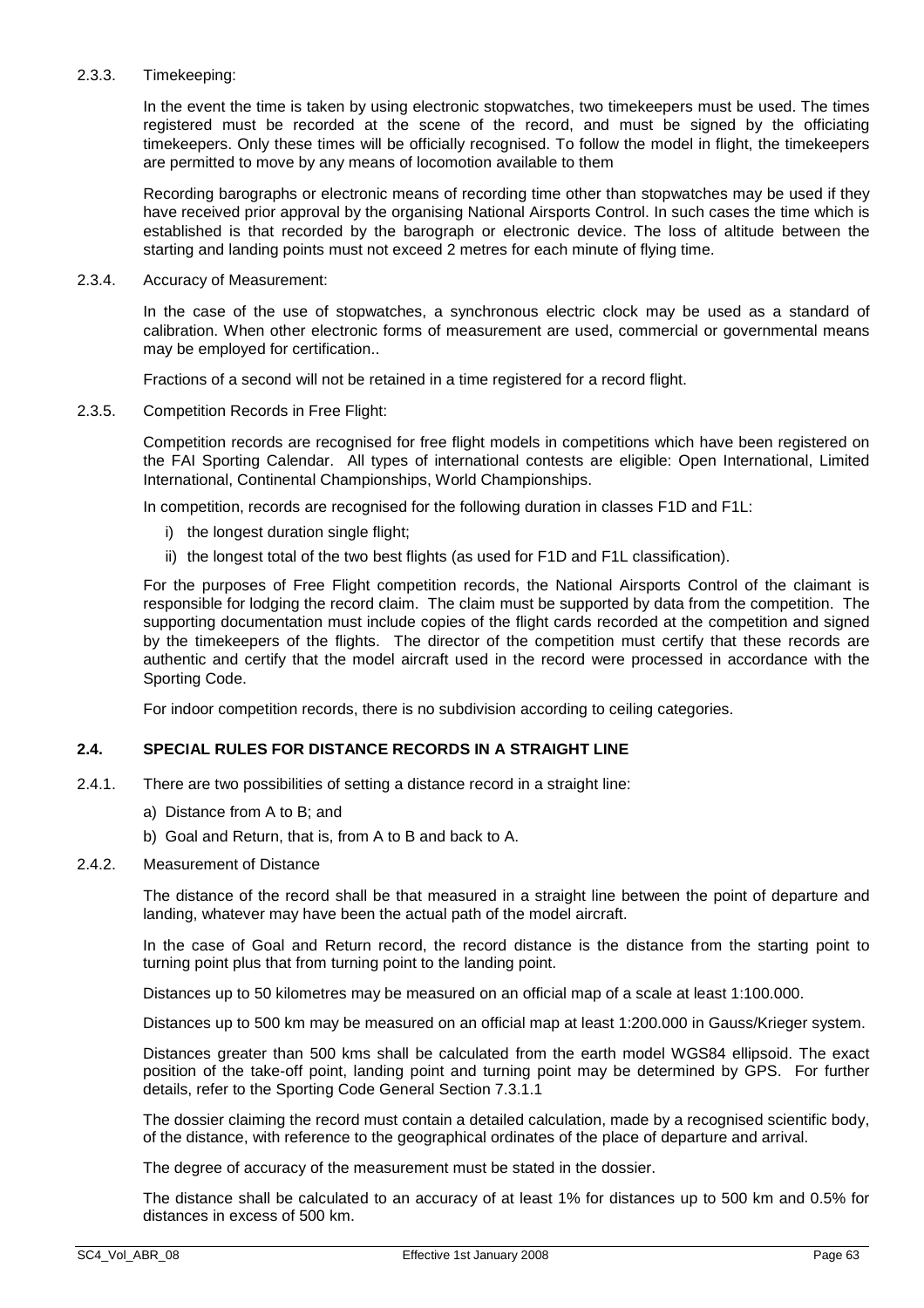#### 2.4.3. Point of Departure:

For powered model aircraft the point of departure is the place where the model aircraft was released. For models rising off the ground or water, the distance covered in take-off cannot exceed 2,0% of the total record claimed.

For gliders, the point of departure is the place where the claimant is at the time when the glider is released from the launching device.

2.4.4. Point of Landing as Defined in 2.2.7.

For radio controlled model aircraft, the pilot must indicate in writing before the flight the place where his model aircraft will land. The actual point of landing must be within a radius of 500 m of the point indicated.

- 2.4.5. For radio controlled model aircraft, the pilot may follow the model aircraft with his transmitter by any means of transport, the official observers accompanying him.
- 2.4.6. Turning Point

In case of Goal and Return distance record, the turning point must be as indicated as specified for the landing point in Rule 2.4.4. and the official observers must certify that the turning point has been properly rounded.

# **2.5. SPECIAL RULES FOR SPEED RECORDS IN A STRAIGHT LINE**

2.5.1. Base:

For model aircraft of the Free Flight sub-classes, the record is measured over a base of 50 m for model aircraft with elastic type motors and of 100 m for model aircraft with piston type motors.

The course must be flown in both directions within 30 minutes.

For radio controlled model aircraft the base must be 200 m, and it must be traversed in both directions without any intermediate landing.

The altitude of the model aircraft must remain below 35 m and above 5 m during the 100 m entry and 200 m course. These altitudes are measured from the point where the pilot is standing.

The dossier of the record must include a certified measurement of the course and a statement of the methods used to determine altitude and speed.

For radio control speed record attempts the model aircraft must be fitted with a throttle or any other device to stop the motor by radio control.

# 2.5.2. Timing:

The timing of speed records must be accomplished by timing instruments approved by the organising National Airsports Control. If electronic stopwatches are used, timekeeping must be effected by two timekeepers, utilising devices which register to at least 1/100 of a second. The difference between the times registered by the two timekeepers must not exceed 0.05 second. Automatic and other electronic timing devices which register a single time are allowed, provided the system is properly documented in the dossier and approved by the NAC of the claimant(s).

For speeds above 300km/h, manual activation of timing devices is not permitted. Only automatic means of timing which eliminate human error factors are permitted and must be certified accurate within 1/100 of a second.

The mean of the two speeds of the two runs over the timing base gives the record speed.

# **2.6. SPECIAL RULES FOR SPEED RECORDS IN A CLOSED CIRCUIT**

2.6.1. Base:

The course consists of a square, defined by four prominently coloured pylons set 200 m apart on a  $90^{\circ}$ angle to each other, situated on flat land, or land with a maximum fall not to exceed 1 metre in 200 m within 1 km of the course. Each pylon shall be consecutively numbered one through four. Using a line between Pylon One and Pylon Two as a base line, set Pylon Five (or a wire sighting device) midway between them (i.e. 100 m from each pole). At an angle of 90 degrees to the Base Line set Pylon Six 20 m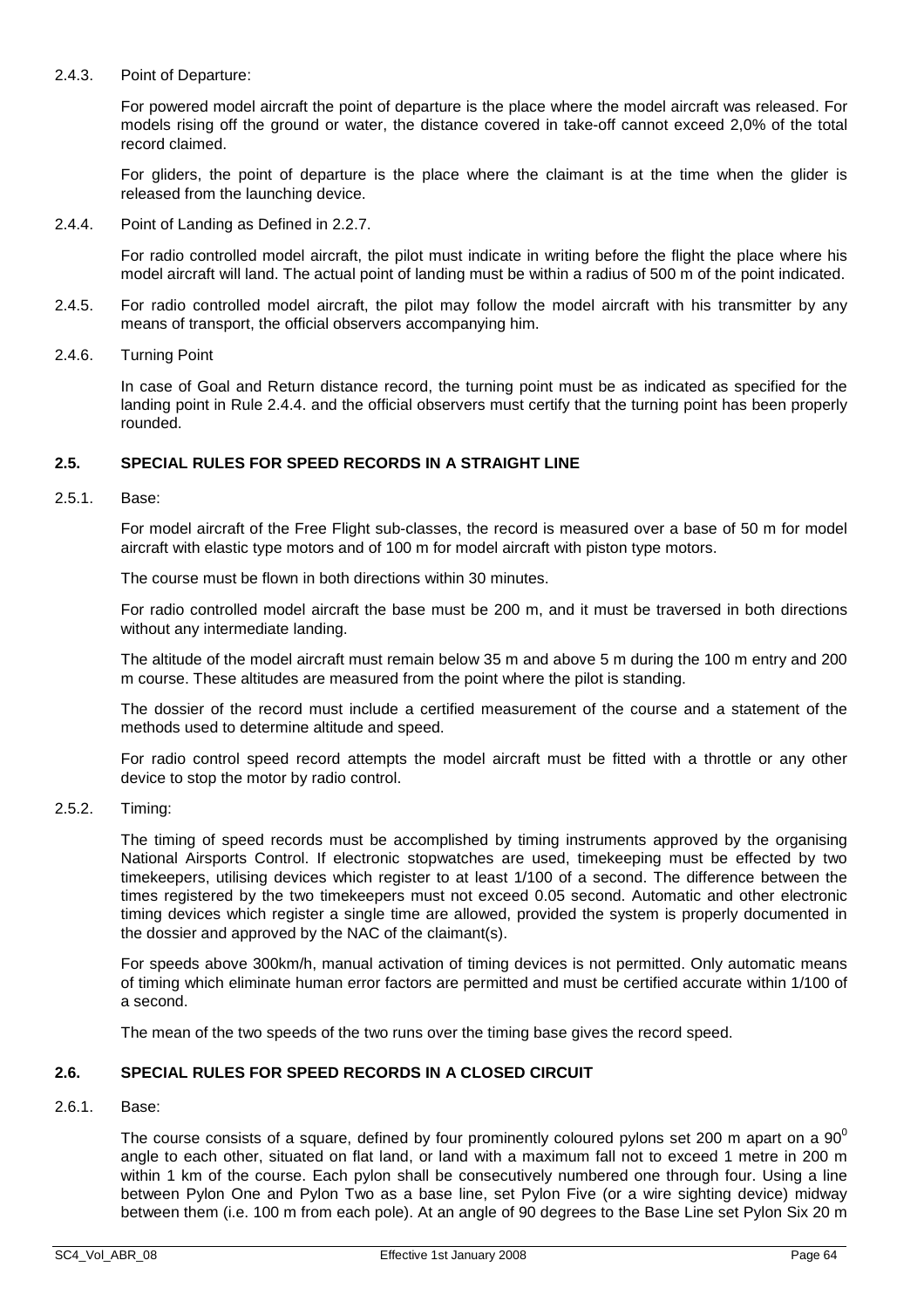distant from the Base Line. Place a 10 mm wide reflective (contrasting) strip of tape between Pylon Five and Six as the Start/Finish line.

**Note:** It is essential for accurate speed measurement that all pylons be absolutely vertical in order to prevent course length differences with altitude.

R/C gliders must be free of the launching cable (specified in 2.2.5.) prior to crossing the Start/Finish line. Models which land prior to completion of all four legs of the course, or intrude into the forbidden airspace (except after timing is completed) are disqualified and the flight void. There is no altitude restriction or prohibition against circling in thermals outside the course.

# 2.6.2. **Timing:**

The timing of speed records must be effected by timing instruments approved by the National Airsports Control.

Timing begins when the model aircraft crosses the Start/Finish line and ends when the model aircraft completes the course and again crosses the Start/Finish line still airborne within 30 minutes from launch.

Timekeeping must be effected by two timekeepers equipped with timepieces timing to at least 1/100 of a second. The difference between the times registered by the two timekeepers must not exceed 1/50 of a second.

Four judges will be situated immediately under each pylon and will raise a red flag when the model aircraft infringes the space bounded by the poles.

The pilot, his helper, timekeepers and the timing equipment must be located and remain during the record attempts inside the course at Pylon Five. Each pylon judge, also inside the course, will signal with a light when the nose of the model aircraft has passed the sighting device.

Each pilot may have one (1) helper who may launch or release the model aircraft for take-off and keep the pilot informed of the position of his model aircraft during the record attempt.

#### 2.6.3. **RC Pylon Race Time Record (10 laps):**

Time records in pylon racing can be set over a ten lap course provided the record performance is achieved during a race under normal contest conditions in a World or Continental Championship. The record figure will be the time recorded for completing the appropriate course.

#### **2.7. SPECIAL RULES FOR SPEED RECORDS IN CIRCULAR FLIGHT**

2.7.1. The speed will be timed over a minimum distance of one kilometre. Minimum flight circles must be:

| Sub-class 130: Swept volume of motor 0 to 1,0 $cm3$ inclusive.           | $R = 13,27$ m (12 laps = 1 km) |
|--------------------------------------------------------------------------|--------------------------------|
| Sub-class 131: Swept volume of motor 1,01 to 2,5 $cm3$ inclusive.        | $R = 17,69$ m (9 laps = 1 km)  |
| Sub-class 132: Swept volume of motor 2,51 to 5 $cm3$ inclusive.          | $R = 17,69$ m (9 laps = 1 km)  |
| Sub-class 133: Swept volume of motor 5,01 to 10 $\text{cm}^3$ inclusive. | $R = 19,90$ m (8 laps = 1 km)  |
| Sub-class 134: Swept volume of motor 1,01 to 2,5 $cm3$ inclusive.        | $R = 17,69$ m (9 laps = 1 km)  |
| Sub-class 135: Jet reaction motors. $R = 19,90$ m (8 laps = 1 km)        |                                |

Note**:** Longer lines may be used providing that the distance of one kilometre is made up by a whole number of laps except for competition class 134.

#### 2.7.2. **Control Line(s):**

For record attempts there shall be no limit to the diameter of the control line(s) or restrictions on the construction of the control line(s). This does not apply to competition classes F2 (sub-class 134) or F2C (sub-class 136 and 137).

## 2.7.3. **Fuel:**

There shall be no restriction to the composition of the fuel except in competition class 134.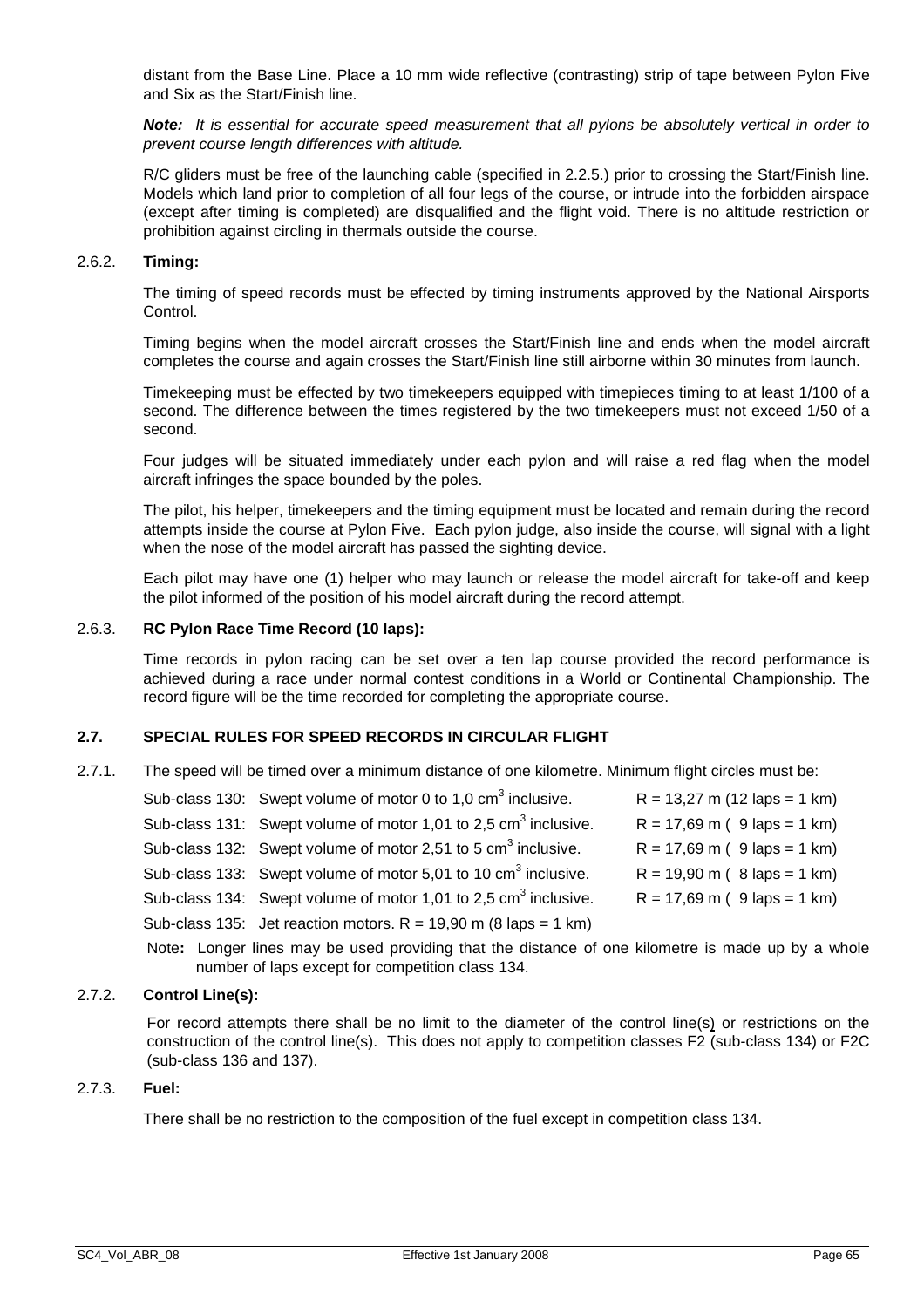# 2.7.4. **Timekeeping**:

The timing must be carried out by two timekeepers using stop watches or an electronic timing apparatus registering to at least 1/100th of a second.

The difference between the two recorded times must not exceed 12/100th of a second.

The timing commences officially when the competitor has placed his handle in the pylon fork and the model, having made 2 complete circuits again passes the height marker on the edge of the circuit directly opposite the timekeepers.

The handle and pylon must conform to the specifications for control line speed contests except that in the case of single line control the competitor may use any handle with a single flexible point of attachment on the control handle and a horizontal bar (handle pivot) as for two line handles, with a 6 mm maximum distance between the flexible point of attachment and the point of contact on the horizontal bar on the pylon fork.

Also for single line control systems, no rigid reinforcement of the line in front of the handle shall be permitted and any torsional, geared or other control mechanism must be positioned behind the pylon fork.

During the whole of the timed portion of the flight, the horizontal bar must rest in the pivoted fork, or the lines must be attached to a central pivot.

All physical effort for the purpose of increasing the speed of the model during a record attempt is forbidden and will entail immediate cancellation.

## 2.7.5. **Height of Flight:**

The normal flying height must be between 1 and 3 metres.

#### 2.7.6. **Accuracy of Measurement:**

The speed recorded will be in kilometres per hour rounded to the nearest lower 1/10th of a kilometre.

2.7.7. Team Race, (Race Time) Records Over 100 laps (sub-class 136) and 200 Laps (sub-class 137) (10 and 20 km):

Race time records in team race can be set over a 10 km (100 laps) course (normal race or semi-final) or a 20 km (200 laps) course (final) provided the record performance is achieved during a race under normal contest conditions in a World Championship or Continental Championship. The record figure will be the time recorded for completing the appropriate course.

# **2.8. SPECIAL RULES FOR ALTITUDE RECORDS**

#### 2.8.1. **Verification of Measurements:**

In order to establish the height above the starting point it is required:

either to use small barographs made specially for model aircraft and carried on board; the barographs having previously been approved by the National Airsports Control.

- or, to ensure control by qualified observers using theodolites or telemeters, provided these instruments have been previously approved by the National Airsports Control.

- or, by means of a barograph carried in an aircraft which follows the model but never exceeds the maximum height of the model. An official observer must be present in the aircraft during the flight, and the barograph record must be counter signed by the official observer and the pilot of the aircraft.

- or by means of an electronic device carried on board the model aircraft and designed to register altitude and record the readings either in graph or digital format.

If theodolites or telemeters are used, the National Airsports Control:

Must give a description of the instruments and the methods employed in using them, a signed statement certifying the degree of accuracy reached and a check report on the instruments and the method used.

In the case of a barograph, the calibration must be performed against an absolute pressure gauge and the International Civil Aeronautics Organisation Pressure vs. Altitude Tables may then be used to compute altitude.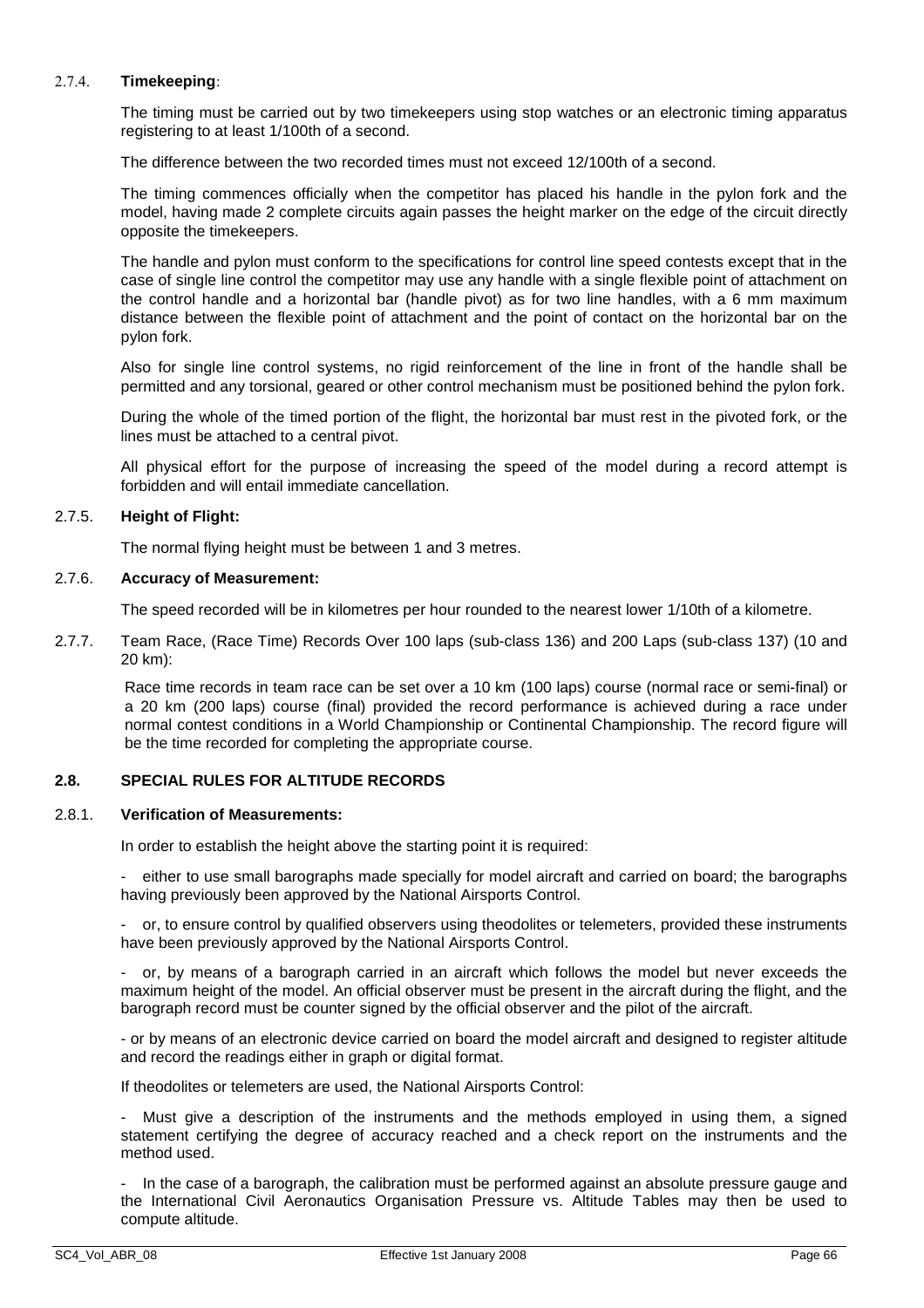#### 2.8.2. **Point of Landing:**

For radio controlled models, the landing must occur within a radius of 500 metres of the point of departure as described in 2.3.2. In the case of simultaneous attempts for distance and altitude, the landing must be made as described in 2.4.4.

## **2.9. SPECIAL RULES FOR DISTANCE IN CLOSED CIRCUIT RECORDS**

- 2.9.1. For radio controlled models, the length of the circuit must be over a straight base of 500 m for piston/electro type motor models, and over a base of 100 m for gliders.
- 2.9.2. Fractions of a circuit will not be included in the record claimed.

#### **2.10 SPECIAL RULES FOR AUTONOMOUS FLIGHT RECORDS**

- 2.10.1 Open autonomous records, flight classification F8 may be set in each of the seven classifications found in Table I. Control of the model aircraft in flight classification F8 may be accomplished by the use of navigational aids such as Global Navigation Satellite Systems (GNSS) acting in conjunction with an onboard auto pilot system. Direct control through the use of a pilot operated transmitter may be utilised during stages of the flight, but is not mandatory.
- 2.10.2 All specifications and rules found in Volume ABR, Section 4C Model Aircraft, Part One General Regulations for Model Aircraft & Part Two – Records, shall be adhered to with the following exceptions:
	- a) The model aircraft need not be manoeuvred by direct pilot input, via a transmitter, during part or all of the flight.
	- b) The model aircraft need not remain within visual contact of a pilot or official observers.
- 2.10.3 Record attempts involving flights originating and/or terminating in a country other than that of the claimant's organising NAC, shall adhere to the requirements found in the Sporting Code General Section, item 6.4, Administration of Records.
- 2.10.4 Claimants of autonomous records that employ any direct control of the model aircraft by use of a transmitter operated by a pilot may not claim additional records for the flight in any other F3 or F5 classification.

# **2.11. DOSSIER OF A RECORD ATTEMPT**

It is the purpose of homologation procedures and requirements to ascertain as well as possible, that a given model aircraft indeed attains the flight performance claimed and that the flight was made within the requirements and standards of this Sporting Code. The many factors involved in the flight require that adequate data be submitted to confirm a record attempt. In unusual circumstances, FAI may request additional substantiating data to insure that these purposes have been achieved.

- 2.11.1. A dossier must be submitted to the FAI within 120 days of the Record Attempt. It shall include:
	- a) A completed official form as shown in Table II.
	- b) A three view drawing of the model aircraft showing all basic dimensions and stating the scale of the drawing. Certification countersignature of the National Airsports Control official is required.
	- c) A photograph of the model aircraft. Certification countersignature by a National Airsports Control official is required.
	- d) Certification that the record has been recognised as a national record by the claimant's NAC.
	- e) A statement of supporting data as listed in 2.12 below.
	- f) A properly filled out Table III, Record Dossier Check Form.
- 2.11.2. Photocopies of record dossiers are available, upon written request of a National Airsports Control, at a fee of 40 Euro for dossiers up to 10 pages and 5 Euro for each additional page.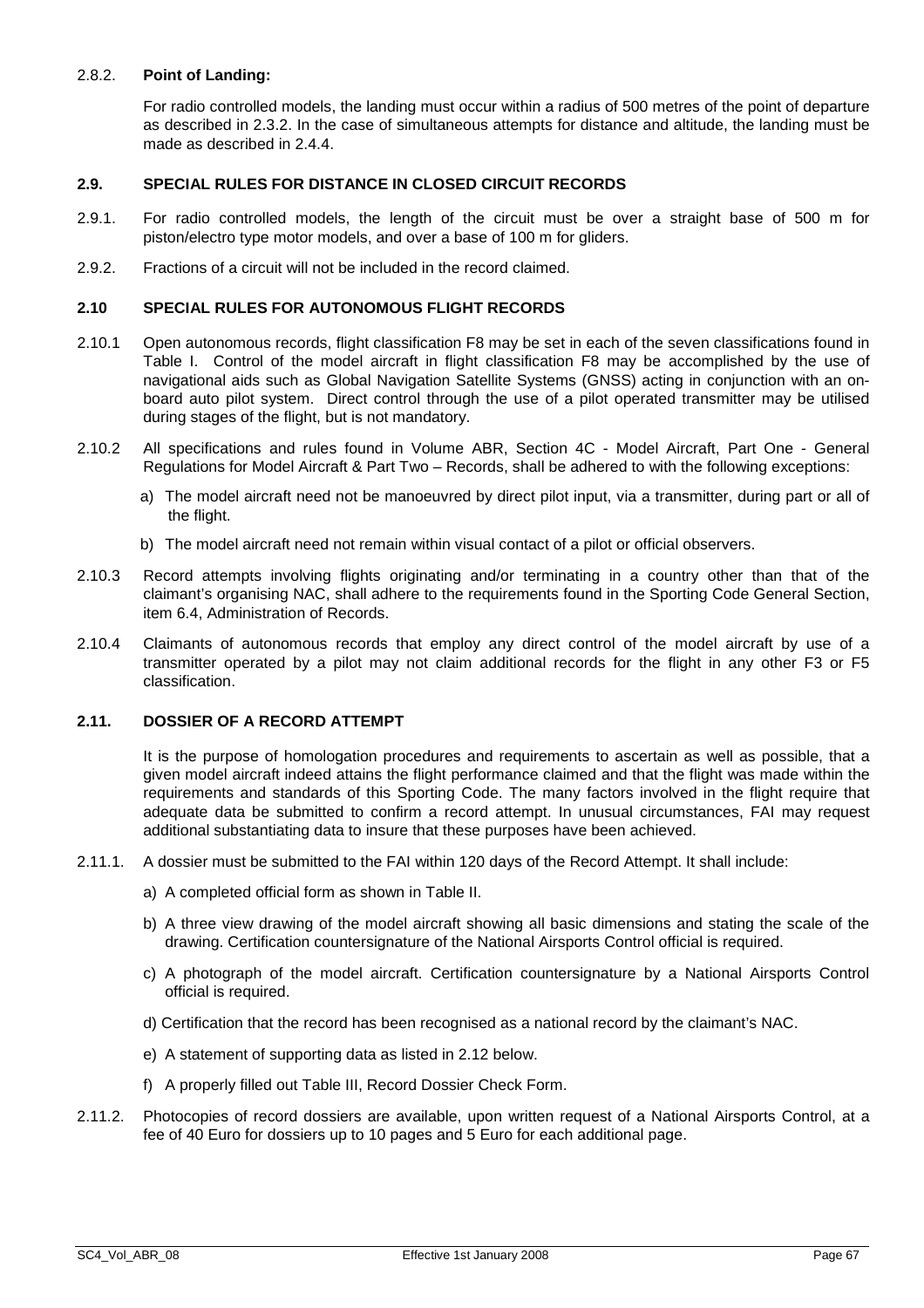# **2.12. SUPPORTING DATA:**

Whenever numerical limits are established for special categories, such as 2.3.2. for point of landing, duration of motor run, or as 2.4.3. for take-off run a measurement of these specific quantities should be stated in the supporting data section.

If barographs, special electronic devices, timing equipment, etc., are employed, a description adequate to ascertain the accuracy and validity of the devices must be included.

A statement must be made that all requirements for the specific categories were met.

Latitude and longitude of take-off and landing points, as well as mathematical calculations must be shown for records involving great circle distances.

A listing of all officials and participating observers shall be included. The supporting data sheet shall be signed by the directing official.

For historical purposes, a brief description of the flight is desired. Pertinent factors, such as weather, special equipment in the models or on the ground, or any unusual circumstances occurring during the flight will be of value. This section is not officially required but officials are encouraged to submit it on a separate sheet of paper for future reference.

For Duration and Distance in Closed Circuit records for powered model aircraft (any power source), a statement must be made which shows beyond reasonable doubt that the requirements of paragraph 2.2.13 Flying Site have been met. Documentation such as photographs, maps, and weather observations may be part of such statement.

a) TIME-KEEPING 2.3.3 (Duration) 2.5.2. and 2.6.2. (Speed)

Describe in brief, the method of timekeeping employed.

No. of watches

Position of timekeepers

Electronic equipment used

b) BASE 2.4.1. (Distance) 2.5.1. (Speed) 2.6.1. and 2.9.1. (Closed Circuit)

Describe in brief, the method of establishing the base measurement.

Measuring equipment

Method of marking base limits

Number of observers at base limits

Method of signalling, base to pilot

Supply a sketch of the course, defining base, turning points, marker poles, altitudes of base limits and position of officials relative to course.

ALL REQUIREMENTS OF ARTICLES 2.4.1, 2.8.1, 2.12 MUST ALSO BE OBSERVED AND RECORDED IN THE DOSSIER.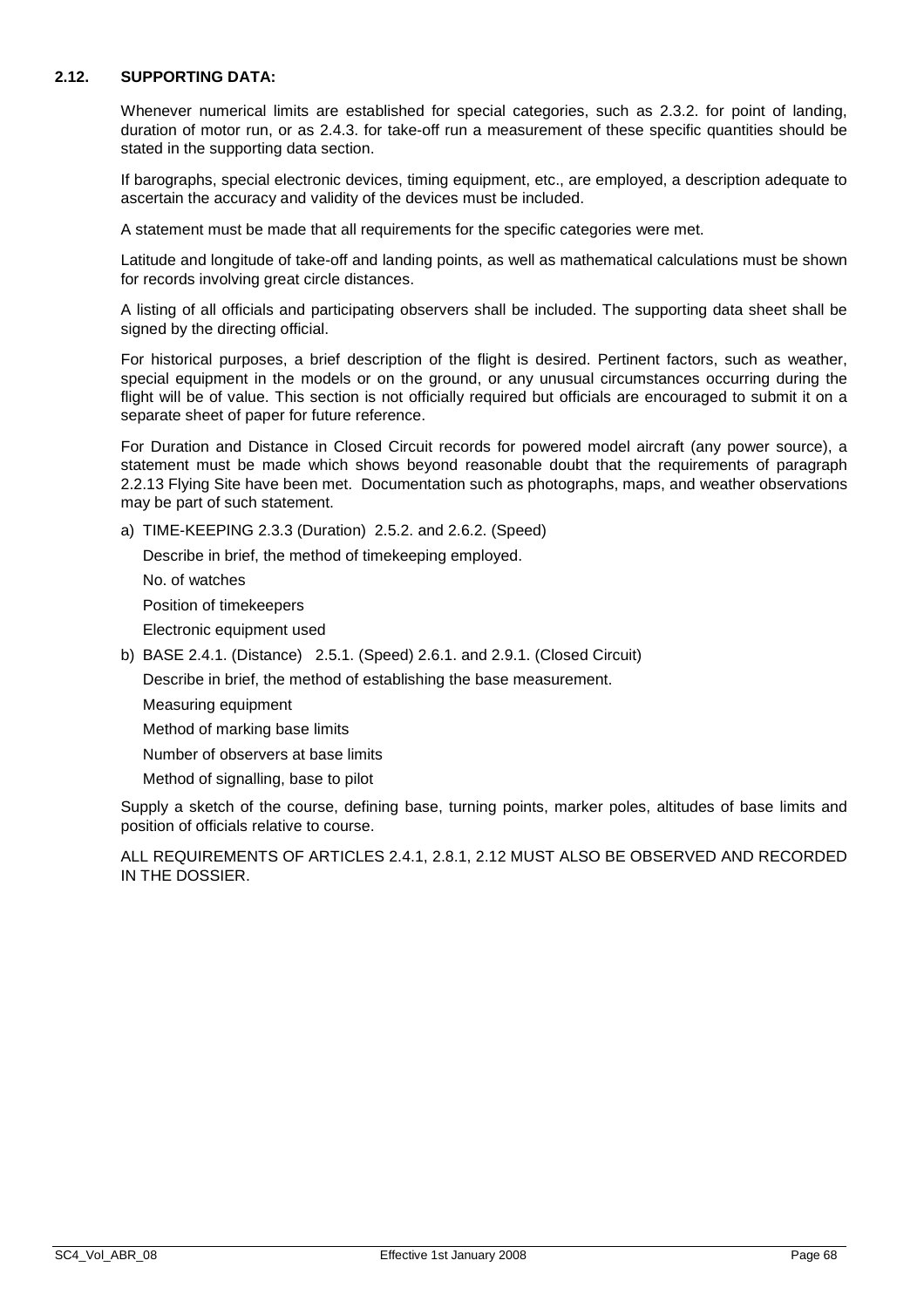# **TABLE I**

# **CLASSIFICATION OF RECORDS**

# **PAGE 1 OF 2**

| <b>Flight</b><br>category | Type of<br>model<br>aircraft | <b>Class</b>     | <b>Method of</b><br>propulsion | <b>Duration</b>                | Distance in a<br>straight line                      | Gain in<br>altitude                  | <b>Speed</b>                        |  |
|---------------------------|------------------------------|------------------|--------------------------------|--------------------------------|-----------------------------------------------------|--------------------------------------|-------------------------------------|--|
|                           | Glider                       | Open             |                                | 101                            | 102                                                 | 103                                  | n/a                                 |  |
|                           | Aeroplane                    | Open             | Extensible<br>Motor            | 104                            | 105                                                 | 106                                  | 107                                 |  |
|                           |                              | Open             | Piston Motor                   | 108                            | 109                                                 | 110                                  | 111                                 |  |
|                           |                              |                  |                                |                                | <b>DURATION</b>                                     |                                      |                                     |  |
|                           |                              |                  |                                | Ceiling<br>Cat I<br><8M<br>(a) | $\overline{C}$ eiling<br>Cat II<br>$8<$ 15 M<br>(b) | Ceiling<br>Cat III<br>15<30 M<br>(c) | Ceiling<br>Cat IV<br>$>30$ M<br>(d) |  |
|                           | Indoor                       | Open             | Extensible<br>Motor            | 115(a)                         | 115(b)                                              | 115(c)                               | 115(d)                              |  |
| F1<br><b>FREE</b>         | Aeroplane                    | F <sub>1</sub> D | Extensible<br>Motor            | 125(a)                         | 125(b)                                              | 125(c)                               | 125(d)                              |  |
| <b>FLIGHT</b>             |                              | F <sub>1</sub> L | Extensible<br>Motor            | 116(a)                         | 116(b)                                              | 116(c)                               | 116(d)                              |  |
|                           |                              | F <sub>1</sub> M | Extensible<br>Motor            | 117(a)                         | 117(b)                                              | 117(c)                               | 117(d)                              |  |
|                           | Indoor<br>Glider             | F <sub>1</sub> N |                                | 118(a)                         | 118(b)                                              | 118(c)                               | 118(d)                              |  |
|                           |                              |                  |                                |                                | <b>DURATION IN COMPETITION</b>                      |                                      |                                     |  |
|                           |                              |                  |                                |                                | One Flight                                          | Two Flights                          |                                     |  |
|                           | Indoor                       | F <sub>1</sub> D | Extensible<br>Motor            | 119<br>120                     |                                                     |                                      |                                     |  |
|                           | Aeroplane                    | F <sub>1</sub> L | Extensible<br>Motor            | 122                            |                                                     | 123                                  |                                     |  |
|                           |                              |                  |                                | <b>SPEED</b>                   |                                                     |                                      |                                     |  |
|                           |                              | Open             |                                |                                | SWEPT VOLUME cm <sup>3</sup>                        |                                      |                                     |  |
| F <sub>2</sub>            |                              |                  |                                | 0,00 to 1,00                   | 1,01 to 2,50                                        | 2,51 to 5,00                         | 5,01 to 10,00                       |  |
| <b>CONTROL</b>            |                              |                  | <b>Piston Motor</b>            | 130                            | 131                                                 | 132                                  | 133                                 |  |
| <b>LINE</b>               | Aeroplane                    | F <sub>2</sub> A |                                |                                | Speed in<br>Competition*                            |                                      |                                     |  |
| <b>CIRCULAR</b>           |                              |                  |                                |                                | $134*$                                              |                                      |                                     |  |
| <b>FLIGHT</b>             |                              | Open             | Reaction<br>Motor              |                                |                                                     | 135                                  |                                     |  |
|                           |                              | F <sub>2</sub> C | <b>Piston Motor</b>            |                                | 100 laps - 136*                                     |                                      | 200 laps - 137*                     |  |

**\*** Only in World Championships & Continental Championships. Reference paragraph 2.1.4.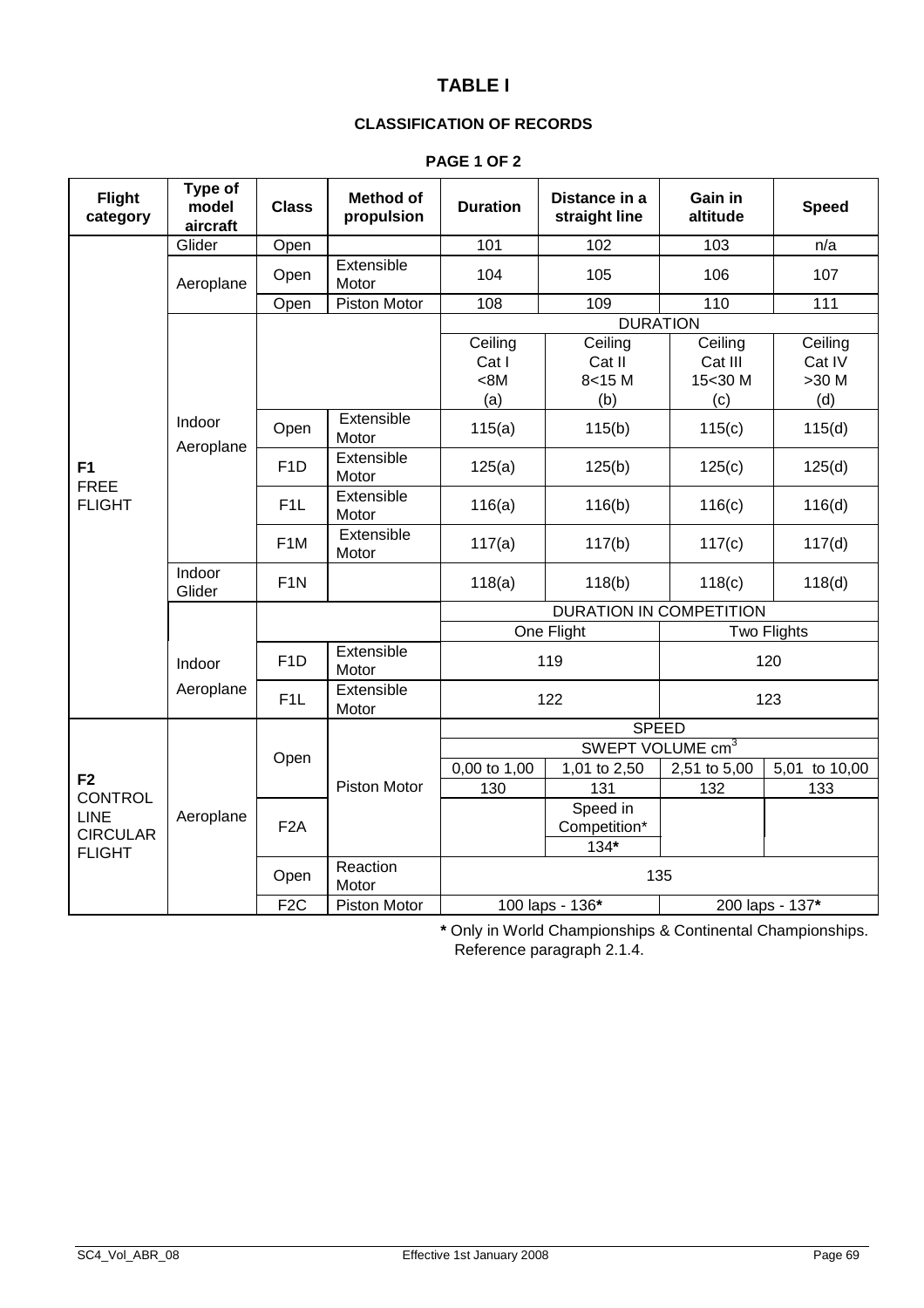# **CLASSIFICATION OF RECORDS**

# **PAGE 2 OF 2**

| <b>Flight</b><br>category       | Type of<br>model<br>aircraft  | <b>Class</b>     | <b>Method of</b><br>propulsion | <b>Duration</b> | <b>Distance</b><br>in a<br>straight<br>line | Gain in<br>altitude | <b>Distance</b><br><b>Goal and</b><br>return | <b>Speed</b> | <b>Distance</b><br>in a<br>closed<br>circuit | <b>Speed</b><br>in a<br>closed<br>circuit |       |     |     |
|---------------------------------|-------------------------------|------------------|--------------------------------|-----------------|---------------------------------------------|---------------------|----------------------------------------------|--------------|----------------------------------------------|-------------------------------------------|-------|-----|-----|
|                                 | Aeroplane                     | Open             | Piston Mot                     | 141             | 142                                         | 143                 | 144                                          | 145          | 146                                          | 147                                       |       |     |     |
|                                 | Seaplane                      | Open             | Piston Mot                     | 148             | 149                                         | 150                 | 151                                          | 152          | 153                                          | 154                                       |       |     |     |
| F <sub>3</sub><br><b>RADIO</b>  | Glider                        | Open             | n/a                            | 155             | 156                                         | 157                 | 158                                          | 159          | 160                                          | 161                                       |       |     |     |
| <b>CONTROL</b>                  | Helicopter                    | Open             | Piston Mot                     | 162             | 163                                         | 164                 | 165                                          | 166          | 167                                          | 168                                       |       |     |     |
| <b>FLIGHT</b>                   | Aeroplane                     | F <sub>3</sub> D | Piston Mot                     |                 |                                             |                     |                                              |              |                                              | 10 laps                                   |       |     |     |
|                                 |                               |                  |                                |                 |                                             |                     |                                              |              |                                              |                                           |       |     |     |
|                                 | Aeroplane                     |                  |                                |                 |                                             | Elec Mot<br>S       | 171                                          | 172          | 173                                          | 174                                       | 175   | 176 | 177 |
|                                 |                               |                  | Open                           | SOL<br>$\alpha$ | 185                                         | 186                 | 187                                          | 188          | 189                                          | 190                                       | 191   |     |     |
| F <sub>5</sub><br><b>RADIO</b>  |                               |                  | <b>COMB</b><br>$\mathbf{u}$    | 192             | 193                                         | 194                 | 195                                          | 196          | 197                                          | 198                                       |       |     |     |
| <b>CONTROL</b><br><b>FLIGHT</b> | Helicopter                    | Open             | Elec Mot                       | 199             | 200                                         | 201                 | 202                                          | 203          | 204                                          | 205                                       |       |     |     |
|                                 |                               |                  |                                |                 |                                             |                     |                                              |              |                                              | 10 laps                                   |       |     |     |
|                                 | F <sub>5</sub> D<br>Aeroplane |                  |                                | Elec Mot        |                                             |                     |                                              |              |                                              |                                           | $90*$ |     |     |
|                                 | Glider                        | Open             | n/a                            | 900             | 901                                         | 902                 | 903                                          | 904          | 905                                          | 906                                       |       |     |     |
| F <sub>8</sub>                  |                               |                  | Piston Mot                     | 907             | 908                                         | 909                 | 910                                          | 911          | 912                                          | 913                                       |       |     |     |
| <b>AUTON-</b><br><b>OMOUS</b>   |                               |                  | Elec Mot S                     | 914             | 915                                         | 916                 | 917                                          | 918          | 919                                          | 920                                       |       |     |     |
| <b>FLIGHT</b>                   | Aeroplane                     | Open             | SOL<br>$\mathbf{u}$            | 921             | 922                                         | 923                 | 924                                          | 925          | 926                                          | 927                                       |       |     |     |
|                                 |                               |                  |                                |                 | <b>COMB</b><br>$\alpha$                     | 928                 | 929                                          | 930          | 931                                          | 932                                       | 933   | 934 |     |

**\*** Only in World Championships & Continental Championships. Reference paragraph 2.1.4.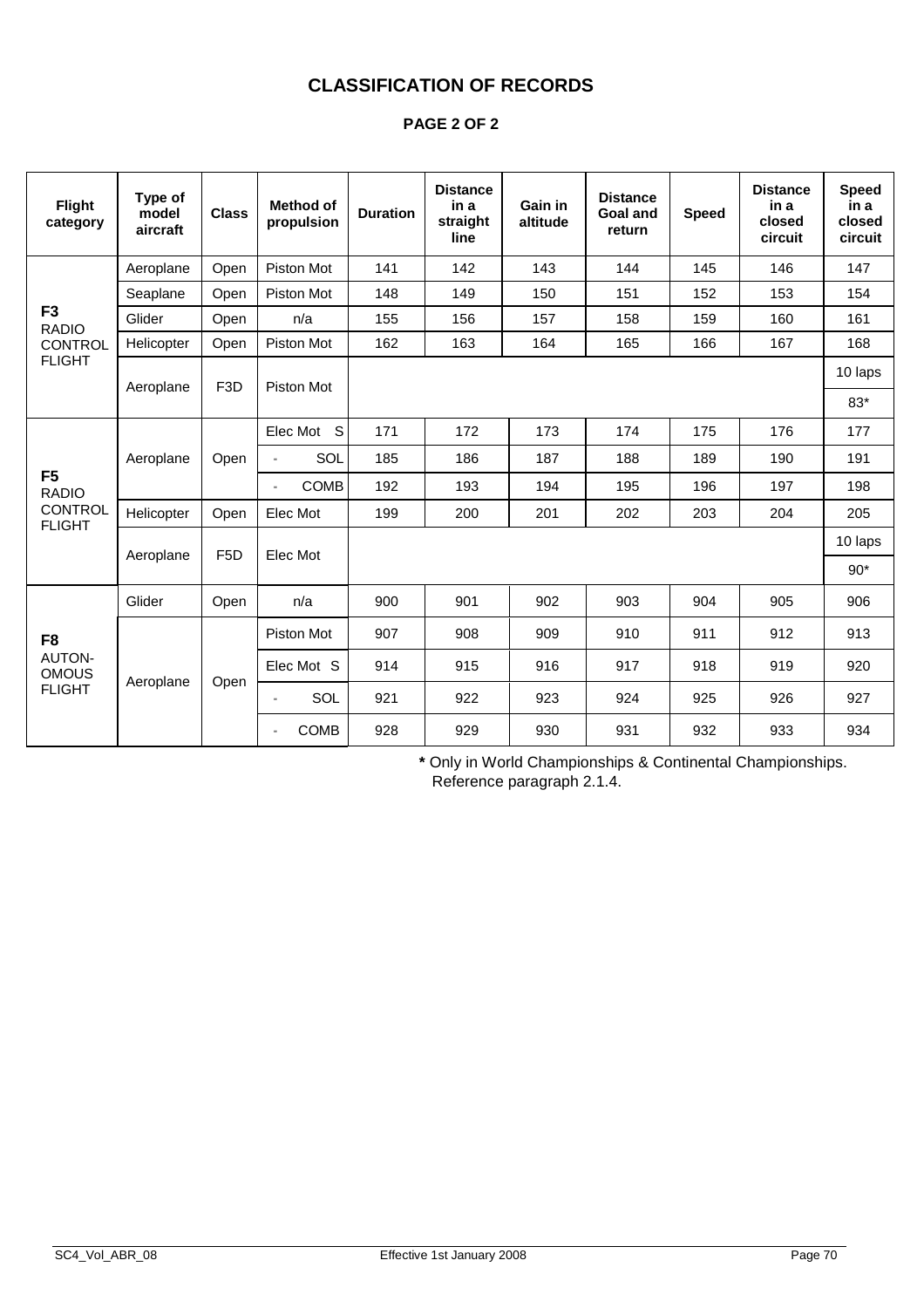# **TABLE II**

# **APPLICATION FOR RECORD ATTEMPT CONFIRMATION**

# **MODEL AIRCRAFT**

| 1. | Numerical identification of record category:<br>(From Table I, Part Two of FAI Sporting Code.) __________________________________                                                                                                   |                                                         |  |
|----|-------------------------------------------------------------------------------------------------------------------------------------------------------------------------------------------------------------------------------------|---------------------------------------------------------|--|
| 2. |                                                                                                                                                                                                                                     |                                                         |  |
| 3. |                                                                                                                                                                                                                                     |                                                         |  |
| 4. |                                                                                                                                                                                                                                     |                                                         |  |
| 5. | FAI Sporting License(s) No <b>All Accords</b> 2012 12:00 12:00 12:00 12:00 12:00 12:00 12:00 12:00 12:00 12:00 12:00 12:00 12:00 12:00 12:00 12:00 12:00 12:00 12:00 12:00 12:00 12:00 12:00 12:00 12:00 12:00 12:00 12:00 12:00 12 |                                                         |  |
| 6. |                                                                                                                                                                                                                                     |                                                         |  |
| 7. |                                                                                                                                                                                                                                     |                                                         |  |
| 8. | <b>Characteristics of Model Aircraft:</b>                                                                                                                                                                                           |                                                         |  |
|    | Principal Dimensions: (Metric Units): <b>container and the Control Principal Dimensions:</b>                                                                                                                                        |                                                         |  |
|    |                                                                                                                                                                                                                                     |                                                         |  |
|    |                                                                                                                                                                                                                                     |                                                         |  |
|    |                                                                                                                                                                                                                                     |                                                         |  |
|    |                                                                                                                                                                                                                                     |                                                         |  |
|    |                                                                                                                                                                                                                                     |                                                         |  |
|    |                                                                                                                                                                                                                                     |                                                         |  |
|    | <b>MOTOR</b>                                                                                                                                                                                                                        | Electric motors:                                        |  |
|    |                                                                                                                                                                                                                                     |                                                         |  |
|    | Stroke _________________________                                                                                                                                                                                                    | Nominal capacity ____________VA                         |  |
|    | Swept volume                                                                                                                                                                                                                        | Power source(s) S SOL COMB Encircle which is applicable |  |
|    |                                                                                                                                                                                                                                     |                                                         |  |
|    |                                                                                                                                                                                                                                     |                                                         |  |
|    |                                                                                                                                                                                                                                     | Total working voltage ________________________V         |  |

9. I/we, the undersigned, certify that all requirements of the Sporting Code for this category have been met to the best degree I/we can determine.

|                                                 | Signature of Directing Official     | Signature(s) of Claimant(s)         |                       |
|-------------------------------------------------|-------------------------------------|-------------------------------------|-----------------------|
|                                                 | Certification by NAC Official       |                                     |                       |
|                                                 |                                     | $\checkmark$ for enclosed documents |                       |
| 10. Enclosures:                                 | a) three view drawing               |                                     |                       |
|                                                 | b) photograph of the model aircraft |                                     |                       |
| c) statement of all necessary supporting data [ |                                     |                                     |                       |
|                                                 |                                     |                                     | Official stamp of NAC |